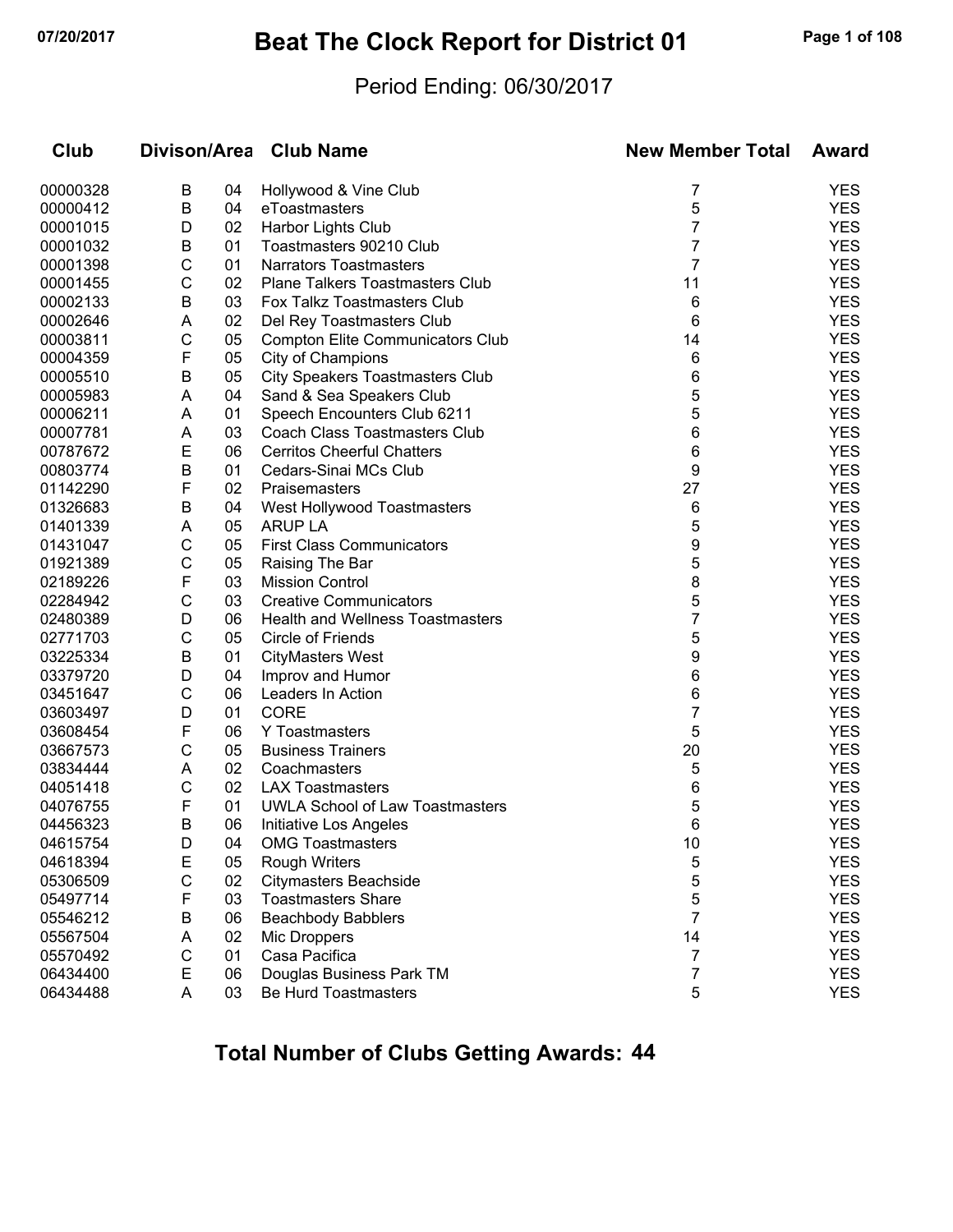# **07/20/2017 Beat The Clock Report for District 02 Page 2 of 108**

### Period Ending: 06/30/2017

| Club     |   |    | Divison/Area Club Name                | <b>New Member Total</b> | Award      |
|----------|---|----|---------------------------------------|-------------------------|------------|
| 00000041 | B | 23 | <b>Totem Club</b>                     | 6                       | <b>YES</b> |
| 00000258 | Е | 55 | Snohomish City Toastmasters Club      | 6                       | <b>YES</b> |
| 00000690 | A | 14 | Snohomish County Toastmasters Club    | 5                       | <b>YES</b> |
| 00002535 | Е | 56 | Twin Speaks Toastmasters Club         | 9                       | <b>YES</b> |
| 00002713 | С | 34 | Downtowners Club                      |                         | <b>YES</b> |
| 00002828 | Е | 51 | Redmond 2828 Toastmasters             | 5                       | <b>YES</b> |
| 00004741 | G | 72 | <b>Toast Of The Town Toastmasters</b> | 5                       | <b>YES</b> |
| 00004801 | D | 41 | Growthmasters Club                    | 5                       | <b>YES</b> |
| 00005800 | E | 52 | <b>Microsoft Speechmakers</b>         | 6                       | <b>YES</b> |
| 00005822 | F | 61 | <b>Costco Toastmasters Club</b>       | 6                       | <b>YES</b> |
| 00007137 | Е | 56 | A Touch of Class Toastmasters Club    | 6                       | <b>YES</b> |
| 00008168 | D | 42 | Once Upon A Time Toastmasters Club    | 6                       | <b>YES</b> |
| 00009509 | E | 56 | Inspirational Toastmasters Club       | 8                       | <b>YES</b> |
| 00710634 | G | 71 | <b>Cosmos Toastmasters Club</b>       | 8                       | <b>YES</b> |
| 00714760 | F | 62 | Eastgate Expounders Club              | 6                       | <b>YES</b> |
| 00935462 | G | 74 | Amazon Toastmasters Club              | 5                       | <b>YES</b> |
| 01083468 | В | 23 | <b>Seattle Sunrise</b>                | 8                       | <b>YES</b> |
| 01139735 | Е | 57 | <b>Microsoft Redwest Rhetoricals</b>  |                         | <b>YES</b> |
| 01587992 | E | 57 | <b>Redmond Nights</b>                 | 5                       | <b>YES</b> |
| 02967790 | F | 65 | Downtown Bellevue Toastmasters        |                         | <b>YES</b> |
| 04027394 | С | 33 | <b>Float Your Boat</b>                | 5                       | <b>YES</b> |
| 04544389 | Е | 56 | From the Heart Toastmasters Club      | 5                       | <b>YES</b> |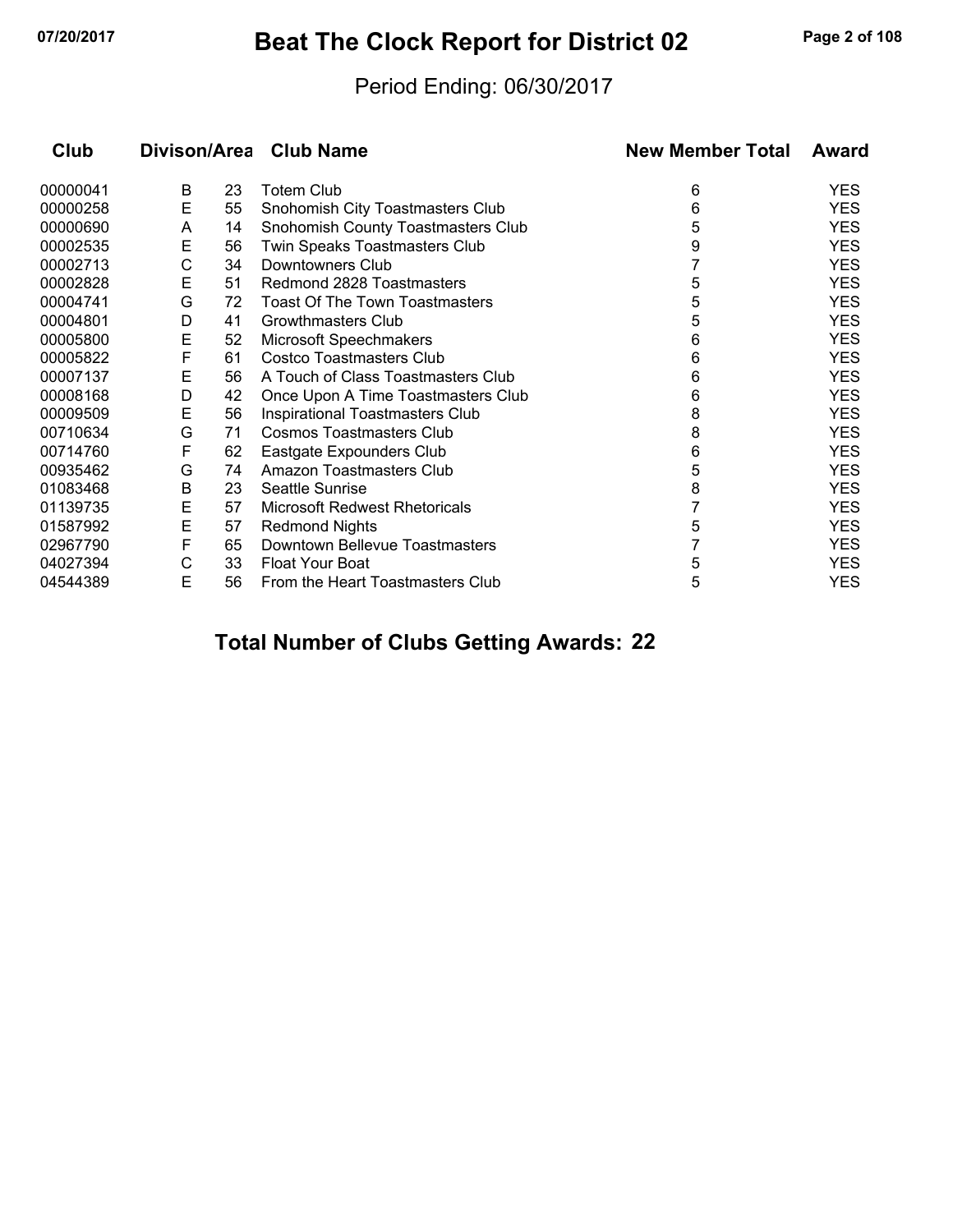# **07/20/2017 Beat The Clock Report for District 03 Page 3 of 108**

### Period Ending: 06/30/2017

| Club     |   |    | Divison/Area Club Name               | <b>New Member Total</b> | <b>Award</b> |
|----------|---|----|--------------------------------------|-------------------------|--------------|
| 00000499 | S | 04 | <b>Gilbert Toastmasters Club</b>     | 6                       | <b>YES</b>   |
| 00001631 | A | 01 | <b>Camelback Toastmasters</b>        | 5                       | <b>YES</b>   |
| 00002542 | V | 02 | Honeywell-Spoken Toastmasters Club   |                         | <b>YES</b>   |
| 00003262 | Ζ | 04 | Saguaro Speakers Club                | 8                       | <b>YES</b>   |
| 00004995 | Τ | 04 | University Toastmasters Club         | 8                       | <b>YES</b>   |
| 00005059 | v | 02 | <b>USAA Eagles Toastmasters Club</b> | 5                       | <b>YES</b>   |
| 00006993 | N | 06 | Fountain Hills Club                  | 8                       | <b>YES</b>   |
| 00007185 | v | 03 | Unity Speakers TM Club               | 6                       | <b>YES</b>   |
| 00007538 | Z | 05 | Chipmasters Club                     | 6                       | <b>YES</b>   |
| 00008343 | A | 02 | <b>Platinum Club</b>                 | 5                       | <b>YES</b>   |
| 00609151 | N | 01 | Desert Ridge Toastmasters Club       | 6                       | <b>YES</b>   |
| 00613567 | V | 03 | AZ You Like It Toastmasters Club     | 5                       | <b>YES</b>   |
| 00909900 | N | 04 | The Bridge Toastmasters Club         |                         | <b>YES</b>   |
| 01573915 | N | 03 | <b>Leaders For Tomorrow</b>          | 5                       | <b>YES</b>   |
| 01717077 | т | 03 | <b>Elite Toastmasters</b>            | 10                      | <b>YES</b>   |
| 01991341 | N | 01 | <b>Choice Words</b>                  | 6                       | <b>YES</b>   |
| 02397188 | P | 01 | Ventana Voices                       | 8                       | <b>YES</b>   |
| 02854329 | Ρ | 01 | Oro Valley Toastmasters              | 6                       | <b>YES</b>   |
| 03527323 | Ρ | 04 | Tu'i Nonokameh Toastmasters          | 6                       | <b>YES</b>   |
| 04266556 | С | 03 | <b>Competitive Edge</b>              | 6                       | <b>YES</b>   |
| 04368430 | v | 04 | <b>UHC Phoenix Toastmasters</b>      | 5                       | <b>YES</b>   |
| 06542102 | S | 06 | <b>MTC Toastmasters</b>              | 7                       | <b>YES</b>   |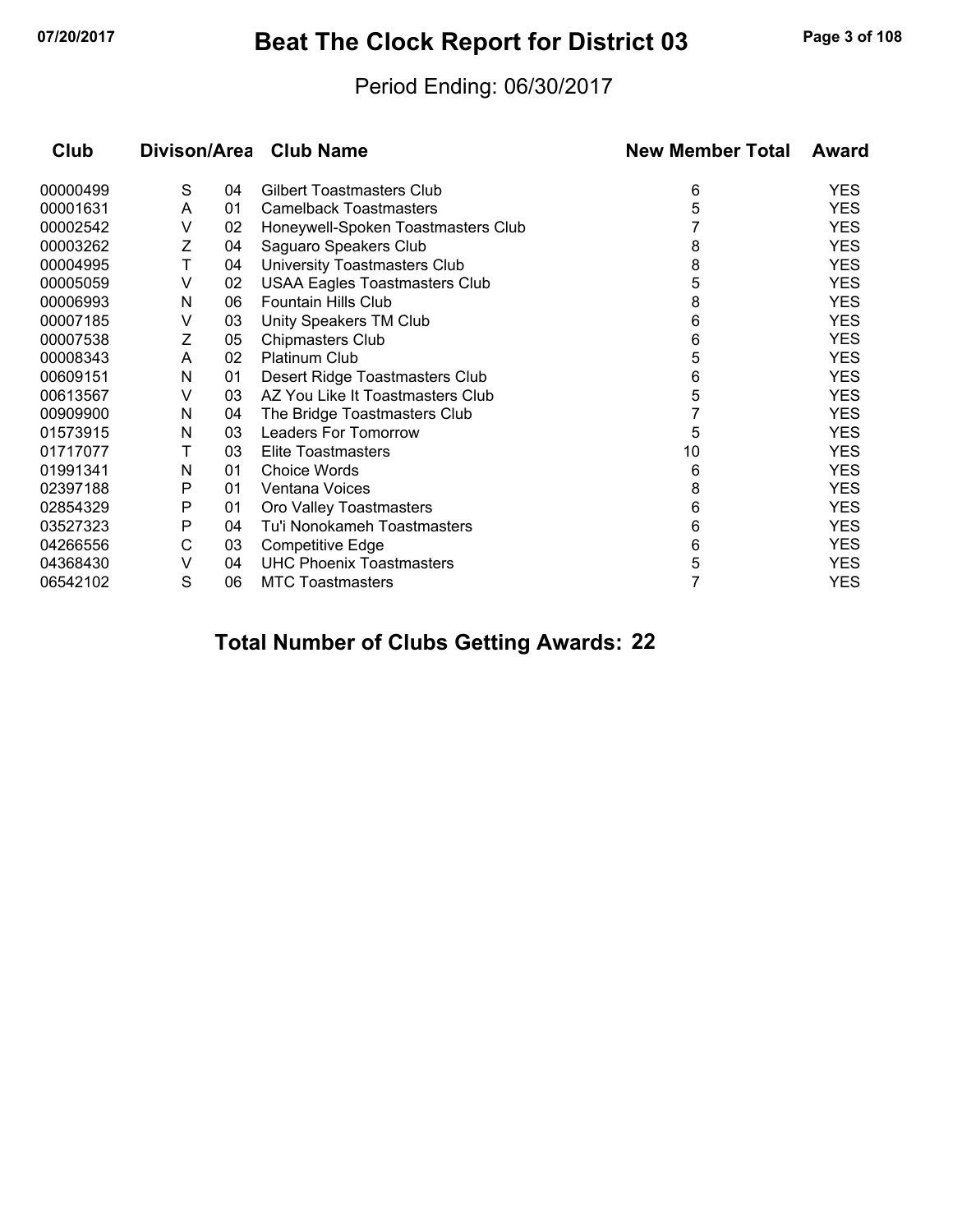# **07/20/2017 Beat The Clock Report for District 04 Page 4 of 108**

### Period Ending: 06/30/2017

| Club     |   |    | Divison/Area Club Name             | <b>New Member Total</b> | Award      |
|----------|---|----|------------------------------------|-------------------------|------------|
| 00000056 | Е | 02 | Golden Gate Toastmasters Club      | 5                       | <b>YES</b> |
| 00001372 | A | 04 | Menlo Park Toastmasters Club       | 6                       | <b>YES</b> |
| 00006535 | D | 01 | United We Speak Club               | 5                       | <b>YES</b> |
| 00008218 | A | 03 | Palo Alto Toastmsters              |                         | <b>YES</b> |
| 01424967 | E | 05 | <b>Evening Stars</b>               |                         | <b>YES</b> |
| 01488183 | B | 02 | GToast                             | 9                       | <b>YES</b> |
| 03461760 | B | 03 | San Mateo Storytellers             | 5                       | <b>YES</b> |
| 04408242 | С | 05 | <b>Quantcast Toastmasters Club</b> | 11                      | YES        |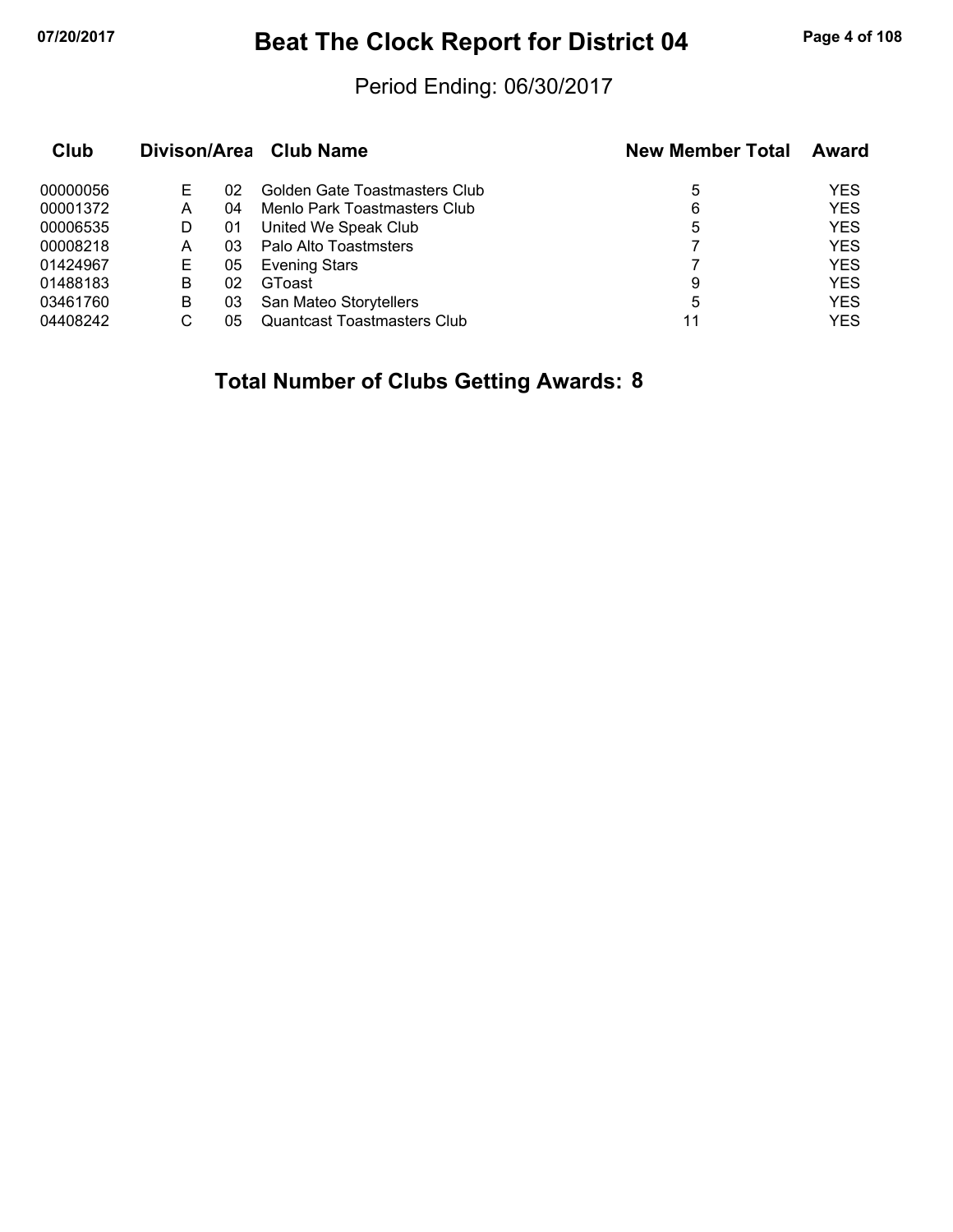# **07/20/2017 Beat The Clock Report for District 05 Page 5 of 108**

### Period Ending: 06/30/2017

| Club     | Divison/Area |    | <b>Club Name</b>                         | <b>New Member Total</b> | Award      |
|----------|--------------|----|------------------------------------------|-------------------------|------------|
| 00000047 | N            | 18 | Carlsbad-Oceanside Club                  | 5                       | <b>YES</b> |
| 00000683 | Е            | 04 | Lake Murray Toastmasters #683            |                         | <b>YES</b> |
| 00000895 | W            | 08 | Toastmasters Of La Jolla Club            | 5                       | <b>YES</b> |
| 00001112 | S            | 14 | <b>City Speakers Toastmasters Club</b>   | 6                       | <b>YES</b> |
| 00001394 | S            | 21 | <b>Hardhats Club</b>                     | 6                       | <b>YES</b> |
| 00001532 | N            | 11 | Encinitas Toastmasters                   |                         | <b>YES</b> |
| 00002012 | W            | 08 | Toastmasters of the Cove Club            | 8                       | <b>YES</b> |
| 00002113 | N            | 18 | <b>Tick Talk Club</b>                    | 5                       | <b>YES</b> |
| 00002955 |              | 25 | Poway-Black Mountain Club                | 5                       | <b>YES</b> |
| 00003225 | S            | 06 | Sweetwater Valley Toastmasters Club 3225 | 5                       | <b>YES</b> |
| 00003524 | N            | 11 | Del Mar Toastmasters Club                |                         | <b>YES</b> |
| 00004725 | W            | 17 | <b>Scripps Outstanding Speakers Club</b> | 6                       | <b>YES</b> |
| 00005223 | S            | 14 | <b>Career Builders Toastmasters</b>      |                         | <b>YES</b> |
| 00006243 | Е            | 04 | Visionaries Toastmasters Club            | 5                       | <b>YES</b> |
| 00008262 | С            | 19 | Smooth Talkers Club                      | 8                       | <b>YES</b> |
| 00009273 | С            | 33 | Century Toastmasters Club                | 5                       | <b>YES</b> |
| 00866700 |              | 22 | <b>ImpacTeam</b>                         | 5                       | <b>YES</b> |
| 02009462 | S            | 06 | <b>Frontline Leaders</b>                 | 8                       | <b>YES</b> |
| 02934591 | W            | 32 | Speak Easy                               |                         | <b>YES</b> |
| 05291781 | W            | 29 | <b>Pfluently Pfizer</b>                  |                         | <b>YES</b> |
| 05440227 | N            | 18 | <b>PMCU Breakers</b>                     | 5                       | <b>YES</b> |
| 05447540 | N            | 18 | North County Improv                      |                         | <b>YES</b> |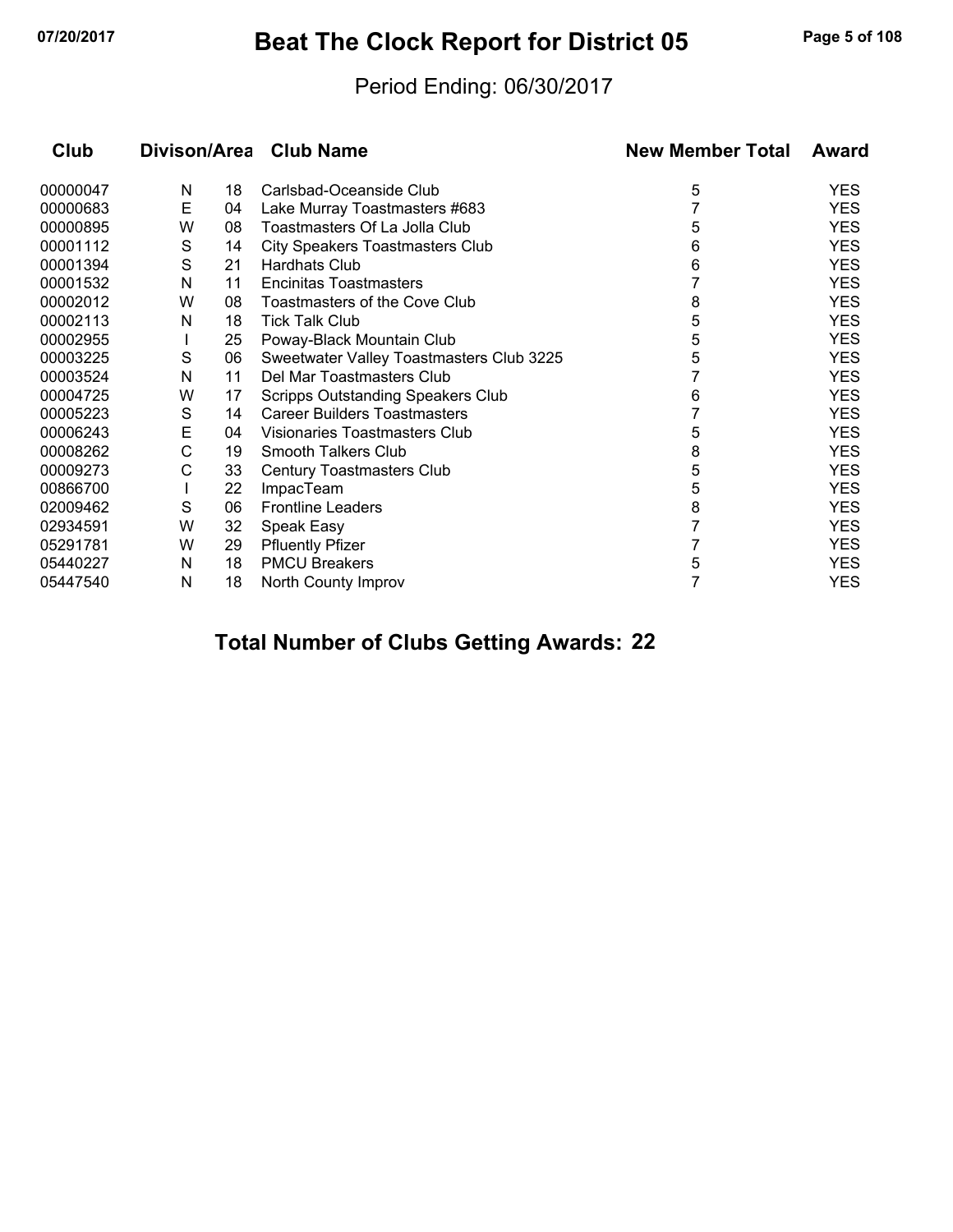# **07/20/2017 Beat The Clock Report for District 06 Page 6 of 108**

#### Period Ending: 06/30/2017

| Club     | Divison/Area |    | <b>Club Name</b>                  | <b>New Member Total</b> | Award      |  |
|----------|--------------|----|-----------------------------------|-------------------------|------------|--|
| 00000066 | С            | 22 | <b>Simply Spoken Toastmasters</b> | 5                       | <b>YES</b> |  |
| 00000162 |              | 81 | Tartan Club                       | 10                      | <b>YES</b> |  |
| 00000167 | С            | 21 | <b>White Bear Toastmasters</b>    | 6                       | <b>YES</b> |  |
| 00000922 | В            | 11 | Paul Bunyan Toastmasters Club     | 6                       | <b>YES</b> |  |
| 00001098 | С            | 23 | The Rat Pack Club                 | 6                       | <b>YES</b> |  |
| 00001789 | G            | 63 | Speakeasy Club                    | 6                       | <b>YES</b> |  |
| 00001883 | F            | 52 | Rochester Suburban Club           | 5                       | <b>YES</b> |  |
| 00002748 | С            | 26 | Anoka Toastmasters #2748          | 5                       | <b>YES</b> |  |
| 00003852 |              | 83 | <b>Mutual Voices Club</b>         | 10                      | <b>YES</b> |  |
| 00004677 | F            | 54 | Mayo Hi-Nooners Club              | 5                       | <b>YES</b> |  |
| 00004726 | E            | 43 | Maximizers Club                   | 5                       | <b>YES</b> |  |
| 00007119 | Е            | 45 | Dakota Speakers Club              | 5                       | <b>YES</b> |  |
| 01982188 | G            | 66 | Data Park Toasters                | 8                       | <b>YES</b> |  |
| 05196688 | A            | 03 | <b>FOCUS Toastmasters</b>         | 5                       | <b>YES</b> |  |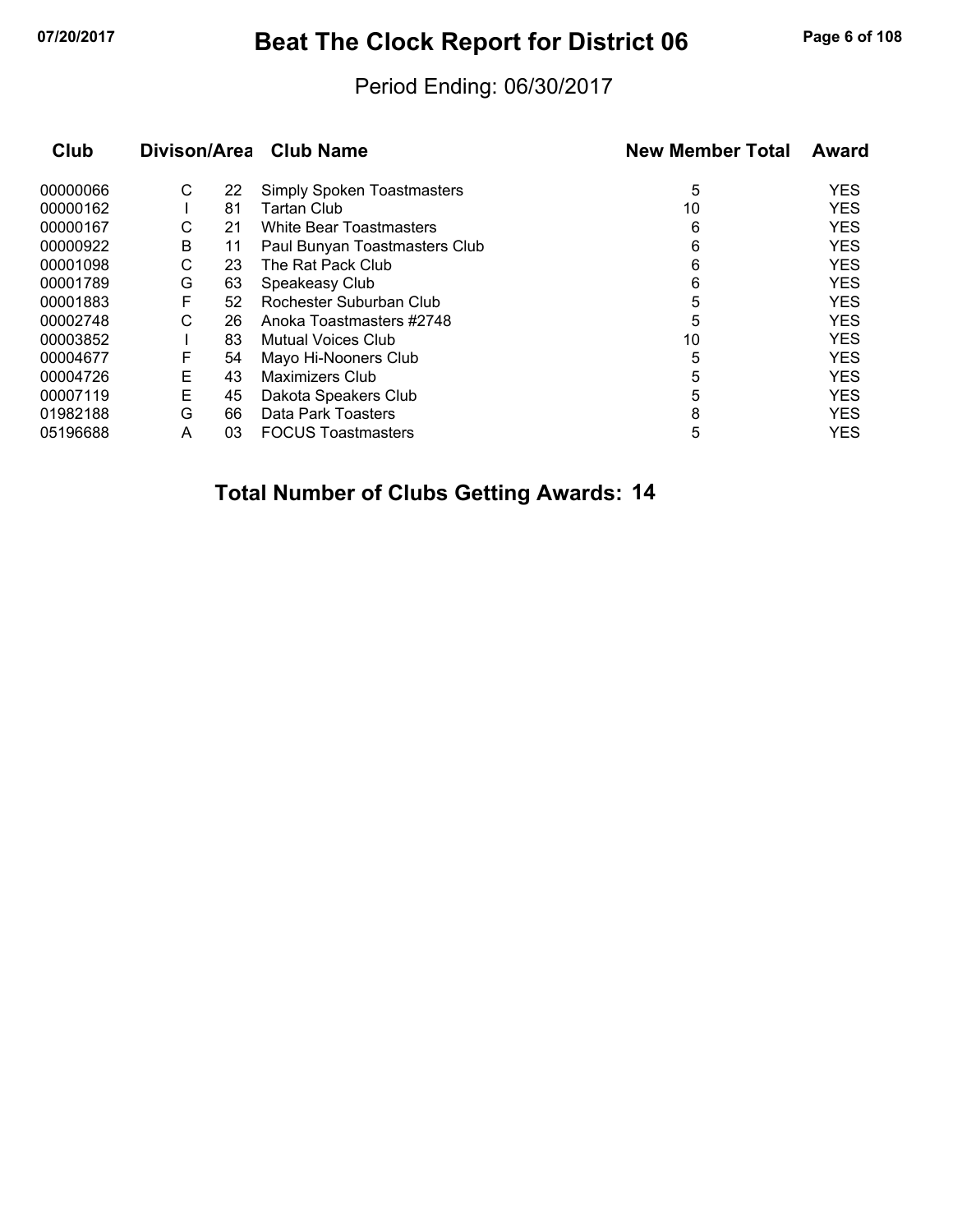# **07/20/2017 Beat The Clock Report for District 07 Page 7 of 108**

#### Period Ending: 06/30/2017

| Club     | Divison/Area |    | <b>Club Name</b>                 | <b>New Member Total</b> | Award      |
|----------|--------------|----|----------------------------------|-------------------------|------------|
| 00000395 | B            | 32 | <b>Corvallis Evening Group</b>   | 5                       | <b>YES</b> |
| 00001360 | Е            | 65 | New Horizons Toastmasters Club   | 5                       | <b>YES</b> |
| 00006856 |              | 11 | <b>Bend Chamber Toastmasters</b> | 11                      | <b>YES</b> |
| 00006996 | С            | 44 | <b>McMinnville Toastmasters</b>  | 5                       | <b>YES</b> |
| 00007069 | G            | 84 | Leader's Edge Club               | 5                       | <b>YES</b> |
| 00008430 | B            | 31 | Siuslaw Tale Spinners Club       | 10                      | <b>YES</b> |
| 00008553 | B            | 31 | <b>Gateway Toastmasters</b>      | 5                       | <b>YES</b> |
| 00009235 | G            | 84 | New Beginnings Toastmasters      | 6                       | <b>YES</b> |
| 00009459 | н            | 93 | Feedbackers Toastmasters Club    | 6                       | <b>YES</b> |
| 00009654 | н            | 94 | <b>Speakeasy Toastmasters</b>    | 5                       | <b>YES</b> |
| 00693720 | C            | 42 | Capital Toastmasters Club        | 6                       | <b>YES</b> |
| 00944247 | D            | 54 | Rose City Toasters Club          | 10                      | <b>YES</b> |
| 01768087 | С            | 43 | Hopemasters                      | 5                       | <b>YES</b> |
| 03797086 | н            | 91 | <b>Sporty Speakers</b>           | 6                       | <b>YES</b> |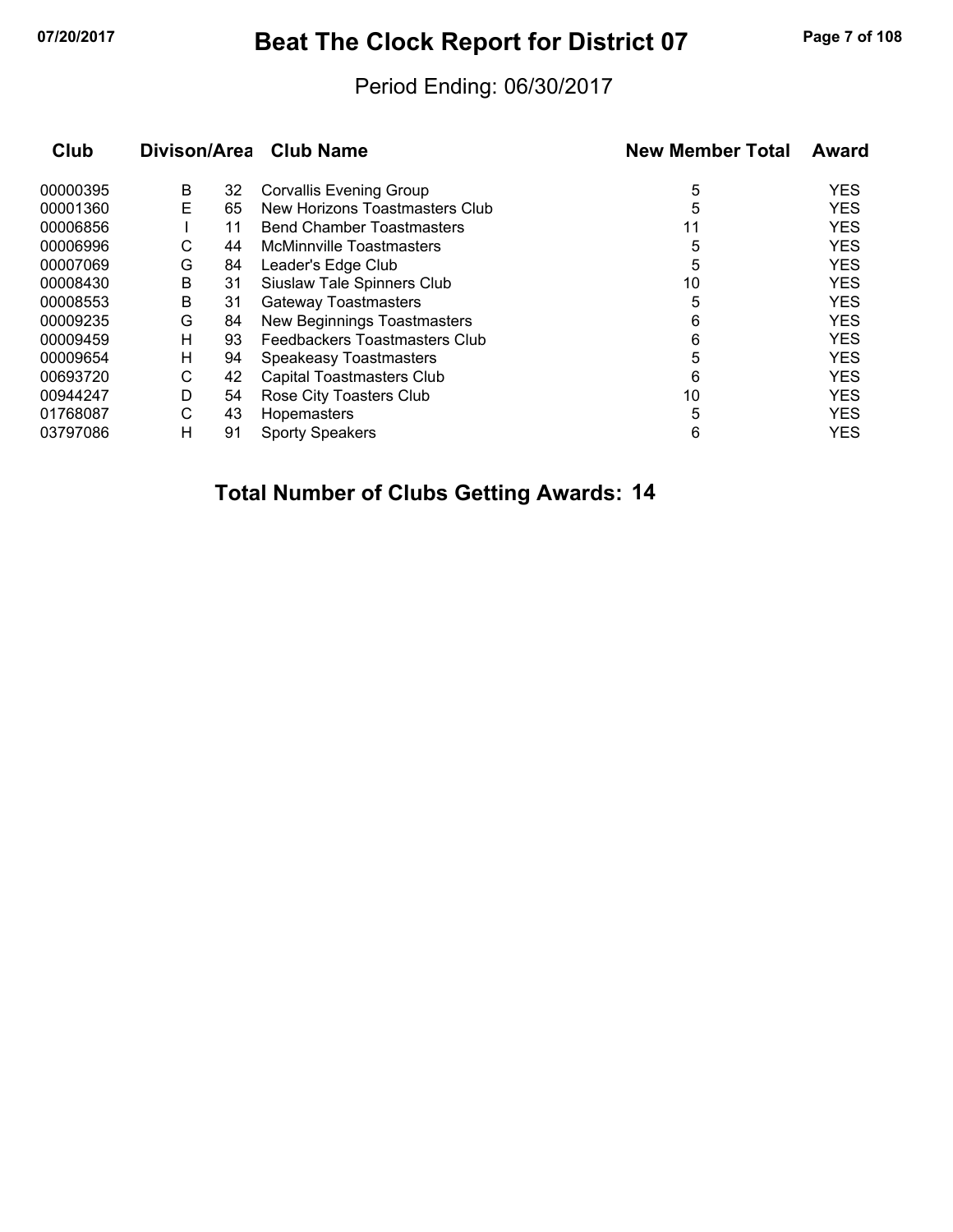# **07/20/2017 Beat The Clock Report for District 08 Page 8 of 108**

#### Period Ending: 06/30/2017

| Club     |   |    | Divison/Area Club Name             | <b>New Member Total</b> | Award      |  |
|----------|---|----|------------------------------------|-------------------------|------------|--|
| 00000461 |   | 19 | Webster Groves Toastmasters Club   | 6                       | <b>YES</b> |  |
| 00004206 | С | 06 | Fairview Heights Toastmasters Club | 5                       | <b>YES</b> |  |
| 00009793 | С | 06 | Scott Toastmasters Club            | 6                       | <b>YES</b> |  |
| 00609891 | В | 03 | <b>Script Masters Club</b>         | 5                       | <b>YES</b> |  |
| 01119527 | E | 07 | Downtown Toastmasters              | 5                       | <b>YES</b> |  |
| 01392062 | в | 13 | Ascension Health Toastmasters      | 5                       | <b>YES</b> |  |
| 02187152 | F | 08 | Jacobs P3                          |                         | <b>YES</b> |  |
| 02587777 | в | 16 | <b>DSAGSL WORD Masters</b>         | 12                      | <b>YES</b> |  |
| 04908054 |   |    | Downtown St. Louis Toastmasters    |                         | <b>YES</b> |  |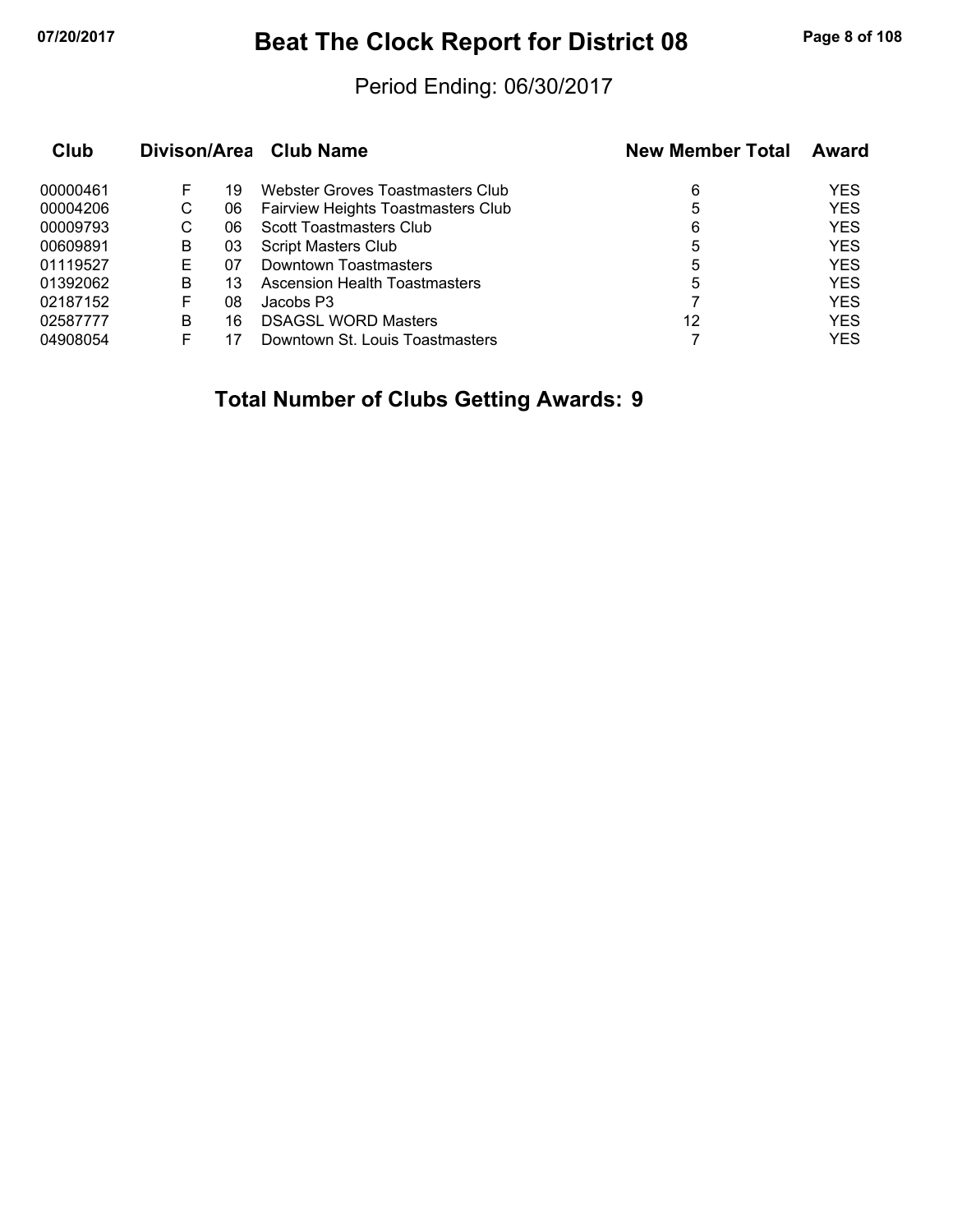# **07/20/2017 Beat The Clock Report for District 09 Page 9 of 108**

### Period Ending: 06/30/2017

| Club     |   |    | Divison/Area Club Name                            | <b>New Member Total</b> | Award      |
|----------|---|----|---------------------------------------------------|-------------------------|------------|
| 00000247 | Е | 02 | Coeur d'Alene Toastmasters                        | 8                       | <b>YES</b> |
| 00000993 | А | 03 | Cascade Club                                      | 5                       | <b>YES</b> |
| 00749506 | Е | 02 | Talk of the Town                                  | 5                       | <b>YES</b> |
| 00977217 | E | 04 | <b>Toastmasters International of Coyote Ridge</b> | 5                       | <b>YES</b> |
| 01089523 | B | 04 | Cay-Uma-Wa                                        | 5                       | <b>YES</b> |
| 01519949 | С | 02 | <b>Colville Toastmasters</b>                      |                         | <b>YES</b> |
| 01559670 | D | 02 | Articulate Ambassadors                            |                         | <b>YES</b> |
| 01855382 |   | 04 | Toastmasters International of Connell             | 6                       | YES        |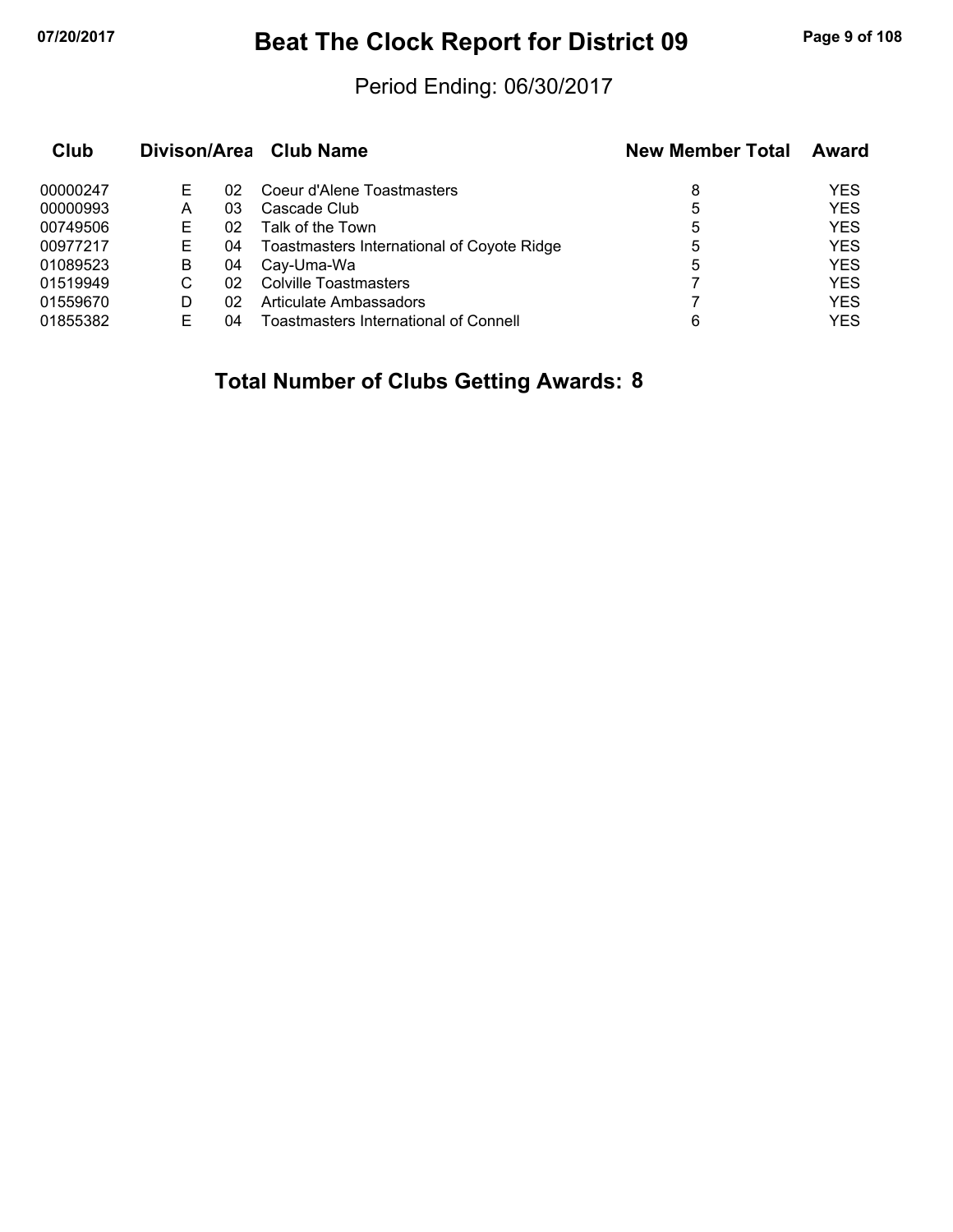# **07/20/2017 Beat The Clock Report for District 10 Page 10 of 108**

#### Period Ending: 06/30/2017

| Club     |   |    | Divison/Area Club Name             | <b>New Member Total</b> | Award      |
|----------|---|----|------------------------------------|-------------------------|------------|
| 00001690 |   | 31 | Timken Company Toastmasters Club   | 13                      | YES        |
| 00005759 | w | 41 | Crossroads Club                    | 6                       | <b>YES</b> |
| 00007504 | N | 51 | Cleveland Speaks Toastmasters Club |                         | <b>YES</b> |
| 00780834 |   | 33 | Toastmasters in Green              | 5                       | <b>YES</b> |
| 05616126 | W | 40 | <b>Westlake Unity Toastmasters</b> | ۰h                      | YES        |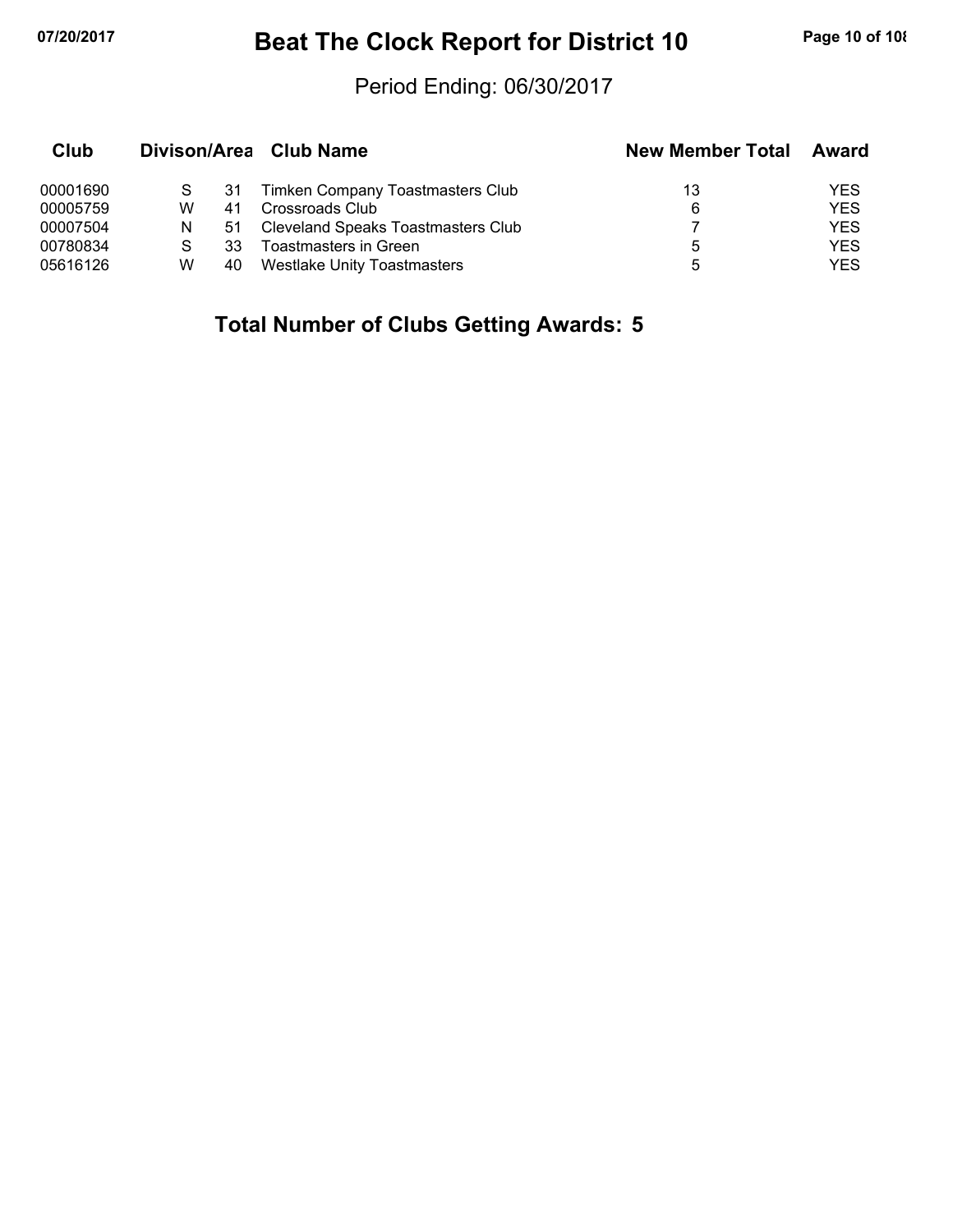# **07/20/2017 Beat The Clock Report for District 101 Page 11 of 108**

### Period Ending: 06/30/2017

| Club     | Divison/Area |    | <b>Club Name</b>                            | <b>New Member Total</b> | Award      |
|----------|--------------|----|---------------------------------------------|-------------------------|------------|
| 00004004 | E.           | 03 | <b>Top Gun Toastmasters Club</b>            | 5                       | <b>YES</b> |
| 00004224 | B            | 04 | Switch-On Toastmasters Club                 | 6                       | <b>YES</b> |
| 00005232 | В            | 05 | Adelante Toastmasters Club                  | 5                       | <b>YES</b> |
| 00006654 | B            | 03 | <b>Silver Tongued Cats</b>                  | 6                       | <b>YES</b> |
| 00007596 | С            | 04 | <b>LSI Speaks Club</b>                      | 6                       | <b>YES</b> |
| 00007975 | Е            | 02 | Sunnyvale Speakeasies Club                  | 5                       | <b>YES</b> |
| 00586504 | С            | 02 | Intel Innovators                            | 5                       | <b>YES</b> |
| 00827125 | С            | 05 | Hot Buttered Toastmasters Club              | 5                       | <b>YES</b> |
| 01152428 | G            | 05 | SaVy Toastmasters Club                      | 5                       | <b>YES</b> |
| 02394422 | D            | 05 | <b>CA Toasties</b>                          | 5                       | <b>YES</b> |
| 02433002 | D            | 02 | <b>ESV Toastmaster</b>                      | 5                       | <b>YES</b> |
| 03081591 | B            | 02 | ToastItNow!                                 | 5                       | <b>YES</b> |
| 03308016 | B            | 05 | <b>Silicon Valley Storytellers</b>          | 12                      | <b>YES</b> |
| 04528013 | G            | 01 | <b>Mountain View Toastmasters</b>           | 12                      | <b>YES</b> |
| 04712057 | G            | 04 | MoToast                                     | 6                       | <b>YES</b> |
| 04901551 | D            | 01 | <b>ITU Toastmasters Club</b>                | 5                       | <b>YES</b> |
| 05785357 | E            | 03 | Mandarin-English Toastmasters, Mountain Vie | 9                       | YES.       |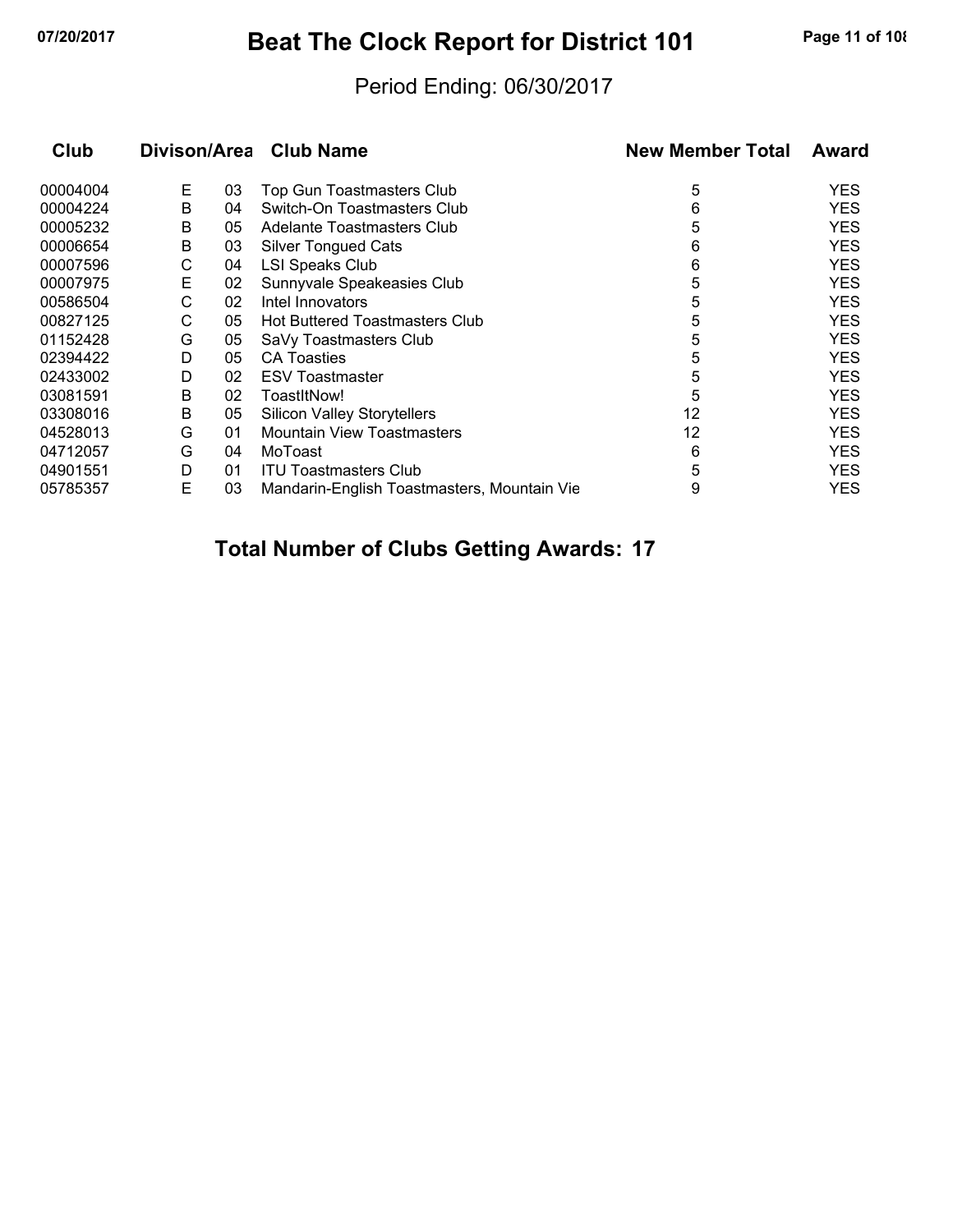# **07/20/2017 Beat The Clock Report for District 102 Page 12 of 108**

#### Period Ending: 06/30/2017

| Club     |              |    | Divison/Area Club Name                    | <b>New Member Total</b> | Award      |
|----------|--------------|----|-------------------------------------------|-------------------------|------------|
| 00002196 | G            | 03 | Johor Jaya Toastmasters Club              | 5                       | <b>YES</b> |
| 00004391 | $\mathsf C$  | 03 | Shaklee Dynamic Family International Club | 8                       | <b>YES</b> |
| 00007389 | G            | 02 | Kluang Toastmasters Club                  | 8                       | <b>YES</b> |
| 00008969 | B            | 03 | Shah Alam Toastmasters Club               | 6                       | <b>YES</b> |
| 00694333 | Τ            | 01 | Penang Muslim League Tamil Club           | 5                       | <b>YES</b> |
| 00849962 | C            | 01 | Klang Bilingual Toastmasters Club         | 5                       | <b>YES</b> |
| 00989051 | B            | 01 | <b>Phoenix Toastmasters Club</b>          | 7                       | <b>YES</b> |
| 01024975 | H            | 02 | Knights & Dames Toastmasters Club         | 5                       | <b>YES</b> |
| 01211904 | Τ            | 02 | Tamil Toastmasters Club, Petaling Jaya    | 5                       | <b>YES</b> |
| 01285147 | D            | 03 | <b>PJ Toastmasters Club</b>               | 9                       | <b>YES</b> |
| 01678271 | G            | 04 | Kelab Toastmasters Bahasa Melayu Johor Ba | $\overline{7}$          | <b>YES</b> |
| 01840045 | T            | 03 | Lavangam Tamil Toastmasters Club          | 6                       | <b>YES</b> |
| 01863873 | M            | 05 | SUPER GROUP SOUTH JOHOR MANDARIN          | 9                       | <b>YES</b> |
| 01882134 | Τ            | 02 | Anbu Tamil Bilingual Toastmasters Club    | 6                       | <b>YES</b> |
| 02116808 | H            | 02 | IBM Malaysia Toastmasters Club            | 6                       | <b>YES</b> |
| 02561344 | M            | 02 | BP Taiwan Bilingual Toastmasters Club     | 5                       | <b>YES</b> |
| 03223696 | D            | 02 | <b>IICS Toastmasters Club</b>             | 7                       | <b>YES</b> |
| 04014886 | н            | 03 | <b>Cyberview Toastmasters Club</b>        | 14                      | <b>YES</b> |
| 04054727 | T            | 01 | Iniya Tamil Bilingual Toastmasters Club   | 7                       | <b>YES</b> |
| 04070807 | Τ            | 03 | Valluvar Tamil Toastmasters Club          | 5                       | <b>YES</b> |
| 04329121 | G            | 02 | <b>FMC Technologies Malaysia</b>          | 5                       | <b>YES</b> |
| 04644596 | E            | 02 | MY Puchong Toastmasters Club              | 7                       | <b>YES</b> |
| 04719810 | H            | 04 | <b>UKM Bangi Toastmasters Club</b>        | 8                       | <b>YES</b> |
| 04802512 | A            | 03 | Happy Hour Toastmasters Club              | 5                       | <b>YES</b> |
| 04807606 | E            | 04 | Negeri Sembilan Ceylonese Association     | 11                      | <b>YES</b> |
| 04818898 | E            | 04 | Kolej Tafe Alpha Toastmasters Club        | 17                      | <b>YES</b> |
| 04822502 | E            | 03 | Miracle Toastmasters Club                 | 16                      | <b>YES</b> |
| 05144047 | Н            | 01 | Tech Mahindra Malaysia Toastmasters Club  | 7                       | <b>YES</b> |
| 05163258 | A            | 04 | <b>MMMC Toastmasters Club</b>             | 5                       | <b>YES</b> |
| 05415527 | G            | 02 | <b>MMSB Toastmasters Club</b>             | 34                      | <b>YES</b> |
| 05607147 | E            | 04 | Heart Multilingual Toastmasters Club      | 20                      | <b>YES</b> |
| 05617879 | $\mathsf{C}$ | 02 | <b>MIEA Toastmasters Club</b>             | 5                       | <b>YES</b> |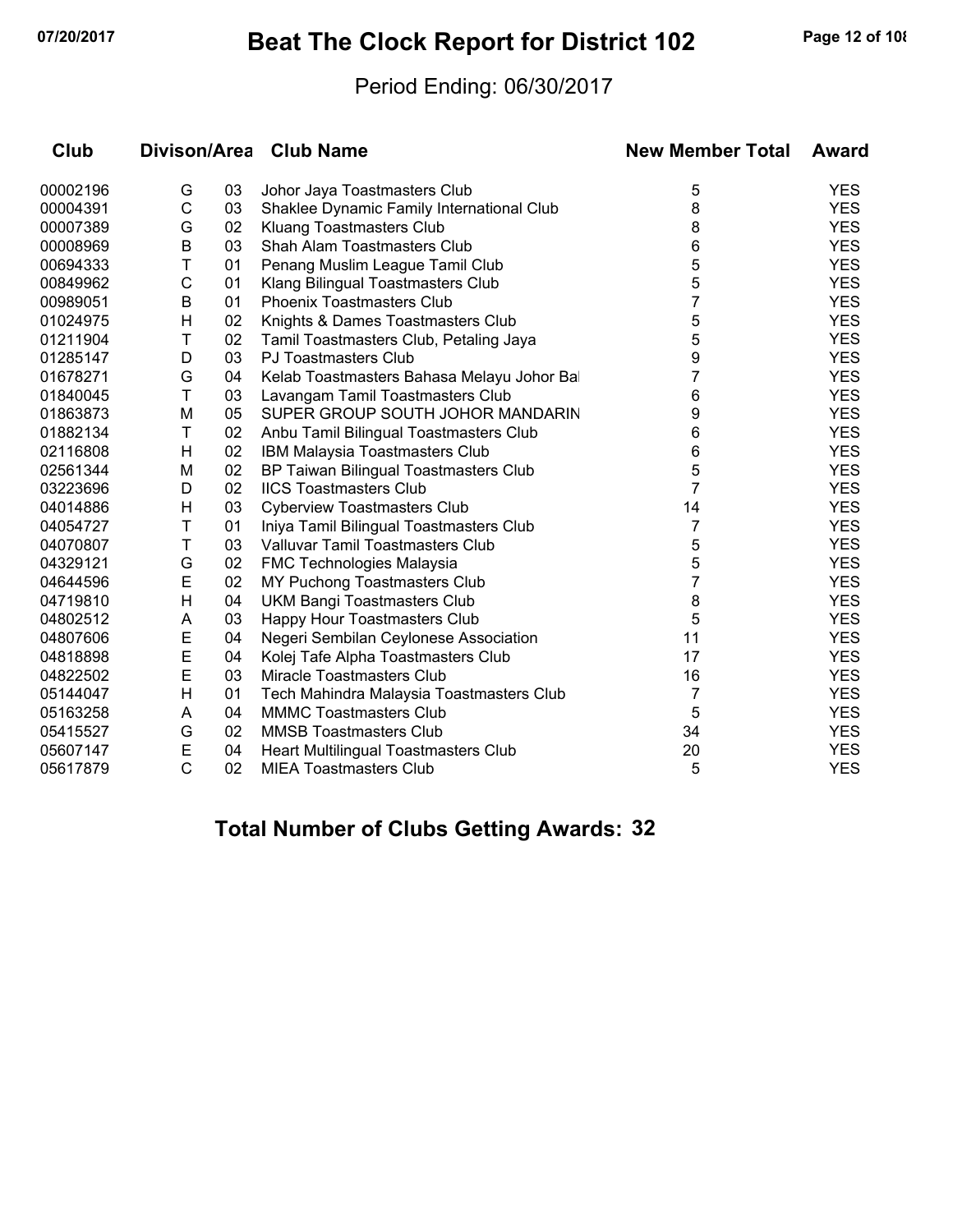# **07/20/2017 Beat The Clock Report for District 11 Page 13 of 108**

#### Period Ending: 06/30/2017

| Club     |    |    | Divison/Area Club Name                 | <b>New Member Total</b> | Award      |
|----------|----|----|----------------------------------------|-------------------------|------------|
| 00000017 | E. | 51 | Pioneer Club                           | 6                       | <b>YES</b> |
| 00003920 | н  | 85 | <b>Turning Point Toastmasters Club</b> | 5                       | <b>YES</b> |
| 00005882 | G  | 72 | <b>Tippecanoe Talkers Club</b>         | 6                       | <b>YES</b> |
| 00583391 | С  | 33 | <b>LTC Toastmasters Club</b>           | 6                       | <b>YES</b> |
| 00634655 | Е  | 53 | Toastmasters Of Morgan County Club     | 5                       | <b>YES</b> |
| 01052439 | F  | 63 | <b>Correctly Speaking</b>              | 6                       | <b>YES</b> |
| 01250068 | F  | 61 | The Equalizers                         | 8                       | <b>YES</b> |
| 03786612 | D  | 42 | <b>Marshall County Toastmasters</b>    | 5                       | <b>YES</b> |
| 05363813 | н  | 86 | <b>SMART Talkers</b>                   |                         | <b>YES</b> |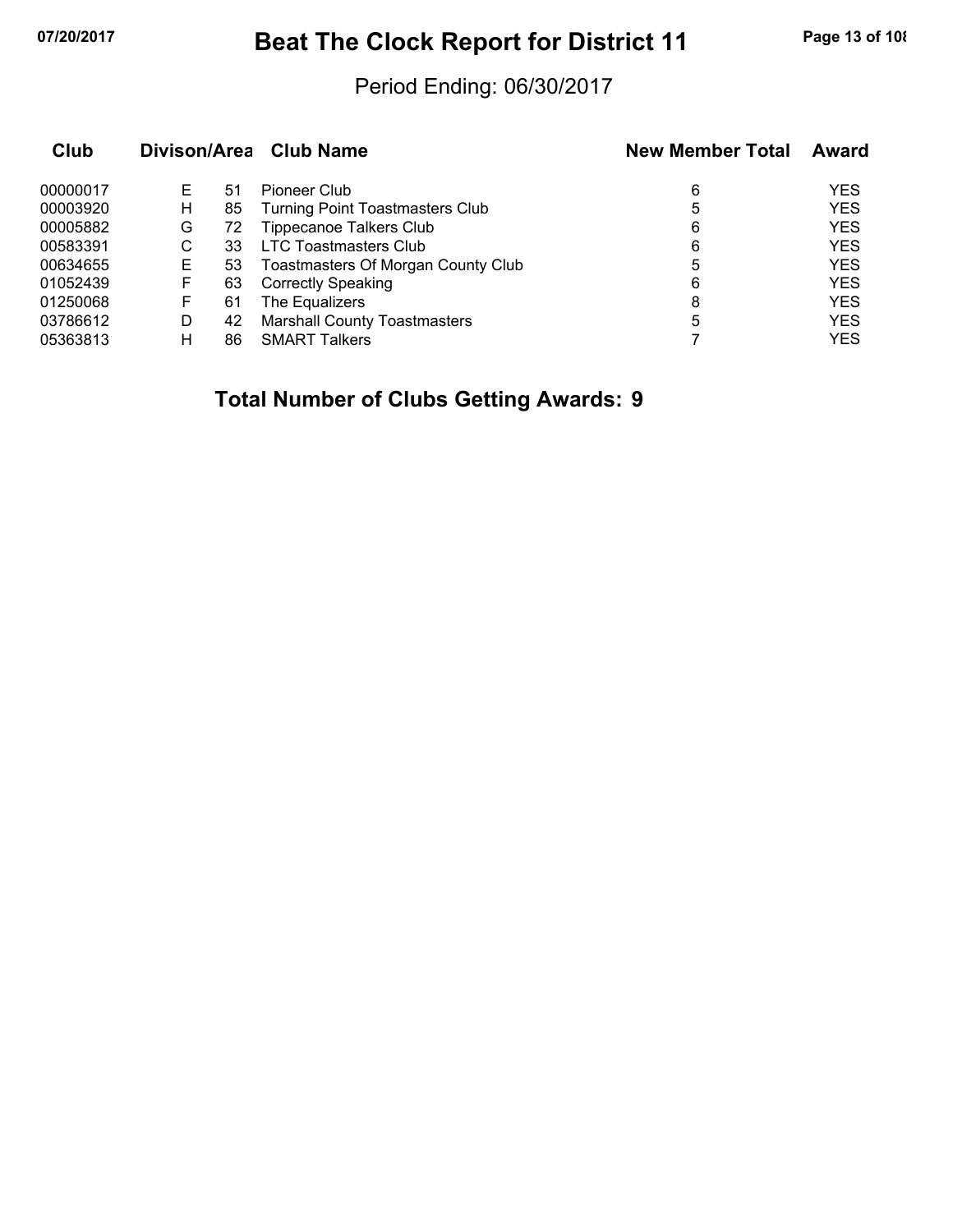# **07/20/2017 Beat The Clock Report for District 12 Page 14 of 108**

#### Period Ending: 06/30/2017

| Club     |    | Divison/Area Club Name                    | <b>New Member Total</b> | Award |
|----------|----|-------------------------------------------|-------------------------|-------|
| 00000055 | 04 | <b>Pushing the Envelope</b>               |                         | YES   |
| 00001124 | O1 | <b>Caltrans Communicators Club</b>        | 5.                      | YES   |
| 00004199 | 04 | The Confident Speakers Club               | 5.                      | YES   |
| 00009501 | 03 | <b>Butterfly Tamers Toastmasters Club</b> | :5                      | YES   |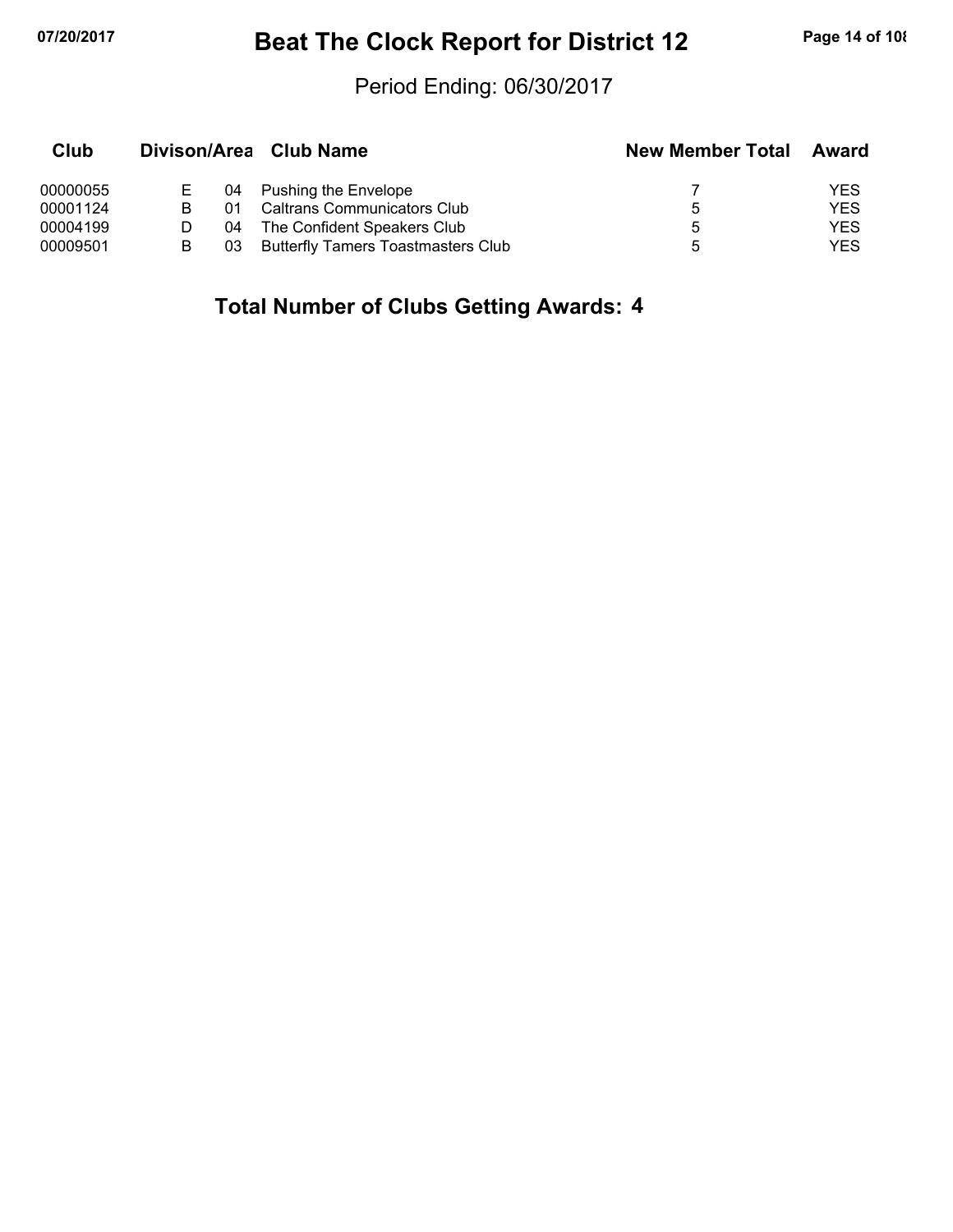# **07/20/2017 Beat The Clock Report for District 13 Page 15 of 108**

#### Period Ending: 06/30/2017

| Club     |   |    | Divison/Area Club Name                | <b>New Member Total</b> | Award      |  |
|----------|---|----|---------------------------------------|-------------------------|------------|--|
| 00009881 |   | 34 | Oakland Club                          | 6                       | YES        |  |
| 00856827 | С | 22 | <b>Outreach Toastmasters</b>          | 5                       | <b>YES</b> |  |
| 03331281 | B | 13 | Cranberry High Noon Toastmasters Club | 6                       | <b>YES</b> |  |
| 03655608 | A |    | 05 Mylan Toastmasters Greenbag Road   | 5                       | <b>YES</b> |  |
| 04476485 | в | 11 | Oakmont Toastmasters                  | 6                       | <b>YES</b> |  |
| 04819950 | B | 13 | Zelienople Toastmasters Club          | 5                       | <b>YES</b> |  |
| 05716435 |   | 32 | Talk TONS                             | 5                       | <b>YES</b> |  |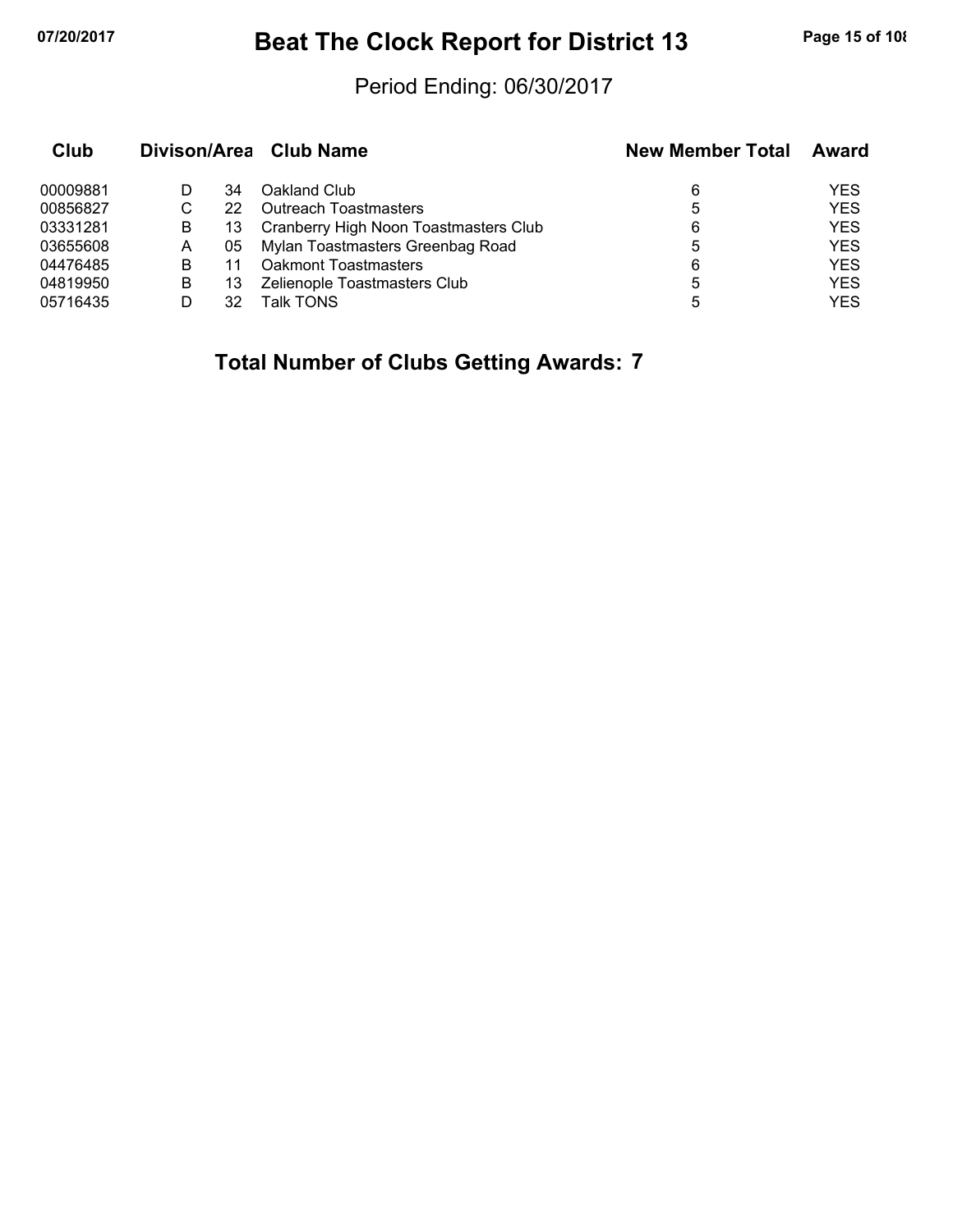# **07/20/2017 Beat The Clock Report for District 14 Page 16 of 108**

#### Period Ending: 06/30/2017

|   |    | <b>Club Name</b>                                               | <b>New Member Total</b> | Award      |
|---|----|----------------------------------------------------------------|-------------------------|------------|
| н |    | Savannah Club 705                                              | 5                       | <b>YES</b> |
| F |    | Columbus Uptown Toastmasters Club                              |                         | <b>YES</b> |
| G |    | Artesian Toastmasters Club #3379                               | 5                       | <b>YES</b> |
| F |    | Talk Masters Toastmasters Club                                 | 5                       | <b>YES</b> |
| н |    | Westside Club                                                  | 9                       | <b>YES</b> |
| G |    | Albany Legacy Builders Toastmasters Club                       | 8                       | <b>YES</b> |
| С |    | <b>Goodwill Speaks</b>                                         | 8                       | <b>YES</b> |
| A | 13 | <b>Toastmasters R Toastmasters</b>                             | 6                       | <b>YES</b> |
| В |    | <b>DCA Toastmasters</b>                                        |                         | <b>YES</b> |
| D |    | <b>Fairburn Toastmasters</b>                                   | 5                       | <b>YES</b> |
| G |    | Rose City Toastmasters                                         | 5                       | <b>YES</b> |
| G |    | <b>Friendly City Toastmasters</b>                              | 6                       | <b>YES</b> |
|   |    | 81<br>63<br>71<br>63<br>82<br>71<br>34<br>23<br>41<br>74<br>71 | Divison/Area            |            |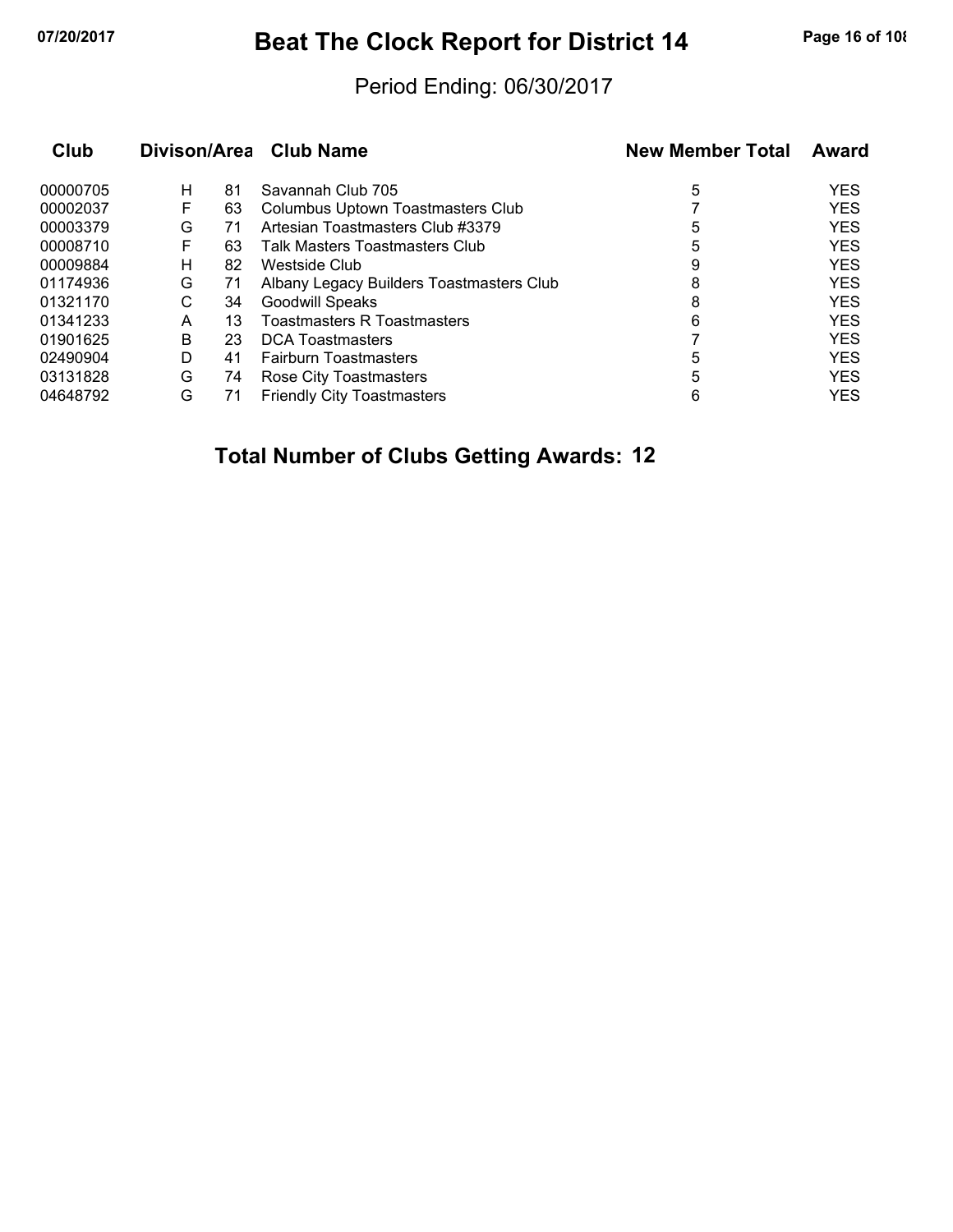# **07/20/2017 Beat The Clock Report for District 15 Page 17 of 108**

#### Period Ending: 06/30/2017

| Club     |    |    | Divison/Area Club Name                | <b>New Member Total</b> | <b>Award</b> |
|----------|----|----|---------------------------------------|-------------------------|--------------|
| 00001775 | ۳  | 02 | South Towne Orators Toastmasters Club | 6                       | YES          |
| 00003738 | D  | 02 | TNT Club                              |                         | <b>YES</b>   |
| 00005074 | А  | 04 | Saint Al's Toastmasters Club          | 6                       | <b>YES</b>   |
| 00006470 |    | 02 | Cross-Talkers Club                    | 5                       | <b>YES</b>   |
| 00007391 | F. | 04 | Timpanogos Toastmasters Club          | 9                       | <b>YES</b>   |
| 00896314 |    | 01 | <b>Rise and Shine Orators</b>         | 5                       | <b>YES</b>   |
| 01106187 | A  | 06 | Food for Thought                      | 5                       | YES          |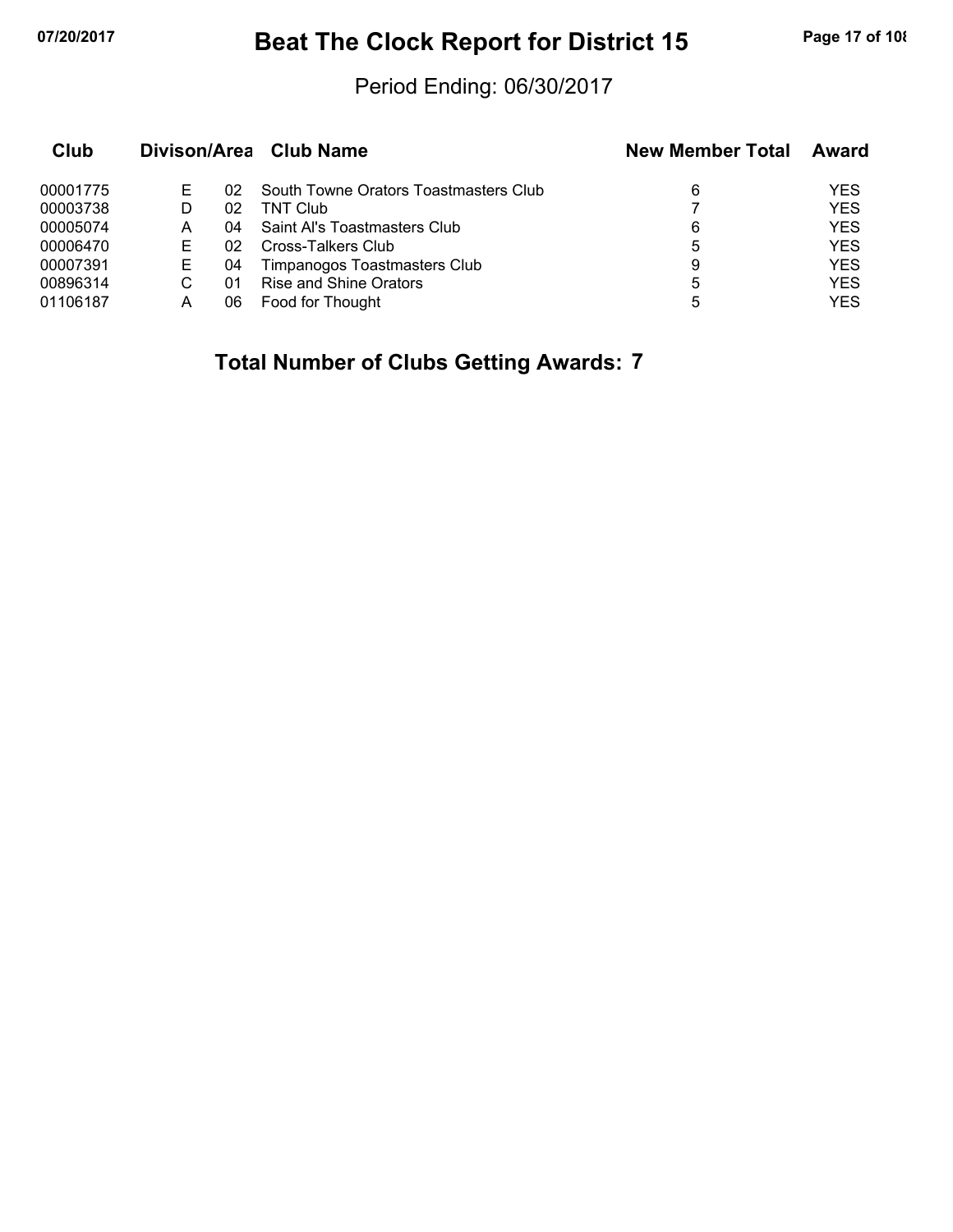# **07/20/2017 Beat The Clock Report for District 16 Page 18 of 108**

#### Period Ending: 06/30/2017

| Club     |   |    | Divison/Area Club Name                     | <b>New Member Total</b> | Award      |
|----------|---|----|--------------------------------------------|-------------------------|------------|
| 00000148 | U | 02 | Tulsa Club                                 | 5                       | <b>YES</b> |
| 00000170 | O | 02 | Edmond Club                                | 5                       | <b>YES</b> |
| 00000645 |   | 04 | Will Rogers Toastmasters Club              |                         | <b>YES</b> |
| 00004301 | U | 02 | Riverside Club                             | 8                       | <b>YES</b> |
| 00009802 | Κ | 04 | Red River Toastmasters Club                | 6                       | <b>YES</b> |
| 00681261 | Κ | 03 | Asian and American Christian Speakers Club | 5                       | <b>YES</b> |
| 01486359 | U | 02 | <b>Baker Hughes Centrilift</b>             | 5                       | <b>YES</b> |
| 02100509 | O | 03 | Paycom                                     | 5                       | <b>YES</b> |
| 04808185 | κ | 04 | <b>Burning Spear</b>                       | 5                       | <b>YES</b> |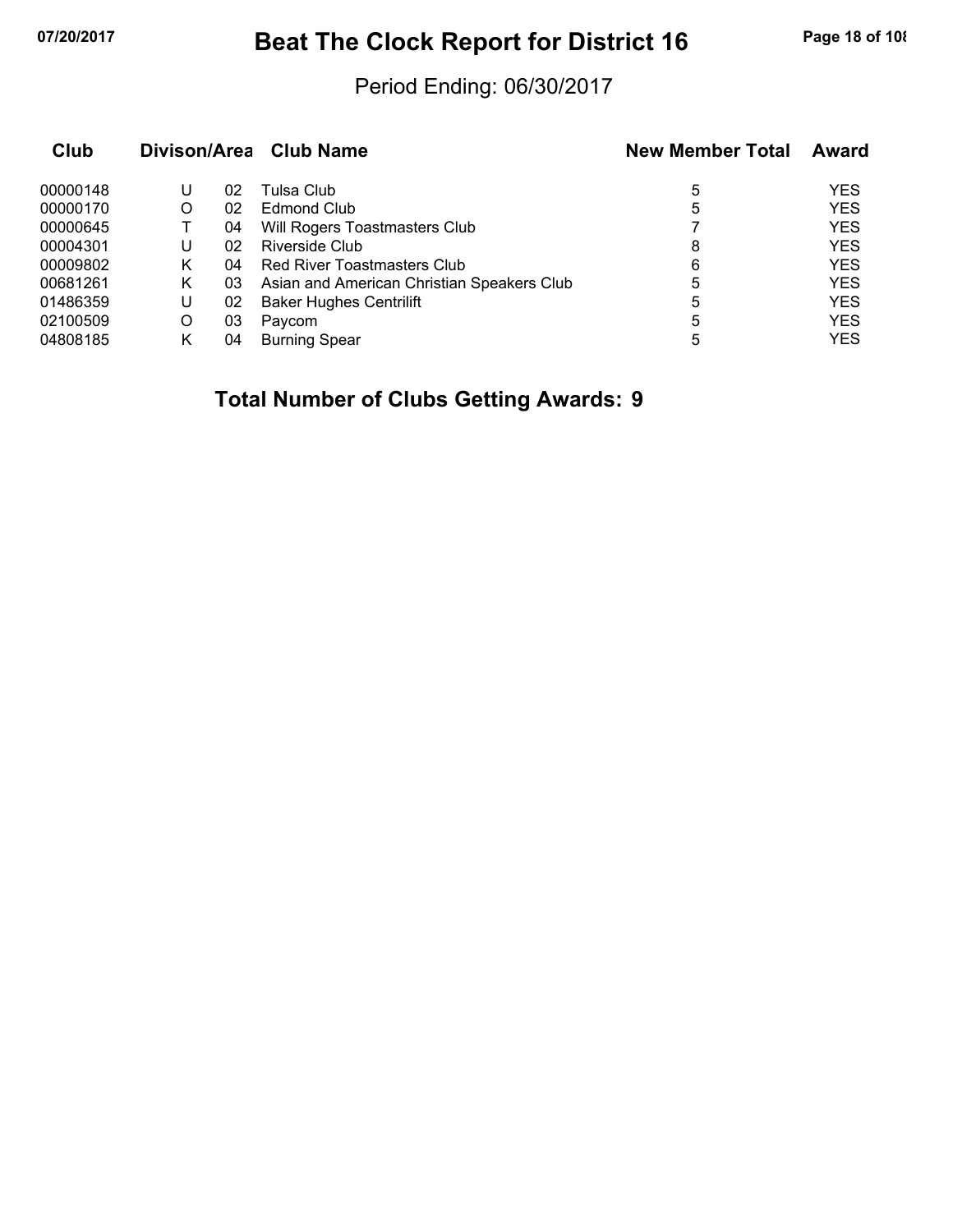# **07/20/2017 Beat The Clock Report for District 17 Page 19 of 108**

### Period Ending: 06/30/2017

| Club     | Divison/Area |    | <b>Club Name</b>                       | <b>New Member Total</b> | Award |
|----------|--------------|----|----------------------------------------|-------------------------|-------|
| 00002111 | N            | 24 | Maylands Toastmasters Club             |                         | YES   |
| 00005607 | С            | 05 | West End Toastmasters Club             | 9                       | YES   |
| 00008670 | S            | 31 | Gosnells Foothills Toastmasters Club   | 5                       | YES   |
| 00875582 | E            | 11 | <b>Terrace Speakers Toastmasters</b>   | 6                       | YES   |
| 00995774 | N            | 25 | Young Guns                             | 11                      | YES   |
| 01077268 | Е            | 14 | <b>Leading Lights Toastmasters</b>     | 14                      | YES   |
| 01136995 | С            | 01 | <b>Electric Toasters</b>               | 11                      | YES   |
| 01320317 | С            | 05 | <b>Plain Speakers</b>                  | 6                       | YES   |
| 01332936 | N            | 24 | Noranda Toastmasters Club              | 6                       | YES   |
| 01437841 | E            | 12 | Victoria Park                          |                         | YES   |
| 01569226 | N            | 23 | Desperados                             | 5                       | YES   |
| 03152187 | С            | 04 | Curtin GSB Sundowner Toastmasters Club | 9                       | YES   |
| 03518640 | N            | 21 | Currambine Toastmasters                | 5                       | YES   |
| 04281544 | E            | 14 | Golden Gourmet Toastmasters            | 6                       | YES   |
| 04711994 | N            | 22 | Masters At UWA Toastmasters            | 5                       | YES   |
| 04958293 | N            | 25 | <b>Competitive Speakers Perth</b>      | 6                       | YES   |
| 06104577 | С            | 05 | bToasty Perth Toastmasters Club        | 8                       | YES   |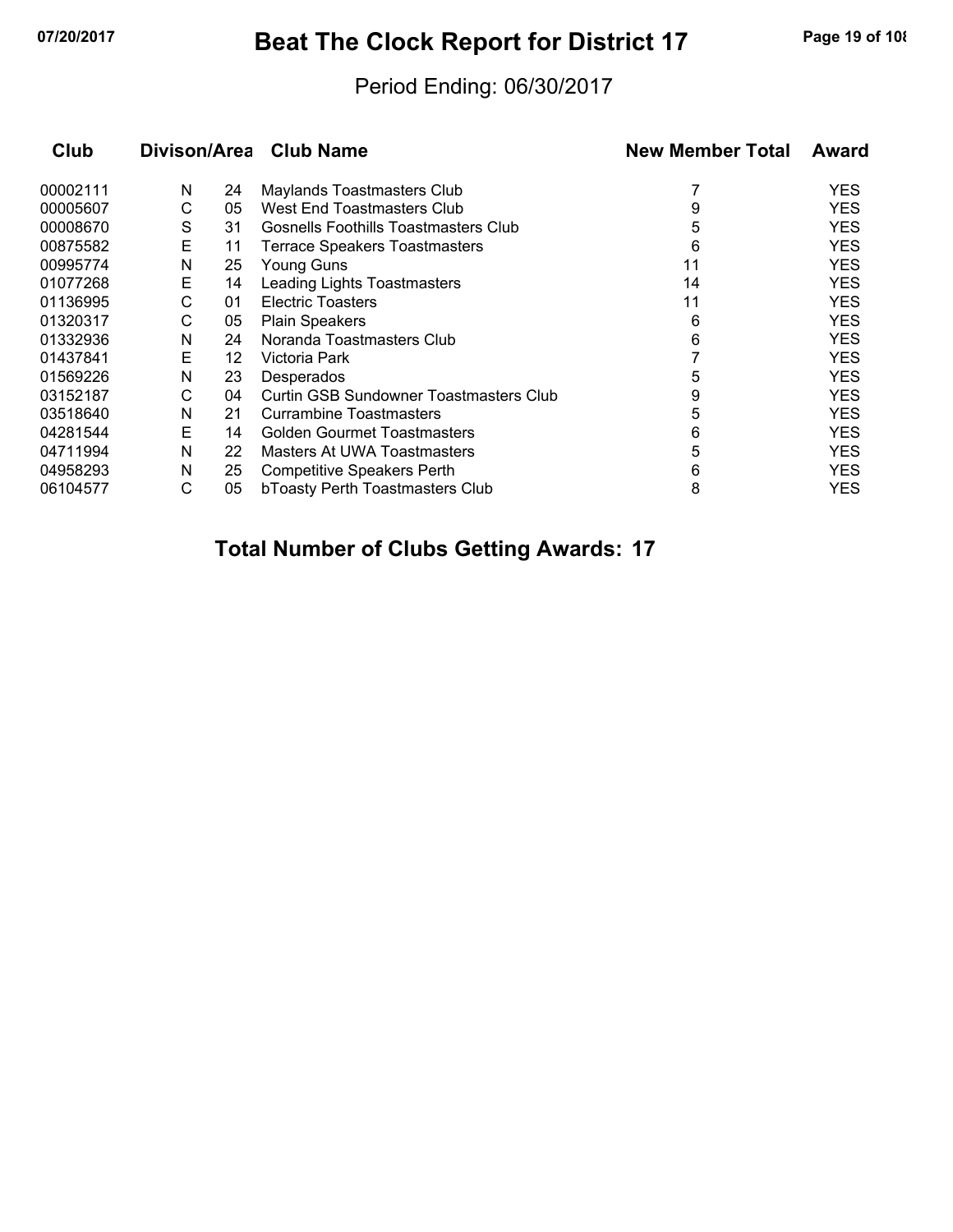# **07/20/2017 Beat The Clock Report for District 18 Page 20 of 108**

### Period Ending: 06/30/2017

| Club     |    |    | Divison/Area Club Name                         | <b>New Member Total</b> | Award      |
|----------|----|----|------------------------------------------------|-------------------------|------------|
| 00004724 | C. | 34 | Annapolis Toastmasters Club                    |                         | YES        |
| 00957956 | А  | 15 | Delmarva Toastmasters                          | 5                       | <b>YES</b> |
| 00979269 | B  | 23 | <b>MSU Toastmasters</b>                        | 9                       | <b>YES</b> |
| 01449606 | А  | 15 | Tidewater Toastmasters                         | 5                       | <b>YES</b> |
| 01490982 | C. | 34 | <b>Toast of Severna Park</b>                   | 5                       | <b>YES</b> |
| 03608553 | F  | 62 | University of Maryland Baltimore Inter-Profess | 8                       | <b>YES</b> |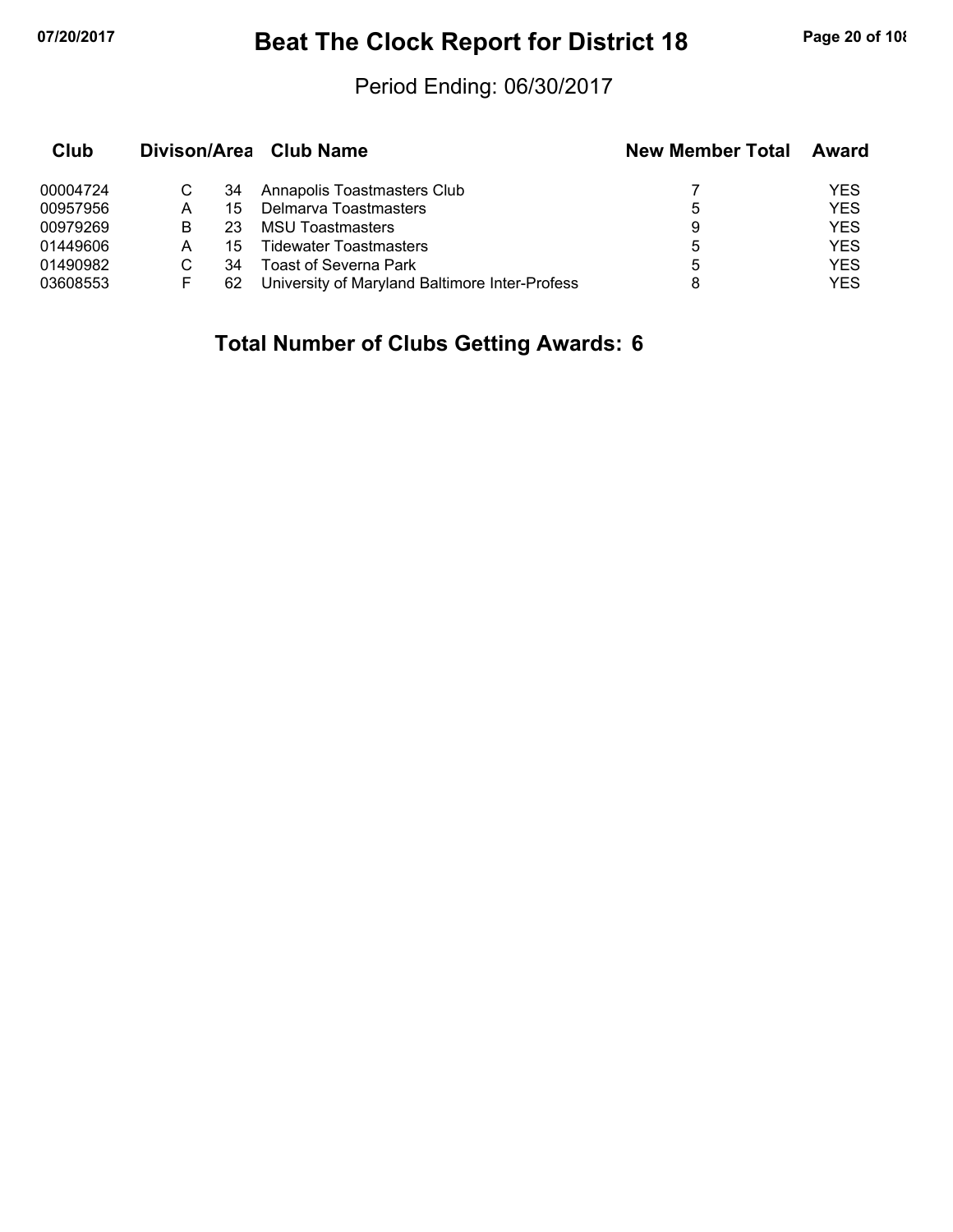# **07/20/2017 Beat The Clock Report for District 19 Page 21 of 108**

### Period Ending: 06/30/2017

| Club     |   |    | Divison/Area Club Name             | <b>New Member Total</b> | Award      |
|----------|---|----|------------------------------------|-------------------------|------------|
| 00007515 |   | 92 | Golden Speakers Club               | 6                       | YES        |
| 00007889 |   | 94 | <b>Hilltop Toaster Club</b>        | 13                      | <b>YES</b> |
| 00009513 |   | 92 | <b>Conscious Communicator Club</b> |                         | <b>YES</b> |
| 01282753 | В | 32 | <b>Aegon Articulators</b>          | 6                       | <b>YES</b> |
| 01543779 |   | 53 | <b>Talkin' Trash Toastmasters</b>  | 5                       | <b>YES</b> |
| 04105982 | А | 12 | <b>Changing Winds</b>              | 5                       | YES        |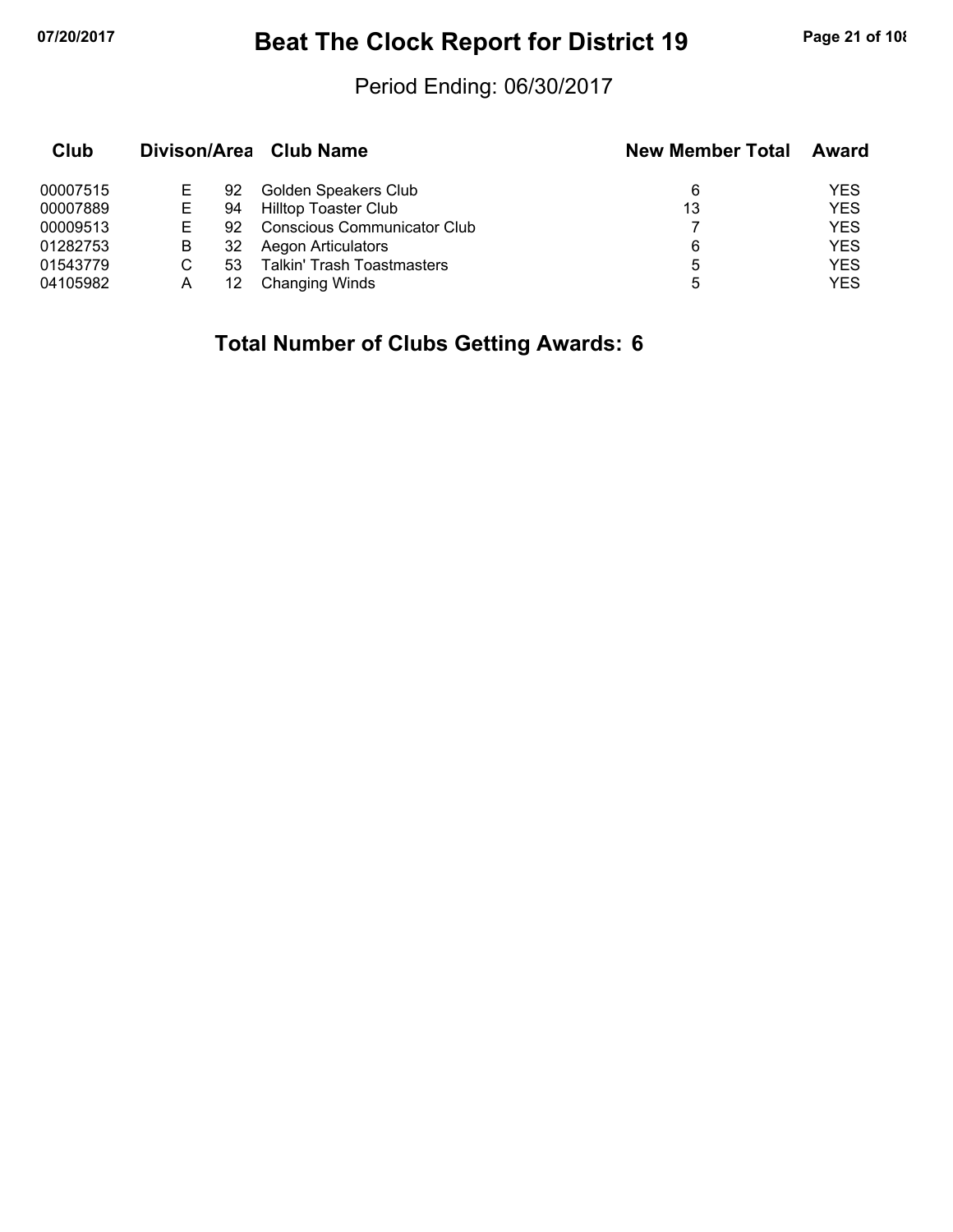# **07/20/2017 Beat The Clock Report for District 20 Page 22 of 108**

#### Period Ending: 06/30/2017

| Club     |   |    | Divison/Area Club Name                       | <b>New Member Total</b> | Award      |
|----------|---|----|----------------------------------------------|-------------------------|------------|
| 00001599 | M | 47 | Pakistan Community Toastmasters              | 5                       | <b>YES</b> |
| 00002888 | C | 45 | Karnataka Club Toastmasters                  | 5                       | <b>YES</b> |
| 00002910 | Q | 18 | <b>Qatar Toastmasters Club</b>               | 6                       | <b>YES</b> |
| 00007148 | E | 28 | Doha Toastmasters Club                       | 7                       | <b>YES</b> |
| 00007492 | B | 07 | Dubai Toastmasters Club                      | 5                       | <b>YES</b> |
| 00008403 | J | 08 | Sharjah Club                                 | 5                       | <b>YES</b> |
| 00649467 | L | 36 | <b>Desert Pioneers</b>                       | 6                       | <b>YES</b> |
| 00687847 | J | 74 | <b>FUJAIRAH TOASTMASTERS CLUB</b>            | 5                       | <b>YES</b> |
| 00727851 | S | 88 | Indian Club Toastmasters                     | 5                       | <b>YES</b> |
| 00804519 | B | 72 | TGIS Toastmasters Club, Dubai, UAE           | 7                       | <b>YES</b> |
| 00820149 | S | 52 | Konkan Club                                  | 5                       | <b>YES</b> |
| 00882137 | U | 26 | Intilaaqah Abu Dhabi Club                    | 5                       | <b>YES</b> |
| 00919010 | J | 57 | Dunes Toastmasters Club                      | 5                       | <b>YES</b> |
| 00941340 | J | 08 | <b>Oasis Achievers Club</b>                  | 5                       | <b>YES</b> |
| 00946373 | A | 48 | Bahrain Society of Engineers Club            | 5                       | <b>YES</b> |
| 00951706 | O | 38 | South Kuwait Toastmasters Club               | 5                       | <b>YES</b> |
| 01183425 | P | 50 | <b>Emirates Group Toastmasters</b>           | 5                       | <b>YES</b> |
| 01491682 | M | 85 | Karbabad Toastmasters Club                   | 7                       | <b>YES</b> |
| 01564120 | Κ | 39 | Krypton Advanced Toastmasters                | 5                       | <b>YES</b> |
| 01594550 | P | 54 | AL NAHDA TOASTMASTERS CLUB                   | 5                       | <b>YES</b> |
| 01811210 | P | 54 | <b>Petrofac Toastmasters</b>                 | 5                       | <b>YES</b> |
| 01968105 | M | 47 | Noor Albahrain Toastmasters Club             | 5                       | <b>YES</b> |
| 02044089 | н | 23 | Humoroids Advanced Toastmasters Club         | 5                       | <b>YES</b> |
| 02527551 | F | 20 | Wings of Magic                               | 5                       | <b>YES</b> |
| 02924441 | Α | 77 | Pilipino sa Bansang Bahrain Toastmasters Clu | 5                       | <b>YES</b> |
| 02952979 | O | 38 | <b>Rising Star</b>                           | 9                       | <b>YES</b> |
| 02991308 | F | 05 | Discovery Gardens Toastmasters Club          | 5                       | <b>YES</b> |
| 03134985 | P | 54 | Muhaisnah Toastmasters Club                  | 5                       | <b>YES</b> |
| 03234183 | B | 07 | <b>Blue Ocean Academy Toastmasters</b>       | 7                       | <b>YES</b> |
| 03349286 | V | 24 | Paradise Toastmasters Club                   | 5                       | <b>YES</b> |
| 03373392 | J | 33 | Desert Divas                                 | 5                       | <b>YES</b> |
| 03430523 | Q | 18 | <b>TAMIM Toastmasters Club (arabic)</b>      | 8                       | <b>YES</b> |
| 03589758 | J | 57 | Barsha Toastmasters Club                     | 5                       | <b>YES</b> |
| 03592094 | S | 53 | Qatar Malayalam Toastmasters Club            | 5                       | <b>YES</b> |
| 04657736 | B | 72 | <b>DSO Toastmasters Club</b>                 | 9                       | <b>YES</b> |
| 04702768 | M | 47 | <b>Bahrain Eloquent Toastmasters</b>         | 6                       | YES        |
| 04809025 | F | 20 | <b>DIC Advanced</b>                          | 9                       | <b>YES</b> |
| 05016919 | R | 06 | <b>Tasnim Toastmasters</b>                   | 8                       | <b>YES</b> |
| 05069623 | S | 52 | Mindtune Waves Toastmasters                  | 5                       | <b>YES</b> |
| 05330593 | P | 50 | Agility Dubai Toastmasters Club              | 5                       | <b>YES</b> |
| 05402174 | C | 46 | <b>SLCC Toastmasters</b>                     | 6                       | <b>YES</b> |
| 05492364 | M | 78 | <b>Ahlia University Toastmasters</b>         | 6                       | <b>YES</b> |
| 05636137 | Q | 51 | RCS Debaters Toastmasters Club               | 5                       | <b>YES</b> |
| 05984189 | F | 05 | JLT Dubai Toastmasters Club                  | 5                       | <b>YES</b> |
| 06485446 | F | 05 | Greens Dubai Toastmaster Club                | 5                       | <b>YES</b> |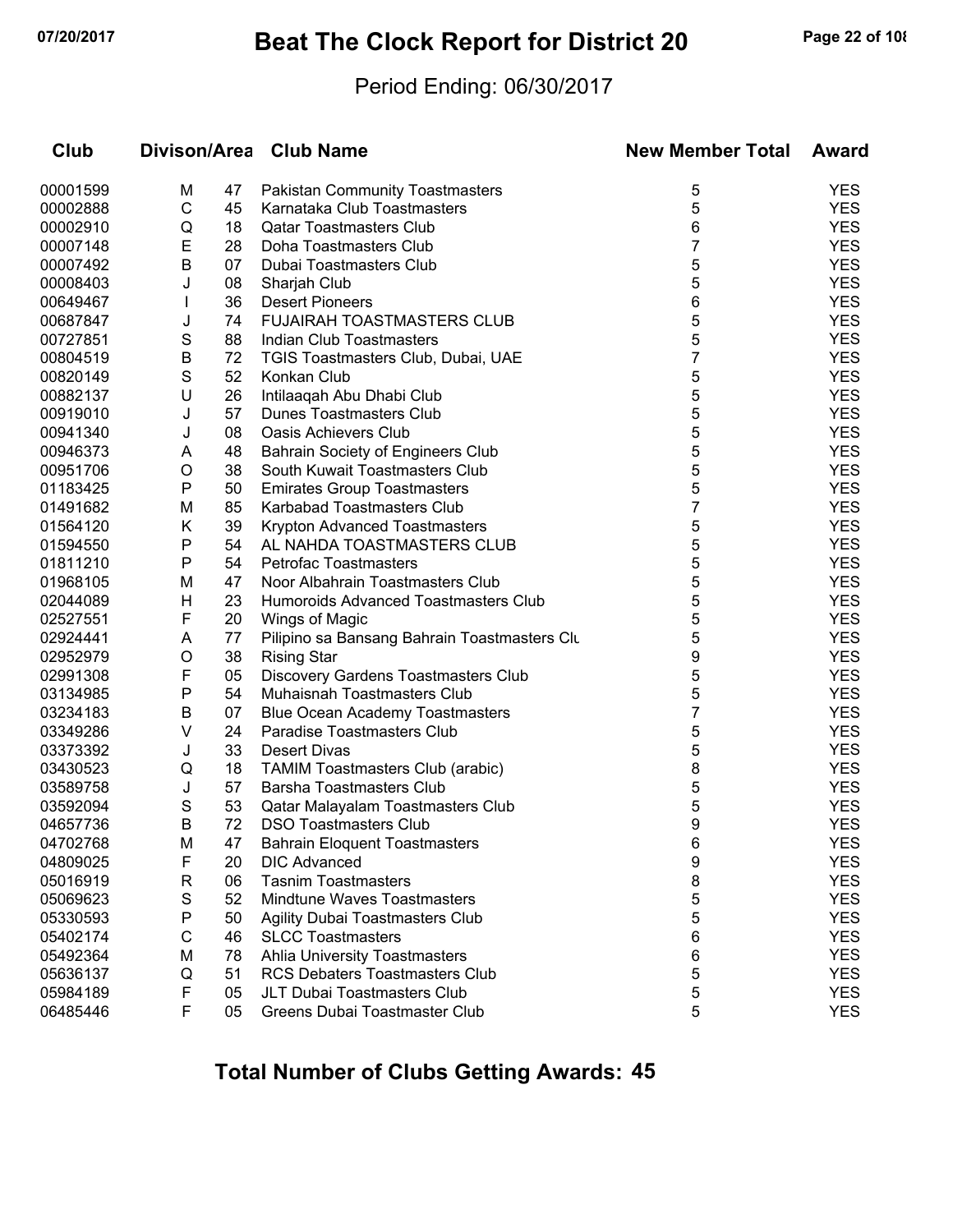# **07/20/2017 Beat The Clock Report for District 21 Page 23 of 108**

#### Period Ending: 06/30/2017

| Club     |   |    | Divison/Area Club Name             | <b>New Member Total</b> | Award      |
|----------|---|----|------------------------------------|-------------------------|------------|
| 00000038 | A | 01 | First Canadian Toastmasters Club   | 5                       | YES.       |
| 00003767 | Е | 43 | Rich-Del Club                      | 5                       | <b>YES</b> |
| 00003929 |   | 92 | <b>TRU Toastmasters Club</b>       | 5                       | <b>YES</b> |
| 00005268 | F | 54 | TaxMasters Club                    |                         | <b>YES</b> |
| 00005300 | K | 83 | Kelowna AM Toastmasters Club       | 5                       | <b>YES</b> |
| 00007275 | G | 61 | Aldergrove Toastmasters Club       | 5                       | <b>YES</b> |
| 00009868 | Е | 42 | Global Speakers Toastmasters Club  | 9                       | <b>YES</b> |
| 00009932 | G | 63 | Midnight Madness Toastmasters Club | 8                       | <b>YES</b> |
| 01472411 | A | 04 | Sooke Harbour Toastmasters Club    | 6                       | <b>YES</b> |
| 01642540 | B | 11 | Canada Revenue Raconteurs          | 5                       | <b>YES</b> |
| 01876868 | A | 04 | <b>Chosin Chatters</b>             | 6                       | <b>YES</b> |
| 02004846 | Κ | 80 | <b>OC</b> Toastmasters             | 5                       | <b>YES</b> |
| 02228252 | F | 52 | <b>Kwantlen Toastmasters</b>       |                         | <b>YES</b> |
| 02997355 | B | 11 | Coast Master                       | 6                       | <b>YES</b> |
| 03314718 | Е | 43 | <b>Spotlight Speakers</b>          | 8                       | <b>YES</b> |
| 04469753 | С | 20 | Island Excellence                  | 5                       | YES.       |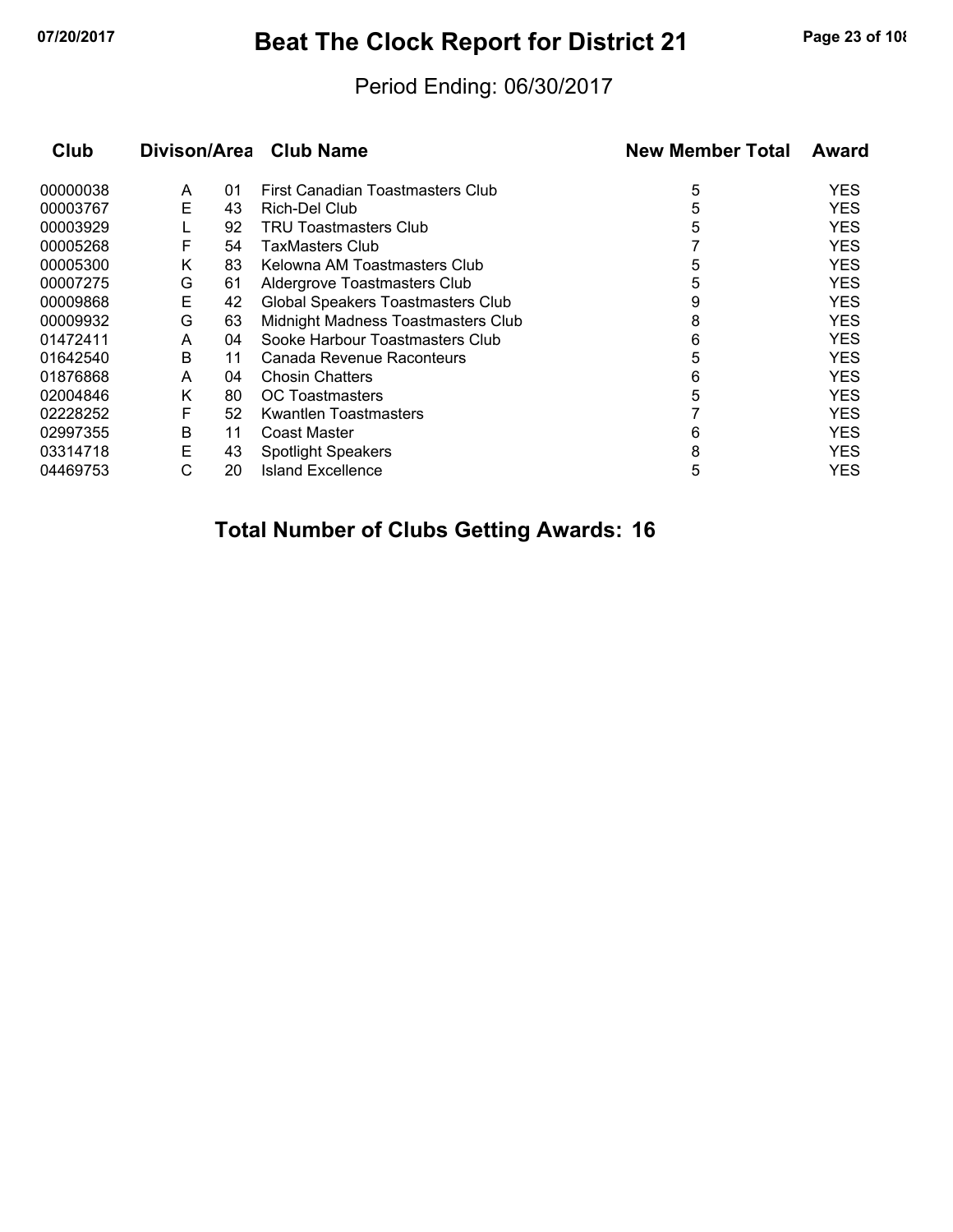# **07/20/2017 Beat The Clock Report for District 22 Page 24 of 108**

### Period Ending: 06/30/2017

| Club     |   |     | Divison/Area Club Name         | <b>New Member Total</b> | <b>Award</b> |
|----------|---|-----|--------------------------------|-------------------------|--------------|
| 00000458 | Κ | 43  | Farmers Ins Group Club         | 5                       | <b>YES</b>   |
| 00007361 | Κ | 41  | <b>Bluejacket Toastmasters</b> | 6                       | <b>YES</b>   |
| 00008315 | R | 64. | Fed Masters Toastmasters Club  |                         | <b>YES</b>   |
| 00961002 |   | 32  | Pro-MO                         | 5                       | <b>YES</b>   |
| 01042018 | F | 54  | Cerner Innovative Toastmasters | 5                       | <b>YES</b>   |
| 03681557 |   | 33  | Dream Out Loud                 |                         | <b>YES</b>   |
| 03982619 | K | 44  | Garmin G.P.S.                  | 6                       | <b>YES</b>   |
| 04544324 | S | 71  | AMC Toastmasters Club          |                         | YES          |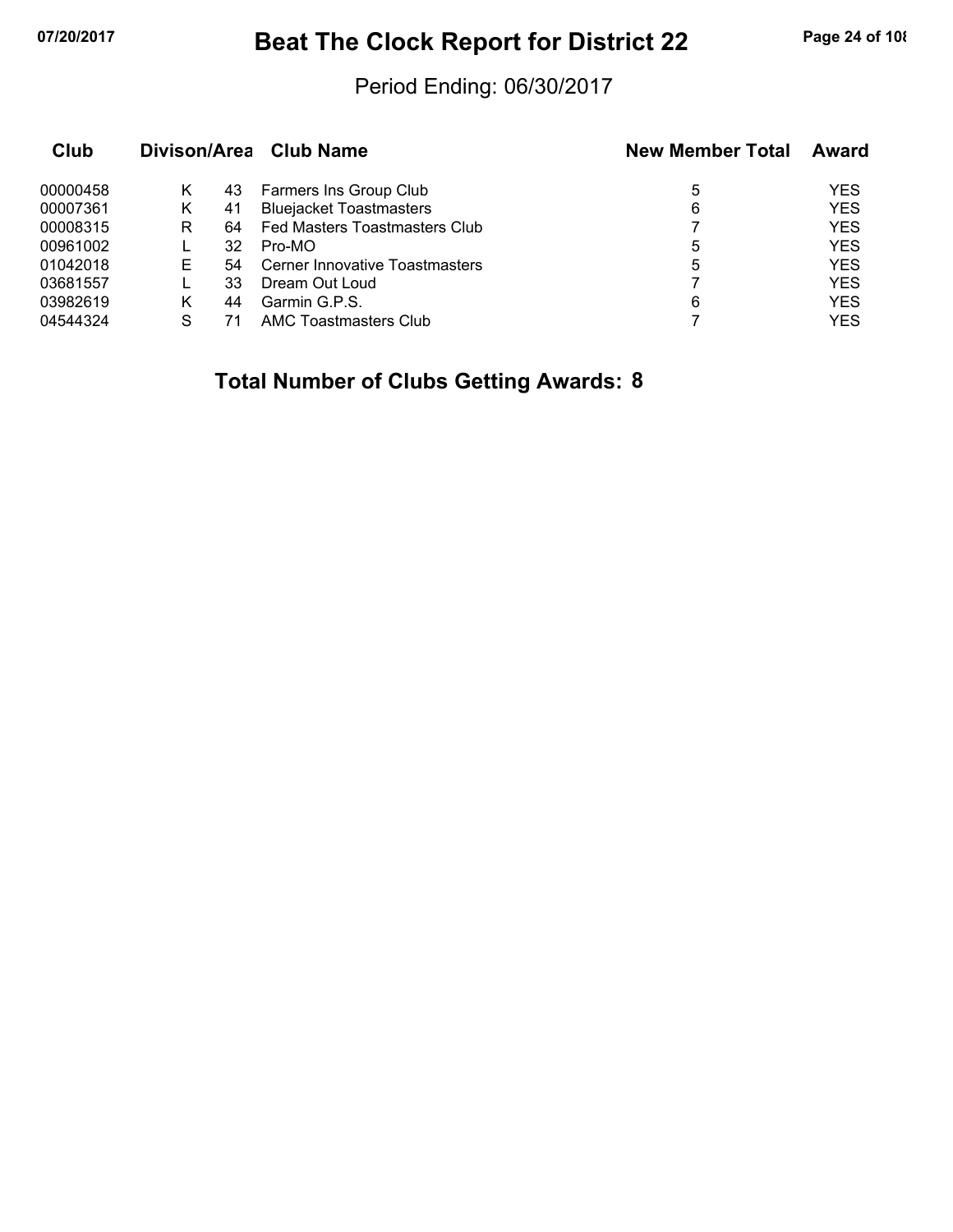# **07/20/2017 Beat The Clock Report for District 23 Page 25 of 108**

### Period Ending: 06/30/2017

| Club     |   |     | Divison/Area Club Name                     | <b>New Member Total</b> | Award      |
|----------|---|-----|--------------------------------------------|-------------------------|------------|
| 00001680 | Е | 51  | <b>Guymon Toastmasters Club</b>            | 5                       | <b>YES</b> |
| 00004332 | С | 34  | <b>KNH Toastmasters</b>                    | 5                       | <b>YES</b> |
| 00005011 | F | 65  | Lubbock Professional Club                  | 6                       | <b>YES</b> |
| 00007072 | F | 63. | Odessa Toastmasters Club                   | 5                       | <b>YES</b> |
| 00007183 | D | 42  | Eastside Club                              |                         | <b>YES</b> |
| 01533801 | A | 11  | <b>Farmington Fast Talkers</b>             | 6                       | <b>YES</b> |
| 02400132 | С | 34  | <b>Speak With Distinction Toastmasters</b> | 5                       | <b>YES</b> |
| 03017501 | А | 13  | As We Speak                                | 6                       | <b>YES</b> |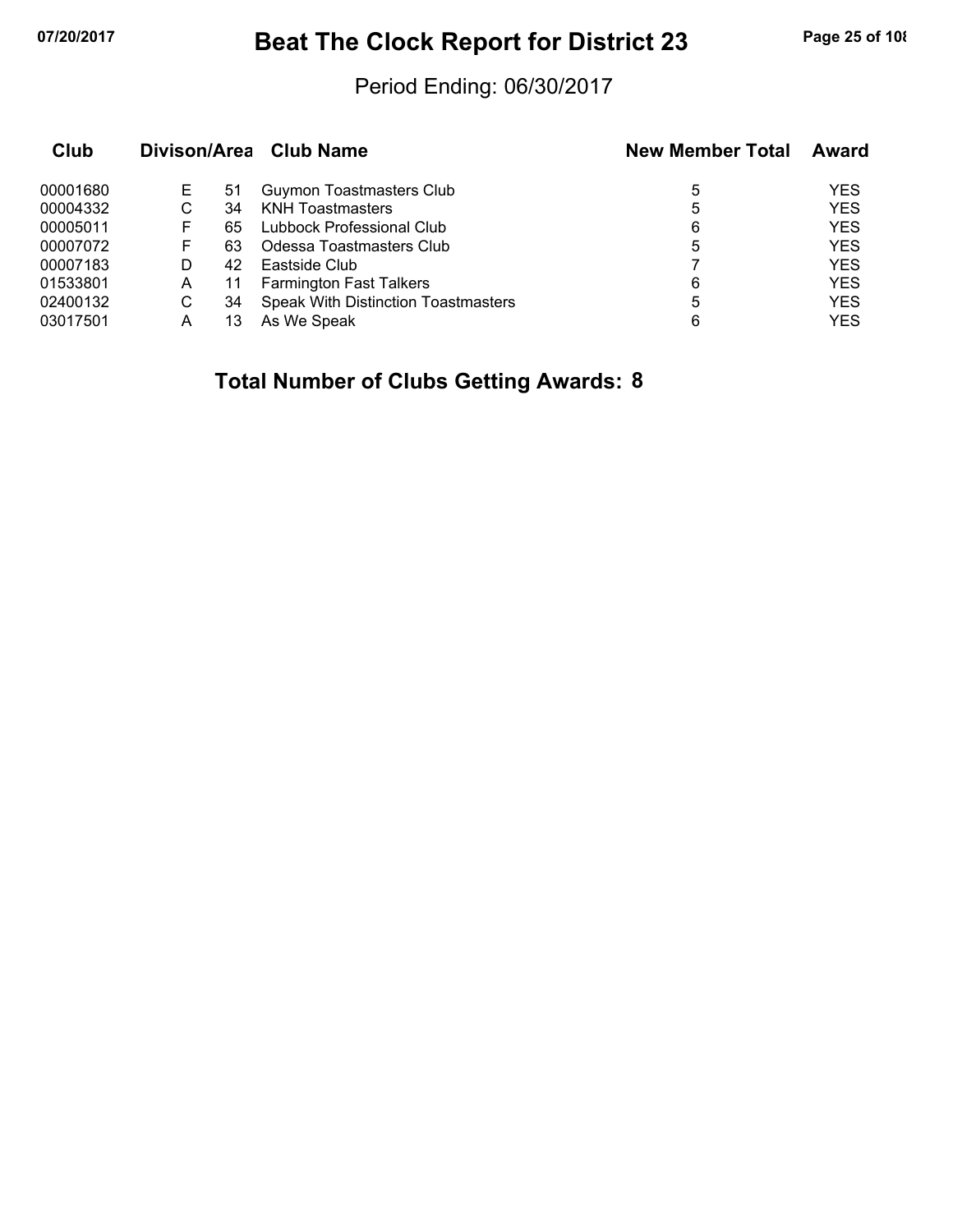# **07/20/2017 Beat The Clock Report for District 24 Page 26 of 108**

#### Period Ending: 06/30/2017

| Club     |   |     | Divison/Area Club Name        | <b>New Member Total</b> | Award      |
|----------|---|-----|-------------------------------|-------------------------|------------|
| 00000281 |   | 13  | Omaha Toastmasters Club 281   | 5                       | YES        |
| 00000455 |   |     | <b>OPPD Toastmasters Club</b> |                         | YES        |
| 00002393 |   | 44  | <b>Offutt Toastmasters</b>    | 8                       | YES        |
| 00006757 |   | 32. | Blue Ah Busters Club          | 12                      | <b>YES</b> |
| 00651085 | в |     | <b>Bank On Toastmasters</b>   | 5                       | YES        |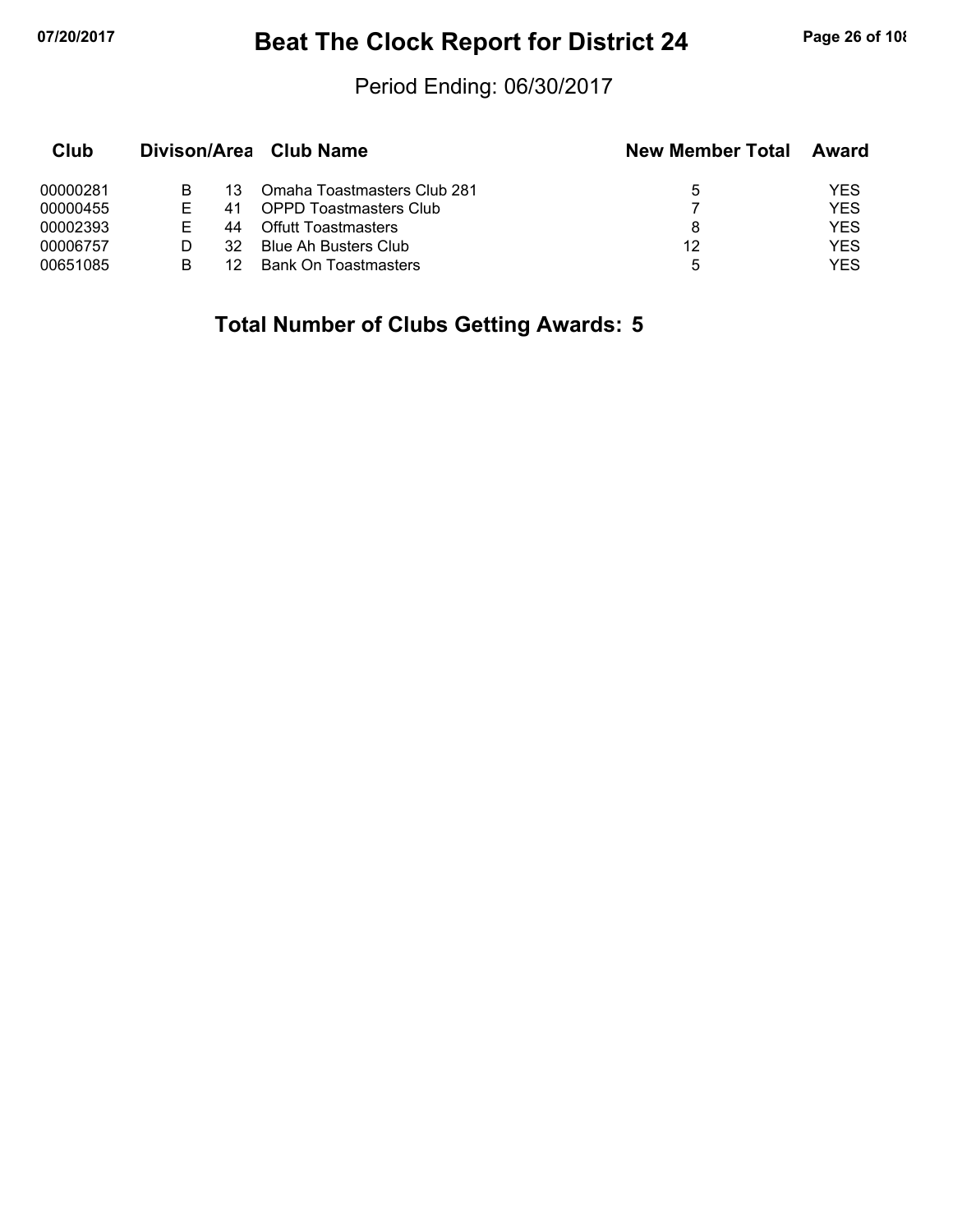# **07/20/2017 Beat The Clock Report for District 25 Page 27 of 108**

#### Period Ending: 06/30/2017

| Club     |   |    | Divison/Area Club Name                    | <b>New Member Total</b> | Award      |
|----------|---|----|-------------------------------------------|-------------------------|------------|
| 00005718 | E | 53 | Alliance Networks                         |                         | <b>YES</b> |
| 00006332 | С | 32 | World Renowned Grand Prairie Toastmasters | 6                       | <b>YES</b> |
| 00006572 | D | 41 | <b>Allied Electronics Spellbinders</b>    | 5                       | <b>YES</b> |
| 00008055 | G | 74 | Las Colinas Communicators Club            | 5                       | <b>YES</b> |
| 00643446 | F | 65 | <b>AAFCU Flying Toasters Club</b>         | 6                       | <b>YES</b> |
| 00771978 | G | 73 | <b>Connection Communicators Club</b>      | 8                       | <b>YES</b> |
| 00897575 | В | 21 | Out On The Town                           | 9                       | <b>YES</b> |
| 01082726 | Е | 55 | Bethesda Toastmasters                     |                         | <b>YES</b> |
| 04396433 | В | 25 | Nationstar Inspires                       |                         | <b>YES</b> |
| 05747052 | в | 23 | <b>Mitchell Confident Communicators</b>   | 5                       | <b>YES</b> |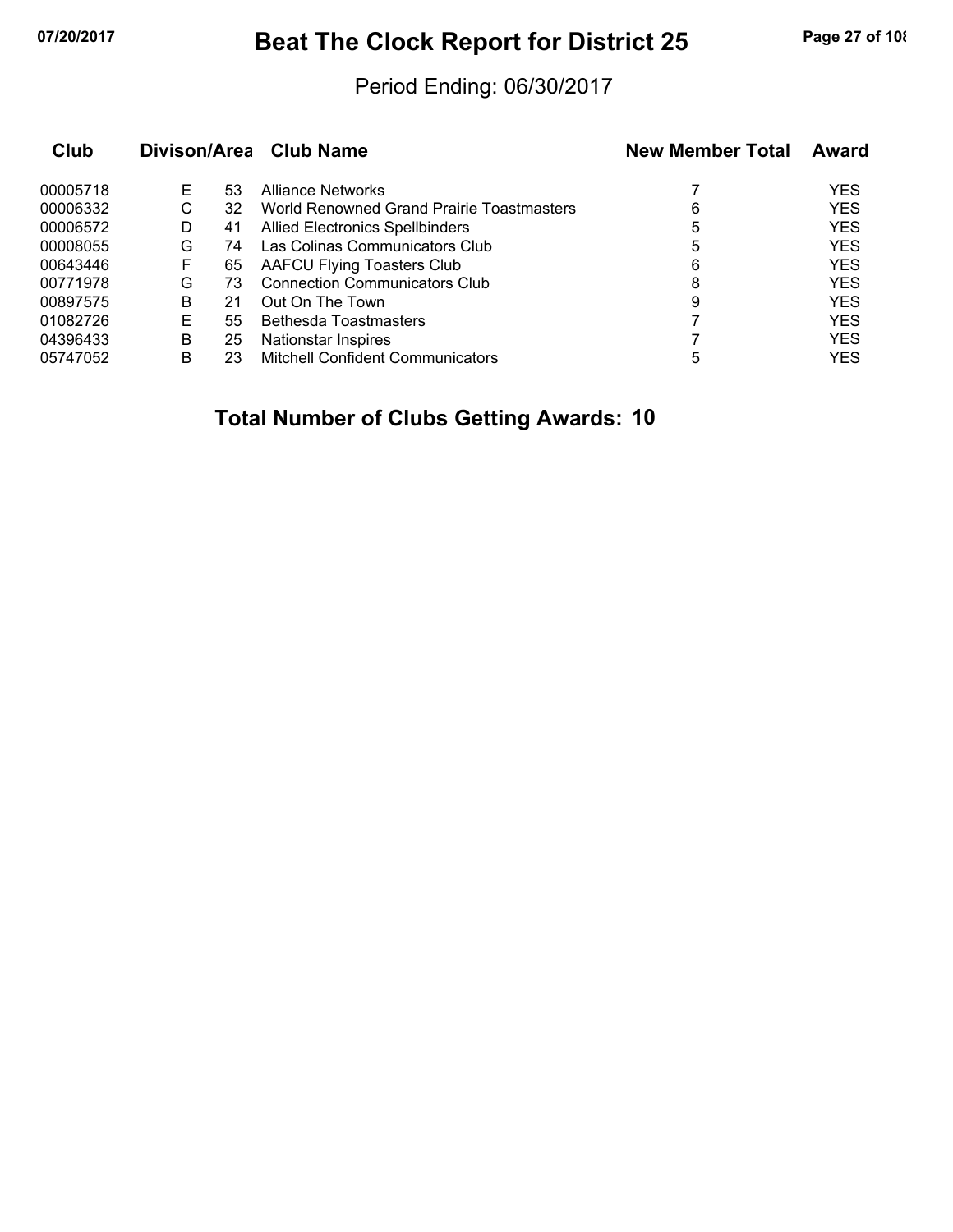# **07/20/2017 Beat The Clock Report for District 26 Page 28 of 108**

#### Period Ending: 06/30/2017

| Club     | Divison/Area Club Name |    |                                           | <b>New Member Total</b> | Award      |
|----------|------------------------|----|-------------------------------------------|-------------------------|------------|
| 00001518 | N                      | 03 | High Noon Club                            | 5                       | <b>YES</b> |
| 00002242 | F                      | 06 | <b>Thunderbolt Orators Club</b>           |                         | <b>YES</b> |
| 00008404 | S                      | 01 | <b>Artfully Speaking</b>                  | 6                       | <b>YES</b> |
| 00008491 | D                      | 03 | On Broadway Toastmasters Club             | 5                       | <b>YES</b> |
| 00601385 | М                      | 03 | Highlands Ranch Toastmasters Club         | 9                       | <b>YES</b> |
| 02285181 | М                      | 01 | 5280 Toastmasters                         | 5                       | <b>YES</b> |
| 03815701 | М                      | 07 | <b>Speaking For Better</b>                | 5                       | <b>YES</b> |
| 04002183 | S                      | 03 | S-Peak Leaders                            | 6                       | <b>YES</b> |
| 04577248 | М                      | 05 | <b>Comcast West Division Toastmasters</b> | 5                       | <b>YES</b> |
| 05440430 | м                      | 07 | Talkin' DISH                              | 5                       | <b>YES</b> |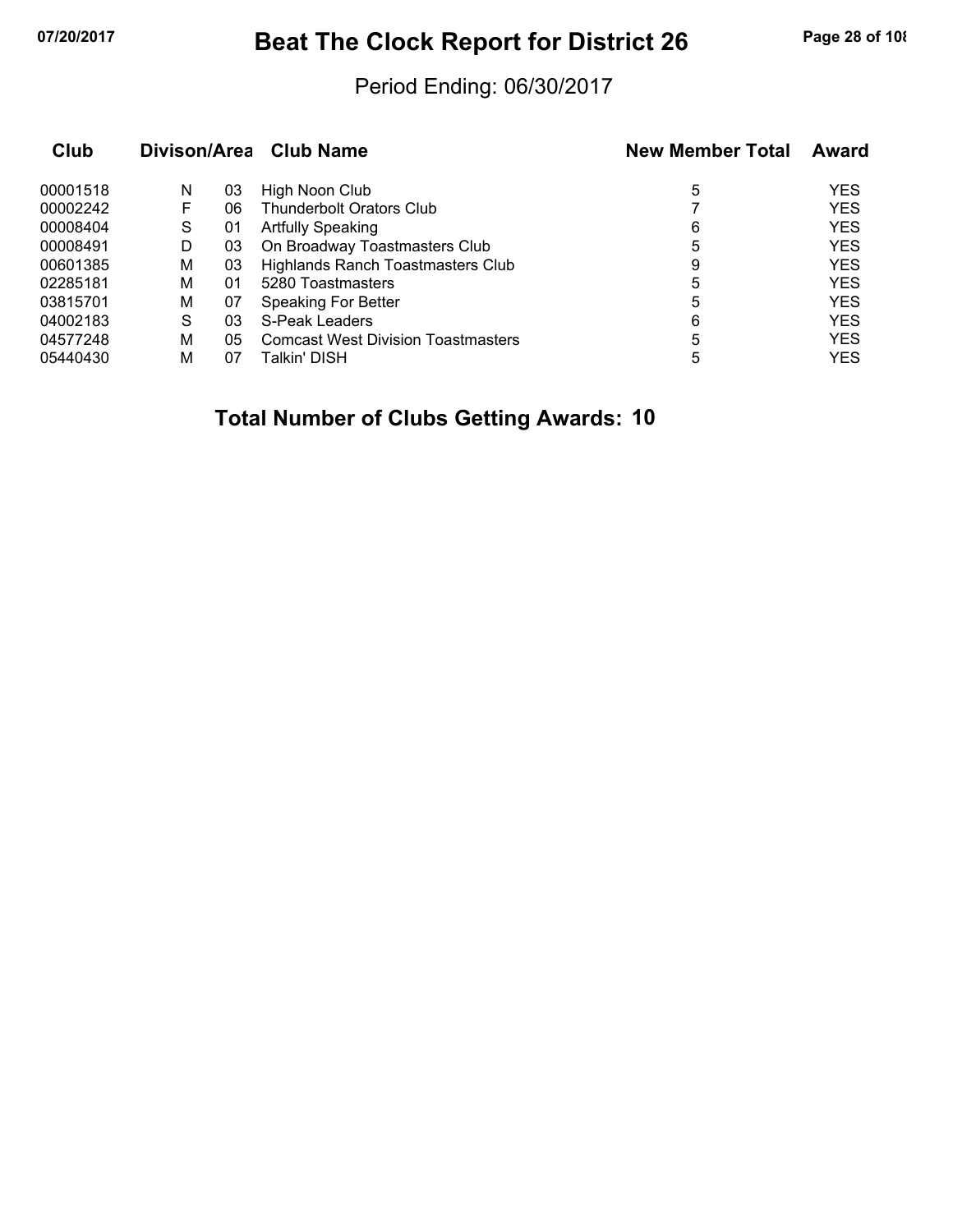# **07/20/2017 Beat The Clock Report for District 27 Page 29 of 108**

#### Period Ending: 06/30/2017

|   |    |                                               | <b>New Member Total</b>                                              | Award      |
|---|----|-----------------------------------------------|----------------------------------------------------------------------|------------|
| С | 35 | <b>FAA Speechmasters Club</b>                 | 5                                                                    | <b>YES</b> |
|   | 62 | Annandale Toastmasters Club                   | 5                                                                    | <b>YES</b> |
| B | 21 | State Of Speaking Club                        | 5                                                                    | <b>YES</b> |
| С | 33 | New Southwest Club                            | 6                                                                    | <b>YES</b> |
| A | 14 | <b>Crystal City Evening Toastmasters Club</b> | 5                                                                    | <b>YES</b> |
| F | 61 | Defense Health Headquarters (DHHQ)            | 8                                                                    | <b>YES</b> |
| А | 14 | Making Better Consultants (MBC) Speak-Ez T    | 5                                                                    | <b>YES</b> |
| В | 24 | DTM Masters                                   |                                                                      | <b>YES</b> |
| E | 54 |                                               | 10                                                                   | <b>YES</b> |
| B | 21 | Deloitte Rosslyn Toastmasters Club            | 6                                                                    | <b>YES</b> |
| D | 42 | Capital Guardians Toastmasters Club           | 5                                                                    | <b>YES</b> |
|   |    |                                               | Divison/Area Club Name<br>New Creation Entrepreneur & Business Power |            |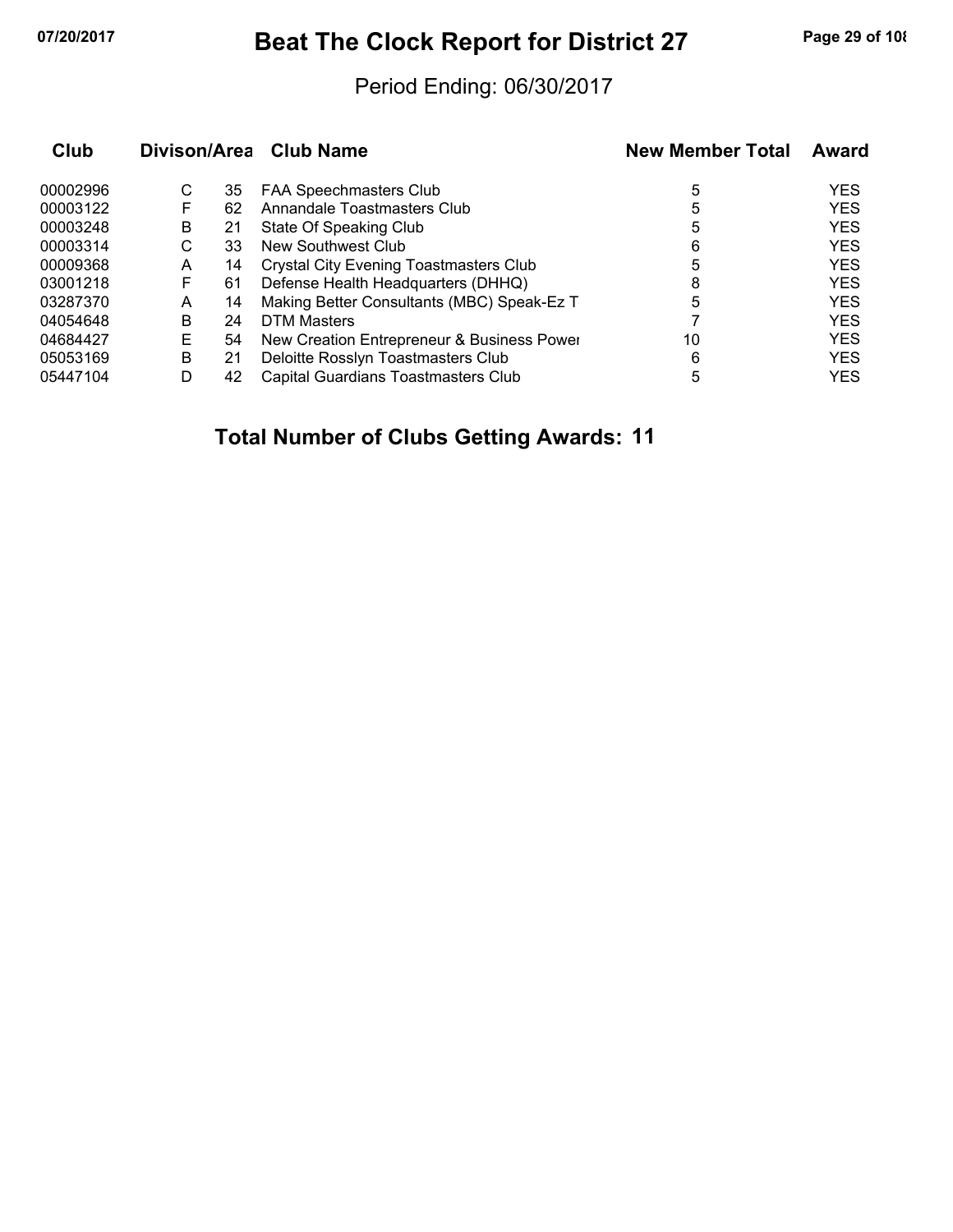# **07/20/2017 Beat The Clock Report for District 28 Page 30 of 108**

#### Period Ending: 06/30/2017

| Club     |   |    | Divison/Area Club Name             | <b>New Member Total</b> | Award      |
|----------|---|----|------------------------------------|-------------------------|------------|
| 00000726 | G | 32 | Dearborn Dynamic Toastmasters Club | 9                       | YES        |
| 00001380 | A | 03 | Anthony Wayne Toastmasters Club    | 5                       | <b>YES</b> |
| 00001405 |   | 28 | <b>DETROIT ROCKS! Club</b>         |                         | <b>YES</b> |
| 00001547 | D | 18 | Oak Park Toastmasters Club         | 6                       | <b>YES</b> |
| 00863087 |   | 42 | Tecumseh Area Toastmasters         | 8                       | <b>YES</b> |
| 01142333 | G | 34 | Westside Professionals             | 8                       | <b>YES</b> |
| 01526192 | н | 39 | <b>Detroit Diesel Toastmasters</b> | 5                       | <b>YES</b> |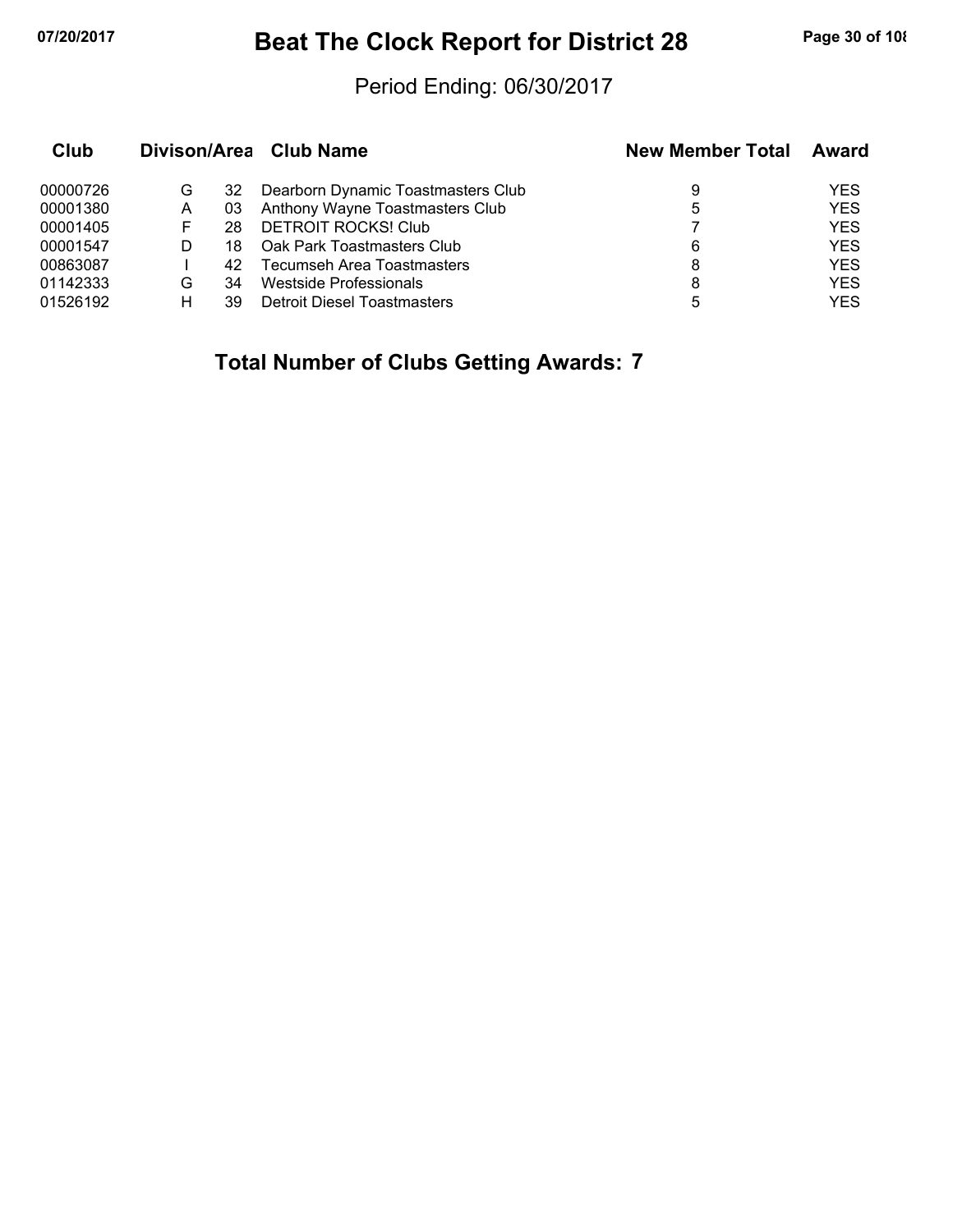# **07/20/2017 Beat The Clock Report for District 29 Page 31 of 108**

#### Period Ending: 06/30/2017

| Club     |   |    | Divison/Area Club Name             | <b>New Member Total</b> | Award      |
|----------|---|----|------------------------------------|-------------------------|------------|
| 00000571 | С | 33 | <b>Toast Of Tysons Corner Club</b> | 6                       | <b>YES</b> |
| 00001899 | В | 22 | <b>Fairfax Toastmasters Club</b>   | 6                       | <b>YES</b> |
| 00005160 | D | 43 | Free Spirits Toastmasters Club     | 6                       | <b>YES</b> |
| 00005786 | A | 12 | <b>Belvoir Club</b>                | 6                       | <b>YES</b> |
| 00008820 | С | 35 | Navygators Club                    | 6                       | <b>YES</b> |
| 00585059 | D | 41 | Oracle Orators Toastmasters Club   | 5                       | <b>YES</b> |
| 00703053 | Е | 52 | Ashburn Toastmasters Club          | 6                       | <b>YES</b> |
| 00769528 | D | 43 | <b>Talking Titans</b>              | 5                       | <b>YES</b> |
| 00980049 | E | 55 | Aol&Asurion Toastmasters Club      | 6                       | <b>YES</b> |
| 01306641 | Е | 51 | Eastern Federal Lands              | 5                       | <b>YES</b> |
| 02635166 | E | 54 | One Global View Toastmasters       | 5                       | <b>YES</b> |
| 02870642 | Е | 54 | <b>Toastmasters Anonymous</b>      |                         | <b>YES</b> |
| 04618937 | G | 72 | 57th Field Office                  | 8                       | <b>YES</b> |
| 05616323 | С | 34 | Humor Mill                         | 6                       | <b>YES</b> |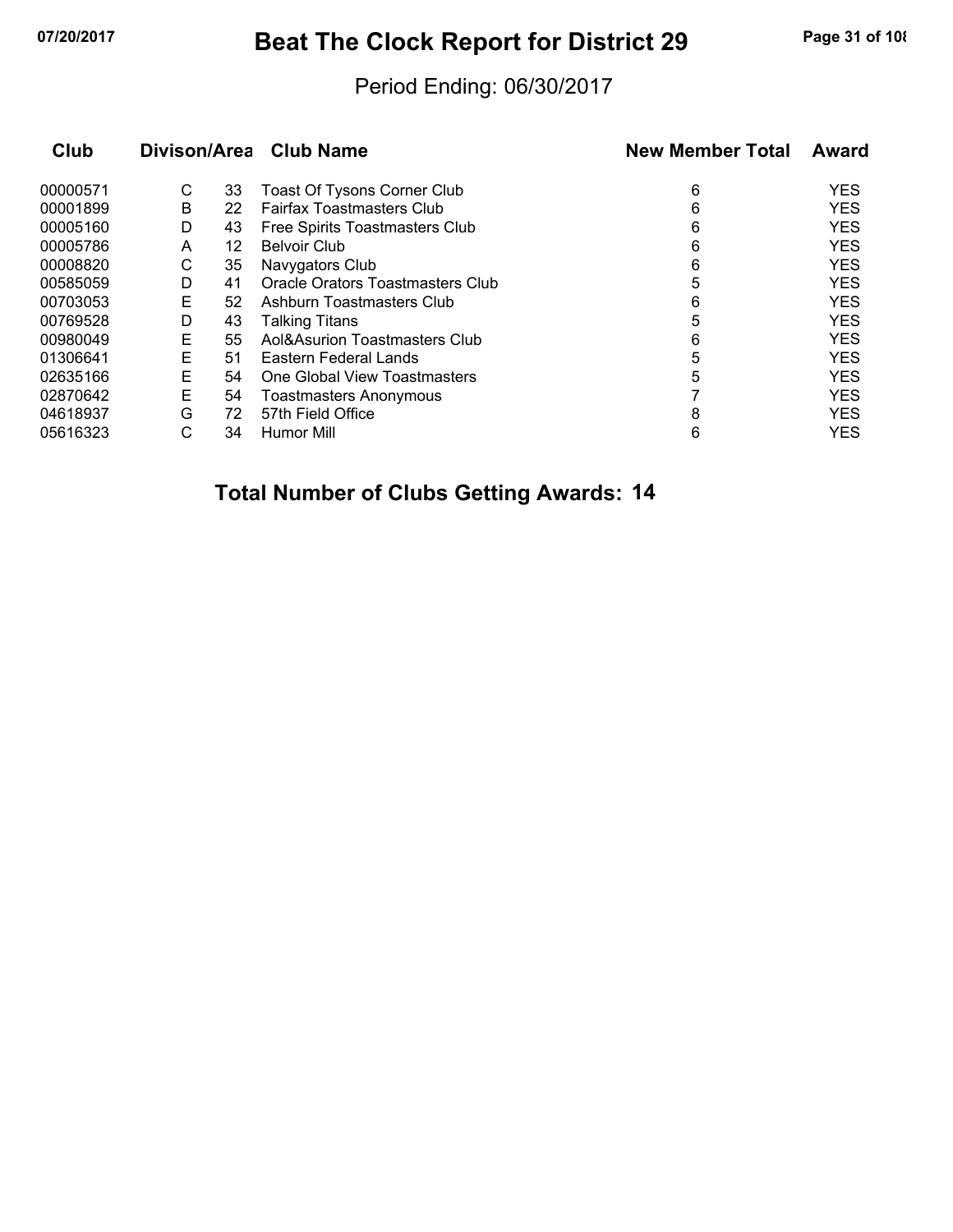# **07/20/2017 Beat The Clock Report for District 30 Page 32 of 108**

#### Period Ending: 06/30/2017

| Club     |   |    | Divison/Area Club Name                   | <b>New Member Total</b> | Award      |
|----------|---|----|------------------------------------------|-------------------------|------------|
| 00000930 | S | 51 | West Suburban Club                       | 5                       | <b>YES</b> |
| 00001087 | A | 06 | Arlington Heights Club                   | 5                       | <b>YES</b> |
| 00003288 | F | 84 | Two-One-Nine Toastmasters Club           | 10                      | <b>YES</b> |
| 00005283 | D | 35 | Windy City Professional Speakers         | 6                       | <b>YES</b> |
| 00005752 | C | 23 | Michigan Avenue Club                     |                         | <b>YES</b> |
| 00006671 | С | 26 | <b>Cook County Toastmasters Club</b>     | 5                       | <b>YES</b> |
| 00007767 | A | 04 | <b>Sears Toastmasters Club</b>           | 5                       | <b>YES</b> |
| 00007880 | E | 66 | <b>Toastmasters of Lincoln Park</b>      | 6                       | <b>YES</b> |
| 00007906 | N | 43 | Speakers of the House Toastmasters Club  | 5                       | <b>YES</b> |
| 00008294 | W | 71 | Saturday Morning Workout Toastmasters    | 5                       | <b>YES</b> |
| 00666595 | S | 55 | Christ Universal Temple Club #3 - 666595 | 5                       | <b>YES</b> |
| 00771880 | S | 55 | Wrightwood-Ashburn Overcomers (WAO) Toa  | 6                       | <b>YES</b> |
| 01933228 | В | 14 | View Masters At Metropolitan Club        | 5                       | <b>YES</b> |
| 02465344 | С | 21 | <b>HERE Toastmasters Club</b>            | 6                       | <b>YES</b> |
| 03063999 | B | 13 | TransUnion Toastmasters                  | 7                       | <b>YES</b> |
| 04361680 | A | 06 | <b>Capital Communicators</b>             | 8                       | <b>YES</b> |
| 04396476 | D | 31 | Arboretum Lakes Toastmasters in Lisle    | 8                       | <b>YES</b> |
| 04569040 | С | 22 | Wicker Park-Bucktown Toastmasters        | 5                       | <b>YES</b> |
| 04705302 | D | 31 | Don's TABLETOPics                        | 6                       | <b>YES</b> |
| 04815522 | F | 82 | Slalom Chicago Toastmasters              | 6                       | <b>YES</b> |
| 05156632 | В | 13 | <b>USG Toastmasters</b>                  | 9                       | <b>YES</b> |
| 05588595 | В | 15 | The Noble Hops                           | 8                       | <b>YES</b> |
| 06021941 | F | 81 | Deloitte Chicago Toastmasters            | 5                       | <b>YES</b> |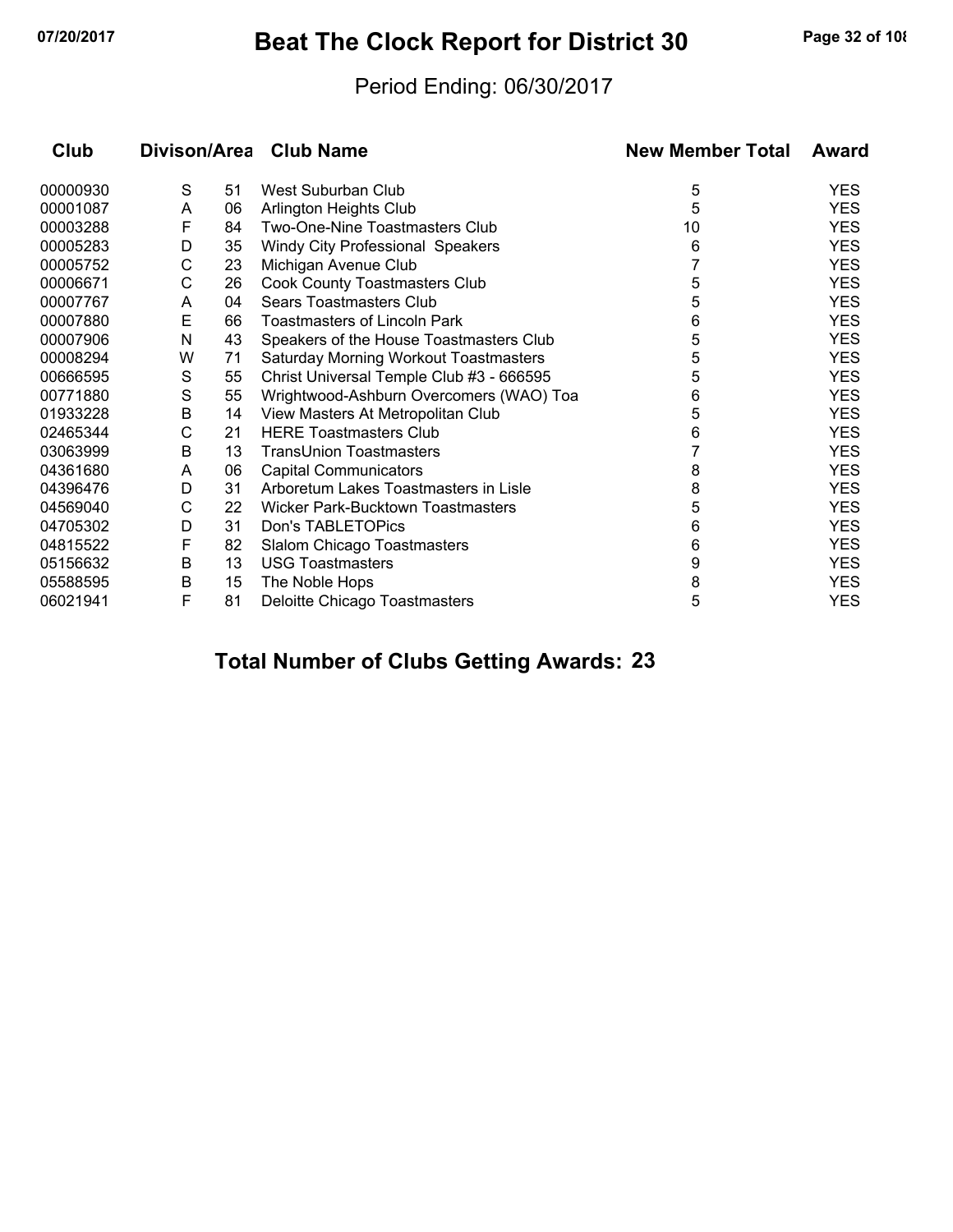# **07/20/2017 Beat The Clock Report for District 31 Page 33 of 108**

#### Period Ending: 06/30/2017

| Club     |   |    | Divison/Area Club Name                         | <b>New Member Total</b> | Award      |
|----------|---|----|------------------------------------------------|-------------------------|------------|
| 00000849 | F | 64 | <b>Quannapowitt Toastmasters</b>               | 6                       | <b>YES</b> |
| 00001074 | н | 82 | <b>Boston Toastmasters</b>                     | 14                      | <b>YES</b> |
| 00001330 | G | 71 | Providence Toastmasters Club                   | 5                       | <b>YES</b> |
| 00002277 | Е | 52 | <b>Central Club</b>                            | 6                       | <b>YES</b> |
| 00002352 | н | 84 | Sun Life Club                                  | 6                       | <b>YES</b> |
| 00004641 | Е | 56 | Speech Invaders Club                           | 5                       | YES        |
| 00006139 | F | 66 | <b>Street Talkers Toastmasters Club</b>        | 8                       | <b>YES</b> |
| 00006670 | С | 33 | Speak Up Cambridge                             | 6                       | <b>YES</b> |
| 00006977 | G | 75 | <b>Phoenix Toastmasters Club</b>               | 12                      | <b>YES</b> |
| 00007831 | С | 33 | Humor And Drama Toastmasters                   |                         | <b>YES</b> |
| 00008431 | A | 17 | Rumney Marsh Toastmasters Club # 8431          | 6                       | <b>YES</b> |
| 00008843 | С | 31 | Toastmasters @ MIT Club                        | 5                       | <b>YES</b> |
| 00680823 | С | 31 | <b>Tuesday Toastmasters at MIT Club</b>        | 5                       | <b>YES</b> |
| 01295807 | A | 16 | Somerville Toastmasters                        | 9                       | <b>YES</b> |
| 01813633 | С | 31 | Toastspot                                      | 5                       | <b>YES</b> |
| 04797654 | Е | 54 | <b>Sisters Mastering Correct Communication</b> | 8                       | YES        |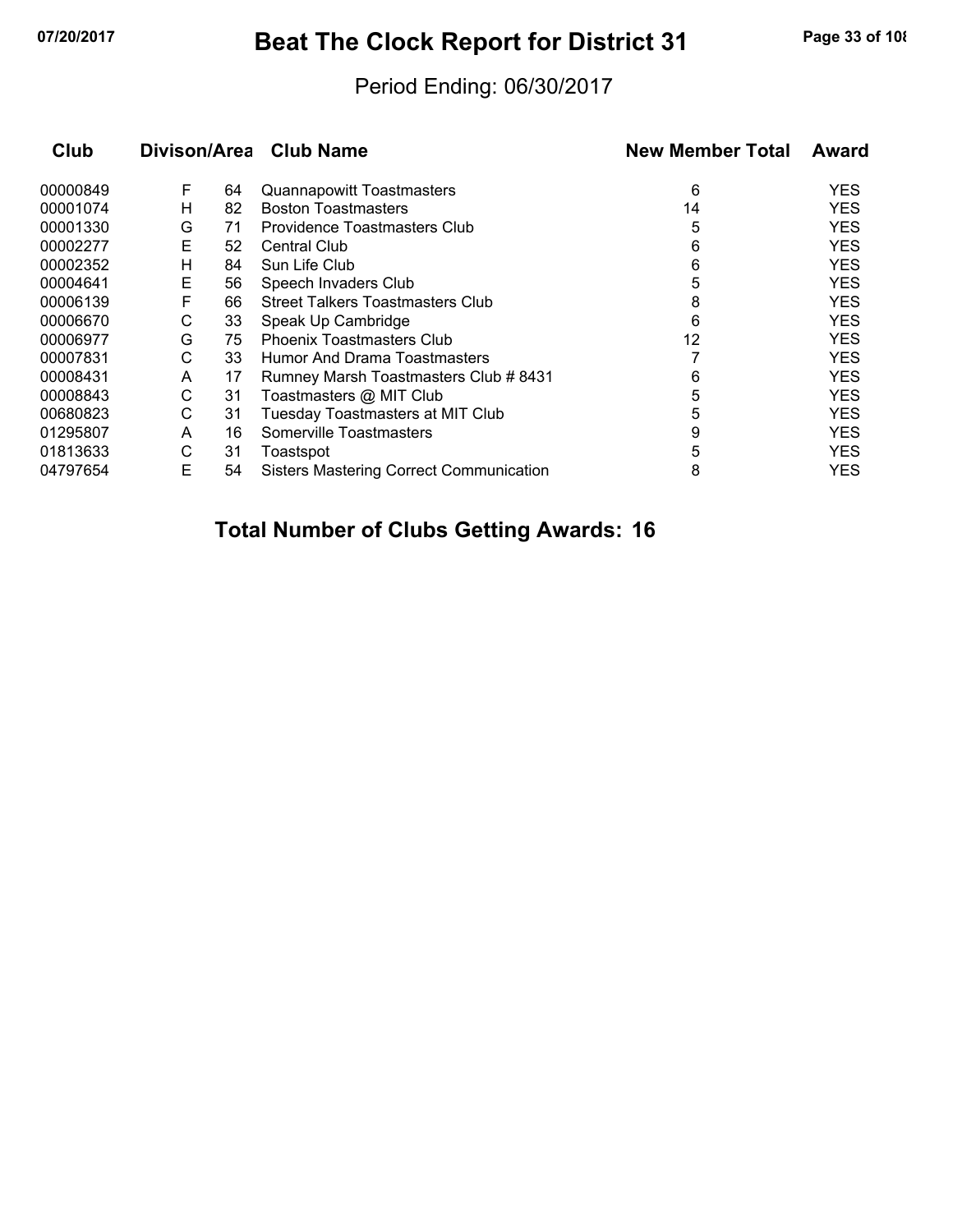# **07/20/2017 Beat The Clock Report for District 32 Page 34 of 108**

#### Period Ending: 06/30/2017

| Club     | Divison/Area |    | Club Name                                   | <b>New Member Total</b> | Award      |
|----------|--------------|----|---------------------------------------------|-------------------------|------------|
| 00000422 | С            | 33 | Capitol Club                                | 5                       | <b>YES</b> |
| 00002079 | D            | 41 | Federal Way Club                            |                         | <b>YES</b> |
| 00002957 | D            | 44 | <b>Morning Dews Club</b>                    | 5                       | <b>YES</b> |
| 00003205 | A            | 11 | <b>Pursuing Perfection Advanced Club</b>    | 6                       | <b>YES</b> |
| 00006362 | A            | 12 | Tacoma Bureaucrats Toastmasters Club        | 8                       | <b>YES</b> |
| 00007342 | D            | 44 | Success Speaks Club                         | 5                       | <b>YES</b> |
| 00008985 | С            | 32 | <b>Tumwater Talkers</b>                     | 6                       | <b>YES</b> |
| 00009862 | B            | 24 | <b>Chit Chatters Club</b>                   | 9                       | <b>YES</b> |
| 00977524 | D            | 43 | <b>Enumclaw Morning Toastmasters</b>        | 8                       | <b>YES</b> |
| 01373567 | F            | 62 | <b>Centerpoint Toastmasters Club</b>        | 6                       | <b>YES</b> |
| 03262297 | С            | 34 | <b>Commerce Communicators</b>               | 6                       | <b>YES</b> |
| 03942026 | С            | 34 | North Beach Speech Masters                  | 6                       | <b>YES</b> |
| 04026009 | F            | 63 | Club AK49                                   | 6                       | <b>YES</b> |
| 05927840 | E            | 53 | Arctic Guardians Community Toastmasters Cli | 5                       | <b>YES</b> |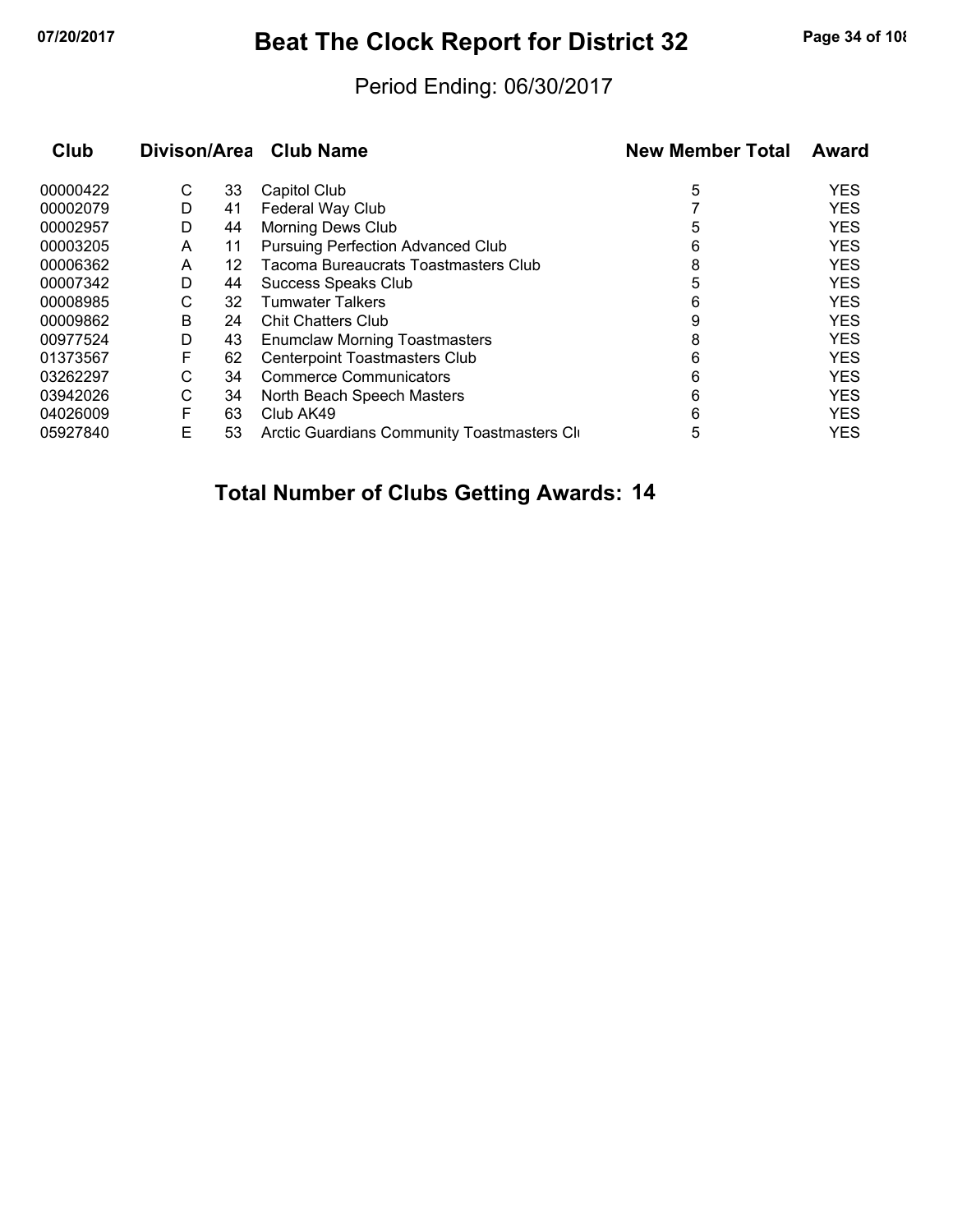# **07/20/2017 Beat The Clock Report for District 33 Page 35 of 108**

#### Period Ending: 06/30/2017

| Club     | Divison/Area |    | <b>Club Name</b>                         | <b>New Member Total</b> | <b>Award</b> |
|----------|--------------|----|------------------------------------------|-------------------------|--------------|
| 00000135 | G            | 03 | Sierra Toastmasters Club of Fresno       | 6                       | YES          |
| 00000384 | A            | 02 | Sound Barrier Toastmasters Club          | 6                       | <b>YES</b>   |
| 00001388 | F            | 05 | Daybreakers Club                         | 10                      | <b>YES</b>   |
| 00001681 | H            | 01 | Summerlin Sounders Club                  | 15                      | <b>YES</b>   |
| 00002180 | Κ            | 03 | Jackpot Speakers                         | 5                       | <b>YES</b>   |
| 00002253 | B            | 01 | <b>Vibrant Voices</b>                    | 5                       | <b>YES</b>   |
| 00002611 | D            | 02 | <b>Centennial Hills Toastmasters</b>     | $\overline{7}$          | <b>YES</b>   |
| 00002867 | A            | 04 | Speakers In The Wind Toastmasters Club   | 5                       | <b>YES</b>   |
| 00003508 | G            | 02 | <b>Federal Club</b>                      | 5                       | <b>YES</b>   |
| 00003649 | A            | 02 | NASA Armstrong Toastmasters Club         | 5                       | <b>YES</b>   |
| 00003883 | H            | 02 | <b>Starmasters Toastmasters Club</b>     | 8                       | <b>YES</b>   |
| 00004023 | H            | 03 | Early Risers Toastmasters Club           | 5                       | <b>YES</b>   |
| 00004057 | J            | 01 | <b>Power Speakers</b>                    | 6                       | <b>YES</b>   |
| 00004230 | J            | 04 | Amgen Noon Talkers Club                  | 5                       | <b>YES</b>   |
| 00006765 | J            | 03 | <b>Rhetorical Link Toastmasters Club</b> | 5                       | <b>YES</b>   |
| 00006990 | F            | 02 | Tuolumne Talkers Toastmasters Club       | $\overline{7}$          | <b>YES</b>   |
| 00007269 | C            | 02 | Speakers & Leaders of Summerlin          | $\overline{7}$          | <b>YES</b>   |
| 00007374 | A            | 05 | Downtown Toastmasters Club               | 8                       | <b>YES</b>   |
| 00007634 | $\mathsf{C}$ | 01 | <b>Voice Links Toastmasters</b>          | 5                       | <b>YES</b>   |
| 00007899 | D            | 01 | Las Vegas Power Talkers                  | 7                       | <b>YES</b>   |
| 00008487 | A            | 05 | Speak Up Toastmasters                    | 9                       | <b>YES</b>   |
| 00639047 | E            | 01 | North County Toast 'N Talk               | 5                       | <b>YES</b>   |
| 00644417 | A            | 02 | <b>Ridgecrest Possibilitarians</b>       | 5                       | <b>YES</b>   |
| 00687474 | Е            | 04 | <b>Presentation Pros Club</b>            | 5                       | <b>YES</b>   |
| 00720901 | Α            | 03 | Citywide Wordwizards                     | 5                       | <b>YES</b>   |
| 00849625 | D            | 04 | Gente De Voz                             | 5                       | <b>YES</b>   |
| 00869803 | $\mathsf{C}$ | 04 | Viva Las Voices Club                     | 5                       | <b>YES</b>   |
| 00887001 | G            | 01 | <b>Atomic Toastmasters Club</b>          | 9                       | <b>YES</b>   |
| 01038927 | J            | 02 | Moorpark Toastmasters                    | 6                       | <b>YES</b>   |
| 01225447 | H            | 02 | <b>Smart Mouth Toastmasters</b>          | 16                      | <b>YES</b>   |
| 01529843 | A            | 04 | <b>Y</b> Talkers                         | 5                       | <b>YES</b>   |
| 01757924 | J            | 05 | PennyMac'ers                             | 5                       | <b>YES</b>   |
| 02219469 | J            | 01 | <b>Becoming Awesome Communicators</b>    | 8                       | <b>YES</b>   |
| 03698762 | H            | 04 | Renaissance Speakers Las Vegas           | 7                       | <b>YES</b>   |
| 04386943 | Κ            | 01 | <b>Benchmark Toastmasters</b>            | 6                       | <b>YES</b>   |
| 04537106 | $\mathsf{C}$ | 02 | Lunchtime Talkers                        | 6                       | <b>YES</b>   |
| 04680115 | G            | 04 | <b>Hanford Toastmasters</b>              | 5                       | <b>YES</b>   |
| 05413156 | D            | 01 | <b>Express Yourself</b>                  | 5                       | <b>YES</b>   |
| 05488398 | D            | 04 | Pro Toastmasters                         | 5                       | <b>YES</b>   |
| 05820122 | A            | 05 | Eagle Eye Club of Bakersfield            | $\overline{7}$          | <b>YES</b>   |
| 06063797 | н            | 04 | <b>Green Gabbers Toastmasters</b>        | 5                       | <b>YES</b>   |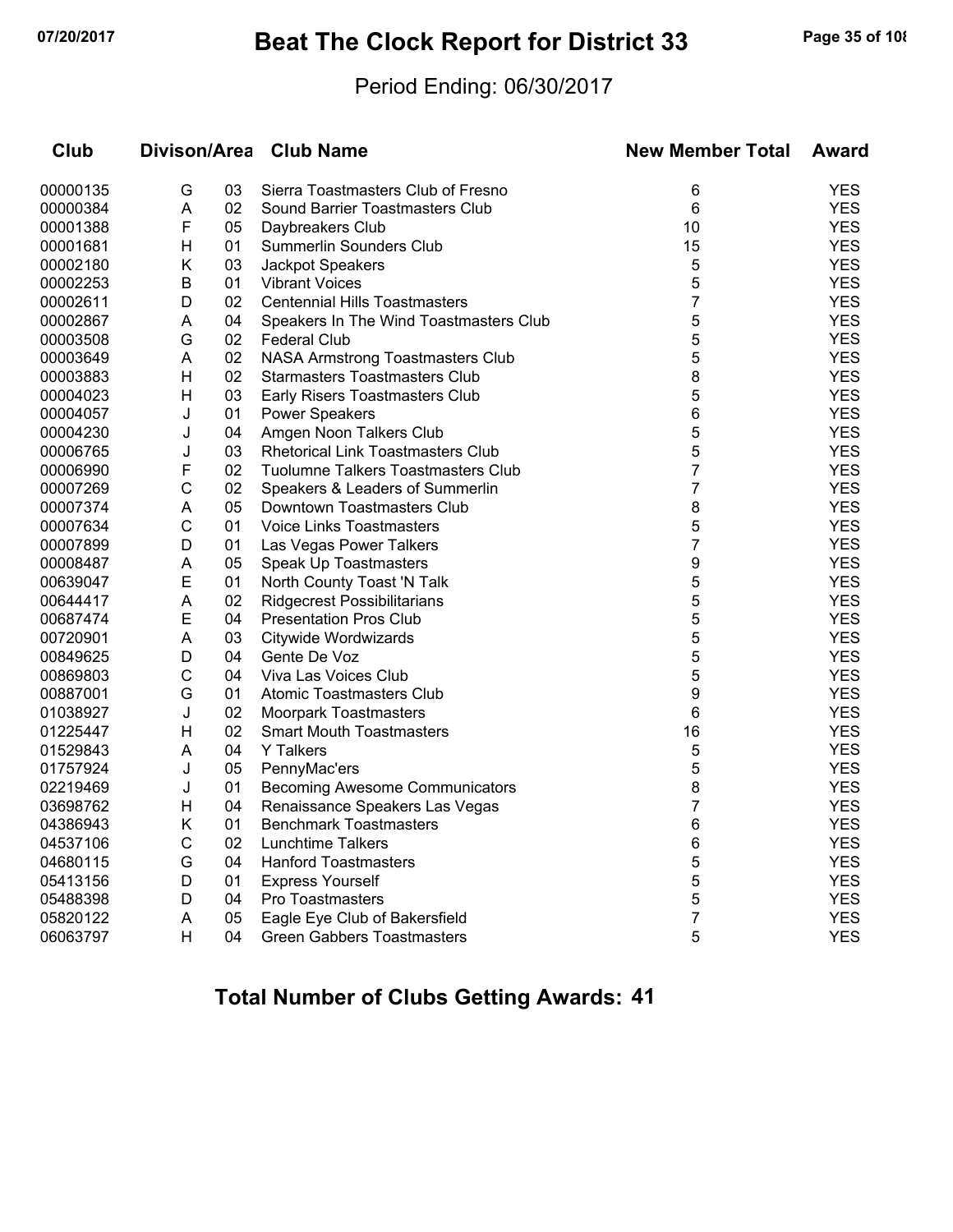# **07/20/2017 Beat The Clock Report for District 34 Page 36 of 108**

#### Period Ending: 06/30/2017

| Club     | <b>Divison/Area</b> |    | <b>Club Name</b>                   | <b>New Member Total</b> | <b>Award</b> |
|----------|---------------------|----|------------------------------------|-------------------------|--------------|
| 00002811 | $\mathbf{I}$        | 15 | Techacapan Club                    | 9                       | <b>YES</b>   |
| 00002911 | A                   | 05 | Ejecutivos de Vanguardia           | 8                       | <b>YES</b>   |
| 00003240 | E                   | 14 | Radiocomunicaciones Veracruz Club  | 10                      | <b>YES</b>   |
| 00003269 | N                   | 22 | Tlacati                            | 5                       | <b>YES</b>   |
| 00004463 | J                   | 30 | Pioneros de la Laguna Club         | 7                       | <b>YES</b>   |
| 00006767 | G                   | 19 | TM/Pro y Ejec/Ensenada Club        | $\,6$                   | <b>YES</b>   |
| 00007220 | D                   | 23 | <b>Colhuacan Toastmasters Club</b> | 8                       | <b>YES</b>   |
| 00007714 | J                   | 26 | <b>First Class Club</b>            | 6                       | <b>YES</b>   |
| 00008042 | A                   | 34 | <b>Oxford Anahuac Club</b>         | 10                      | <b>YES</b>   |
| 00008272 | J                   | 59 | Laguna De Mayran Club              | 5                       | <b>YES</b>   |
| 00008384 | B                   | 38 | Aguascalientes Club                | 5                       | <b>YES</b>   |
| 00008472 | J                   | 40 | <b>IUS</b>                         | 7                       | <b>YES</b>   |
| 00009615 | T                   | 21 | Xalapa Club 9615                   | 5                       | <b>YES</b>   |
| 00588773 | G                   | 24 | Centenario Club                    | 8                       | <b>YES</b>   |
| 00739971 | B                   | 41 | Splendor Club                      | 6                       | <b>YES</b>   |
| 00904997 | D                   | 23 | Coach Culiacan Avanzados           | 8                       | <b>YES</b>   |
| 00941367 | D                   | 08 | Club Toastmasters Conquistador     | 5                       | <b>YES</b>   |
| 01048238 | J                   | 60 | Cultura y Liderazgo                | 5                       | <b>YES</b>   |
| 01063928 | G                   | 37 | <b>BICENTENARIO</b>                | 5                       | <b>YES</b>   |
| 01274934 | $\mathbf{I}$        | 31 | CMIC Xalapa                        | 9                       | <b>YES</b>   |
| 01378793 | X                   | 45 | <b>TMX</b>                         | 6                       | <b>YES</b>   |
| 01545078 | X                   | 33 | <b>Club Toastmasters Metepec</b>   | 6                       | <b>YES</b>   |
| 01600518 | O                   | 49 | Chemisette Guadalajara             | 8                       | <b>YES</b>   |
| 01809483 | P                   | 55 | Marco Tulio Cicerón                | 5                       | <b>YES</b>   |
| 02265606 | E                   | 35 | Ciudad del Carmen                  | $\overline{7}$          | <b>YES</b>   |
| 02334798 | $\mathbf{I}$        | 16 | * Ibero Puebla                     | 9                       | <b>YES</b>   |
| 02684476 | X                   | 33 | <b>Toluca Word Warriors</b>        | 6                       | <b>YES</b>   |
| 02904443 | A                   | 02 | Pepsico Transforma                 | 5                       | <b>YES</b>   |
| 03041568 | $\mathsf{P}$        | 56 | <b>Bicentenario Masters</b>        | 10                      | <b>YES</b>   |
| 03278007 | A                   | 17 | Mexicrea                           | 5                       | <b>YES</b>   |
| 03776632 | G                   | 18 | DIEGO FERNANDEZ DE CEVALLOS        | 6                       | <b>YES</b>   |
| 04086533 | X                   | 46 | <b>Fundacion BBVA Bancomer</b>     | 5                       | <b>YES</b>   |
| 04570551 | X                   | 32 | Toluca                             | $\overline{7}$          | <b>YES</b>   |
| 04716346 | B                   | 38 | Labor Et Verbum Vincunt Omnia      | 11                      | <b>YES</b>   |
| 04879953 | N                   | 22 | Toastmasters Club De La Colina     | 9                       | <b>YES</b>   |
| 05071622 | X                   | 45 | <b>Infosys Mexico</b>              | 5                       | <b>YES</b>   |
| 05553392 | J                   | 59 | <b>CAPED LAGUNA</b>                | 8                       | <b>YES</b>   |
| 05589084 | D                   | 12 | Toastmaster UPC & ARHE             | 13                      | <b>YES</b>   |
| 05894066 | X                   | 48 | Cisco Mexico                       | 19                      | <b>YES</b>   |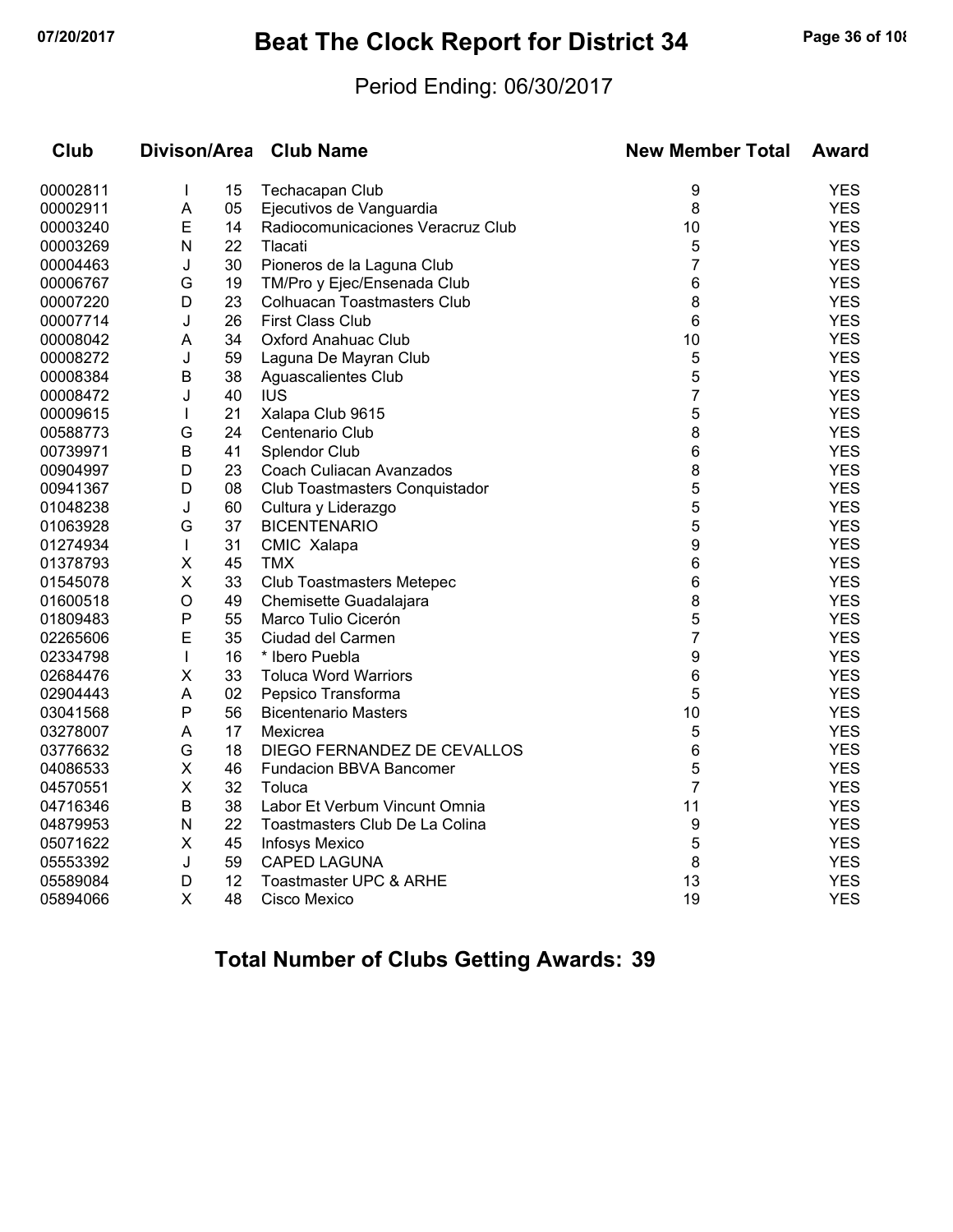## **07/20/2017 Beat The Clock Report for District 35 Page 37 of 108**

### Period Ending: 06/30/2017

| Club     |   |    | Divison/Area Club Name                     | <b>New Member Total</b> | Award      |
|----------|---|----|--------------------------------------------|-------------------------|------------|
| 00000213 | Е | 02 | New Appleton Toastmasters Club             | 5                       | <b>YES</b> |
| 00001173 | B | 02 | Waukesha Toastmasters Club                 | 11                      | <b>YES</b> |
| 00003490 | A | 02 | Wisconsin Club                             | 5                       | <b>YES</b> |
| 00004955 | B | 04 | Southwest Toastmasters                     | 5                       | <b>YES</b> |
| 00005296 | F | 01 | Resource Advanced Toastmasters Club        | 5                       | <b>YES</b> |
| 00921878 | С | 04 | Words On Water Sauk Prairie Area Toastmast | 9                       | <b>YES</b> |
| 01274042 | D | 04 | The Breakfast Club                         | 6                       | <b>YES</b> |
| 01484661 | N | 01 | Rasmussen College Toastmasters             | 6                       | <b>YES</b> |
| 03253329 | F | 01 | Oak Creek Toastmasters                     | 11                      | <b>YES</b> |
| 03408269 | A | 02 | Speak Up Milwaukee                         | 6                       | <b>YES</b> |
| 03589328 | D | 02 | Rumble Don't Mumble Toastmasters           | 5                       | <b>YES</b> |
| 04278389 | A | 03 | Screamin' Eagle Speakers                   | 9                       | <b>YES</b> |
| 04299987 | N | 03 | Toastmasters of the Northwoods             | 5                       | <b>YES</b> |
| 05264984 | D | 02 | <b>Chrome Conversations</b>                | 5                       | <b>YES</b> |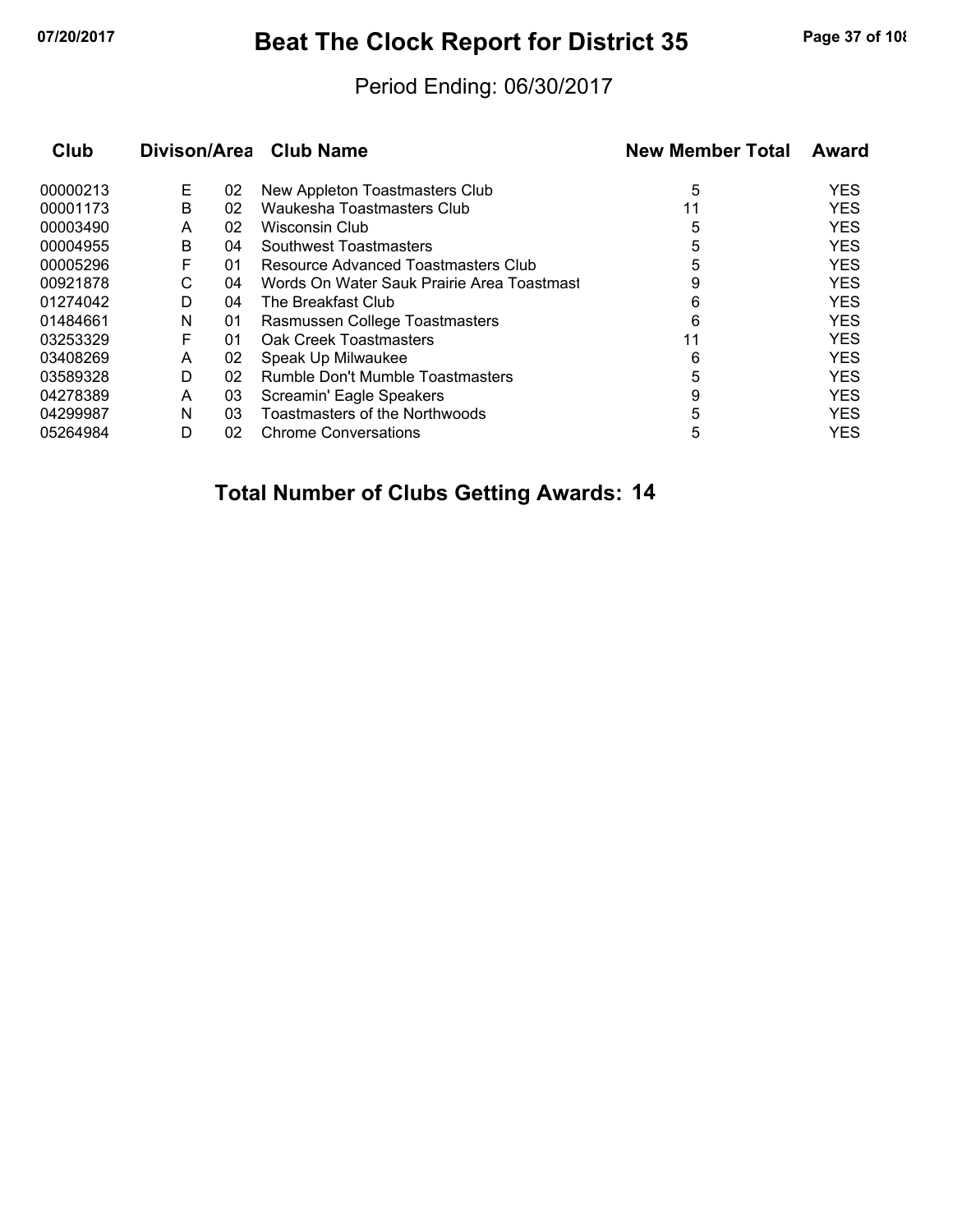## **07/20/2017 Beat The Clock Report for District 36 Page 38 of 108**

### Period Ending: 06/30/2017

| Club     |   |    | Divison/Area Club Name                         | <b>New Member Total</b> | Award      |
|----------|---|----|------------------------------------------------|-------------------------|------------|
| 00000876 | С | 35 | Capital Toastmasters I                         |                         | <b>YES</b> |
| 00002216 | B | 21 | Dupont Circle of Speakers Club                 |                         | <b>YES</b> |
| 00003323 | G | 73 | Harry Diamond Club                             |                         | <b>YES</b> |
| 00003941 | Е | 51 | <b>B M D Toastmasters Club</b>                 | 8                       | <b>YES</b> |
| 00004977 | В | 22 | <b>Capital Toastmasters 2</b>                  | 8                       | <b>YES</b> |
| 00005117 | A | 12 | <b>GAO Club</b>                                | 5                       | <b>YES</b> |
| 00007161 | E | 52 | Lewis Smith Toastmasters Club                  | 5                       | <b>YES</b> |
| 00007473 | B | 24 | <b>Word Bankers Club</b>                       | 8                       | <b>YES</b> |
| 00008897 | F | 66 | Great Seneca Power Talkers Club                | 5                       | <b>YES</b> |
| 00624924 | D | 44 | <b>Greenbelt Toastmasters</b>                  | 5                       | <b>YES</b> |
| 00707433 | B | 26 | Talking Heads of State Club                    | 5                       | <b>YES</b> |
| 00791457 | D | 43 | Hear the Turtle Toastmasters At the University | 5                       | <b>YES</b> |
| 02265115 | B | 24 | Diplomatically Speaking                        | 5                       | <b>YES</b> |
| 03320383 | D | 42 | Go Pro                                         | 5                       | <b>YES</b> |
| 03646679 | Е | 54 | Francophones du Monde                          | 6                       | <b>YES</b> |
| 03676518 | B | 23 | <b>RTUMC</b>                                   | 5                       | <b>YES</b> |
| 03798067 | G | 71 | Discover Your Voice                            | 5                       | <b>YES</b> |
| 04937729 | A | 16 | <b>NTIA Toastmasters</b>                       | 5                       | YES        |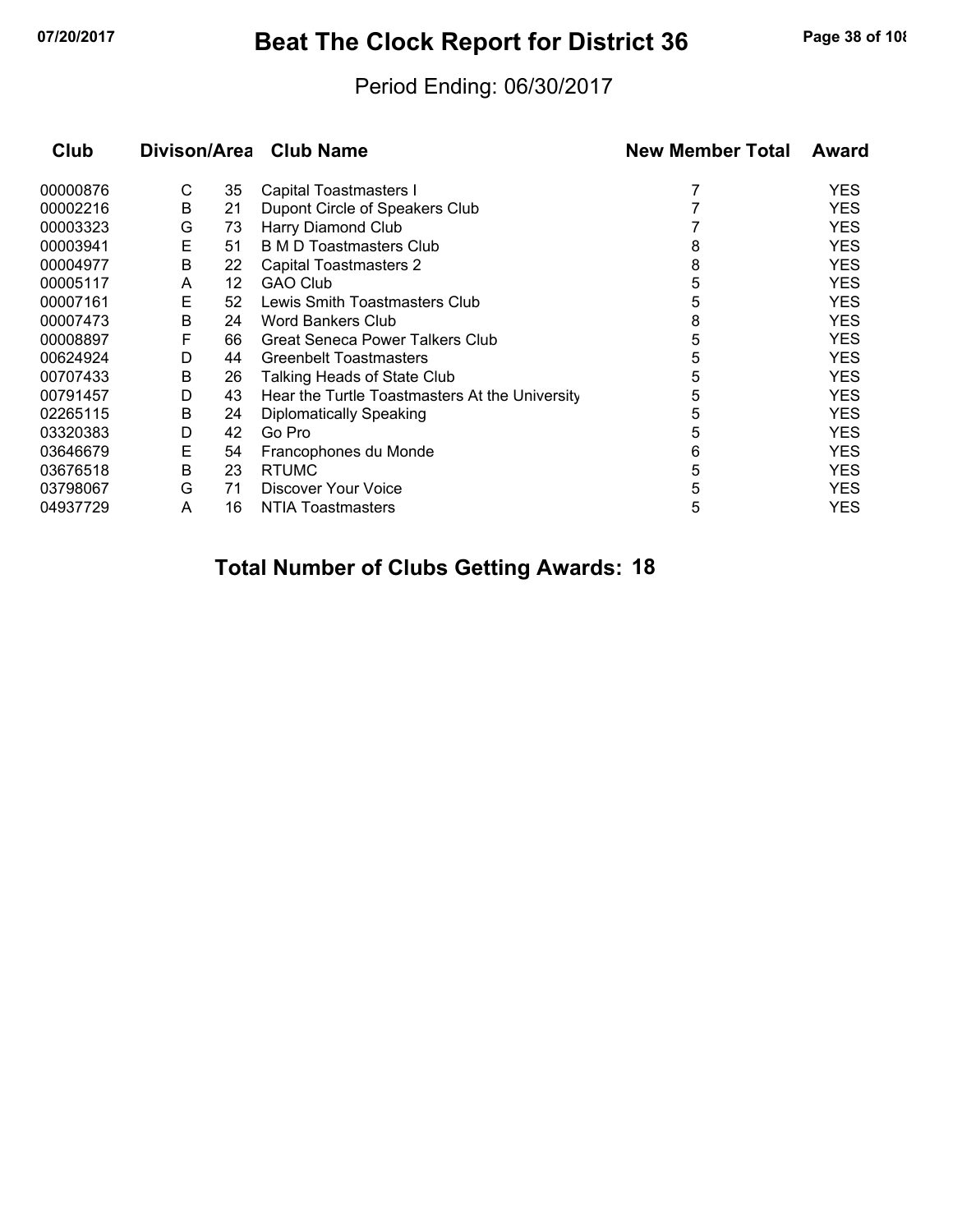## **07/20/2017 Beat The Clock Report for District 37 Page 39 of 108**

### Period Ending: 06/30/2017

| Club     |   |    | Divison/Area Club Name                   | <b>New Member Total</b> | Award      |
|----------|---|----|------------------------------------------|-------------------------|------------|
| 00000582 | Е | 42 | <b>High Point Toastmasters Club</b>      | 7                       | <b>YES</b> |
| 00001420 | C | 23 | Queen City Toastmasters Club             | 8                       | <b>YES</b> |
| 00002631 | С | 22 | Gateway To Speaking Excellence Club      |                         | <b>YES</b> |
| 00002879 | н | 74 | <b>Cape Fear Toastmasters</b>            | 5                       | <b>YES</b> |
| 00003478 | J | 92 | Jacksonville Club                        | 5                       | <b>YES</b> |
| 00003971 | С | 22 | Bank of America Uptown Toastmasters Club | 8                       | <b>YES</b> |
| 00006528 | A | 02 | Land Of Sky Club                         | 5                       | <b>YES</b> |
| 00007020 |   | 85 | East Awake Club                          | 8                       | <b>YES</b> |
| 00588331 | B | 13 | Yawn Patrol Zone Club                    | 5                       | <b>YES</b> |
| 01055512 | D | 34 | <b>Ballantyne Toastmasters</b>           | 6                       | <b>YES</b> |
| 01070897 | H | 73 | Speak Up Speak Out                       | 5                       | <b>YES</b> |
| 01131223 | H | 73 | <b>RTP Power Speakers</b>                | 5                       | <b>YES</b> |
| 01183014 | H | 74 | <b>Central Carolina Toastmasters</b>     | 5                       | <b>YES</b> |
| 01203863 | В | 15 | Advanced Communicators of Charlotte      | 6                       | <b>YES</b> |
| 01312433 | G | 63 | <b>Blue Devil Toastmasters</b>           | 6                       | <b>YES</b> |
| 01318227 | G | 63 | Fhigure of Speech                        | 19                      | <b>YES</b> |
| 01459795 | D | 31 | <b>Belk's Sto-Re-Tellers Club</b>        | 5                       | <b>YES</b> |
| 02015432 | C | 21 | <b>Power Speakers</b>                    | 6                       | <b>YES</b> |
| 02968618 | G | 61 | Hillsborough Toastmasters                | 5                       | <b>YES</b> |
| 03930367 |   | 81 | StepUp Speakers' Circle                  | 6                       | <b>YES</b> |
| 03990233 | D | 32 | Little Big Mouths                        | 6                       | <b>YES</b> |
| 05118690 | F | 51 | Gate City Vineyard Toastmasters          | 5                       | <b>YES</b> |
| 05235999 | D | 33 | <b>Siemens Eloquent Energizers</b>       | 5                       | <b>YES</b> |
| 05347210 | E | 42 | <b>ADI Techmasters Club</b>              | 5                       | <b>YES</b> |
| 05424901 | H | 74 | Soaring Eagles                           | 10                      | <b>YES</b> |
| 05425375 | B | 11 | Wells Fargo Research Drive Toastmasters  | 7                       | <b>YES</b> |
| 05642915 | D | 34 | ADP Charlotte Toastmasters               | 5                       | <b>YES</b> |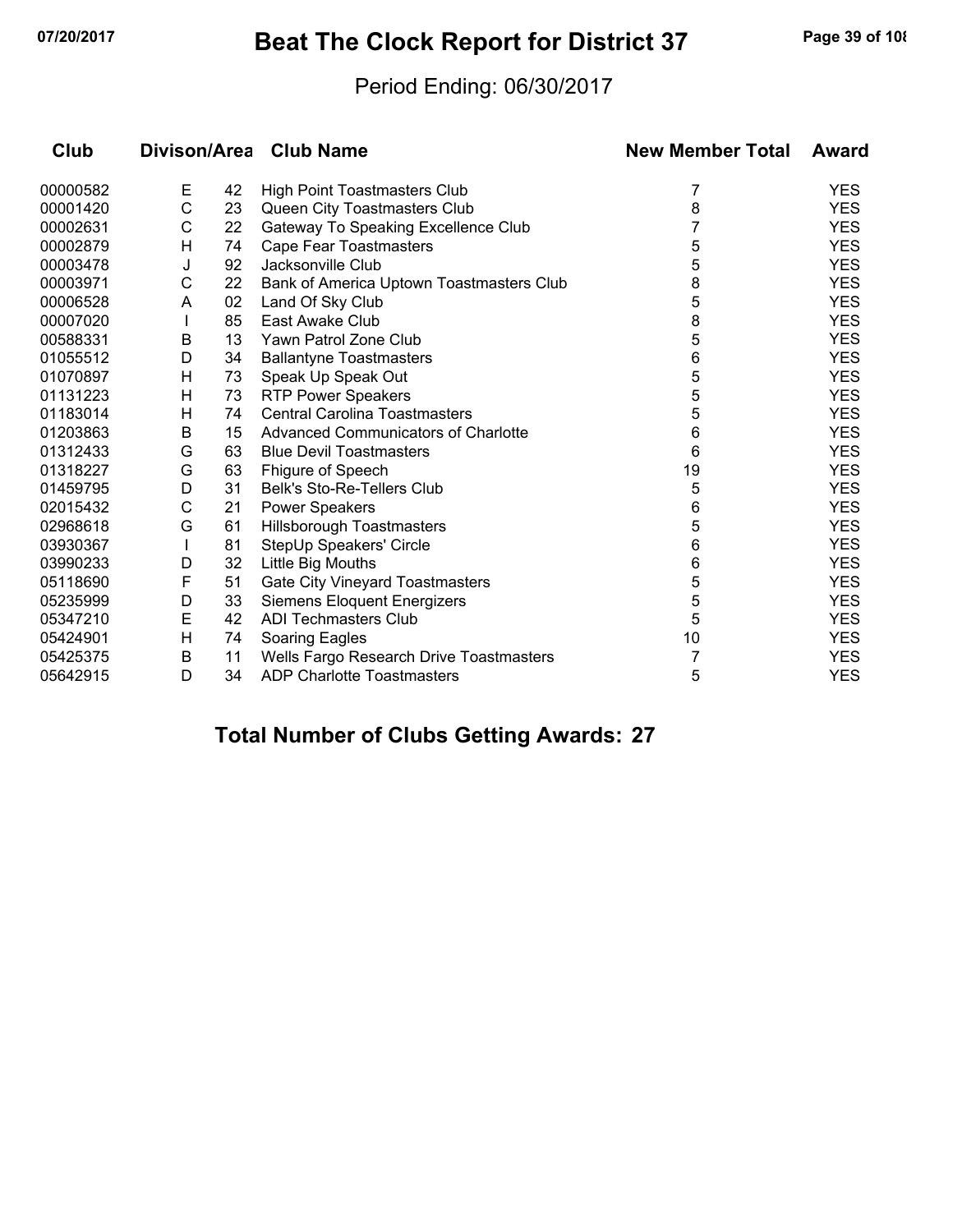## **07/20/2017 Beat The Clock Report for District 38 Page 40 of 108**

### Period Ending: 06/30/2017

| Club     |   |    | Divison/Area Club Name                    | <b>New Member Total</b> | Award      |
|----------|---|----|-------------------------------------------|-------------------------|------------|
| 00001100 | F | 62 | <b>Washington Crossing Club</b>           | 6                       | <b>YES</b> |
| 00001107 | D | 41 | Mainland FAA Toastmasters                 | 5                       | <b>YES</b> |
| 00001189 | D | 42 | <b>Camden County Toastmasters Club</b>    | 5                       | <b>YES</b> |
| 00003155 | А | 10 | <b>CNH America Toastmasters Club</b>      | 6                       | <b>YES</b> |
| 00003375 |   | 60 | Sorber's Motivators                       | 5                       | <b>YES</b> |
| 00004773 | F | 62 | <b>LWD Toastmasters Club</b>              | 6                       | <b>YES</b> |
| 00005087 | F | 60 | <b>ETS Toastmasters Club</b>              | 5                       | <b>YES</b> |
| 01530453 | В | 20 | Bethel And Pottstown Community Toastmaste | 5                       | <b>YES</b> |
| 01989281 | С | 30 | Comcast HQ Toastmasters                   | 10                      | <b>YES</b> |
| 05870693 | в |    | <b>Speech Illustrated Toastmasters</b>    |                         | <b>YES</b> |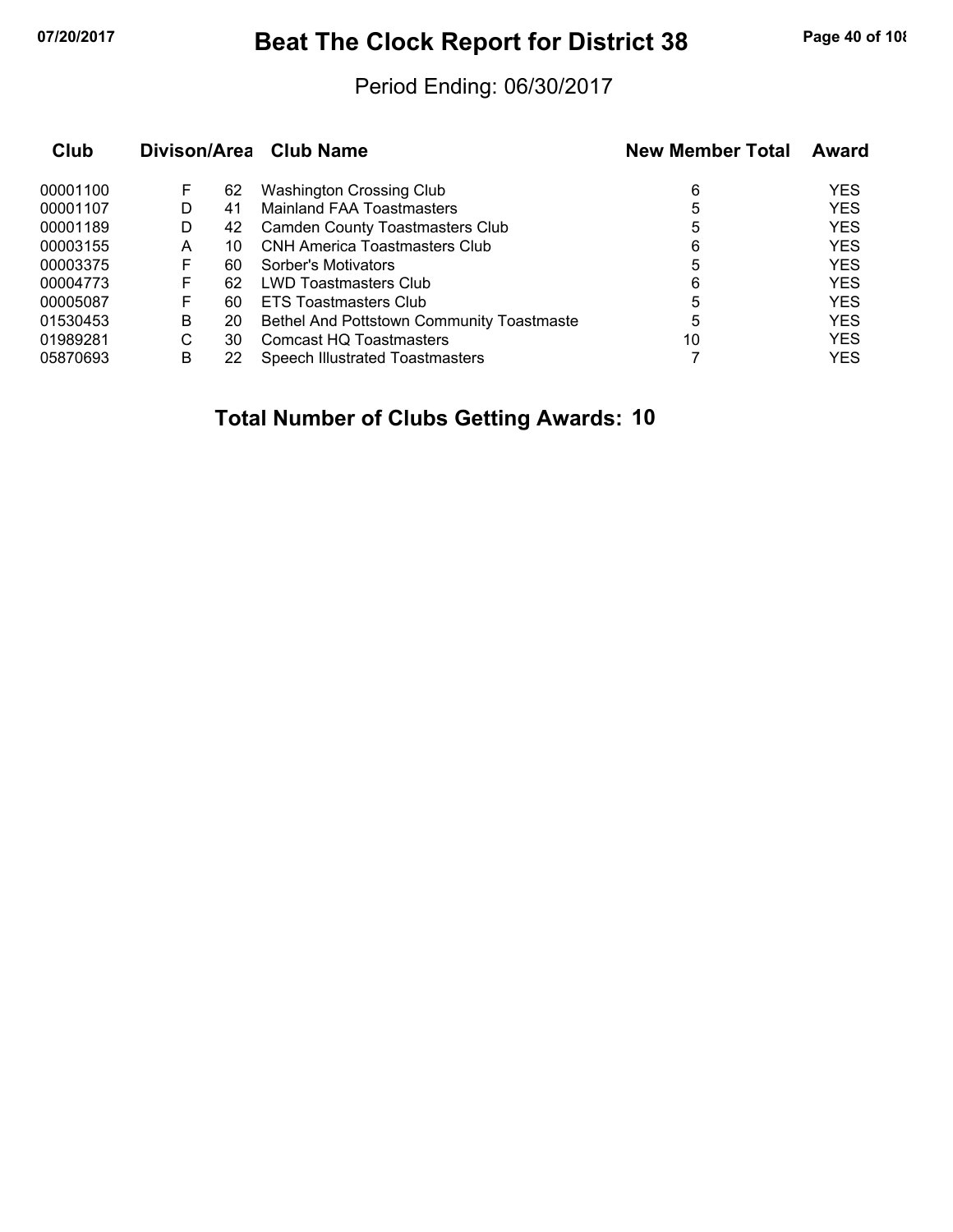## **07/20/2017 Beat The Clock Report for District 39 Page 41 of 108**

### Period Ending: 06/30/2017

| Club     |   |    | Divison/Area Club Name                | <b>New Member Total</b> | Award      |
|----------|---|----|---------------------------------------|-------------------------|------------|
| 00004407 | B | 21 | We The People Club                    | 6                       | <b>YES</b> |
| 00005783 | A | 11 | University Club                       | 5                       | <b>YES</b> |
| 00007914 | ۲ | 62 | Roseville Rappers Club                | 5                       | <b>YES</b> |
| 00589646 | F | 62 | Roseville Toasters Club               | 5                       | <b>YES</b> |
| 01242677 | В | 21 | Amped Toastmasters Club               | 5                       | <b>YES</b> |
| 01323242 | F | 63 | <b>Sutter Oracles</b>                 | 25                      | <b>YES</b> |
| 01373428 | В | 21 | <b>Biggest Little Talkers</b>         |                         | <b>YES</b> |
| 01375467 | Е | 52 | <b>Strictly Speaking Toastmasters</b> | 8                       | <b>YES</b> |
| 01508629 |   | 04 | <b>CAL Speakers Toastmasters Club</b> | 5                       | <b>YES</b> |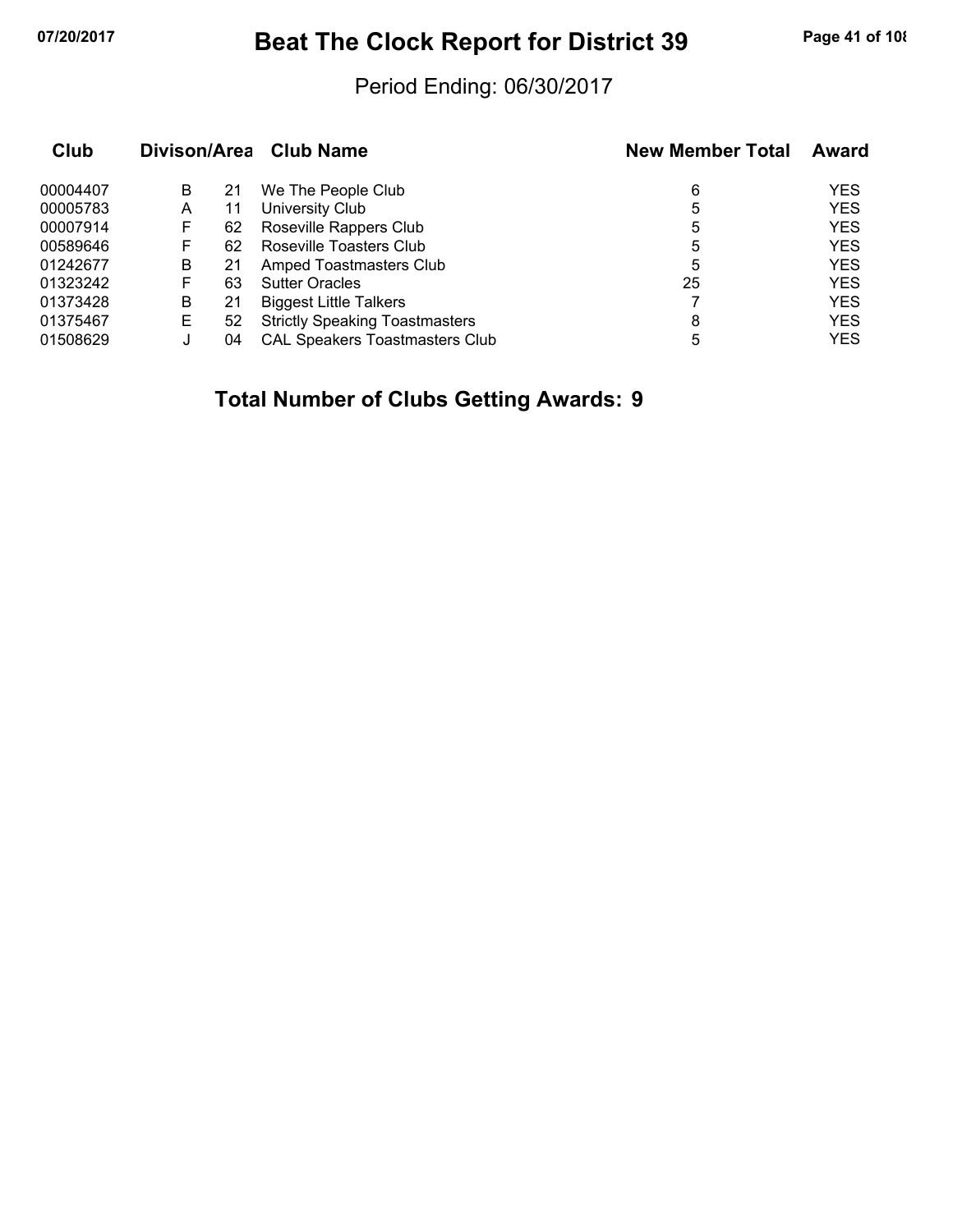## **07/20/2017 Beat The Clock Report for District 40 Page 42 of 108**

### Period Ending: 06/30/2017

| Club     |   |    | Divison/Area Club Name            | <b>New Member Total</b> | Award      |
|----------|---|----|-----------------------------------|-------------------------|------------|
| 00001802 | н | 73 | Mid-Day Club                      | 6                       | <b>YES</b> |
| 00004695 | B | 15 | Unity Club                        | 5                       | <b>YES</b> |
| 00004915 | В | 15 | Central Ohio Advanced Club        | 5                       | <b>YES</b> |
| 00005093 | н | 71 | <b>Battelle Toastmasters Club</b> | 5                       | <b>YES</b> |
| 00006474 | D | 32 | High Achievers Toastmasters Club  | 5                       | <b>YES</b> |
| 00009297 | A | 06 | Vandalia Toastmasters Club        | 8                       | <b>YES</b> |
| 00631540 | A | 03 | Springboro Toastmasters           |                         | <b>YES</b> |
| 05168204 | н | 72 | <b>Grove City Toastmasters</b>    | 5                       | YES        |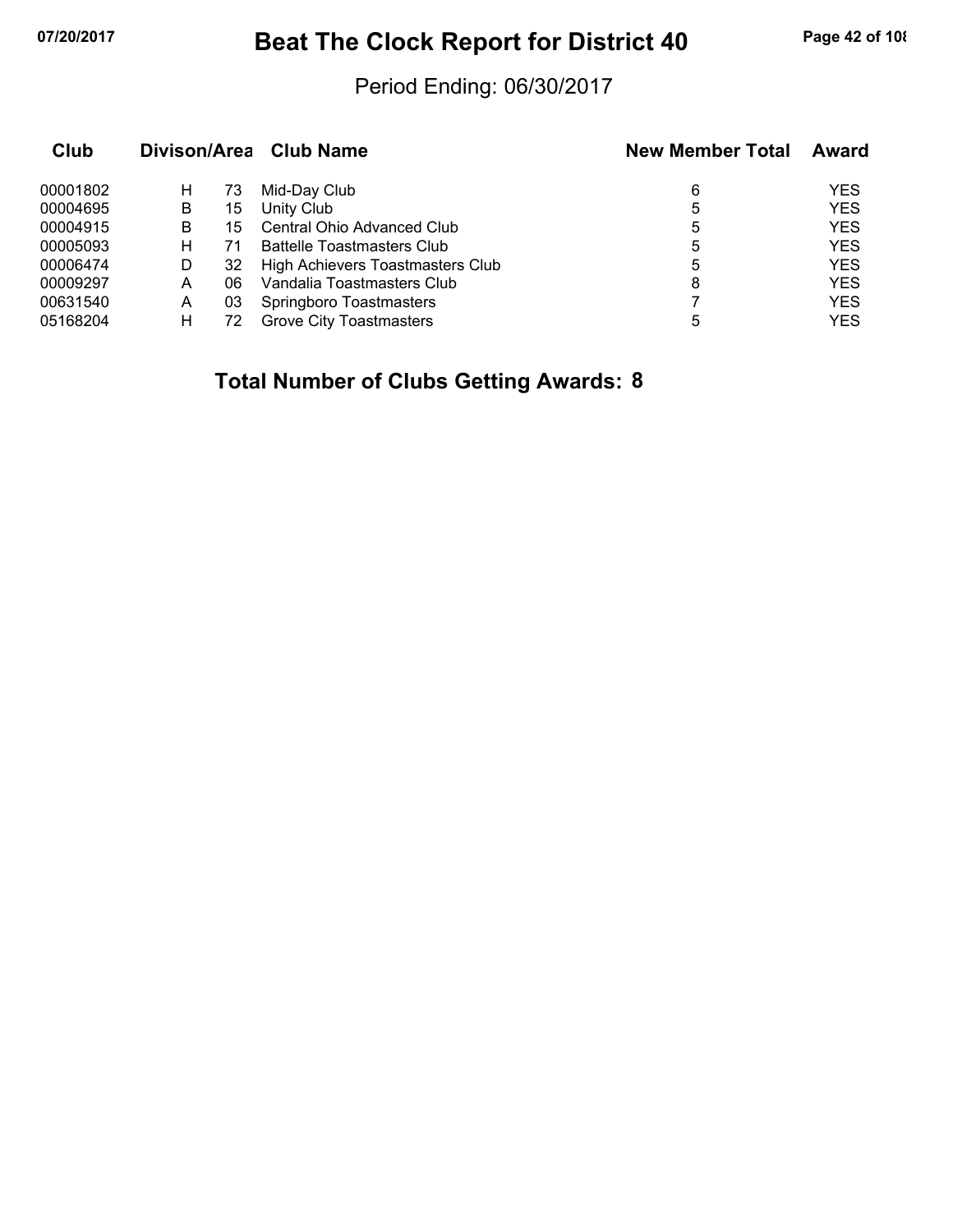# **07/20/2017 Beat The Clock Report for District 41 Page 43 of 108**

### Period Ending: 06/30/2017

| Club     |              |    | Divison/Area Club Name                       | <b>New Member Total</b> | Award      |
|----------|--------------|----|----------------------------------------------|-------------------------|------------|
| 00003936 | G            | 01 | <b>Toastmasters Club of New Delhi</b>        | 9                       | <b>YES</b> |
| 00858173 | F            | 03 | <b>Invictus Toastmasters Club</b>            | 12                      | <b>YES</b> |
| 00870897 | G            | 02 | South Delhi Toastmasters                     | 7                       | <b>YES</b> |
| 00902033 | D            | 01 | <b>DXC Noida Chapter</b>                     | 5                       | <b>YES</b> |
| 00996285 | F            | 03 | <b>Toastmasters Club of Dwarka</b>           | 10                      | <b>YES</b> |
| 01059126 | D            | 02 | Noida Toastmasters Club                      | 9                       | <b>YES</b> |
| 01088097 | H            | 02 | <b>TCS Maitree Kolkata Toastmasters Club</b> | 8                       | <b>YES</b> |
| 01158597 | н            | 02 | PWC Kolkata Toastmasters Club                | 6                       | <b>YES</b> |
| 01200975 | Α            | 01 | <b>Gurgaon Toastmasters Club</b>             | 7                       | <b>YES</b> |
| 01276713 | F            | 03 | Delhi Advanced Toastmasters Club             | 11                      | <b>YES</b> |
| 01304416 | н            | 01 | IBM Blue Voice Toastmasters Club             | 14                      | <b>YES</b> |
| 01336137 | $\mathbf{I}$ | 02 | Panchkula Toastmasters Club                  | 5                       | <b>YES</b> |
| 01370868 | С            | 01 | SAP Labs Gurgaon Toastmasters                | 12                      | <b>YES</b> |
| 01378839 | Α            | 01 | <b>BE@T Toastmasters Club</b>                | 7                       | <b>YES</b> |
| 01574616 | F            | 01 | <b>Toastmasters Club of West Delhi</b>       | 5                       | <b>YES</b> |
| 01806058 |              | 02 | Infosys Toastmasters, Chandigarh             | $\overline{7}$          | <b>YES</b> |
| 02193917 | С            | 03 | <b>Silver Tongues</b>                        | 66                      | <b>YES</b> |
| 02497646 | $\mathbf{I}$ | 01 | <b>ISB Mohali Toastmasters Club</b>          | 10                      | <b>YES</b> |
| 02833760 | G            | 02 | 16 Celestial Toastmasters Club               | 11                      | <b>YES</b> |
| 02840470 | Α            | 01 | Nagarro Icons                                | 12                      | <b>YES</b> |
| 03123534 | G            | 03 | North Spark Toastmasters Club                | 10                      | <b>YES</b> |
| 03281416 | F            | 02 | Central Delhi Toastmasters Club              | 7                       | <b>YES</b> |
| 03295206 |              | 03 | Dehradun WIC India Toastmasters Club         | 10                      | <b>YES</b> |
| 03321031 | С            | 01 | Millennium City Toastmasters Club            | 5                       | <b>YES</b> |
| 03364013 | B            | 01 | XL Catlin India Toastmasters Club            | 12                      | <b>YES</b> |
| 03454766 | С            | 02 | <b>Pink City Toastmasters Club</b>           | 15                      | <b>YES</b> |
| 03520798 | Α            | 03 | ToastMasters Community club of Gurgaon       | 6                       | <b>YES</b> |
| 03591613 | С            | 02 | <b>AMPLIFY Toastmasters Club</b>             | 5                       | <b>YES</b> |
| 03939528 | H            | 04 | In-Steel Toastmasters                        | 6                       | <b>YES</b> |
| 04055055 | Α            | 02 | Soil Toastmasters Gurgaon                    | 28                      | <b>YES</b> |
| 04069764 | н            | 01 | <b>IIM Calcutta</b>                          | 6                       | <b>YES</b> |
| 04238711 | В            | 02 | <b>Turning Point Toastmasters</b>            | 9                       | <b>YES</b> |
| 04665360 | D            | 02 | <b>Tavant Noida Toastmasters Club</b>        | 6                       | <b>YES</b> |
| 04728344 | H            | 03 | TechMahindra Bhubaneswar Toastmasters CI     | 9                       | <b>YES</b> |
| 04812887 | G            | 01 | <b>JPKU Toastmasters Club</b>                | 10                      | <b>YES</b> |
| 04887204 | E            | 01 | Noida ExpressWay Toastmasters Club           | 14                      | YES        |
| 04892008 | F            | 01 | Delhi One Toastmasters                       | 7                       | <b>YES</b> |
| 05163307 | G            | 03 | <b>IMT Ghaziabad Toastmasters Club</b>       | 12                      | <b>YES</b> |
| 05168041 | A            | 03 | Gurgaon Orators Toastmasters Club            | 7                       | <b>YES</b> |
| 05186126 | E            | 01 | <b>SNPS Noida Toastmasters Club</b>          | 5                       | <b>YES</b> |
| 05302525 | G            | 01 | Pro Orators Toastmasters Club                | 11                      | <b>YES</b> |
| 05346753 | G            | 03 | Toastmasters Club of Speaking and Leadersh   | 8                       | <b>YES</b> |
| 05488097 | B            | 02 | <b>Embark Toastmasters Club</b>              | 6                       | <b>YES</b> |
| 05512854 | Е            | 02 | Oracle Noida Toastmasters Club               | 6                       | <b>YES</b> |
| 05517955 | F            | 02 | <b>Faridabad Orators Toastmasters Club</b>   | 5                       | <b>YES</b> |
| 05539557 | A            | 02 | <b>BACI Gurgaon Toastmasters Club</b>        | 6                       | <b>YES</b> |
| 05595195 | С            | 01 | Great Lakes Gurgaon                          | 44                      | <b>YES</b> |
| 05672394 | H            | 03 | <b>XIMB-XUB Toastmasters Club</b>            | 10                      | <b>YES</b> |
| 05680890 | G            | 01 | <b>Capital City Toastmasters</b>             | 5                       | <b>YES</b> |
| 05700331 | F            | 02 | Delhi Toastmasters                           | 8                       | <b>YES</b> |
| 05739697 | Е            | 03 | <b>IIM Lucknow Toastmasters</b>              | 7                       | <b>YES</b> |
| 05769352 | $\mathbf{I}$ | 02 | Tech Mahindra Toastmasters, Chandigarh       | 6                       | <b>YES</b> |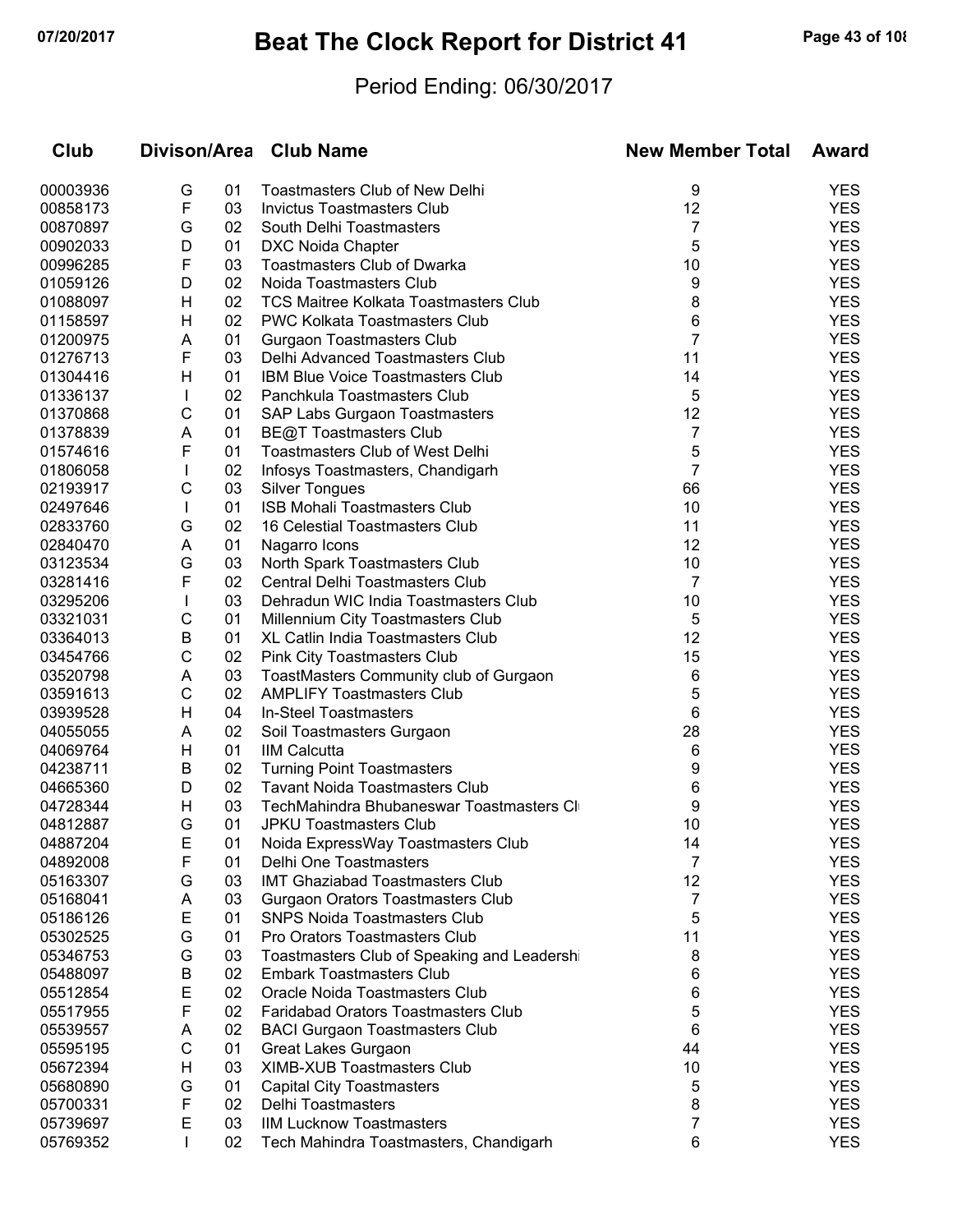## **07/20/2017 Beat The Clock Report for District 41 Page 44 of 108**

### Period Ending: 06/30/2017

| Club     |   |    | Divison/Area Club Name                           | <b>New Member Total</b> | Award      |
|----------|---|----|--------------------------------------------------|-------------------------|------------|
| 05813359 | G | 02 | Delhi Junction Toastmasters Club                 | 8                       | <b>YES</b> |
| 05822078 |   | 03 | <b>IMI New Delhi Toastmasters</b>                |                         | <b>YES</b> |
| 05859207 | С | 03 | VGU Toastmasters                                 | 6                       | <b>YES</b> |
| 05869922 | С | 02 | Vodafone Rajathan Toastmasters Club              | 11                      | <b>YES</b> |
| 05870425 | в | 01 | Cairn India Toastmasters                         | 5                       | <b>YES</b> |
| 05972216 | Е | 02 | Kanpur Toastmasters Club                         | 8                       | <b>YES</b> |
| 06047616 | н | 04 | <b>TCS Maitree Bhubaneswar Toastmasters Clut</b> | 5                       | <b>YES</b> |
| 06097234 | F | 01 | Goodearth Toastmasters Club                      | 8                       | <b>YES</b> |
| 06461833 |   | 02 | Indirapuram Toastmasters Club                    | 8                       | <b>YES</b> |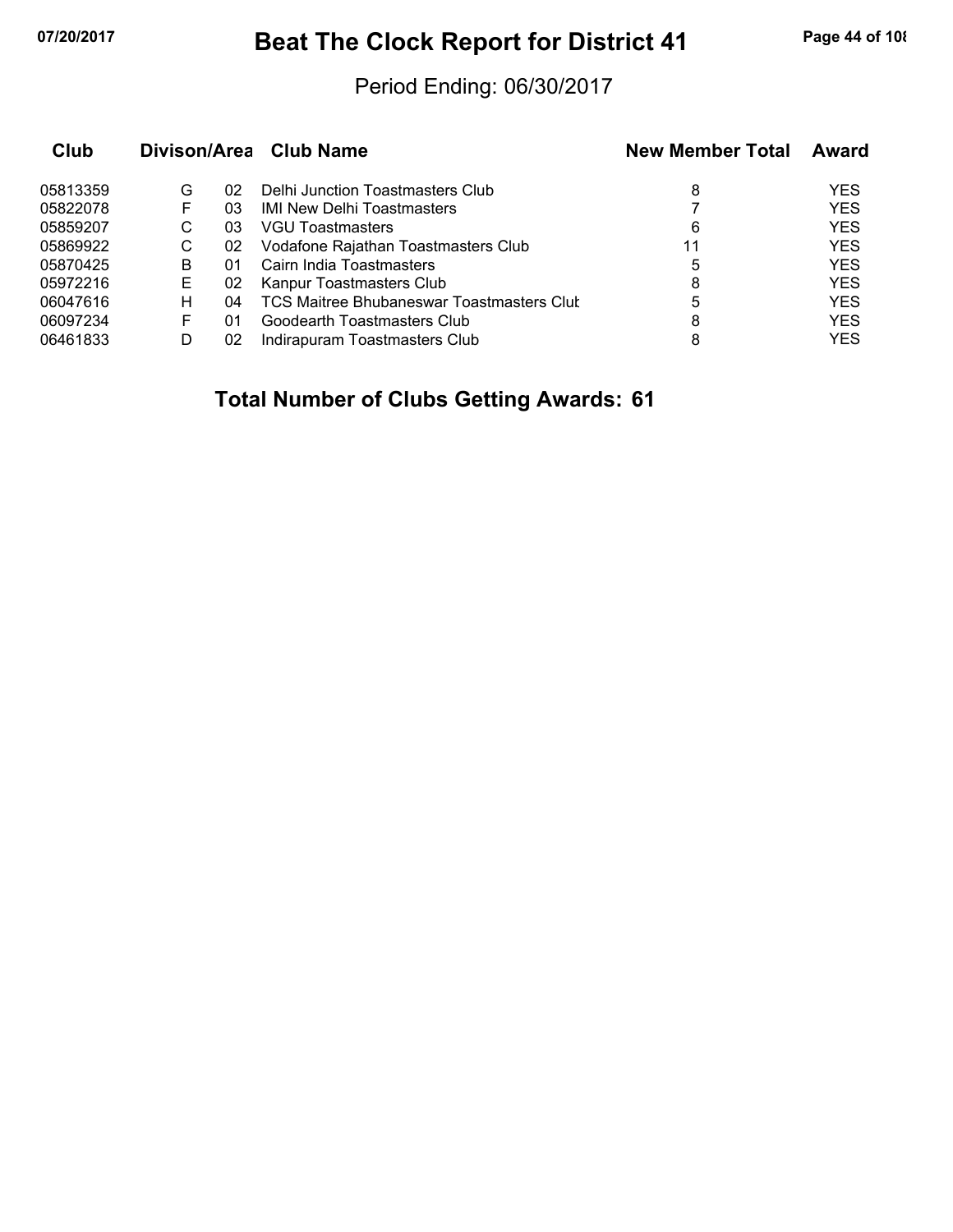## **07/20/2017 Beat The Clock Report for District 42 Page 45 of 108**

### Period Ending: 06/30/2017

| Club     |    |     | Divison/Area Club Name              | <b>New Member Total</b> | Award      |
|----------|----|-----|-------------------------------------|-------------------------|------------|
| 00001245 | В  | 42  | Treasure Chest Club                 | 5                       | YES        |
| 00003093 |    | 36  | Circle T Club                       | 10                      | <b>YES</b> |
| 00006161 | в  | 33  | Club 13 Toastmasters Club           | 6                       | <b>YES</b> |
| 00007554 | F  | 05  | Bedstone Olympics Toastmasters Club | 5                       | <b>YES</b> |
| 00007930 | E. | 46. | Speakers Edge Club                  | 5                       | <b>YES</b> |
| 04886022 |    | 23. | <b>High River Toastmasters</b>      | 8                       | <b>YES</b> |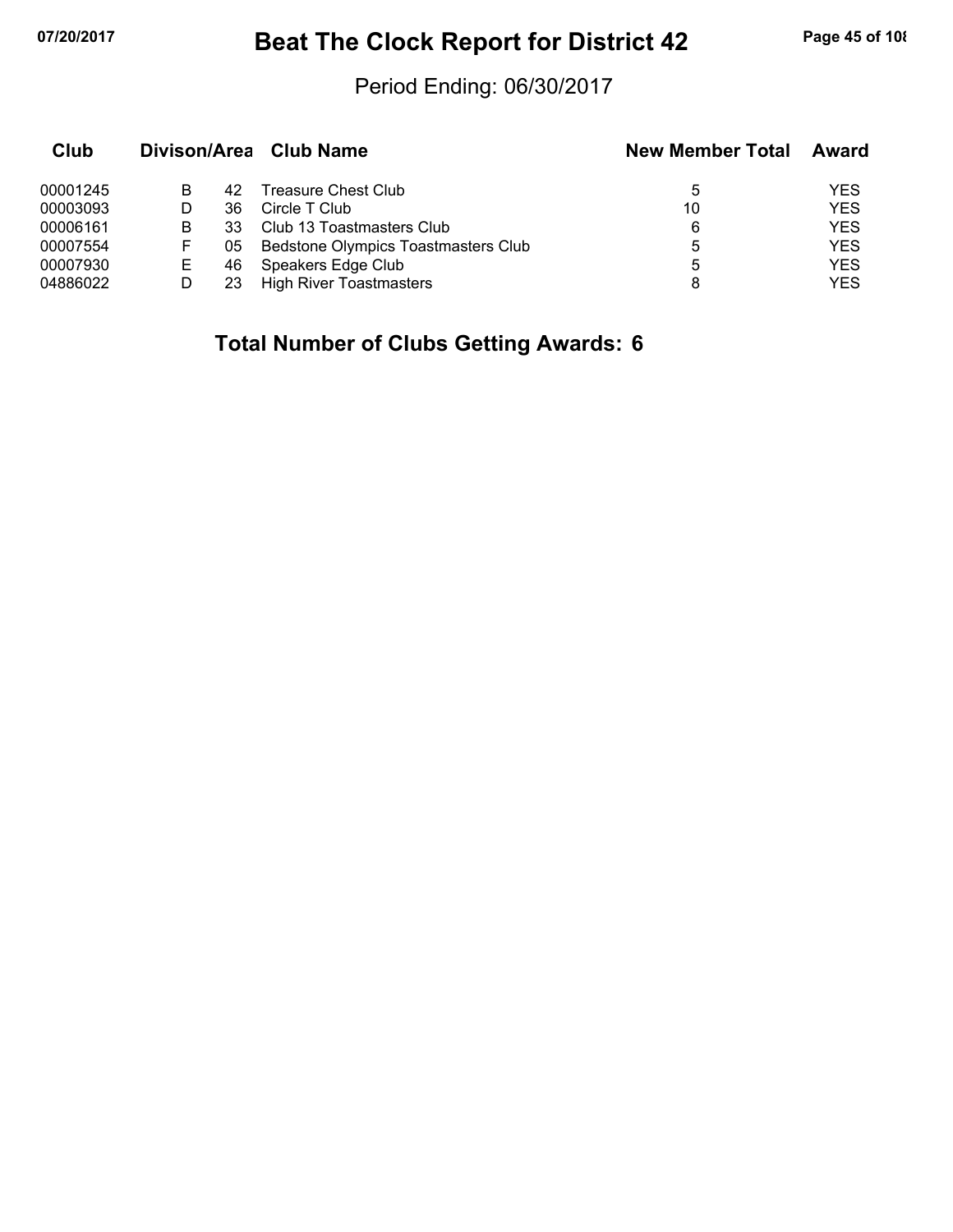## **07/20/2017 Beat The Clock Report for District 43 Page 46 of 108**

### Period Ending: 06/30/2017

| Club     | Divison/Area |    | <b>Club Name</b>                       | <b>New Member Total</b> | <b>Award</b> |
|----------|--------------|----|----------------------------------------|-------------------------|--------------|
| 00001359 | С            | 02 | A-OK Club                              |                         | <b>YES</b>   |
| 00001684 | Е            | 01 | Capital City TMC                       | 5                       | <b>YES</b>   |
| 00002028 | Е            | 01 | High Noon Toastmasters Club            | 6                       | <b>YES</b>   |
| 00002052 | Е            | 01 | <b>Vicksburg Toastmasters Club</b>     | 5                       | <b>YES</b>   |
| 00003538 | D            | 03 | Memphis Advanced Toastmasters Club     | 5                       | <b>YES</b>   |
| 00003765 | D            | 03 | Memphis Navy Toastmasters              | 9                       | <b>YES</b>   |
| 00005772 | В            | 02 | Advanced TM of Central Arkansas        | 5                       | <b>YES</b>   |
| 00006466 | С            | 01 | Yes I Can Club                         | 6                       | <b>YES</b>   |
| 00006930 | Е            | 02 | Jackson VA Club 6930                   | 13                      | <b>YES</b>   |
| 00008689 | Е            | 02 | <b>Public Policy Toastmasters Club</b> | 8                       | <b>YES</b>   |
| 00008943 | F            | 03 | <b>River Valley Toastmasters Club</b>  | 5                       | <b>YES</b>   |
| 00702994 | Е            | 02 | New Foundation Club 702994             |                         | <b>YES</b>   |
| 02075104 | F            | 02 | Toast of Sam's                         | 8                       | <b>YES</b>   |
| 02147269 | D            | 04 | <b>Tiger Toastmasters</b>              | 6                       | <b>YES</b>   |
| 03180811 | С            | 03 | Le Bonheur Voices                      | 6                       | <b>YES</b>   |
| 03538261 | F            | 01 | WIPRO-Bentonville                      |                         | <b>YES</b>   |
| 03599126 | F            | 02 | <b>Global Sharp Speakers</b>           | 8                       | <b>YES</b>   |
| 05550917 | Е            | 02 | Reaching Beyond Advanced Toastmasters  | 9                       | YES          |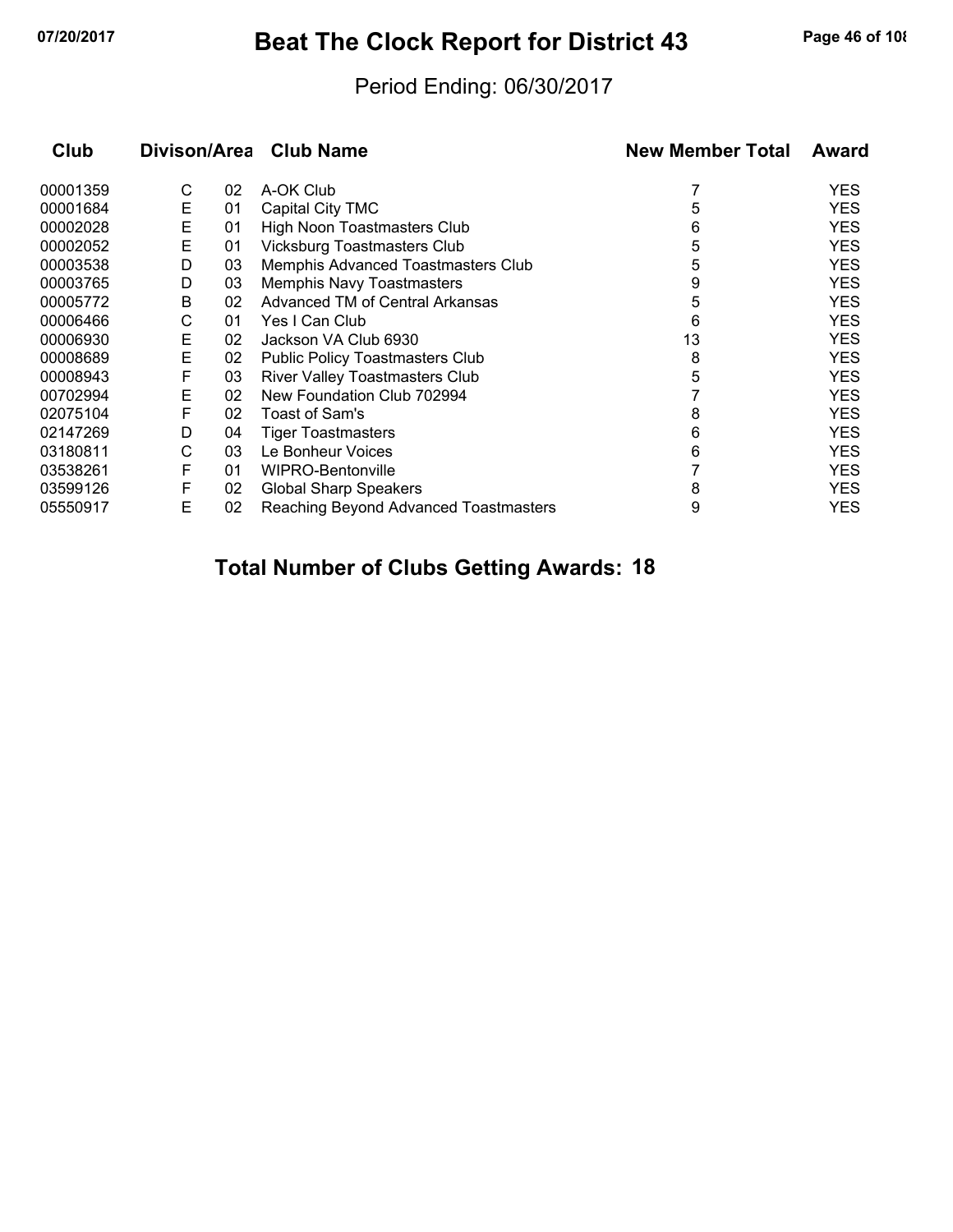## **07/20/2017 Beat The Clock Report for District 44 Page 47 of 108**

### Period Ending: 06/30/2017

| Club     |         |    | Divison/Area Club Name                      | <b>New Member Total</b> | Award      |
|----------|---------|----|---------------------------------------------|-------------------------|------------|
| 00001247 | G       | 75 | Alpharetta-Milton Toastmasters              | 5                       | <b>YES</b> |
| 00001274 | D       | 47 | Mac Toast / Atlanta Club                    | 11                      | <b>YES</b> |
| 00001520 | С       | 35 | <b>Buckhead Toastmasters</b>                | 6                       | <b>YES</b> |
| 00001725 | $\sf B$ | 23 | MLK Atlanta Toastmasters Club               | 5                       | <b>YES</b> |
| 00002526 | E       | 54 | Toast of Cobb Toastmasters Club             | 5                       | <b>YES</b> |
| 00003411 | B       | 22 | City of Atlanta Club                        | 6                       | <b>YES</b> |
| 00006484 | B       | 23 | Fulton County Professional Speakers #6484 C | 8                       | <b>YES</b> |
| 00007804 | D       | 41 | T-Toasters of Vinings                       | 5                       | <b>YES</b> |
| 00007921 | E       | 54 | Cobb Communicators Club                     | 6                       | <b>YES</b> |
| 00585837 | G       | 77 | <b>Speaking Solutions Toastmasters Club</b> | 18                      | <b>YES</b> |
| 00679886 | F       | 62 | <b>Cox Toastmasters Club</b>                | 8                       | <b>YES</b> |
| 00709687 | Н       | 82 | PB & J Toastmasters                         | 6                       | <b>YES</b> |
| 00898793 | C       | 35 | Century Center Toastmasters Club            | 5                       | <b>YES</b> |
| 02412511 | B       | 25 | Turner Toastmasters @ CNN                   | 5                       | <b>YES</b> |
| 02570568 | В       | 23 | Voices of Justice Toastmasters Club         | 6                       | <b>YES</b> |
| 02675470 | G       | 74 | <b>Risk Masters</b>                         | 5                       | <b>YES</b> |
| 02742030 | Н       | 83 | Georgia Commerce Club Toastmasters          | 6                       | <b>YES</b> |
| 02909546 | F       | 64 | Dream Talkers Toastmasters Club             | 5                       | <b>YES</b> |
| 03157180 | G       | 76 | <b>Healthy Dialogue</b>                     | 5                       | <b>YES</b> |
| 03258411 | C       | 33 | <b>ACFB Toasters</b>                        | 6                       | <b>YES</b> |
| 03900590 | Н       | 85 | <b>Top Shelf Toastmasters</b>               | 7                       | <b>YES</b> |
| 04021300 | н       | 85 | 360Speaks                                   | 5                       | <b>YES</b> |
| 05333391 | D       | 47 | <b>WellStar IT Toastmasters</b>             | 8                       | <b>YES</b> |
| 06514827 | A       | 12 | <b>Executive Voices of Enon TM</b>          | 7                       | <b>YES</b> |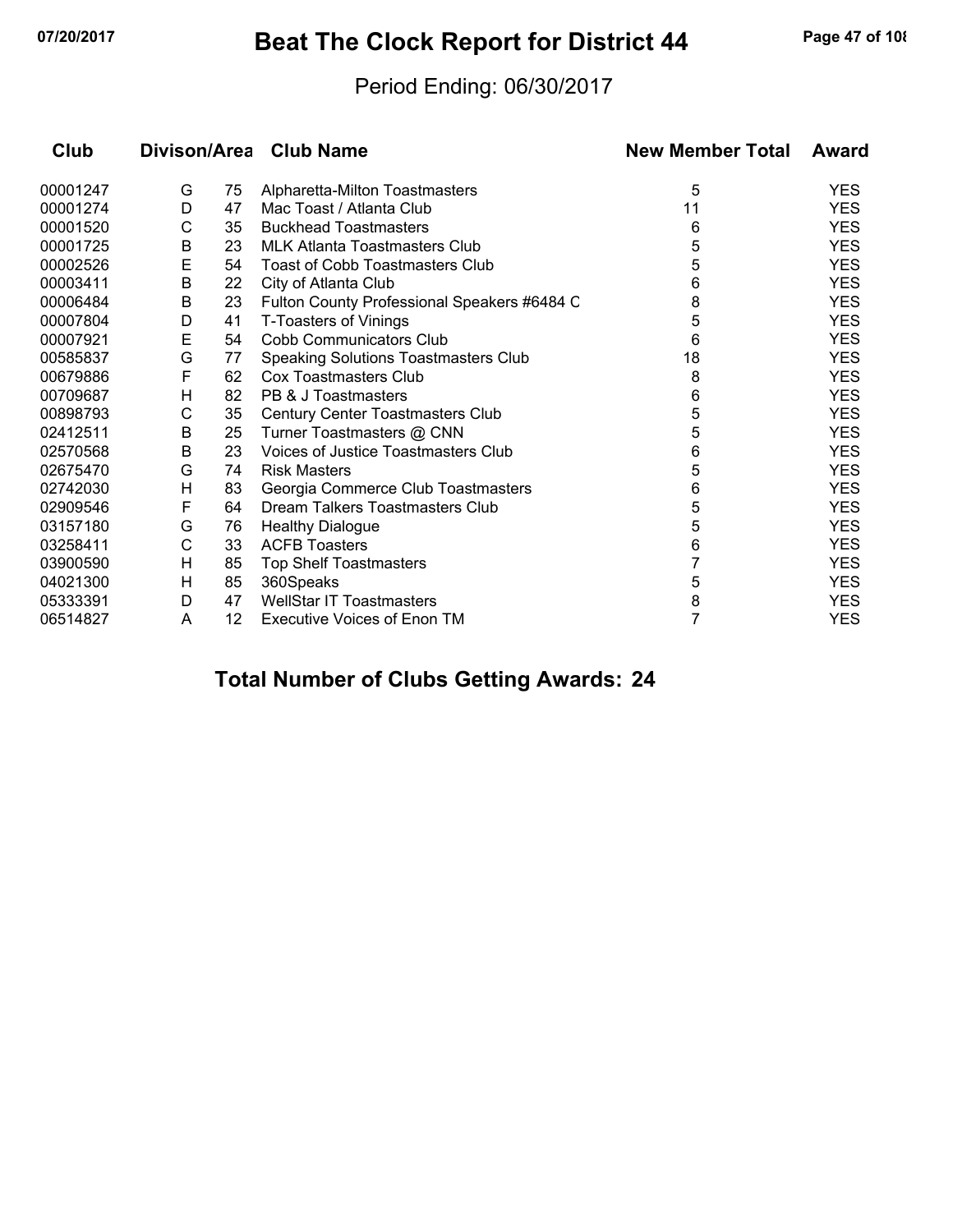## **07/20/2017 Beat The Clock Report for District 45 Page 48 of 108**

### Period Ending: 06/30/2017

| Club     |   |    | Divison/Area Club Name                    | <b>New Member Total</b> | Award      |
|----------|---|----|-------------------------------------------|-------------------------|------------|
| 00001468 | B | 14 | Kennebec Valley Toastmasters              | 5                       | <b>YES</b> |
| 00002440 | G | 07 | Nashua-Hudson Club                        | 5                       | <b>YES</b> |
| 00004402 | С | 04 | Kennebecasis Club                         | 10                      | <b>YES</b> |
| 00006423 | С | 13 | Civil Speakers Club                       | 6                       | <b>YES</b> |
| 00007347 | A | 16 | Amoskeag Better Communicators             | 5                       | <b>YES</b> |
| 01117322 | B | 05 | Dirigo Toastmasters Club                  | 8                       | <b>YES</b> |
| 01651483 | Е | 02 | Arcadie du Grand Caraquet                 | 5                       | <b>YES</b> |
| 01721491 | Е | 03 | <b>Bagtown Babblers</b>                   |                         | <b>YES</b> |
| 03277975 | С | 19 | Mid Day Toastmasters                      | 6                       | <b>YES</b> |
| 05172890 | C | 19 | <b>Electrically Speaking Toastmasters</b> | 5                       | <b>YES</b> |
| 05409672 | G | 25 | <b>Merrimakers</b>                        | 5                       | <b>YES</b> |
| 06576382 | B | 10 | <b>High Liner Toastmasters</b>            | 5                       | <b>YES</b> |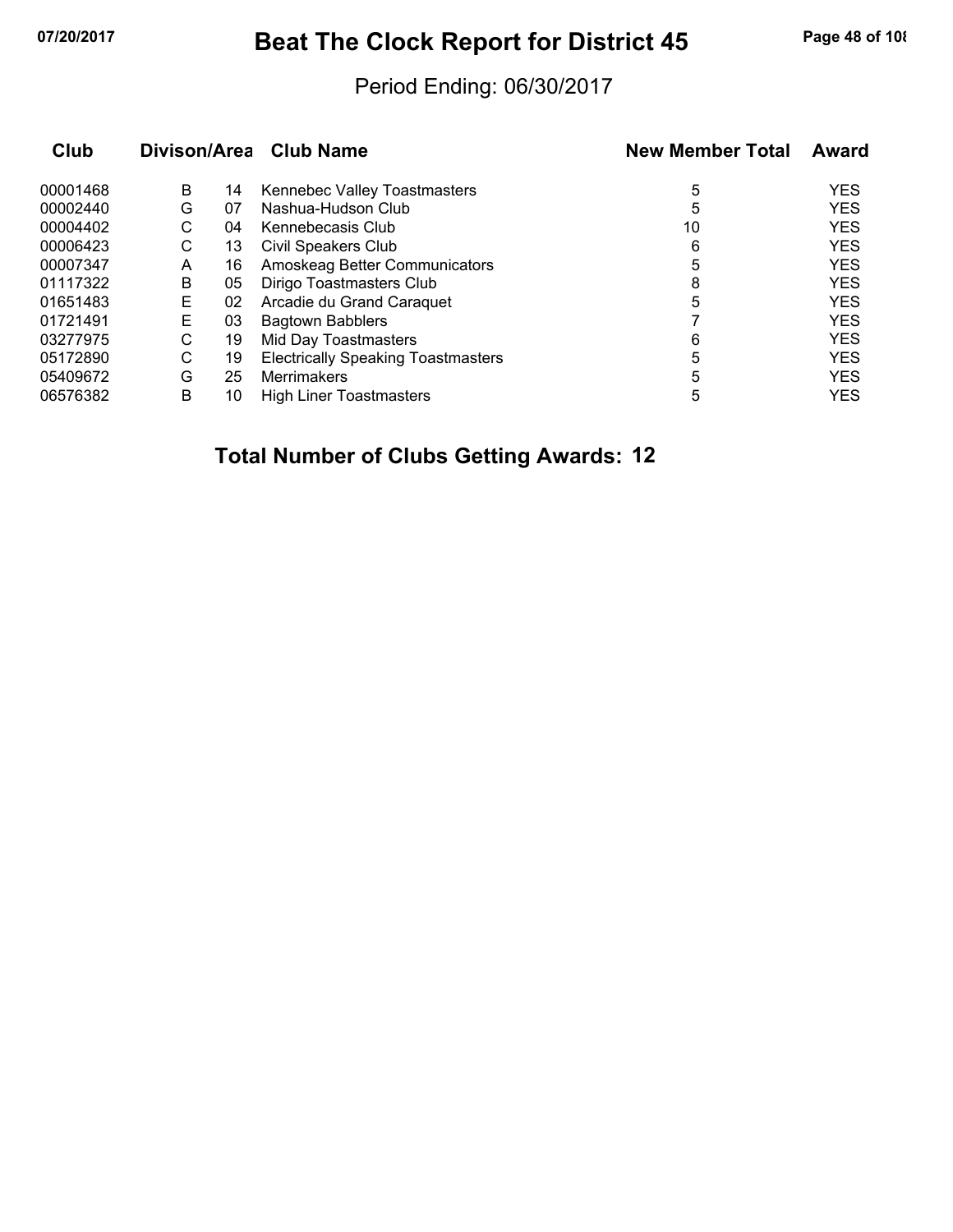## **07/20/2017 Beat The Clock Report for District 46 Page 49 of 108**

### Period Ending: 06/30/2017

| Club     | Divison/Area |    | <b>Club Name</b>                               | <b>New Member Total</b> | <b>Award</b> |  |
|----------|--------------|----|------------------------------------------------|-------------------------|--------------|--|
| 00000334 | E            | 53 | <b>World Financial Center Toastmasters</b>     | 9                       | <b>YES</b>   |  |
| 00001885 | E            | 52 | <b>Wall Street Toastmasters Club</b>           | 5                       | <b>YES</b>   |  |
| 00001949 | F            | 62 | <b>New York Toastmasters Club</b>              | 5                       | <b>YES</b>   |  |
| 00002676 | В            | 21 | <b>TIC Toastmasters Club</b>                   | 8                       | <b>YES</b>   |  |
| 00002895 | В            | 25 | <b>Bryant Park Toastmasters Club</b>           | $\overline{7}$          | <b>YES</b>   |  |
| 00003188 | H            | 86 | <b>Bethpage Toastmasters</b>                   | 6                       | <b>YES</b>   |  |
| 00004000 | D            | 42 | <b>Premier Club</b>                            | 7                       | <b>YES</b>   |  |
| 00005850 | H            | 82 | Toastmasters - The Garden City Chapter         | 7                       | <b>YES</b>   |  |
| 00006357 | D            | 46 | F. R. O. G. Club                               | 5                       | <b>YES</b>   |  |
| 00007641 | $\mathsf{C}$ | 31 | <b>Thomson Reuters Rooters</b>                 | $\overline{7}$          | <b>YES</b>   |  |
| 00007692 | Н            | 81 | <b>Pall Toasties Club</b>                      | 6                       | <b>YES</b>   |  |
| 00008131 | D            | 42 | <b>Bay Ridge Toastmasters</b>                  | 5                       | <b>YES</b>   |  |
| 00008685 | G            | 75 | Queens Best Club                               | 6                       | <b>YES</b>   |  |
| 00008927 | E            | 54 | <b>Federal Toastmasters Club</b>               | $\overline{7}$          | <b>YES</b>   |  |
| 00695803 | A            | 13 | Westchester Advanced Club                      | 8                       | <b>YES</b>   |  |
| 00920677 | D            | 44 | <b>DFS Toastmasters Club</b>                   | 7                       | <b>YES</b>   |  |
| 00965817 | B            | 24 | <b>NYSSA Toastmasters</b>                      | 6                       | <b>YES</b>   |  |
| 00993702 | Н            | 82 | Powerhouse Speakers Club                       | 6                       | <b>YES</b>   |  |
| 01009898 | D            | 43 | Long Island University-Brooklyn                | 6                       | <b>YES</b>   |  |
| 01168440 | В            | 21 | <b>TORCH Toastmasters</b>                      | 6                       | <b>YES</b>   |  |
| 01205208 | F            | 65 | Fiesta -- Manhattan's Only Bilingual Spanish C | 5                       | <b>YES</b>   |  |
| 01382553 | E            | 56 | Club <sub>65</sub>                             | 6                       | <b>YES</b>   |  |
| 01500422 | A            | 12 | <b>Einstein Toastmasters</b>                   | 5                       | <b>YES</b>   |  |
| 01888472 | E            | 53 | Opp-Bravo!                                     | 5                       | <b>YES</b>   |  |
| 03332242 | В            | 25 | <b>BNP Paribas Toastmasters</b>                | 7                       | <b>YES</b>   |  |
| 03433011 | G            | 74 | <b>Travelers NYC</b>                           | 5                       | <b>YES</b>   |  |
| 03638279 | A            | 13 | <b>BASF Tarrytown Toastmasters</b>             | 5                       | <b>YES</b>   |  |
| 03793452 | G            | 74 | JPMorgan Toastmasters NYC                      | 6                       | <b>YES</b>   |  |
| 03797112 | A            | 16 | Northern Westchester Toastmasters              | 5                       | <b>YES</b>   |  |
| 03890961 | В            | 22 | <b>Columbia University Toastmasters Club</b>   | 6                       | <b>YES</b>   |  |
| 04630894 | H            | 86 | <b>Lightly Toasted</b>                         | 5                       | <b>YES</b>   |  |
| 05418945 | B            | 23 | <b>Barclays New York Toastmasters</b>          | 5                       | <b>YES</b>   |  |
| 05575390 | D            | 41 | 180 Livingston Club                            | 8                       | <b>YES</b>   |  |
| 05616485 | F            | 65 | Cervantes - Manhattan's Only All Spanish Clul  | 8                       | <b>YES</b>   |  |
| 05616534 | F            | 61 | <b>District Leaders Toastmasters</b>           | 6                       | <b>YES</b>   |  |
| 05829986 | A            | 13 | <b>Regeneron Toastmasters</b>                  | 5                       | <b>YES</b>   |  |
| 06120339 | G            | 73 | <b>CityMasters NY</b>                          | 8                       | <b>YES</b>   |  |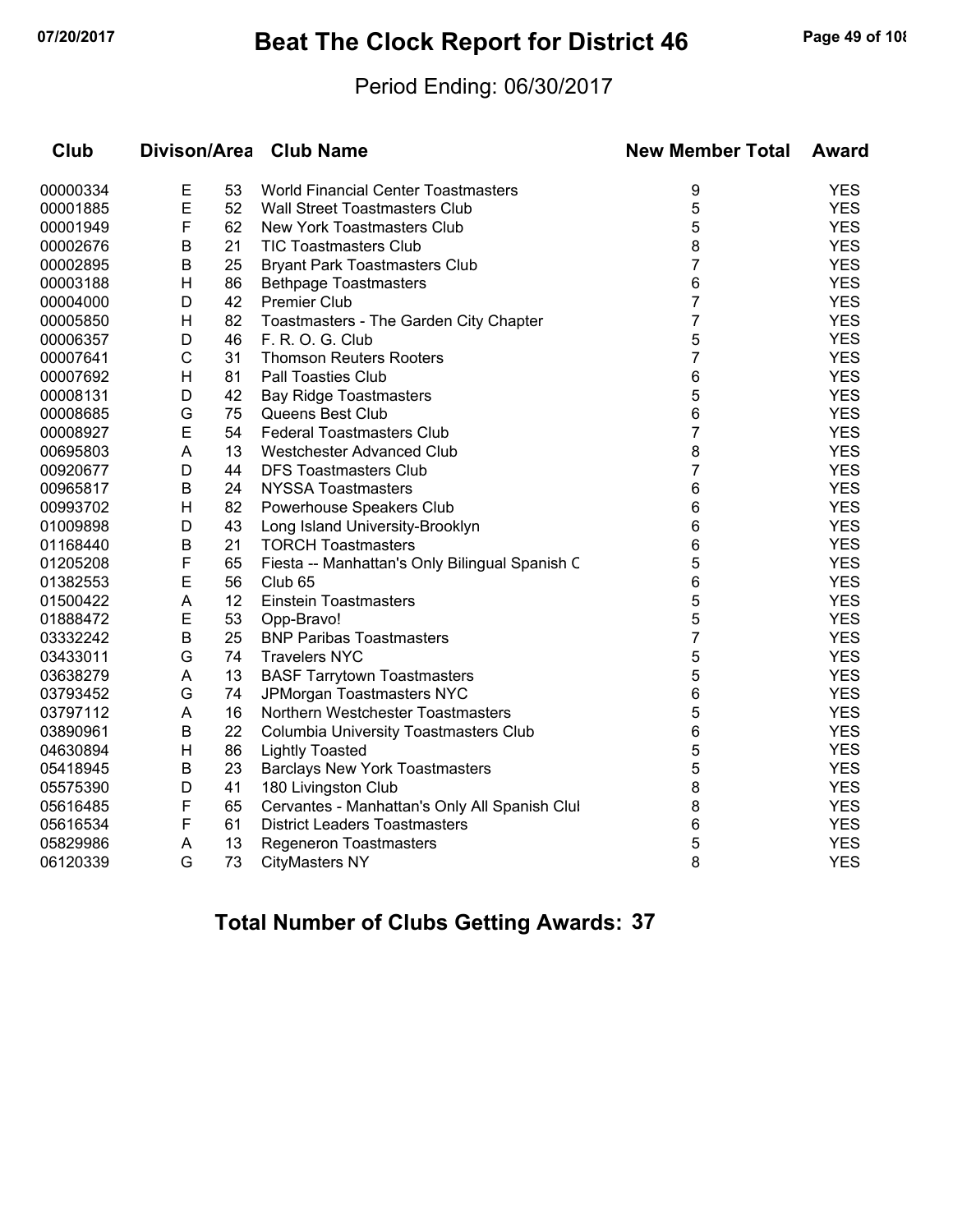## **07/20/2017 Beat The Clock Report for District 47 Page 50 of 108**

### Period Ending: 06/30/2017

| Club     | <b>Divison/Area</b> |    | <b>Club Name</b>                           | <b>New Member Total</b> | <b>Award</b> |
|----------|---------------------|----|--------------------------------------------|-------------------------|--------------|
| 00000861 | E                   | 50 | Doral Toastmasters                         | 9                       | <b>YES</b>   |
| 00001095 | F                   | 63 | Action For Achievement Club 1095           | $\overline{7}$          | <b>YES</b>   |
| 00001695 | E                   | 52 | <b>Coral Gables Toastmasters</b>           | 7                       | <b>YES</b>   |
| 00001978 | $\mathsf{C}$        | 33 | <b>West Boca Toastmasters Club</b>         | 5                       | <b>YES</b>   |
| 00002445 | B                   | 24 | <b>Club Awesome Toastmasters</b>           | 5                       | <b>YES</b>   |
| 00002798 | E                   | 53 | Miami Advanced Toastmasters Club (CTM's)   | 6                       | <b>YES</b>   |
| 00003299 | $\mathsf{C}$        | 31 | <b>Boca Raton Toastmasters</b>             | 5                       | <b>YES</b>   |
| 00003466 | D                   | 40 | <b>Treasure Coast Toastmasters Club</b>    | 6                       | <b>YES</b>   |
| 00003596 | $\mathbf{I}$        | 91 | New Providence Branch of Toastmasters      | 6                       | <b>YES</b>   |
| 00005390 | D                   | 43 | Talk Of The Town Club                      | 5                       | <b>YES</b>   |
| 00005758 | A                   | 10 | <b>Weston Area Toastmasters Club</b>       | 5                       | <b>YES</b>   |
| 00005931 | Β                   | 23 | <b>Crossroads Club</b>                     | 5                       | <b>YES</b>   |
| 00007108 | $\mathbf{I}$        | 90 | Ernest T. Strachan Club Advanced TM Club   | 5                       | <b>YES</b>   |
| 00007178 | F                   | 60 | <b>Healing Communicators Club</b>          | 10                      | <b>YES</b>   |
| 00008664 | D                   | 44 | <b>RiverWalk Toastmasters Club</b>         | 8                       | <b>YES</b>   |
| 00009400 | B                   | 22 | <b>Toast of Las Olas</b>                   | 5                       | <b>YES</b>   |
| 00704393 | E                   | 54 | Florida Keys Toastmasters                  | 5                       | <b>YES</b>   |
| 01007807 | A                   | 11 | Devry University Miramar Toastmasters      | 5                       | <b>YES</b>   |
| 01200778 | F                   | 63 | <b>Dynamic Persuaders</b>                  | 8                       | <b>YES</b>   |
| 01305066 | $\mathbf{I}$        | 91 | <b>RBC Legends</b>                         | 6                       | <b>YES</b>   |
| 01360579 | F                   | 62 | P.T.A.B. Toastmasters Club                 | 6                       | <b>YES</b>   |
| 01412303 | E                   | 54 | <b>Cutler Bay Toastmasters</b>             | 6                       | <b>YES</b>   |
| 01415772 | B                   | 23 | American Express Communication Club        | 18                      | <b>YES</b>   |
| 01417483 | D                   | 40 | Fort Pierce Toastmasters                   | $\,6$                   | <b>YES</b>   |
| 01489049 | A                   | 13 | UNIVERSAL ADVANCED TOASTMASTERS            | $\overline{7}$          | <b>YES</b>   |
| 01510120 | D                   | 43 | Palm Beach Advanced Toastmasters           | 5                       | <b>YES</b>   |
| 01567808 | C                   | 34 | <b>Club Paradise</b>                       | 5                       | <b>YES</b>   |
| 01778344 | D                   | 42 | <b>Scientifically Speaking</b>             | 5                       | <b>YES</b>   |
| 01811702 | F                   | 60 | Achievers of Excellence Club #1811702      | $\overline{7}$          | <b>YES</b>   |
| 02231493 | D                   | 40 | <b>Stuart Martin Chamber</b>               | 6                       | <b>YES</b>   |
| 02662937 | E                   | 52 | <b>Toastmasters at FIU Business</b>        | 7                       | <b>YES</b>   |
| 03034515 | A                   | 12 | Miramar Bilingual Speakers Toastmasters    | 7                       | <b>YES</b>   |
| 03248923 | A                   | 13 | The Fountain of New Life Toastmasters Club | 5                       | <b>YES</b>   |
| 04209559 | T                   | 90 | Commonwealth Bank Blue Diamonds TM Clut    | 12                      | <b>YES</b>   |
| 04273254 | C                   | 32 | The Luminaries At The Boca Chamber Toastn  | 5                       | <b>YES</b>   |
| 04486222 | A                   | 14 | Wynwood Inspire.Us Toastmasters            | 6                       | <b>YES</b>   |
| 04555744 | E                   | 52 | Dade County Toasters                       | 5                       | <b>YES</b>   |
| 05083709 | D                   | 42 | The REAL Toastmasters Club                 | 5                       | <b>YES</b>   |
| 05929650 | Ε                   | 51 | Y.P.E. Toastmasters                        | $\overline{7}$          | <b>YES</b>   |
| 06098434 | E                   | 50 | 305 Speaks                                 | 8                       | <b>YES</b>   |
|          |                     |    |                                            |                         |              |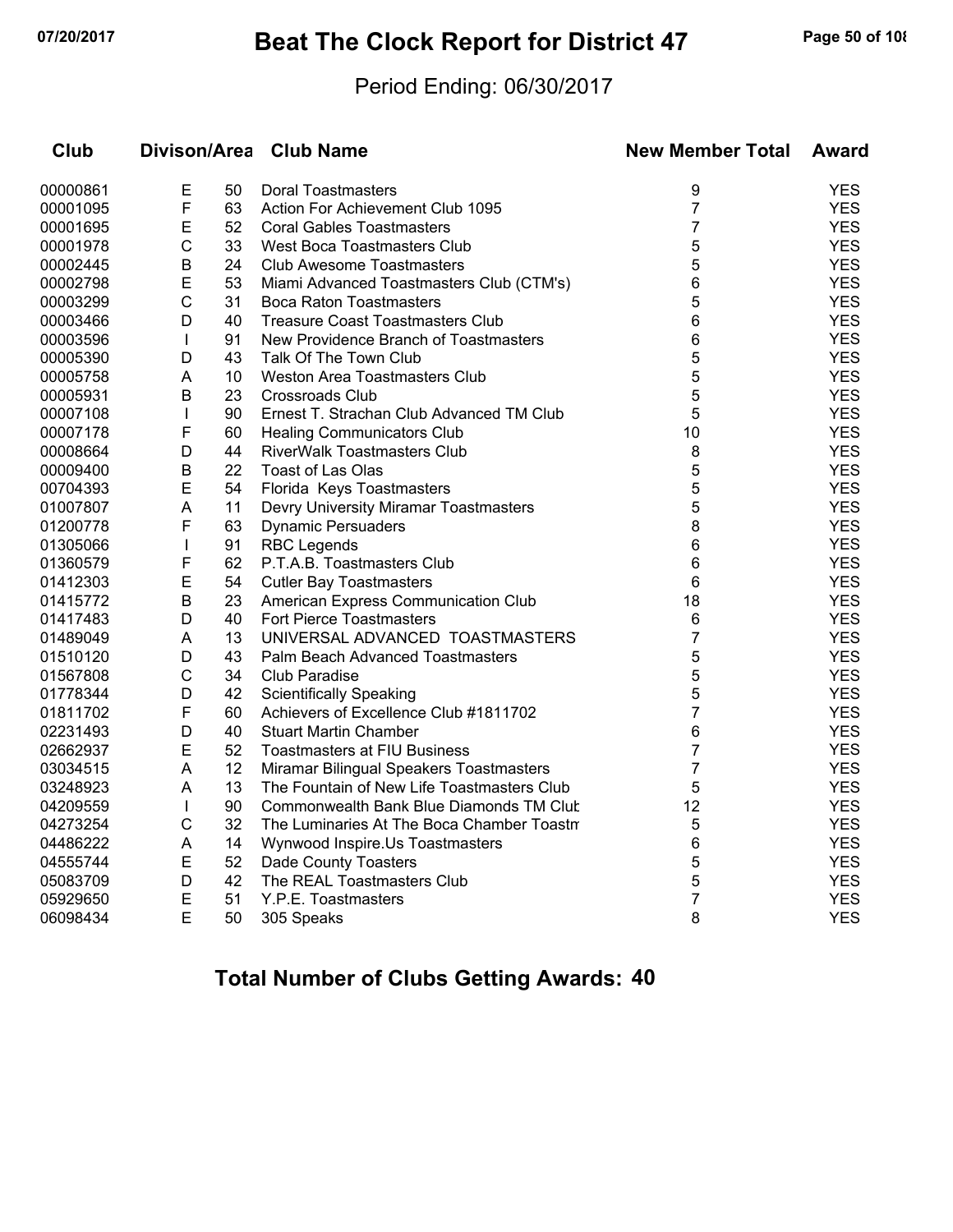## **07/20/2017 Beat The Clock Report for District 48 Page 51 of 108**

### Period Ending: 06/30/2017

| Club     |   |    | Divison/Area Club Name              | <b>New Member Total</b> | Award      |
|----------|---|----|-------------------------------------|-------------------------|------------|
| 00001639 | F | 62 | Speaker's Circle                    | 6                       | <b>YES</b> |
| 00001810 | D | 41 | Tampa Toastmasters                  |                         | <b>YES</b> |
| 00002824 | C | 31 | <b>West Pasco Toastmasters Club</b> | 6                       | <b>YES</b> |
| 00003087 | С | 30 | <b>Bagel Talk Toastmasters Club</b> | 5                       | <b>YES</b> |
| 00587295 | С | 32 | Oldsmar Top of the Morning Club     | 9                       | <b>YES</b> |
| 00603123 | A | 11 | <b>Skyway Marina Toastmasters</b>   | 5                       | <b>YES</b> |
| 00612315 | н | 81 | Toastmasters N Transition           |                         | <b>YES</b> |
| 00748133 | D | 42 | PwC Tampa Talks Club                | 5                       | <b>YES</b> |
| 01039583 | В | 23 | Renaissance Speakers Clearwater     | 6                       | <b>YES</b> |
| 01197988 | Н | 80 | Power Speakers of MCG               | 5                       | <b>YES</b> |
| 01412715 | Е | 50 | <b>Wesley Chapel Speaks</b>         | 10                      | <b>YES</b> |
| 01521593 | н | 81 | Toast of Lakewood Ranch             | 5                       | <b>YES</b> |
| 01526154 | A | 11 | Cool 'n Confident Toastmasters      | 9                       | <b>YES</b> |
| 01610255 | F | 60 | <b>MacDill Toastmasters Club</b>    | 5                       | <b>YES</b> |
| 02880832 | J | 02 | Gartner Sesquipedalians             | 12                      | <b>YES</b> |
| 04775429 | G | 71 | Crosstown                           | 6                       | <b>YES</b> |
| 06485018 |   | 92 | <b>CC Gov Toastmasters</b>          | 5                       | YES        |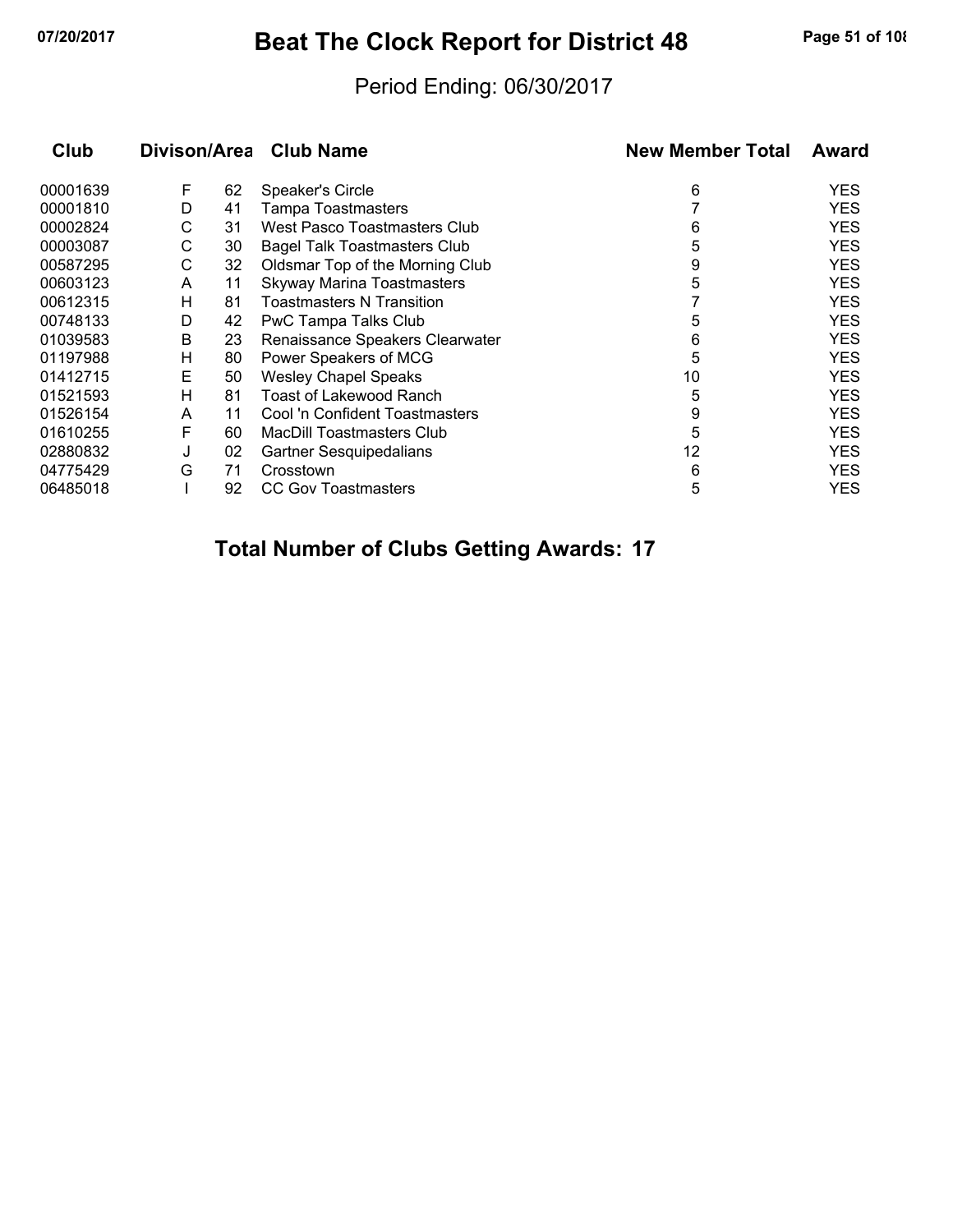## **07/20/2017 Beat The Clock Report for District 49 Page 52 of 108**

### Period Ending: 06/30/2017

|   |    |                                         | <b>New Member Total</b> | Award      |
|---|----|-----------------------------------------|-------------------------|------------|
| С | 11 | Hickam AFB Club #520                    |                         | <b>YES</b> |
| В |    | Aloha Toastmasters                      | 45                      | <b>YES</b> |
| С | 10 | First Hawaiian Center Toastmasters Club |                         | <b>YES</b> |
| A |    | Liliuokalani Club                       | 5                       | <b>YES</b> |
| D | 16 | Ho'oponopono Pa'ahao Toastmasters Club  | 12                      | <b>YES</b> |
| D | 15 | Paradise Club                           | 17                      | <b>YES</b> |
| A |    | <b>Windward Winners</b>                 | 6                       | <b>YES</b> |
| B |    | Kapolei Toastmasters Club               | 5                       | <b>YES</b> |
| D | 15 | <b>Walkie Talkies</b>                   | 5                       | <b>YES</b> |
| A |    | Kinau Hale Toastmasters Club            | 6                       | <b>YES</b> |
| C | 12 | <b>Waimea Toastmasters</b>              | 5                       | <b>YES</b> |
| Α | 02 | <b>LIST Toastmasters</b>                | 8                       | <b>YES</b> |
|   |    | 08<br>02<br>04<br>05<br>01              | Divison/Area Club Name  |            |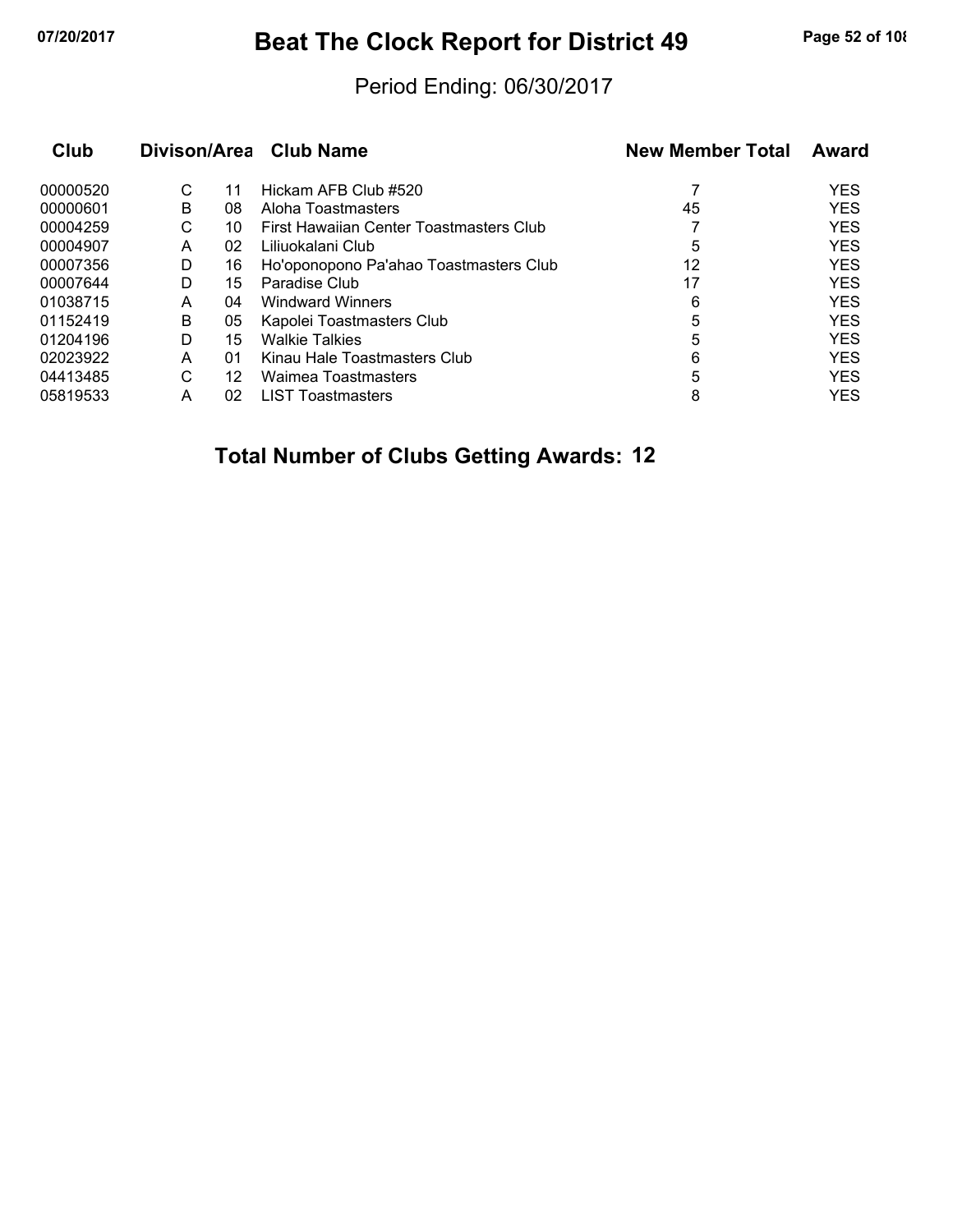## **07/20/2017 Beat The Clock Report for District 50 Page 53 of 108**

### Period Ending: 06/30/2017

| Club     |   |    | Divison/Area Club Name                   | <b>New Member Total</b> | Award      |
|----------|---|----|------------------------------------------|-------------------------|------------|
| 00001207 | P | 45 | <b>Garland Toastmasters</b>              | 5                       | <b>YES</b> |
| 00002690 | V | 75 | <b>Richardson Evening Toastmasters</b>   | 6                       | <b>YES</b> |
| 00005981 | Τ | 62 | <b>Carrollton Toastmasters</b>           | 5                       | <b>YES</b> |
| 00006071 | F | 24 | Speak-Up Frisco!                         | 5                       | <b>YES</b> |
| 00006380 | M | 35 | Fiesta Bilingual Toastmasters Club       | 6                       | <b>YES</b> |
| 00007036 | E | 11 | <b>University Club</b>                   | 9                       | <b>YES</b> |
| 00007587 | T | 65 | Easy. Really. Speakers Club              | 7                       | <b>YES</b> |
| 00007881 | E | 14 | Rose Toasters Club                       | 6                       | <b>YES</b> |
| 00008041 | M | 31 | Lambda Pride Toastmasters Club           | 5                       | <b>YES</b> |
| 00008110 | F | 26 | <b>Premier Presenters</b>                | 6                       | <b>YES</b> |
| 00008412 | V | 73 | TI Center Orators                        | 5                       | <b>YES</b> |
| 00008552 | M | 35 | <b>Sunrise Club</b>                      | 7                       | <b>YES</b> |
| 00009214 | V | 73 | Word Wranglers Club                      | 5                       | <b>YES</b> |
| 00009682 | E | 12 | 200 Watt Speakers Club                   | 6                       | <b>YES</b> |
| 00009872 | V | 73 | <b>Addison Singles Toastmasters</b>      | 8                       | <b>YES</b> |
| 00630505 | P | 42 | Hallelujah High Toastmasters             | 5                       | <b>YES</b> |
| 00845547 | P | 46 | Wylie Wisecrackers                       | 5                       | <b>YES</b> |
| 00992874 | V | 72 | University Toastmasters of Dallas        | 5                       | <b>YES</b> |
| 01047602 | Ρ | 44 | <b>Global Communication Leaders</b>      | 5                       | <b>YES</b> |
| 01171849 | E | 13 | <b>SFG</b>                               | 9                       | <b>YES</b> |
| 01176566 | M | 33 | Dallas ISD Talk It Up!                   | 5                       | <b>YES</b> |
| 01244830 | Τ | 64 | <b>Timberglen Toastmasters</b>           | 5                       | <b>YES</b> |
| 02038660 | S | 55 | <b>Anointed Oak Cliff Orators</b>        |                         | <b>YES</b> |
| 02932489 | Ρ | 42 | Worldwide Facilities Lunchtime Linguists | 5                       | <b>YES</b> |
| 03074518 | F | 22 | Shops At Legacy                          | 6                       | <b>YES</b> |
| 04786679 | T | 66 | JIP Leadership Through Communication     | 5                       | <b>YES</b> |
| 05545568 | M | 32 | <b>Leading Edge Toastmasters</b>         | 6                       | <b>YES</b> |
| 06136530 | V | 73 | Tee It Up Toastmasters                   | 9                       | <b>YES</b> |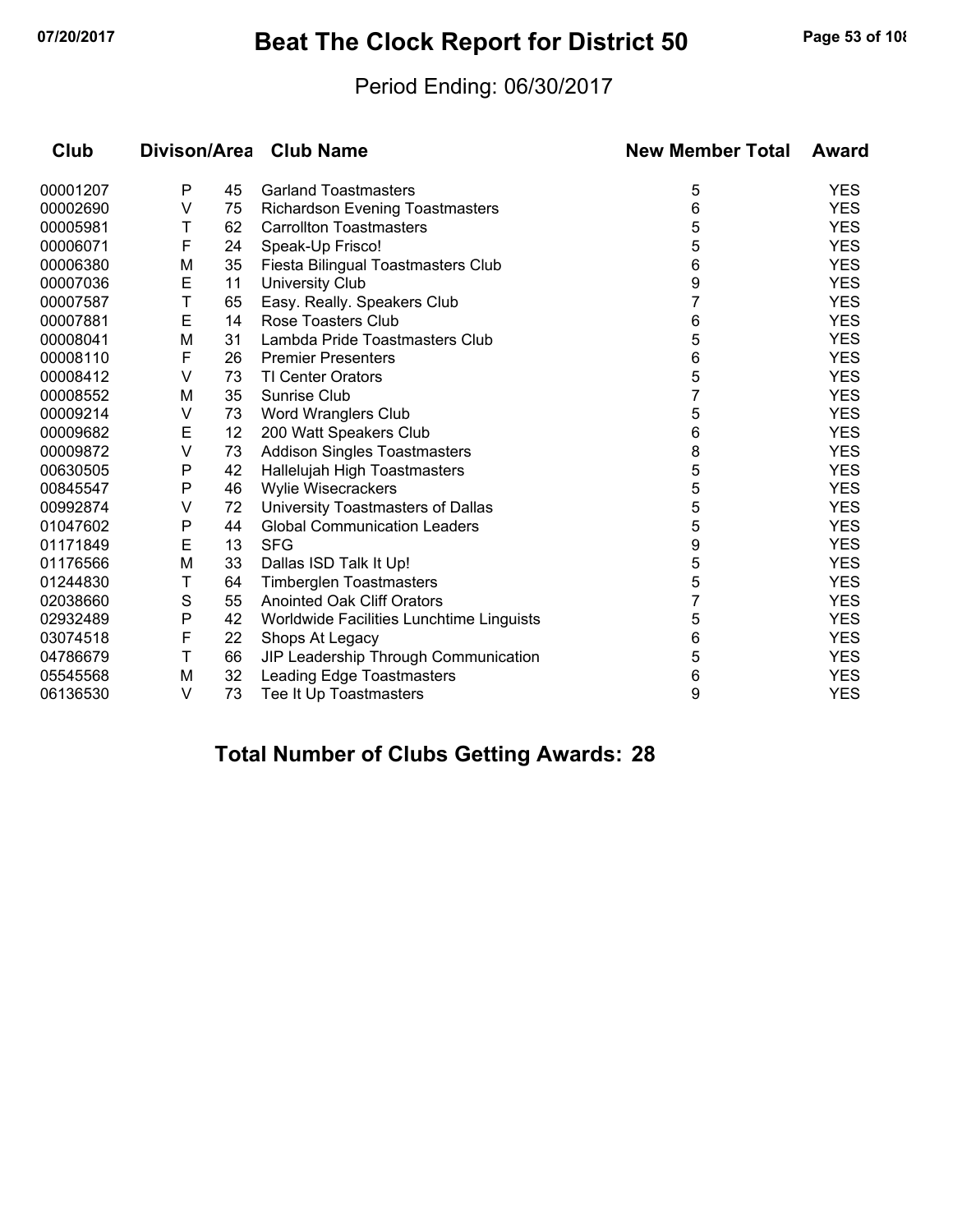## **07/20/2017 Beat The Clock Report for District 51 Page 54 of 108**

### Period Ending: 06/30/2017

| Club     |   |    | Divison/Area Club Name                      | <b>New Member Total</b> | Award      |
|----------|---|----|---------------------------------------------|-------------------------|------------|
| 00000444 | Р | 03 | Satu Hati Club                              | 6                       | <b>YES</b> |
| 00007054 | Q | 03 | Penang Hokkien Association Toastmasters Cli | 6                       | <b>YES</b> |
| 00007607 | P | 02 | Metro Toastmasters International Club       | 6                       | <b>YES</b> |
| 00585859 | J | 03 | Mid Valley Toastmasters Club                | 6                       | <b>YES</b> |
| 00599567 | J | 01 | <b>HELP University Toastmasters Club</b>    |                         | <b>YES</b> |
| 01358084 | S | 02 | Helping Hand Advanced Toastmasters Club     |                         | <b>YES</b> |
| 01486176 | R | 03 | Serdang Mandarin Toastmasters Club          | 10                      | <b>YES</b> |
| 02405271 | P | 05 | Frasers Kuala Lumpur Toastmasters Club      | 6                       | <b>YES</b> |
| 02561308 | Q | 02 | Northern Region Super Group Mandarin Toast  | 5                       | <b>YES</b> |
| 03287262 | Р | 03 | Perwira Toastmasters Club                   | 5                       | <b>YES</b> |
| 03664601 | R | 01 | Kepong Mandarin Toastmaster Int. Club       | 5                       | <b>YES</b> |
| 03746255 | н | 05 | <b>FYS Toastmasters Club</b>                | 6                       | <b>YES</b> |
| 05163199 | R | 02 | Cheras Mandarin Toastmasters Club           | 5                       | <b>YES</b> |
| 05504420 | н | 05 | <b>IPK UP Toastmasters Club</b>             |                         | <b>YES</b> |
| 05820723 | Q | 01 | Butterworth Mandarin Toastmasters Club      |                         | <b>YES</b> |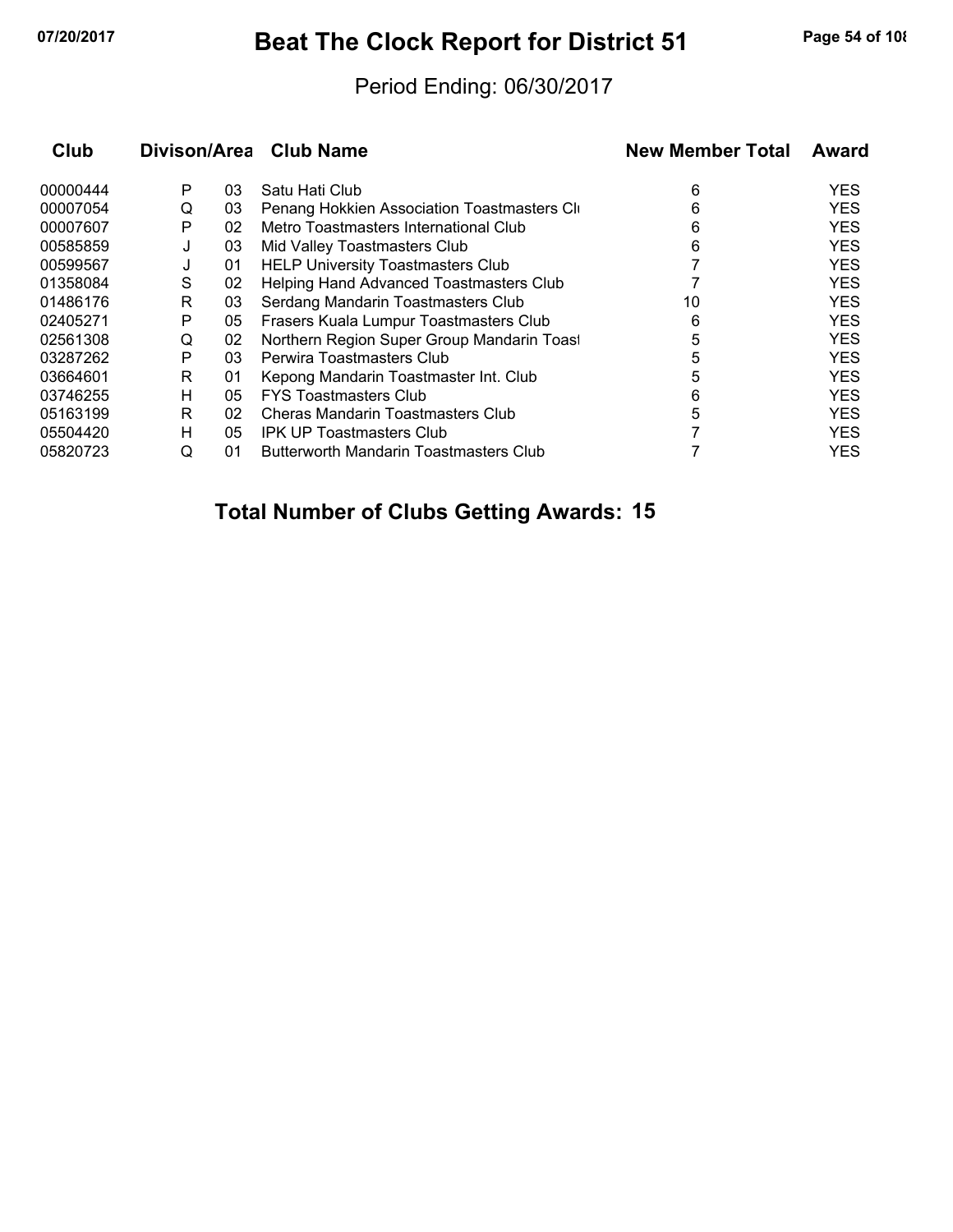## **07/20/2017 Beat The Clock Report for District 52 Page 55 of 108**

### Period Ending: 06/30/2017

| Club     | Divison/Area |    | <b>Club Name</b>                             | <b>New Member Total</b> | Award      |
|----------|--------------|----|----------------------------------------------|-------------------------|------------|
| 00001320 | С            | 32 | <b>Burbank Toastmasters</b>                  | 6                       | <b>YES</b> |
| 00002374 | F            | 62 | Renaissance Speakers                         | 5                       | <b>YES</b> |
| 00004165 | A            | 11 | <b>Woodland Hills Toastmasters</b>           | 5                       | <b>YES</b> |
| 00641372 | B            | 20 | Dynamic Speakers of Northridge               | 5                       | <b>YES</b> |
| 01803700 | С            | 31 | <b>ToastMousters</b>                         | 6                       | <b>YES</b> |
| 02075630 | Е            | 50 | <b>City West Toastmasters</b>                | 6                       | <b>YES</b> |
| 02152150 | Е            | 51 | City Masters 1                               |                         | <b>YES</b> |
| 02219491 | Е            | 50 | <b>CityMasters 2</b>                         |                         | <b>YES</b> |
| 02779840 | A            | 13 | Health Net Toastmasters (HNTM)               |                         | <b>YES</b> |
| 03729871 | B            | 22 | Neuro Orators Toastmasters Club              | 5                       | <b>YES</b> |
| 04869772 | Е            | 51 | L.A. Care Toastmasters #1                    | 6                       | <b>YES</b> |
| 04935291 | D            | 40 | Voces de Los Angeles Toastmasters            | 5                       | <b>YES</b> |
| 04952141 | В            | 22 | <b>Foothills Community Toastmasters Club</b> | 5                       | <b>YES</b> |
| 05118771 | A            | 11 | <b>Valley Stars Toastmasters</b>             | 5                       | <b>YES</b> |
| 05186100 | F            | 61 | Agoura Articulates                           | 6                       | <b>YES</b> |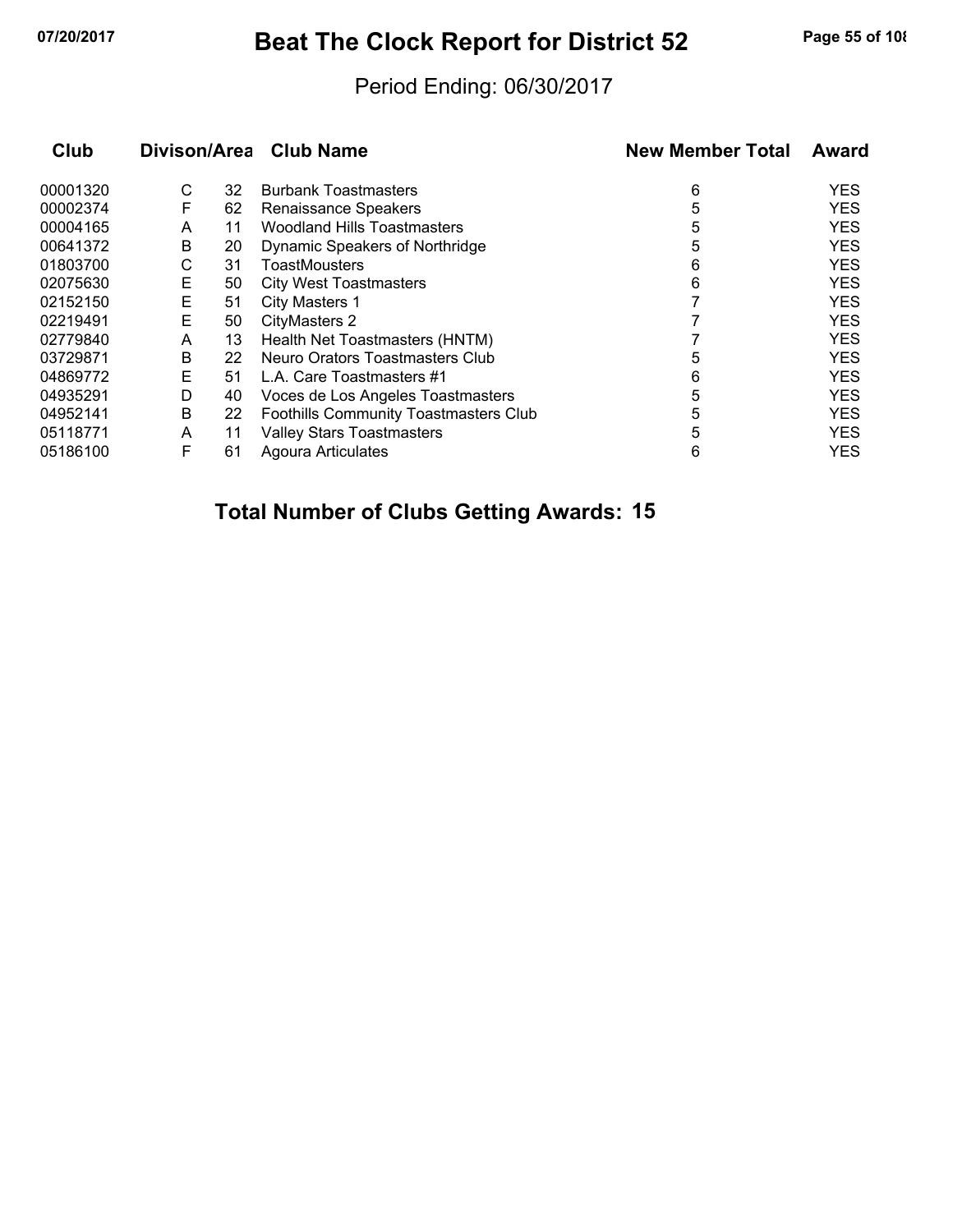## **07/20/2017 Beat The Clock Report for District 53 Page 56 of 108**

### Period Ending: 06/30/2017

| Club     | Divison/Area |    | <b>Club Name</b>                              | <b>New Member Total</b> | Award      |
|----------|--------------|----|-----------------------------------------------|-------------------------|------------|
| 00000764 | D            | 41 | Nutmeg Club                                   | 5                       | <b>YES</b> |
| 00000865 | С            | 31 | <b>Greater Stamford Toastmasters</b>          | 5                       | <b>YES</b> |
| 00004396 | A            | 12 | <b>DCRCOC Toastmasters</b>                    | 5                       | <b>YES</b> |
| 00006090 | Е            | 55 | <b>BAC Talkers</b>                            | 8                       | <b>YES</b> |
| 00006518 | G            | 71 | Capital Toastmasters Club                     | 6                       | <b>YES</b> |
| 01372822 | С            | 31 | <b>Greenwich Toastmasters</b>                 | 5                       | <b>YES</b> |
| 01539132 | Е            | 54 | Lincoln-Hartford                              | 10                      | <b>YES</b> |
| 03030851 | C            | 31 | *Stamford Toastmasters Club*                  | 11                      | <b>YES</b> |
| 03756118 | D            | 42 | <b>Mystic Aquarium Toastmasters</b>           |                         | <b>YES</b> |
| 03993804 | B            | 23 | UTC Farm Springs Toastmasters Club            | 5                       | <b>YES</b> |
| 05842018 | F            | 64 | <b>Talking Tomorrow Together Toastmasters</b> |                         | <b>YES</b> |
| 05953698 | С            | 31 | CT Stagecoach Speakers Toastmasters           | 16                      | <b>YES</b> |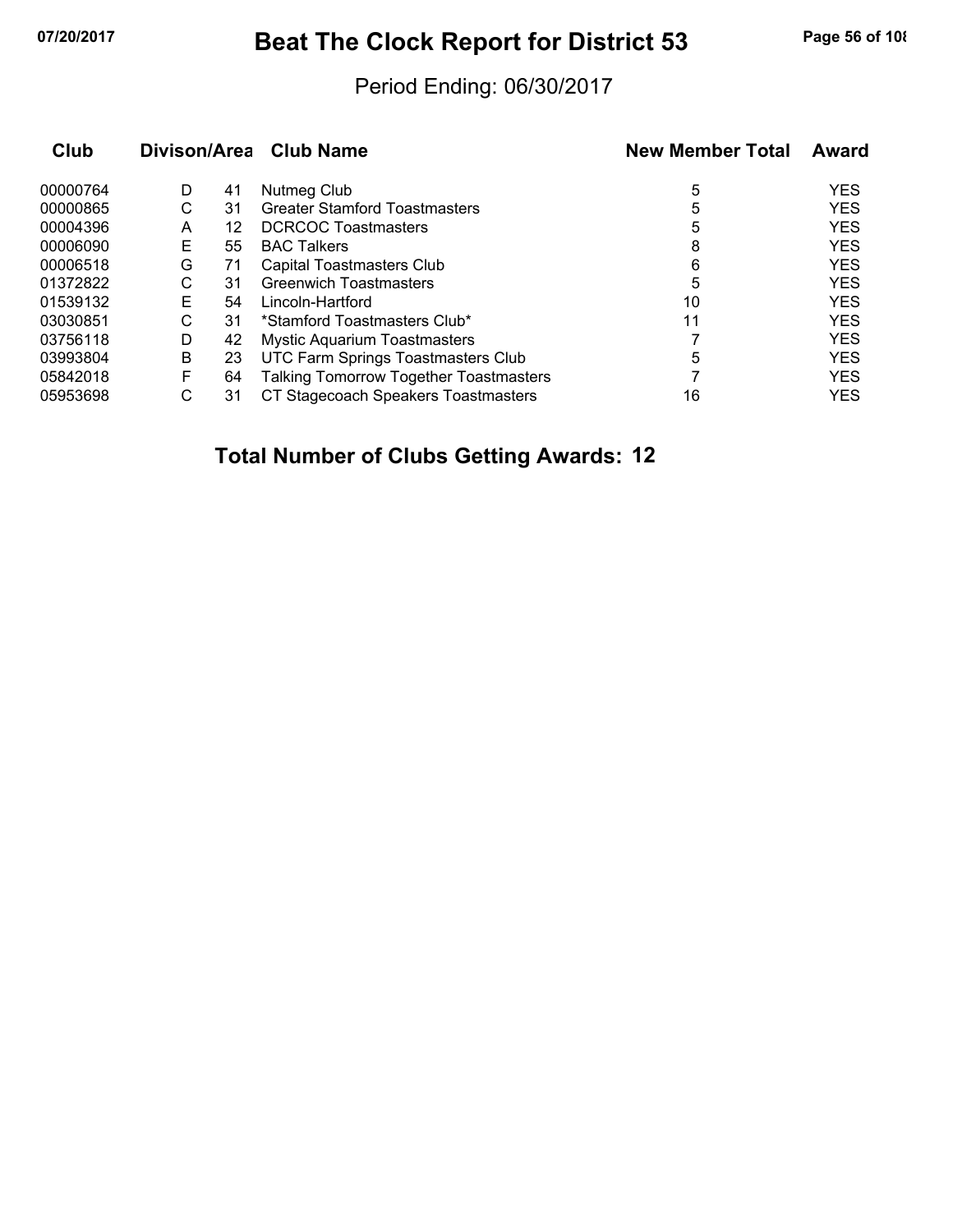## **07/20/2017 Beat The Clock Report for District 54 Page 57 of 108**

### Period Ending: 06/30/2017

| Club     |    | Divison/Area Club Name             | <b>New Member Total</b> | Award      |
|----------|----|------------------------------------|-------------------------|------------|
| 00001711 | 53 | Sunrise Speakers Club              | 5                       | YES        |
| 00002702 | 32 | <b>Tazewell Toastmasters</b>       | 6                       | <b>YES</b> |
| 00003024 | 50 | Delightful Greeters Advanced Club  | 5                       | <b>YES</b> |
| 00007423 | 51 | Toast of Champaign Club            |                         | <b>YES</b> |
| 00948429 |    | <b>Progressively Speaking Club</b> |                         | YES        |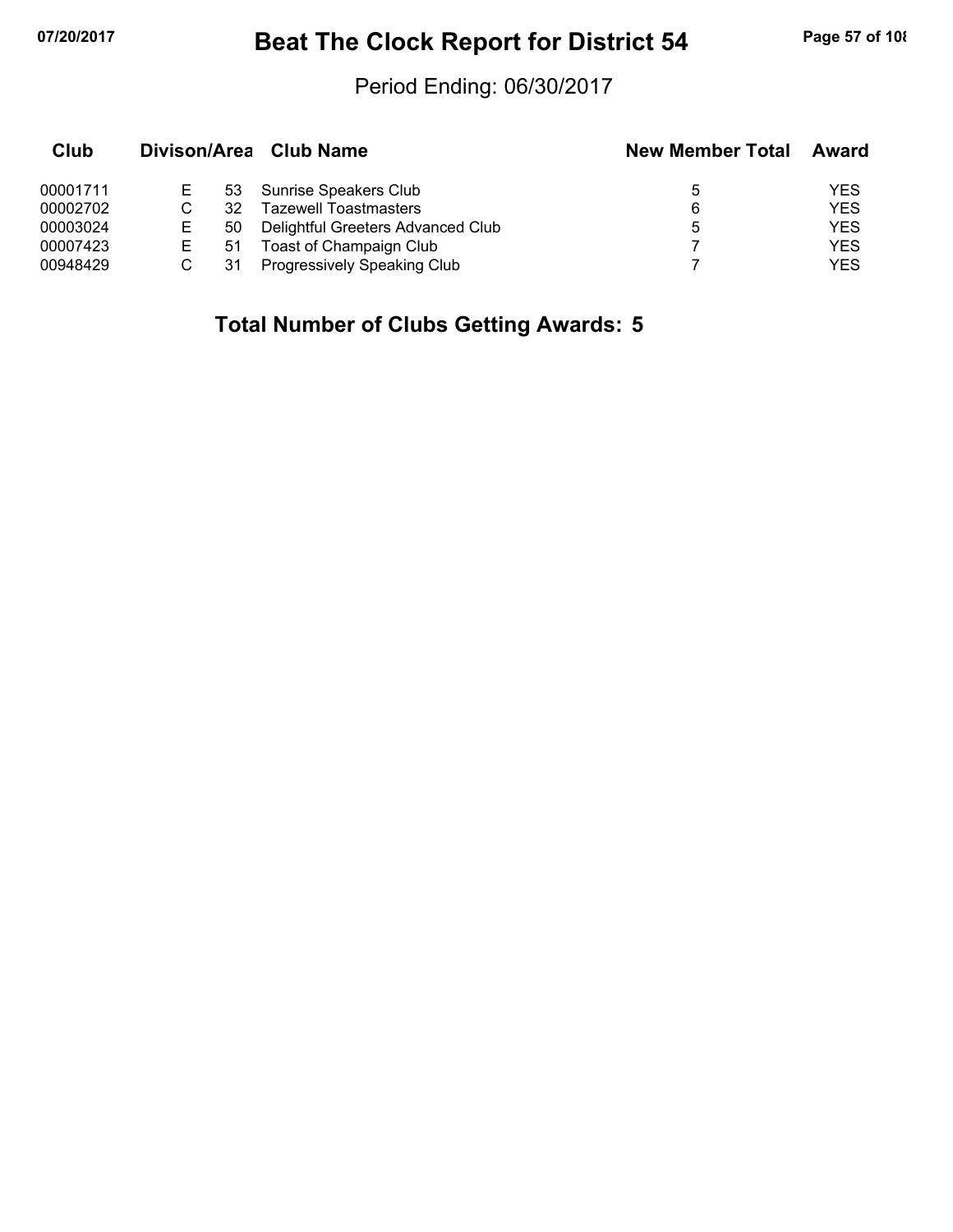## **07/20/2017 Beat The Clock Report for District 55 Page 58 of 108**

### Period Ending: 06/30/2017

| Club     |   |    | Divison/Area Club Name                    | <b>New Member Total</b> | Award      |  |
|----------|---|----|-------------------------------------------|-------------------------|------------|--|
| 00004256 | J | 61 | <b>Austin Toastmasters Club</b>           |                         | <b>YES</b> |  |
| 00004573 | J | 63 | Dynamic Public Speakers Toastmasters Club | 5                       | <b>YES</b> |  |
| 00005590 |   | 84 | <b>Big T Toastmasters Club</b>            | 5                       | <b>YES</b> |  |
| 00009724 | E | 11 | Metro Toastmasters Club                   | 5                       | <b>YES</b> |  |
| 00590635 |   | 82 | Lakeline Toastmasters                     | 8                       | <b>YES</b> |  |
| 00749617 | J | 64 | <b>Community Club</b>                     | 5                       | <b>YES</b> |  |
| 01144256 | J | 62 | UT Sciences Toastmasters Club             | 6                       | <b>YES</b> |  |
| 01366665 | Е | 12 | Aqua Vitae                                | 8                       | <b>YES</b> |  |
| 01403188 | F | 21 | <b>River Talkers</b>                      |                         | <b>YES</b> |  |
| 01588558 |   | 84 | <b>Central Texas Vocal Aces</b>           | 5                       | <b>YES</b> |  |
| 02000937 | J | 60 | AGLCC Toastmasters (Austin Gay & Lesbian  | 5                       | <b>YES</b> |  |
| 02430775 |   | 83 | The Zandalari Tribe                       | 5                       | <b>YES</b> |  |
| 02630868 |   | 53 | One Texas Toast                           | 6                       | <b>YES</b> |  |
| 03614062 | F | 22 | <b>Gavel Masters</b>                      | 8                       | <b>YES</b> |  |
| 04065718 |   | 82 | Q2 Qmmunicators                           | 5                       | <b>YES</b> |  |
| 04961614 | Е | 11 | Alpha Toastmasters                        | 5                       | <b>YES</b> |  |
| 05540040 | F | 20 | <b>Frost Toastmasters</b>                 | 16                      | <b>YES</b> |  |
| 05957045 |   | 64 | Live Long and Toaster                     | 5                       | YES        |  |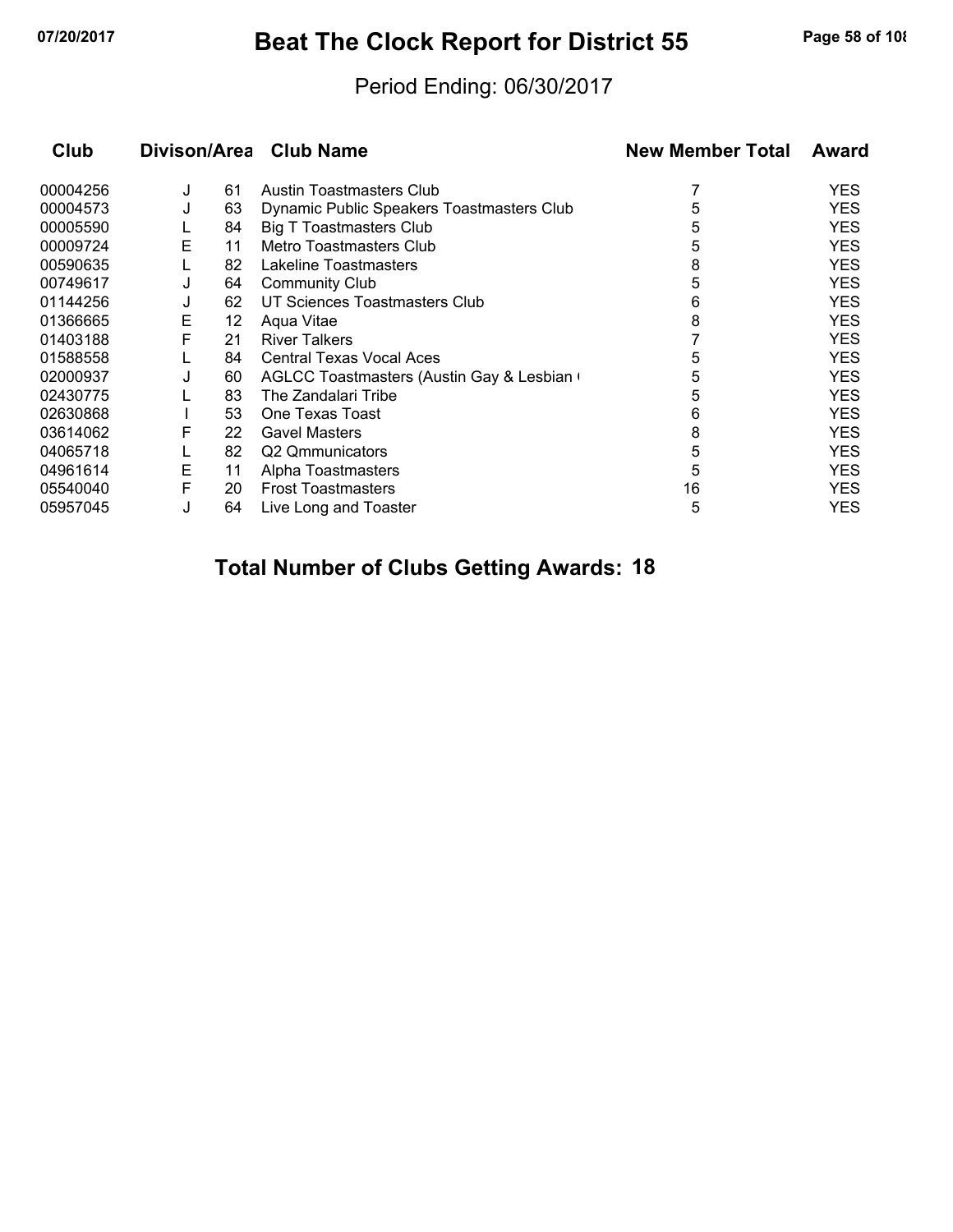## **07/20/2017 Beat The Clock Report for District 56 Page 59 of 108**

### Period Ending: 06/30/2017

| Club     | Divison/Area |    | <b>Club Name</b>                           | <b>New Member Total</b> | Award      |
|----------|--------------|----|--------------------------------------------|-------------------------|------------|
| 00002755 | N            | 25 | Katy Toastmasters Club                     | 6                       | <b>YES</b> |
| 00002972 | O            | 11 | Downtown Houston Toastmasters Club         | 6                       | <b>YES</b> |
| 00004911 |              | 43 | <b>Baker Hughes Speakeasy Toastmasters</b> | 6                       | <b>YES</b> |
| 00004944 | N            | 21 | Speaking Of Shell Toastmasters Club        | 5                       | <b>YES</b> |
| 00005527 | Q            | 50 | <b>Telephone Talkers Club</b>              | 5                       | <b>YES</b> |
| 00008609 | Q            | 52 | South Main Speakers Club                   | 6                       | <b>YES</b> |
| 00009148 | O            | 11 | Heights Toastmasters Club                  | 9                       | <b>YES</b> |
| 00609083 | Q            | 52 | Determined To Master Speaking              | 6                       | <b>YES</b> |
| 00684565 |              | 42 | <b>Tech Talk Club</b>                      | 11                      | <b>YES</b> |
| 01171828 | R            | 60 | <b>Voice of Moses</b>                      | 5                       | <b>YES</b> |
| 01504555 | N            | 24 | <b>Blue Crew TM Club</b>                   | 6                       | <b>YES</b> |
| 02505386 | Q            | 55 | Speak Up LH Toastmasters Club              | 12                      | <b>YES</b> |
| 04114404 | Q            | 54 | Destined For Excellence Toastmasters       | 5                       | <b>YES</b> |
| 04323237 | N            | 21 | <b>McToasters</b>                          | 5                       | <b>YES</b> |
| 04772213 | Q            | 50 | Sound of Greenway                          | 6                       | <b>YES</b> |
| 05324194 | Р            | 04 | Young Professionals Southeast Toastmasters | 9                       | <b>YES</b> |
| 05616089 |              | 42 | <b>THE Tomball Toastmasters</b>            | 5                       | YES        |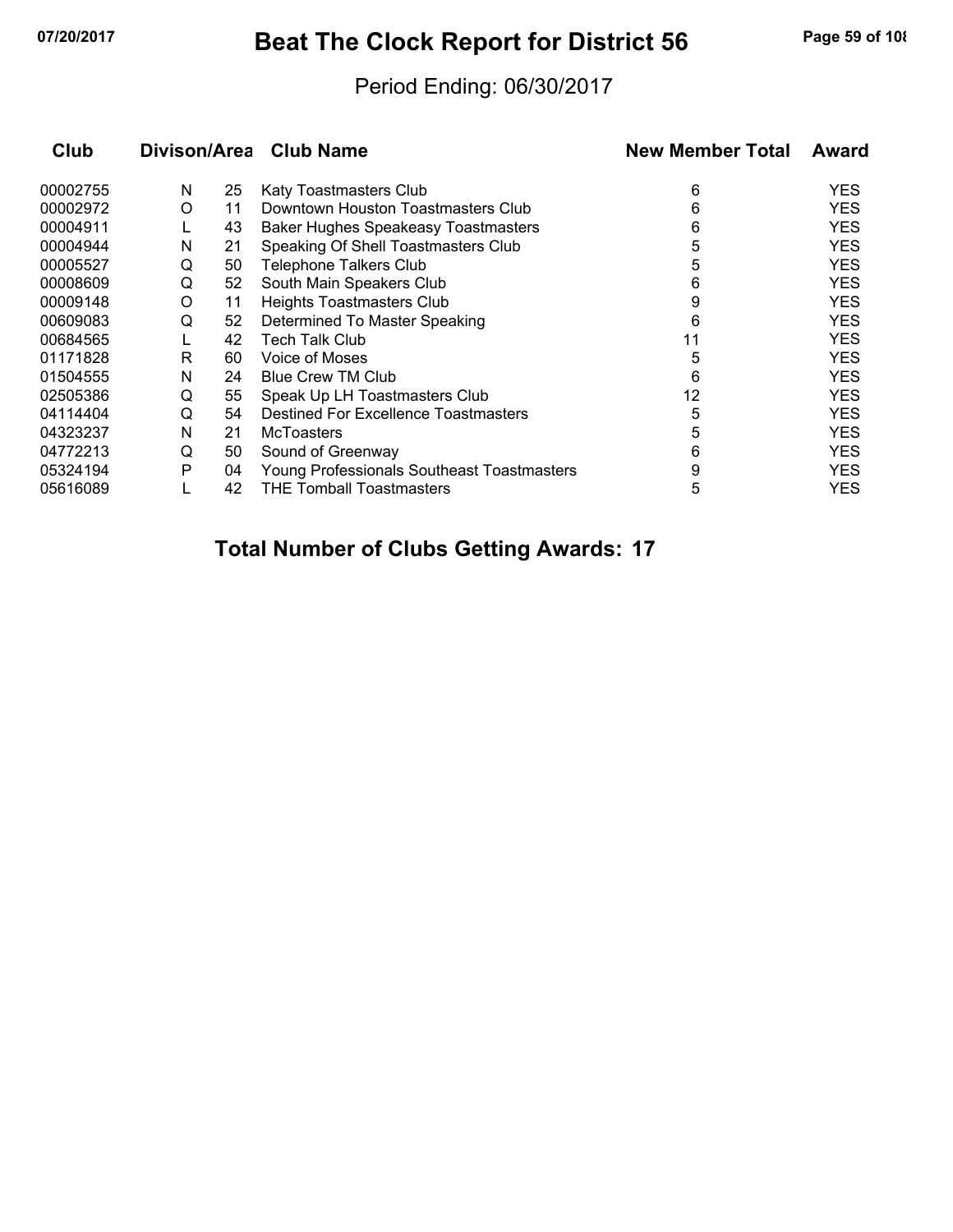## **07/20/2017 Beat The Clock Report for District 57 Page 60 of 108**

### Period Ending: 06/30/2017

| Club     |   |    | Divison/Area Club Name                | <b>New Member Total</b> | Award      |
|----------|---|----|---------------------------------------|-------------------------|------------|
| 00000682 |   | 13 | <b>Fantastic Toastmasters</b>         | 5                       | <b>YES</b> |
| 00001785 | F | 16 | Danville Toastmasters Club 1785       | 6                       | <b>YES</b> |
| 00002056 | B | 17 | <b>Early Words Toastmasters</b>       |                         | <b>YES</b> |
| 00004293 | D | 30 | Oakland Uptown Toastmasters           | 6                       | <b>YES</b> |
| 00008629 | B |    | <b>Walnut Creek Toastmasters Club</b> | 5                       | <b>YES</b> |
| 00596430 | A | 01 | LaughLovers Comedy Club               | 5                       | <b>YES</b> |
| 00744706 | G | 31 | Top of the Bay Club                   | 5                       | <b>YES</b> |
| 01341774 | н | 28 | Speechmasters @ ClubSport Pleasanton  | 5                       | <b>YES</b> |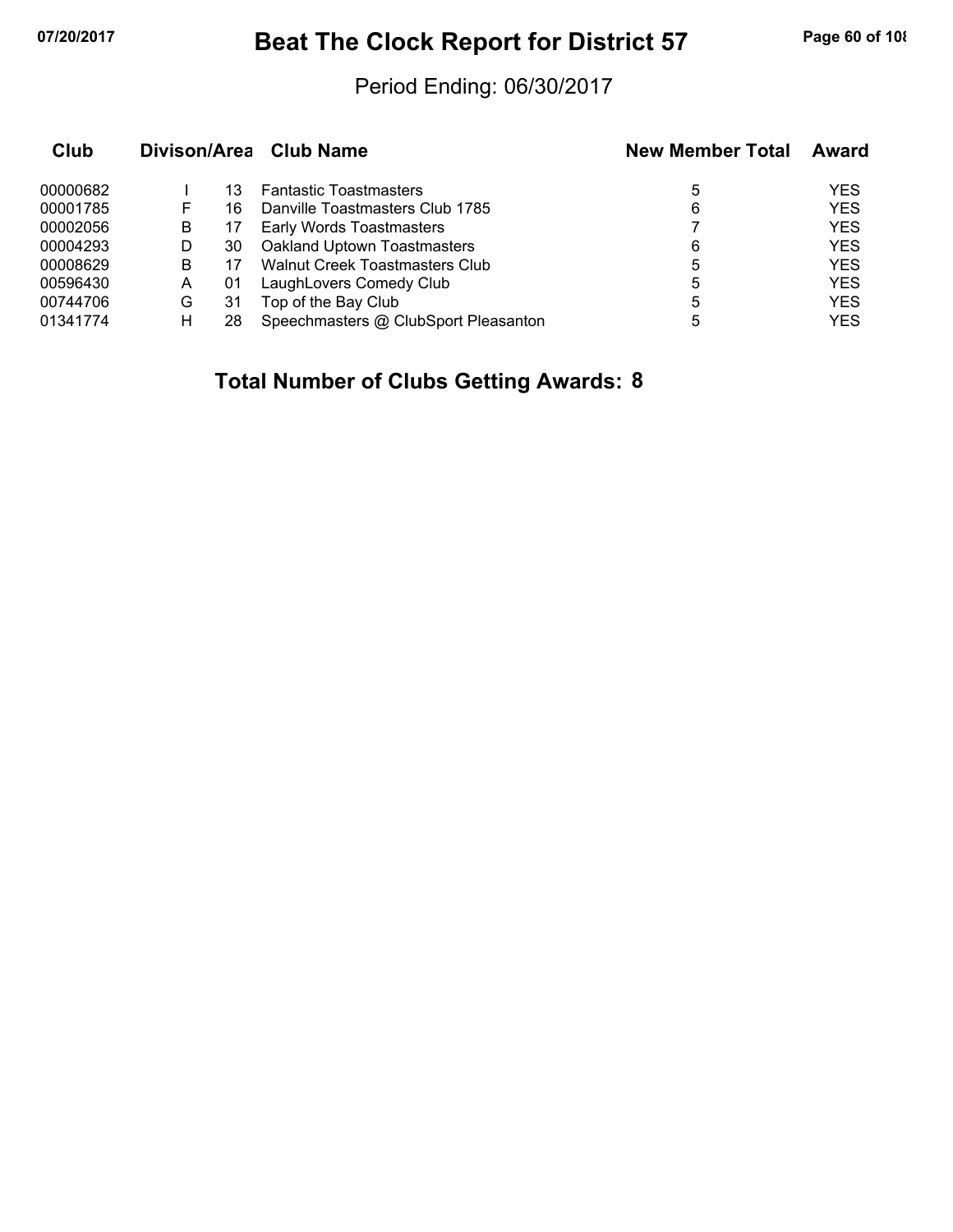## **07/20/2017 Beat The Clock Report for District 58 Page 61 of 108**

### Period Ending: 06/30/2017

| Club     |   |    | Divison/Area Club Name        | <b>New Member Total</b> | Award      |
|----------|---|----|-------------------------------|-------------------------|------------|
| 00000048 | G | 71 | Speaking Out (at the Y)       | 5                       | <b>YES</b> |
| 00005497 | A | 11 | <b>Holy City Toastmasters</b> | 5                       | <b>YES</b> |
| 00008292 | Α | 12 | Lowcountry Toastmasters Club  |                         | <b>YES</b> |
| 00929635 | F | 63 | Leadership Laboratory         | 5                       | <b>YES</b> |
| 02291646 | F | 63 | <b>GMH</b> Toastmasters       | 5                       | <b>YES</b> |
| 03165613 | А | 13 | Nucor's Words of Steel        | 10                      | <b>YES</b> |
| 03647601 | D | 43 | Quackmasters                  | 5                       | <b>YES</b> |
| 04992908 | С | 31 | Allendale Toastmasters        | 5                       | <b>YES</b> |
| 05822058 | В |    | Ridgeland Toastmaster Club    | 9                       | <b>YES</b> |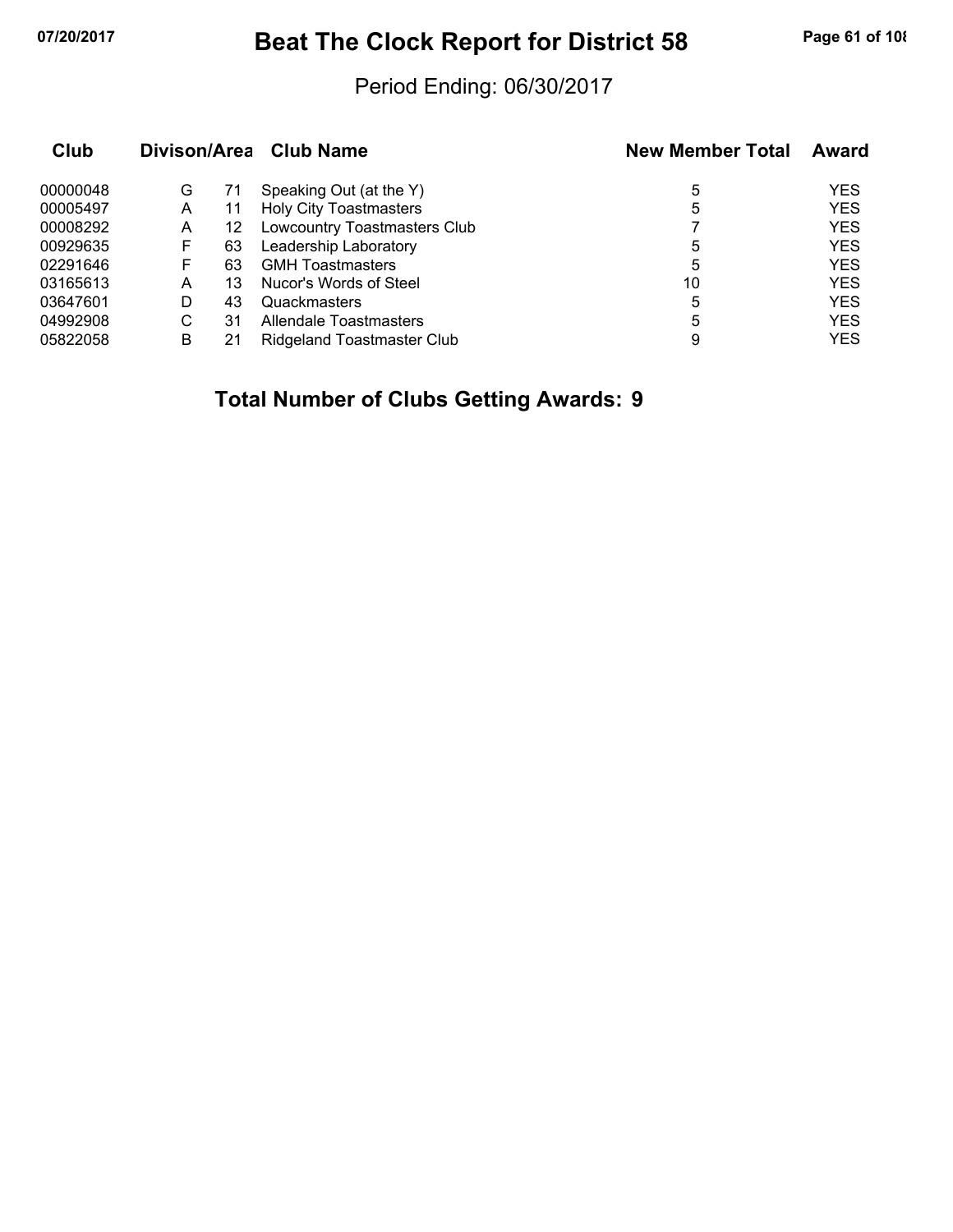## **07/20/2017 Beat The Clock Report for District 59 Page 62 of 108**

### Period Ending: 06/30/2017

| Club     |   |    | Divison/Area Club Name                       | <b>New Member Total</b> | Award      |
|----------|---|----|----------------------------------------------|-------------------------|------------|
| 00006712 | A | 03 | Lutece 75 Club                               | 6                       | <b>YES</b> |
| 00008887 | Κ | 02 | <b>Barcelona Toastmasters Club</b>           | 6                       | <b>YES</b> |
| 00008953 | B | 01 | <b>SHAPE International Toastmasters Club</b> | 5                       | <b>YES</b> |
| 00822866 | G | 06 | <b>HAU Athens Toastmasters Club</b>          |                         | <b>YES</b> |
| 00849157 | С | 03 | Utrecht Toastmasters Club                    | 5                       | <b>YES</b> |
| 00856858 | Е | 04 | Zuriberg Toastmasters Club                   | 5                       | <b>YES</b> |
| 00965761 |   | 01 | Oporto Toastmasters Club                     | 9                       | <b>YES</b> |
| 01153360 | J | 01 | <b>UN Geneva Toastmasters</b>                |                         | <b>YES</b> |
| 01343922 | E | 01 | UBS Rhetoric Club CH                         | 6                       | <b>YES</b> |
| 01361615 | М | 02 | Young Entrepreneurs Toastmasters Club        | 5                       | <b>YES</b> |
| 01527955 | J | 01 | Verbissimo                                   | 5                       | <b>YES</b> |
| 01581580 | G | 05 | Glyfada Toastmasters Club                    | 8                       | <b>YES</b> |
| 02355672 | Κ | 02 | Sagrada Familia Toastmasters Club            | 6                       | <b>YES</b> |
| 02776814 | н | 04 | Toastmasters Bilbao                          | 5                       | <b>YES</b> |
| 02959165 |   | 03 | Toastmasters Luzern                          | 5                       | <b>YES</b> |
| 04111172 | В | 01 | Speak As One                                 | 13                      | <b>YES</b> |
| 04304570 | G | 03 | <b>Toastmasters INAIL</b>                    | 6                       | <b>YES</b> |
| 04750231 | F | 03 | <b>Toastmasters Marseille</b>                | 5                       | <b>YES</b> |
| 05154996 |   | 02 | Figueira da Foz Toastmasters Club            | 6                       | <b>YES</b> |
| 05488304 | D | 01 | <b>PMI Portugal Toastmasters</b>             | 5                       | <b>YES</b> |
| 05757882 | С | 03 | Domstad Toastmasters                         | 9                       | <b>YES</b> |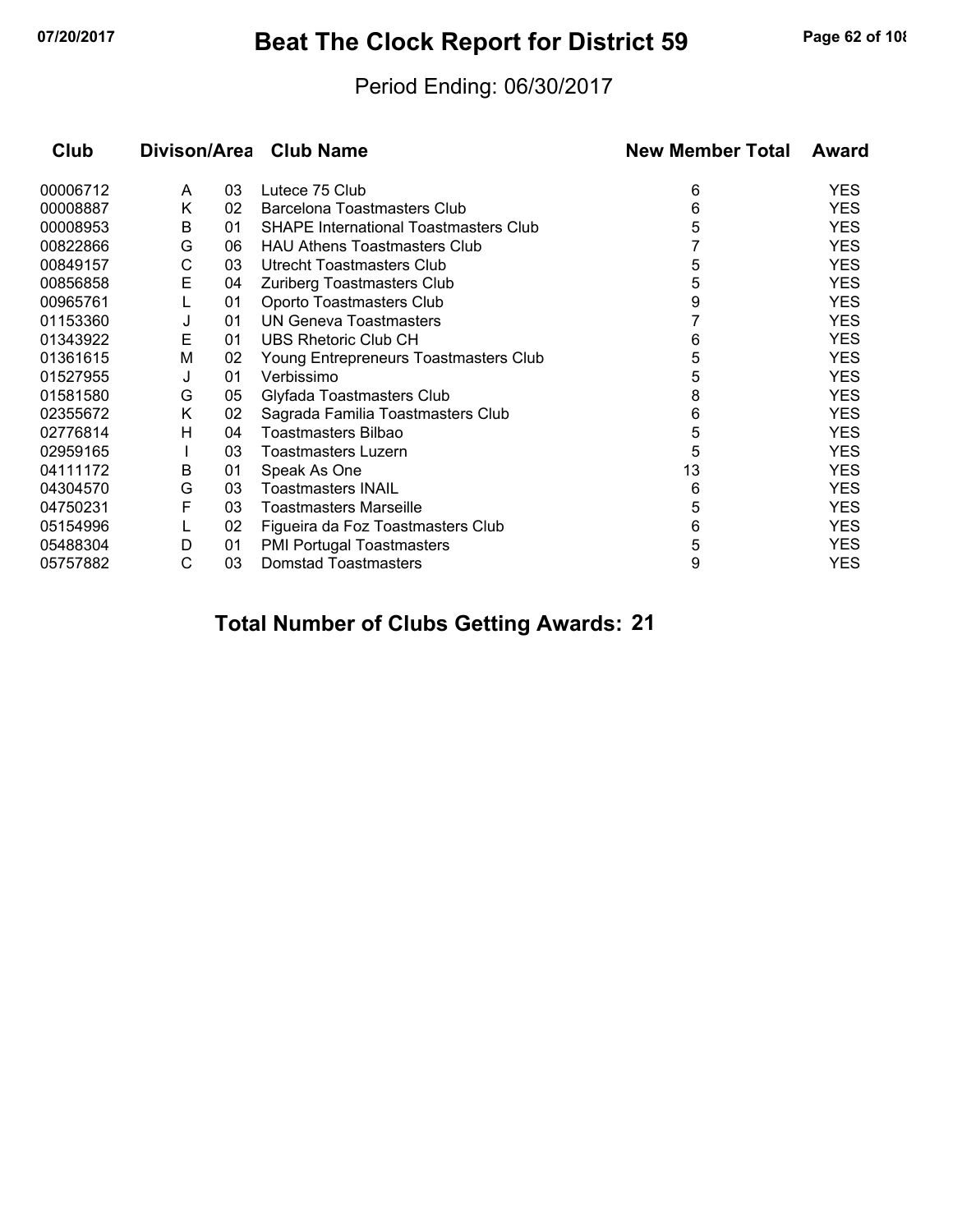## **07/20/2017 Beat The Clock Report for District 60 Page 63 of 108**

### Period Ending: 06/30/2017

| Club     |   |    | Divison/Area Club Name                    | <b>New Member Total</b> | Award      |
|----------|---|----|-------------------------------------------|-------------------------|------------|
| 00000312 | B | 12 | New Horizons Toastmasters Club            | 5                       | <b>YES</b> |
| 00001220 | A | 05 | <b>Meridian Toastmasters</b>              | 5                       | <b>YES</b> |
| 00001830 | A | 01 | W.C.B. Club                               | 5                       | <b>YES</b> |
| 00002343 | C | 27 | <b>Liberty Village Toastmasters</b>       | 6                       | <b>YES</b> |
| 00003568 | F | 56 | <b>Toronto Business Toastmasters Club</b> | 6                       | <b>YES</b> |
| 00004602 |   | 82 | <b>Trinity Toastmasters</b>               | 5                       | <b>YES</b> |
| 00005556 | С | 26 | <b>Toronto Go-Getters</b>                 | 5                       | <b>YES</b> |
| 00008235 | B | 11 | <b>Toast Of The Town Club</b>             | 5                       | <b>YES</b> |
| 00008529 | C | 22 | <b>Metro Hall Toastmasters</b>            | 5                       | <b>YES</b> |
| 00009344 | н | 73 | Operations Orators Toastmasters Club      | 6                       | <b>YES</b> |
| 00590213 | A | 04 | <b>Toronto Debate Club</b>                | 8                       | <b>YES</b> |
| 00646060 | Η | 75 | Beaches Speeches Club                     | 5                       | <b>YES</b> |
| 00649454 | A | 01 | Visionary Toastmasters Club               | 5                       | <b>YES</b> |
| 00749142 | G | 64 | <b>High Park Speakers</b>                 | 6                       | <b>YES</b> |
| 00758312 | E | 44 | Oshawa #1 Toastmasters                    | 5                       | <b>YES</b> |
| 00912549 | Α | 05 | The Simcoe Toastmasters Club              | 7                       | <b>YES</b> |
| 00928609 | D | 31 | <b>Forward Signs Toastmasters</b>         | 5                       | <b>YES</b> |
| 01019843 | Н | 71 | <b>Eglinton-Yonge Toastmasters</b>        | 5                       | <b>YES</b> |
| 01188896 | A | 04 | University Health Network Toastmasters    | 5                       | <b>YES</b> |
| 01393193 |   | 84 | Bay Bloor Speakers                        | 7                       | <b>YES</b> |
| 01982157 |   | 82 | <b>CHAAT Toastmasters Club</b>            | 5                       | <b>YES</b> |
| 03527450 |   | 83 | 222 Jarvis Toastmasters Club              | 5                       | <b>YES</b> |
| 03648173 | С | 21 | Royal Lunch'N'Learn                       | 9                       | <b>YES</b> |
| 04338484 | С | 27 | Sapient Toronto Toastmasters              | 8                       | <b>YES</b> |
| 05178103 | F | 55 | ToastmasterZ                              | 5                       | <b>YES</b> |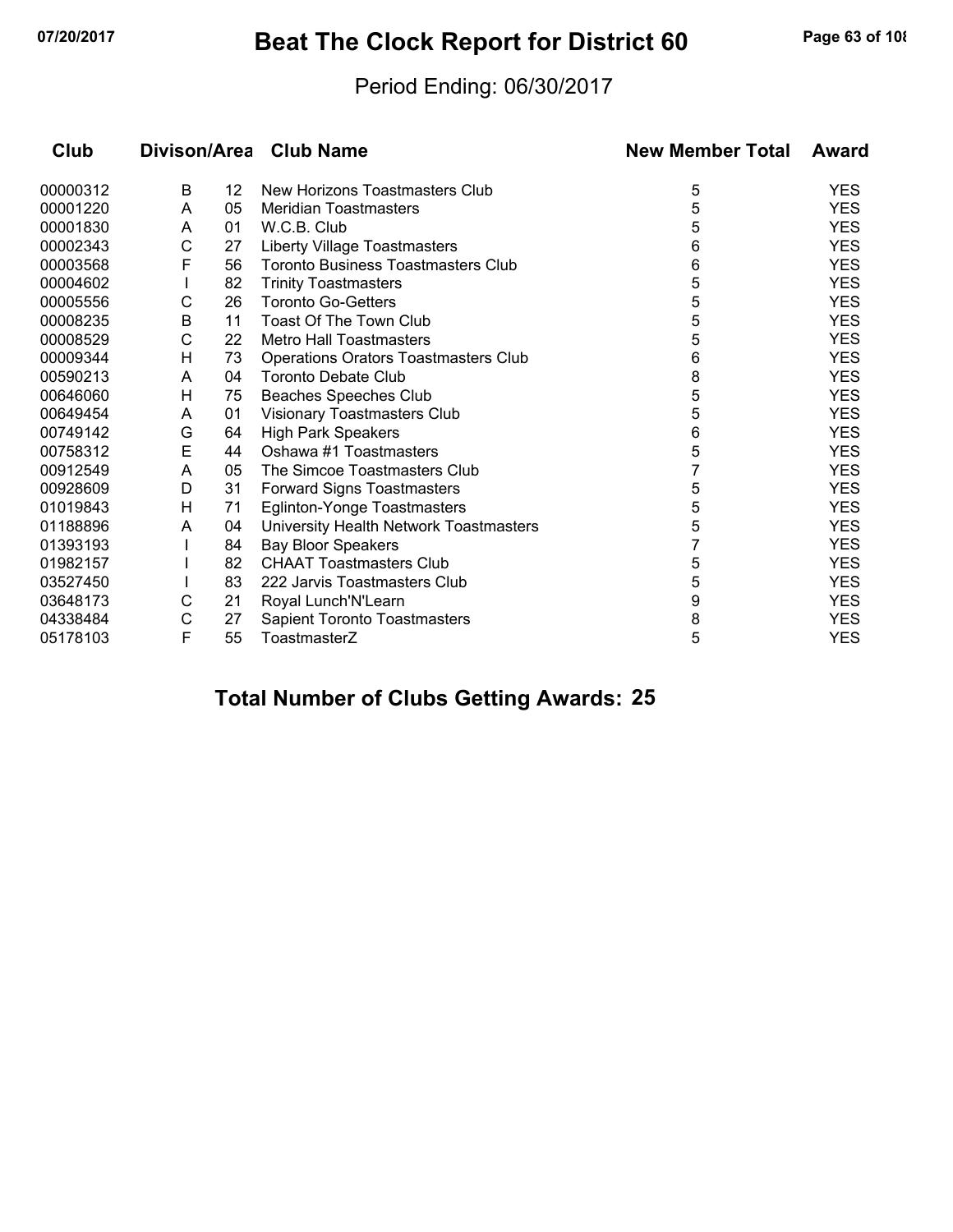## **07/20/2017 Beat The Clock Report for District 61 Page 64 of 108**

### Period Ending: 06/30/2017

| Club     |   |    | Divison/Area Club Name                    | <b>New Member Total</b> | Award      |
|----------|---|----|-------------------------------------------|-------------------------|------------|
| 00001935 | D | 32 | Ottawa Toastmasters Club                  | 11                      | <b>YES</b> |
| 00003985 | G | 62 | Outremont Mile-End Plateau                | 14                      | <b>YES</b> |
| 00004311 | G | 63 | McGill Club                               | 6                       | <b>YES</b> |
| 00007027 | G | 61 | Les Orateurs Centre-Ville                 | 5                       | <b>YES</b> |
| 00007041 | F | 53 | Westmount Club                            | 5                       | <b>YES</b> |
| 00007782 | G | 63 | South Shore Toastmasters Club             | 6                       | <b>YES</b> |
| 00009820 | н | 73 | <b>ASC Toastmasters Club</b>              | 6                       | <b>YES</b> |
| 00675689 | н | 71 | Les Communicateurs eloquents de Lanaudier | 6                       | <b>YES</b> |
| 00700580 | С | 25 | Club Interaction                          | 6                       | <b>YES</b> |
| 00813731 | G | 62 | Leaders En Action                         | 5                       | <b>YES</b> |
| 00999225 | F | 52 | <b>HEC Toastmasters</b>                   | 20                      | <b>YES</b> |
| 01513505 | А | 02 | Akwesasne Toastmasters                    |                         | <b>YES</b> |
| 04679523 | н | 72 | R.I.S.E. Toastmasters Laval               | 5                       | <b>YES</b> |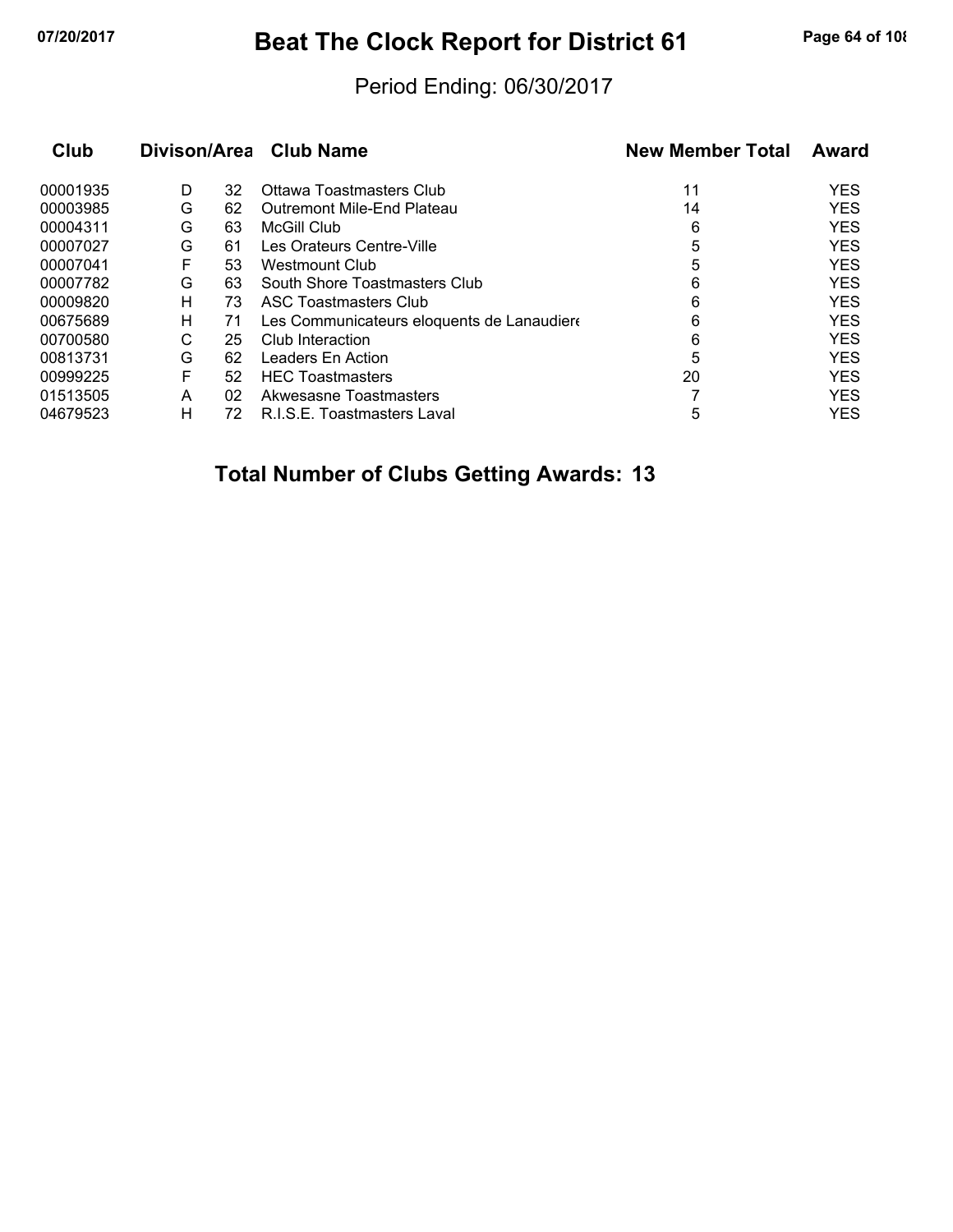## **07/20/2017 Beat The Clock Report for District 62 Page 65 of 108**

### Period Ending: 06/30/2017

| Club     |      | Divison/Area Club Name         | New Member Total Award |     |
|----------|------|--------------------------------|------------------------|-----|
| 00000639 |      | C 07 Capital City Toastmasters |                        | YES |
| 03517350 | 07 I | Curwood Toastmasters           |                        | YES |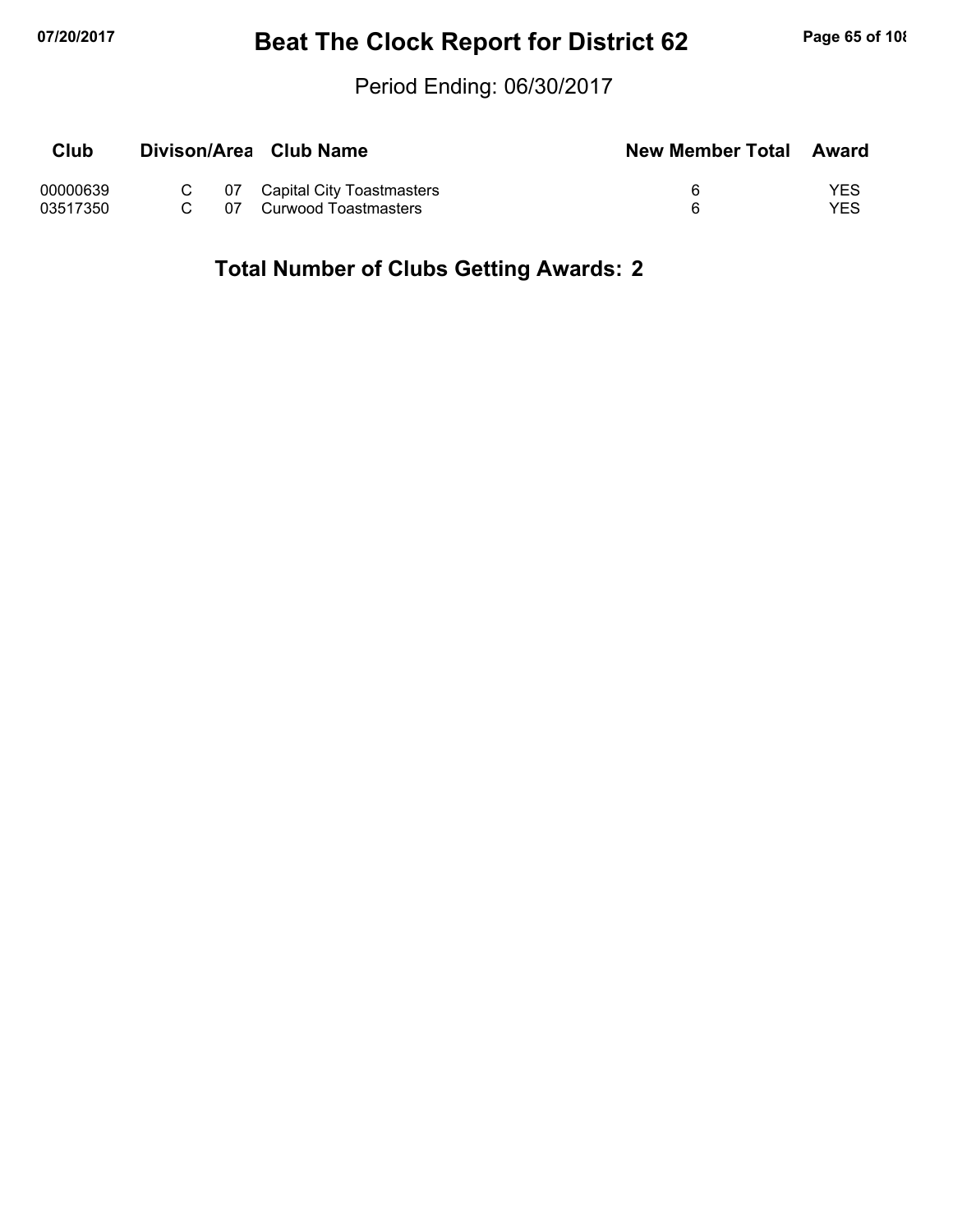## **07/20/2017 Beat The Clock Report for District 63 Page 66 of 108**

### Period Ending: 06/30/2017

| Club     |   |    | Divison/Area Club Name           | <b>New Member Total</b> | <b>Award</b> |
|----------|---|----|----------------------------------|-------------------------|--------------|
| 00001565 |   | 52 | Nashville Toastmasters           | 6                       | YES          |
| 00003967 | F | 60 | Springfield Igniters Club        | 8                       | <b>YES</b>   |
| 00005502 | С | 32 | Chattanooga BCBST Hill Toppers   | 6                       | <b>YES</b>   |
| 00005711 | в | 22 | <b>TIC Talk Club</b>             | 5                       | <b>YES</b>   |
| 01020697 |   | 31 | Hixson                           | 6                       | <b>YES</b>   |
| 05877950 | в | 22 | <b>Clayton Toastmasters Club</b> | 6                       | YES          |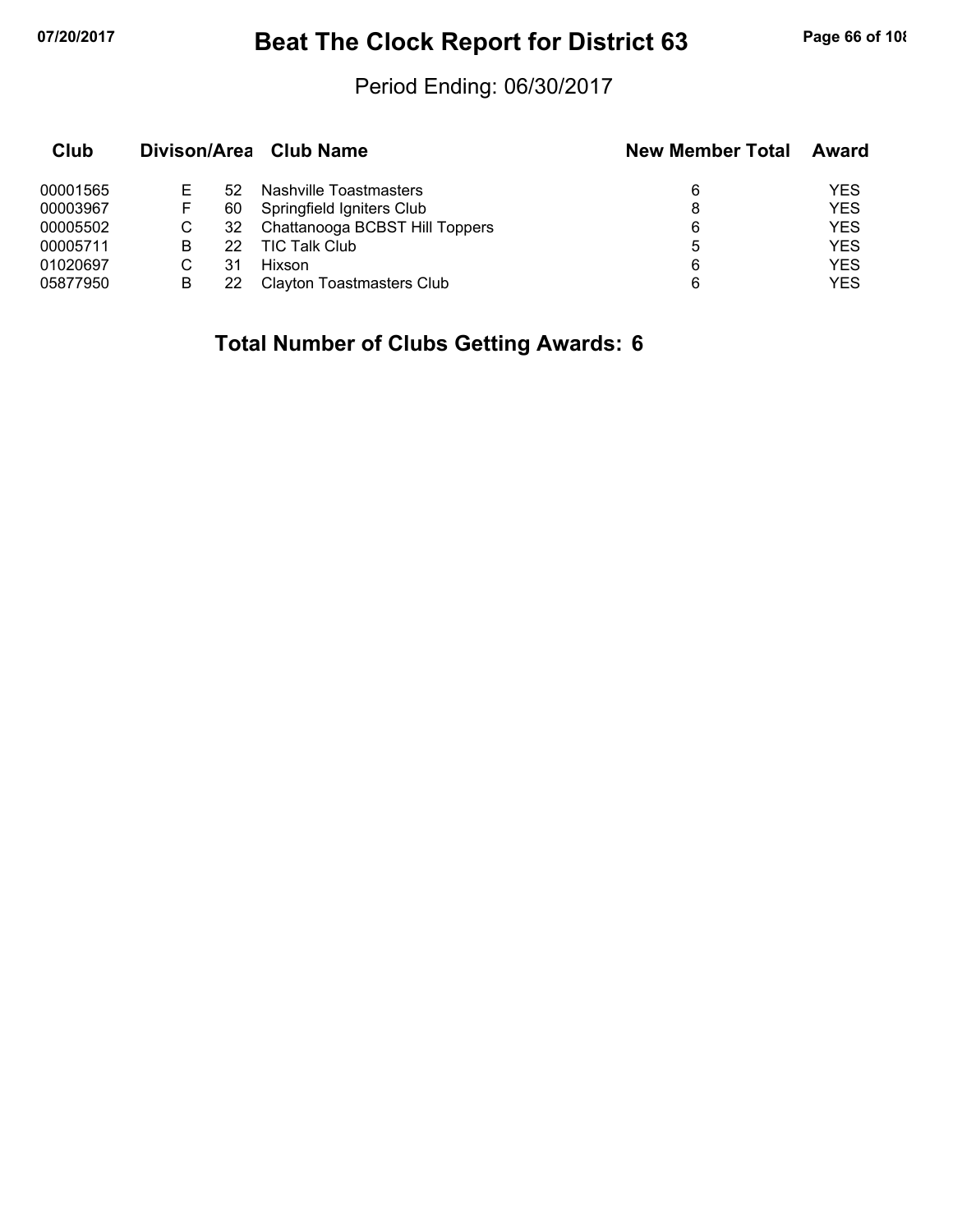## **07/20/2017 Beat The Clock Report for District 64 Page 67 of 108**

### Period Ending: 06/30/2017

| Club     |   |    | Divison/Area Club Name             | <b>New Member Total</b> | Award      |
|----------|---|----|------------------------------------|-------------------------|------------|
| 00004866 |   | 64 | UM Masters Club                    | 6                       | YES        |
| 00585066 |   | 41 | Millennium Toastmasters Club       |                         | <b>YES</b> |
| 00685120 | E | 52 | Daytimers Club                     | 6                       | YES        |
| 01346250 |   | 34 | Beausejour Toastmasters Club       | 5                       | <b>YES</b> |
| 04809463 |   |    | <b>PACE Champions Toastmasters</b> | 6                       | YES        |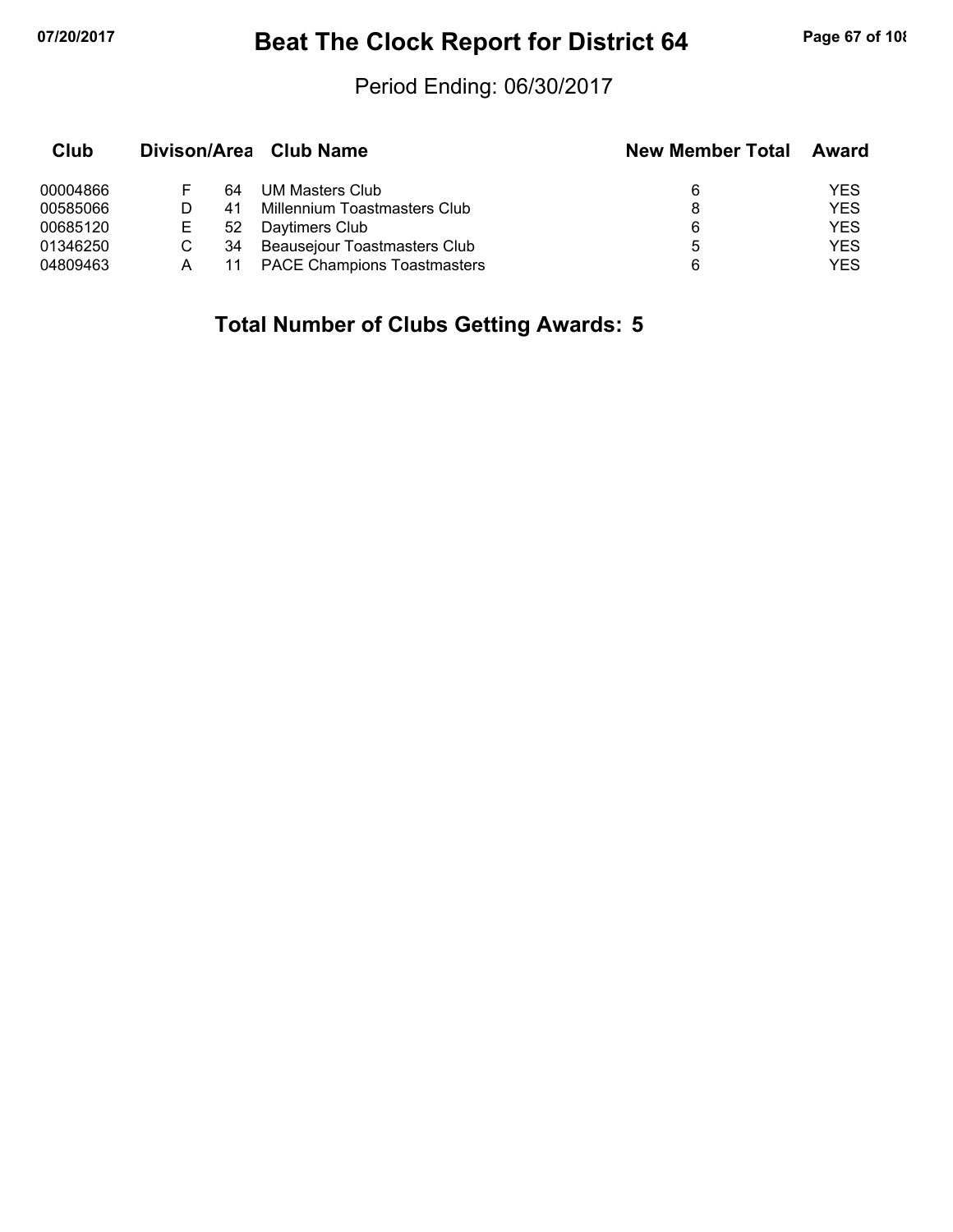## **07/20/2017 Beat The Clock Report for District 65 Page 68 of 108**

### Period Ending: 06/30/2017

| Club     |   |     | Divison/Area Club Name         | <b>New Member Total</b> | Award      |
|----------|---|-----|--------------------------------|-------------------------|------------|
| 00004350 |   | 15. | Downtown Toastmasters          | 5.                      | YES        |
| 00004448 | Е |     | 54 Port City Toastmasters Club | ხ                       | <b>YES</b> |
| 00639290 | A | 14  | Moog Club                      | ხ                       | YES        |
| 03306262 |   | 12  | <b>GEICO Toastmasters</b>      | 5.                      | YES        |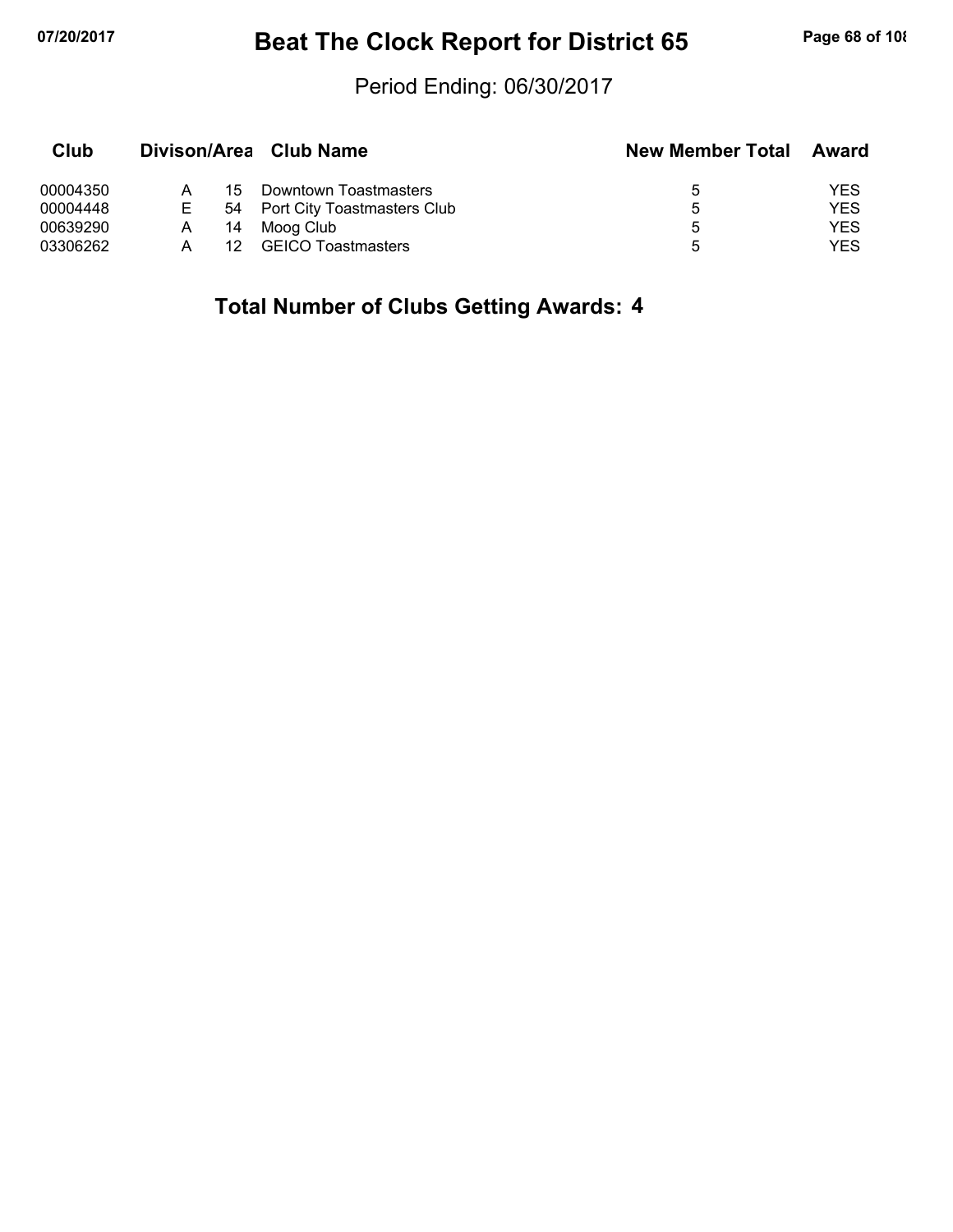## **07/20/2017 Beat The Clock Report for District 66 Page 69 of 108**

### Period Ending: 06/30/2017

| Club     |    |    | Divison/Area Club Name          | <b>New Member Total</b> | Award      |
|----------|----|----|---------------------------------|-------------------------|------------|
| 00000926 | А  | 11 | Expressions                     | 5                       | YES        |
| 00003167 |    | 32 | Midtown Toastmasters Club       | 5                       | <b>YES</b> |
| 00005099 | E. | 55 | City of Virginia Beach Club     |                         | <b>YES</b> |
| 00007537 | A  | 13 | Vinegar Hill Toastmasters Club  | 5                       | <b>YES</b> |
| 01377996 | В  | 26 | Dominion Innsbrook Toastmasters | 5                       | <b>YES</b> |
| 03543003 | F  | 52 | Hampton Roads Orators           |                         | YES        |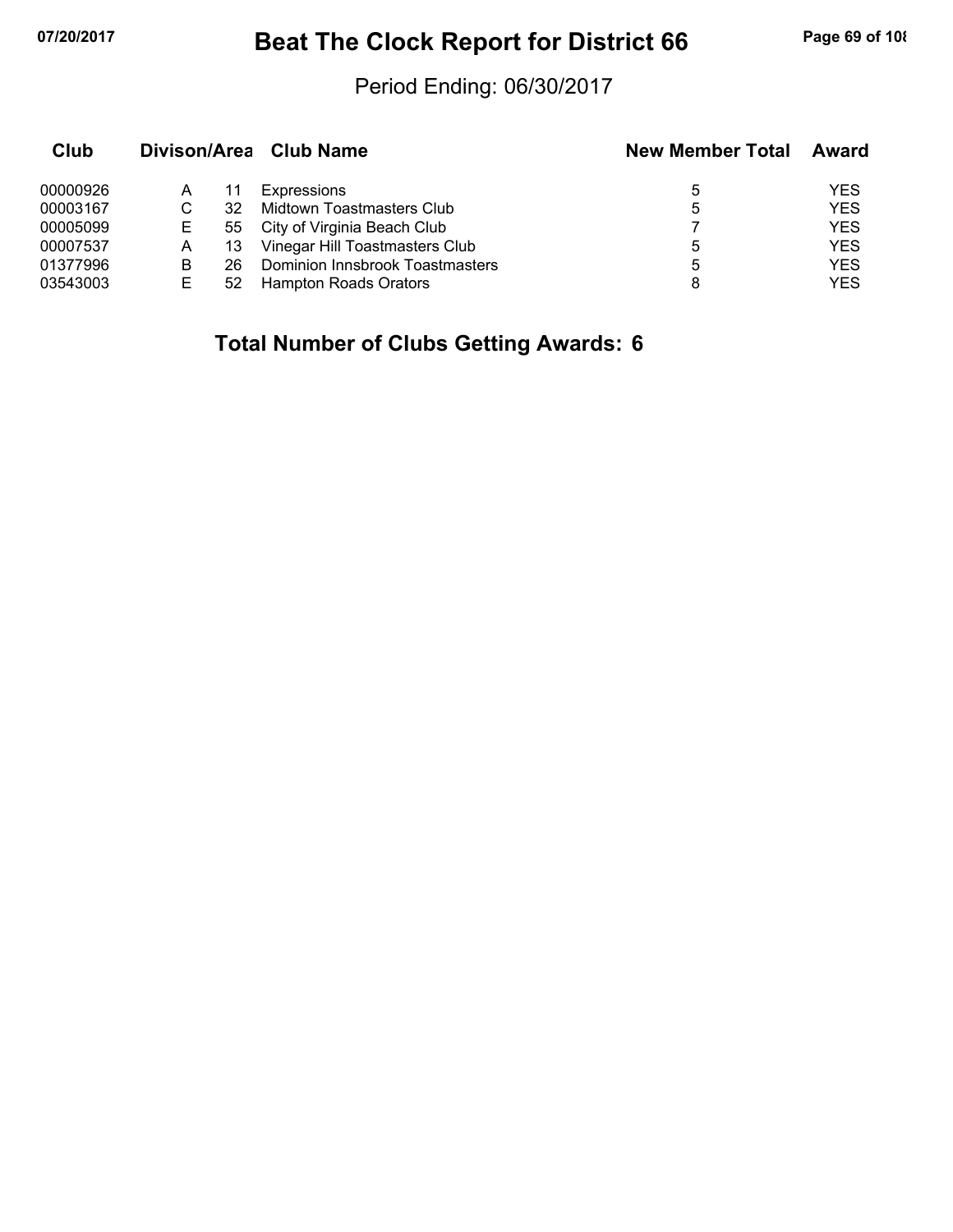## **07/20/2017 Beat The Clock Report for District 67 Page 70 of 108**

### Period Ending: 06/30/2017

| Club     |   |    | Divison/Area Club Name                    | <b>New Member Total</b> | Award      |
|----------|---|----|-------------------------------------------|-------------------------|------------|
| 00002022 | D | 03 | Pingtung Toastmasters Club                | 5                       | <b>YES</b> |
| 00003748 |   | 01 | Changhua Club                             | 6                       | <b>YES</b> |
| 00005844 | С | 02 | China Club                                | 5                       | <b>YES</b> |
| 00008681 | С | 04 | Excellence Toastmasters Club              | 6                       | <b>YES</b> |
| 00009244 | F | 01 | Happiness Toastmasters Club               | 5                       | <b>YES</b> |
| 00683734 | J | 03 | Yama Kawa Bilingual Club                  | 8                       | <b>YES</b> |
| 01121609 | D | 04 | <b>Ovation Advanced Toastmasters Club</b> | 5                       | <b>YES</b> |
| 01154997 | D | 02 | Kaohsiung Medical University              | 6                       | <b>YES</b> |
| 01294145 |   | 03 | Da-Ya T.C.                                | 10                      | <b>YES</b> |
| 01481471 | M | 03 | <b>EYT Toastmasters</b>                   | 6                       | <b>YES</b> |
| 01516254 | D | 03 | <b>KCG</b>                                | 5                       | <b>YES</b> |
| 03314694 | J | 02 | Sounder Bilingual Toastmasters Club       | 5                       | <b>YES</b> |
| 03356003 | D | 05 | <b>HOPAX Toastmasters Club</b>            | 5                       | <b>YES</b> |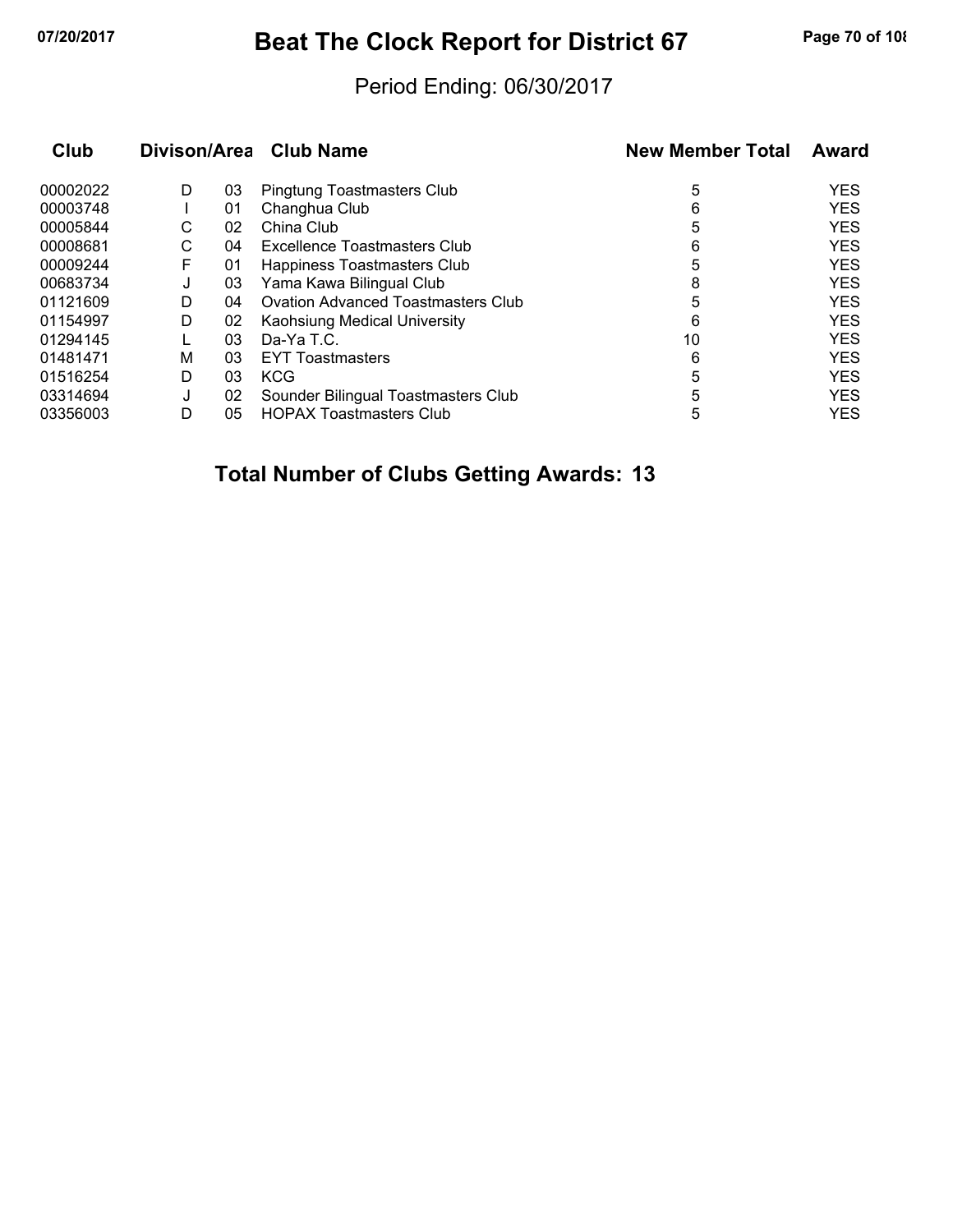## **07/20/2017 Beat The Clock Report for District 68 Page 71 of 108**

### Period Ending: 06/30/2017

| Club     |   |    | Divison/Area Club Name                   | <b>New Member Total</b> | <b>Award</b> |
|----------|---|----|------------------------------------------|-------------------------|--------------|
| 00000234 |   | 13 | New Orleans Toastmasters                 | 5                       | YES          |
| 00004897 | В | 08 | <b>GSU Baton Rouge Toastmasters Club</b> |                         | <b>YES</b>   |
| 00008813 |   | 14 | Jefferson Chamber Toastmasters           | 5                       | <b>YES</b>   |
| 02035870 |   | 14 | <b>Celebration Toastmasters</b>          | 5                       | <b>YES</b>   |
| 04849089 | D | 14 | <b>Herzing Toastmasters</b>              | 5                       | <b>YES</b>   |
| 05215717 | B | 08 | <b>Speaky Pipes Toastmasters</b>         | 5                       | <b>YES</b>   |
| 05416246 |   | 10 | <b>Golden Crescent Toastmasters</b>      | 6                       | <b>YES</b>   |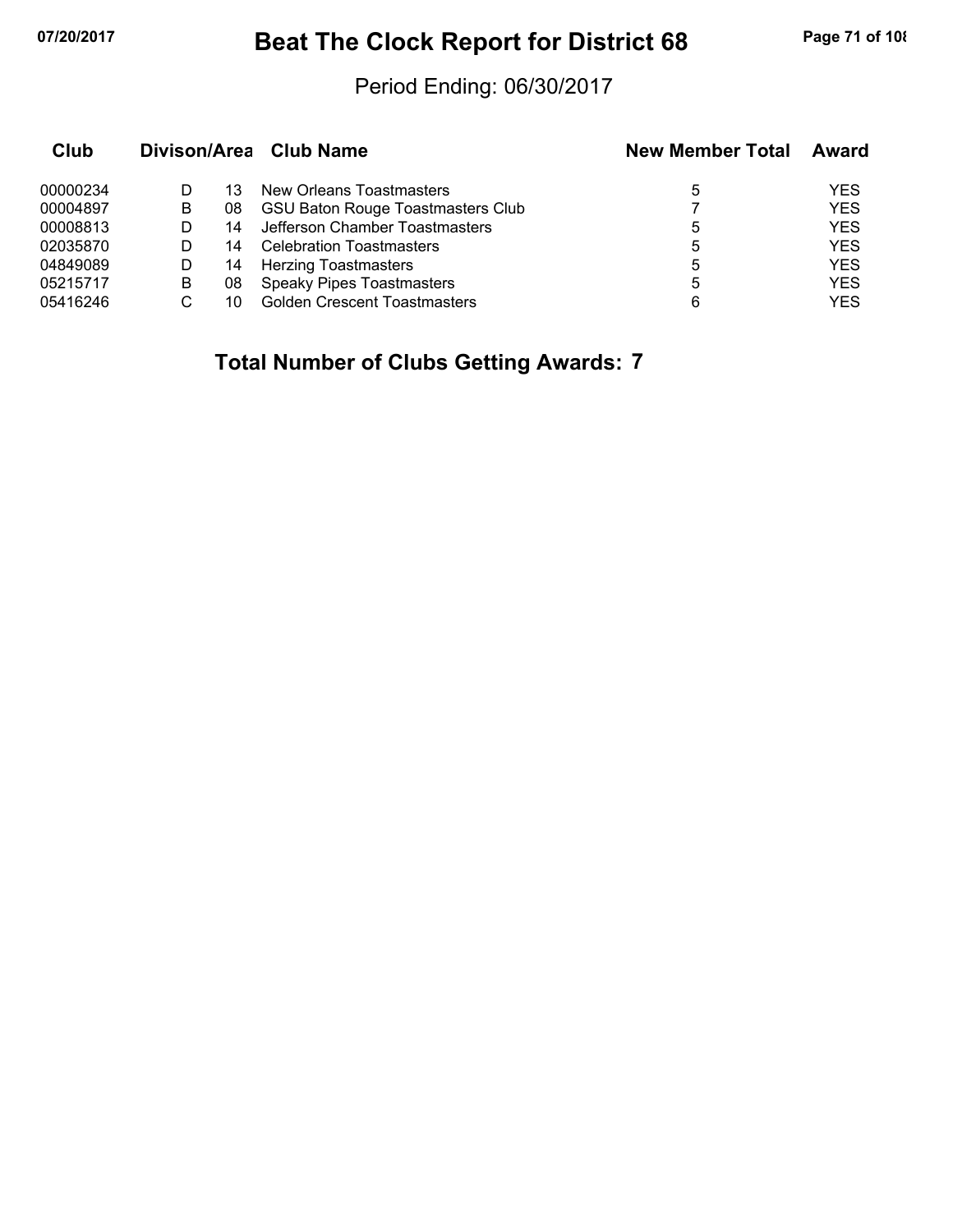## **07/20/2017 Beat The Clock Report for District 69 Page 72 of 108**

### Period Ending: 06/30/2017

| Club     |   |    | Divison/Area Club Name                | <b>New Member Total</b> | <b>Award</b> |
|----------|---|----|---------------------------------------|-------------------------|--------------|
| 00001069 | С | 28 | South Burnett Toastmasters Club       | 6                       | YES          |
| 00002163 | N | 39 | Darwin Club                           |                         | <b>YES</b>   |
| 00006707 | S | 34 | Club Runaway 2000                     | 6                       | <b>YES</b>   |
| 00009533 | S | 06 | Robina Sunrise Club                   | 5                       | <b>YES</b>   |
| 00813150 | М | 21 | 111 Toastmasters Club                 |                         | <b>YES</b>   |
| 01503591 | Р | 40 | Kingstons Corporate Toastmasters Club | 6                       | <b>YES</b>   |
| 01890938 | E | 33 | UQ Toastmasters Club                  | 6                       | <b>YES</b>   |
| 05889960 | м |    | <b>QUT Toastmasters</b>               | 5                       | <b>YES</b>   |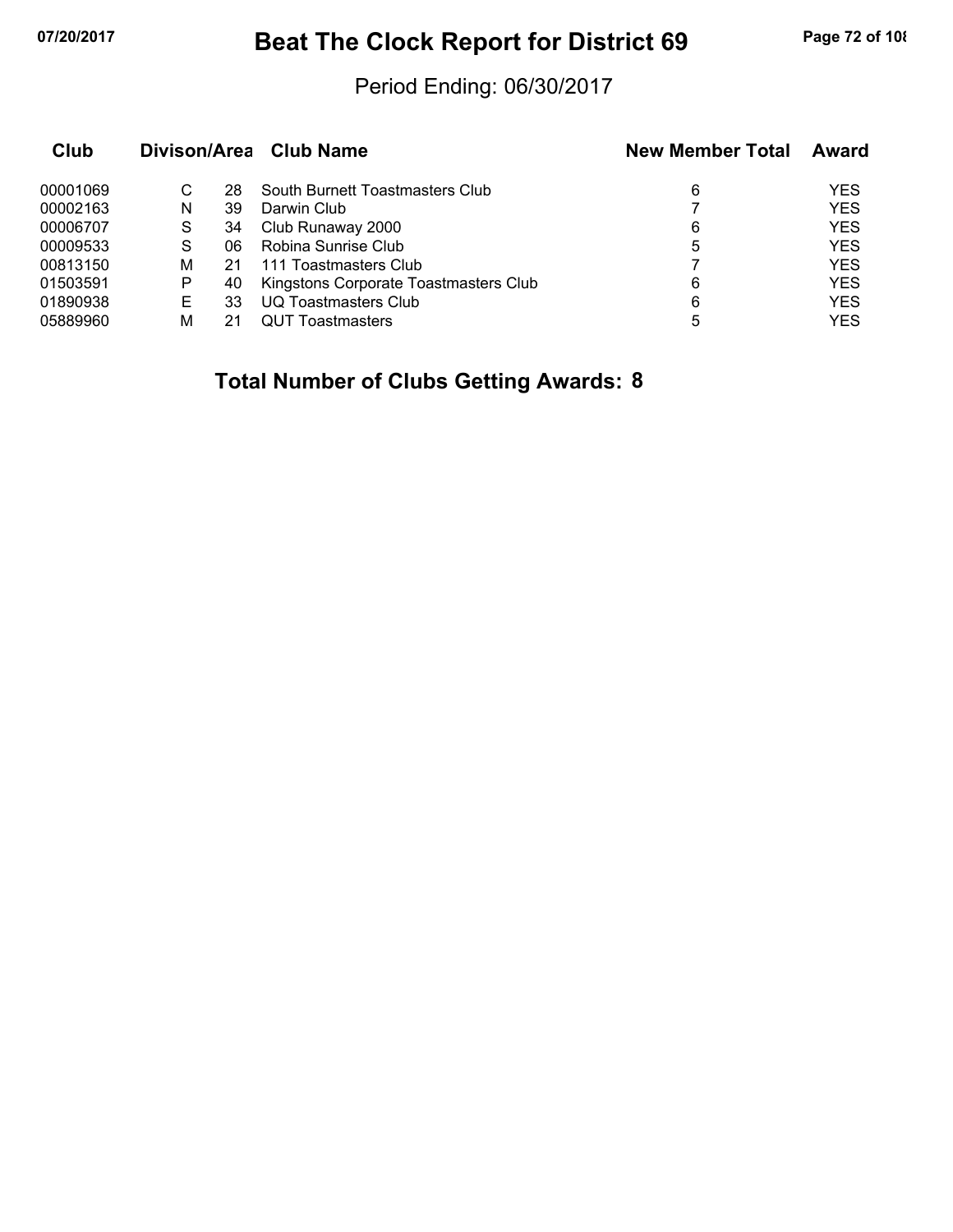# **07/20/2017 Beat The Clock Report for District 70 Page 73 of 108**

### Period Ending: 06/30/2017

| Club     |   |    | Divison/Area Club Name                 | <b>New Member Total</b> | Award      |
|----------|---|----|----------------------------------------|-------------------------|------------|
| 00001519 | P | 20 | <b>Bankstown Sports Club</b>           | 5                       | <b>YES</b> |
| 00002107 | P | 06 | <b>Concord West Toastmasters Club</b>  | 6                       | <b>YES</b> |
| 00002822 | S | 25 | Hurstville Toastmasters Club           | 5                       | <b>YES</b> |
| 00003289 | В | 15 | <b>Pyrmont Toastmasters</b>            | 6                       | <b>YES</b> |
| 00003440 | С | 01 | Professional Speakers Club             | 6                       | <b>YES</b> |
| 00004213 | P | 35 | Ingleburn Toastmasters Club            | 5                       | <b>YES</b> |
| 00008222 | M | 28 | Canberra Ainslie Toastmasters Club     | 5                       | <b>YES</b> |
| 00665889 | B | 16 | The Corporate Toastmasters Club        | 6                       | <b>YES</b> |
| 00744673 | С | 04 | <b>Telstra Sydney Toastmasters</b>     | 6                       | <b>YES</b> |
| 00752498 |   | 11 | Paddington                             | 5                       | <b>YES</b> |
| 01267243 | P | 21 | <b>Sydney Olympic Park</b>             | 8                       | <b>YES</b> |
| 01471916 | Р | 22 | <b>Travelling Gourmet Toastmasters</b> | 5                       | <b>YES</b> |
| 01497143 | P | 20 | Stage Time! Toastmasters Club          | 5                       | <b>YES</b> |
| 02203358 | С | 05 | <b>Advanced CBD Toastmasters</b>       | 5                       | <b>YES</b> |
| 02264587 | В | 14 | J. P. Morgan                           | 21                      | <b>YES</b> |
| 02286414 | С | 05 | City of Sydney Toastmasters            | 6                       | <b>YES</b> |
| 02412019 | В | 14 | Oakton NSW Toastmasters Club           | 9                       | <b>YES</b> |
| 03900910 | B | 14 | Women of Westpac (WOW)                 | 5                       | <b>YES</b> |
| 04196308 |   | 10 | Divine Mercy Toastmasters Club         | 8                       | <b>YES</b> |
| 04741942 | С | 04 | <b>AECOM Toastmasters</b>              | 6                       | <b>YES</b> |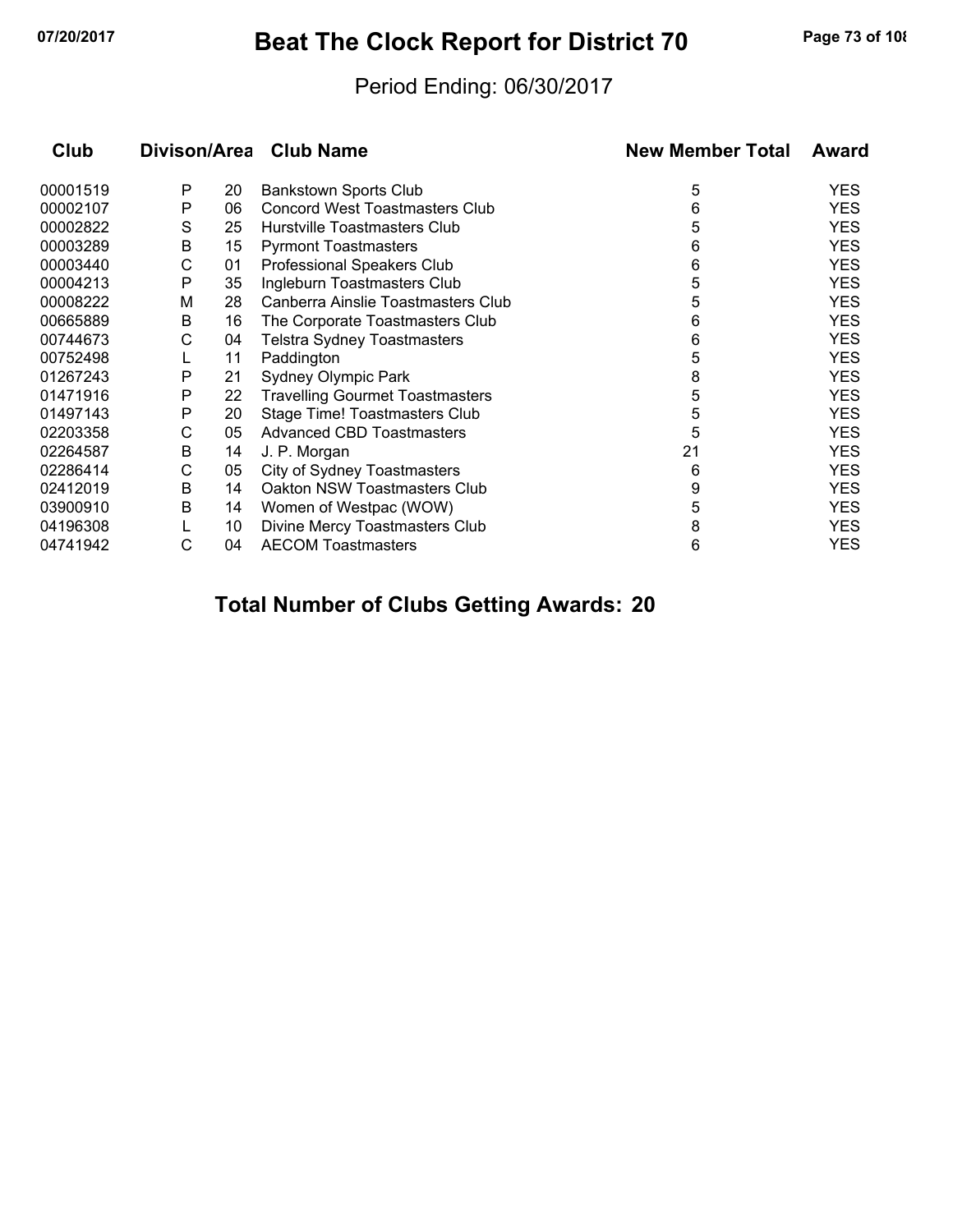# **07/20/2017 Beat The Clock Report for District 71 Page 74 of 108**

#### Period Ending: 06/30/2017

| Club     | Divison/Area |    | <b>Club Name</b>                         | <b>New Member Total</b> | Award      |
|----------|--------------|----|------------------------------------------|-------------------------|------------|
| 00001292 | G            | 25 | Norwich Speakers Club                    | 5                       | <b>YES</b> |
| 00002989 | B            | 13 | <b>Shannon Toastmasters Club</b>         | 6                       | <b>YES</b> |
| 00003599 | M            | 18 | <b>Hellfire Club</b>                     | 6                       | <b>YES</b> |
| 00006640 | Е            | 15 | Leeds City Toastmasters                  | 8                       | <b>YES</b> |
| 00008105 | G            | 41 | Cambridge Speakers Club                  | 5                       | <b>YES</b> |
| 00705274 | E            | 15 | <b>York EbOrators Toastmasters Club</b>  | 8                       | <b>YES</b> |
| 00827840 | B            | 36 | West Limerick Toastmasters Club          | 6                       | <b>YES</b> |
| 00866008 | D            | 28 | Athy Toastmasters Club                   | 5                       | <b>YES</b> |
| 00901652 | E            | 39 | <b>Bullring Speakers Club</b>            | 5                       | <b>YES</b> |
| 01153557 | A            | 03 | <b>Guardian Toastmasters</b>             | 6                       | <b>YES</b> |
| 01200787 | Е            | 06 | <b>East Midlands Speakers</b>            | 6                       | <b>YES</b> |
| 01205233 | G            | 41 | <b>Cambridge City Communicators</b>      | 8                       | <b>YES</b> |
| 01479472 | G            | 20 | Cornerstone Communicators Advanced Toast | 8                       | <b>YES</b> |
| 03941402 | D            | 40 | Kiltegan                                 | 5                       | <b>YES</b> |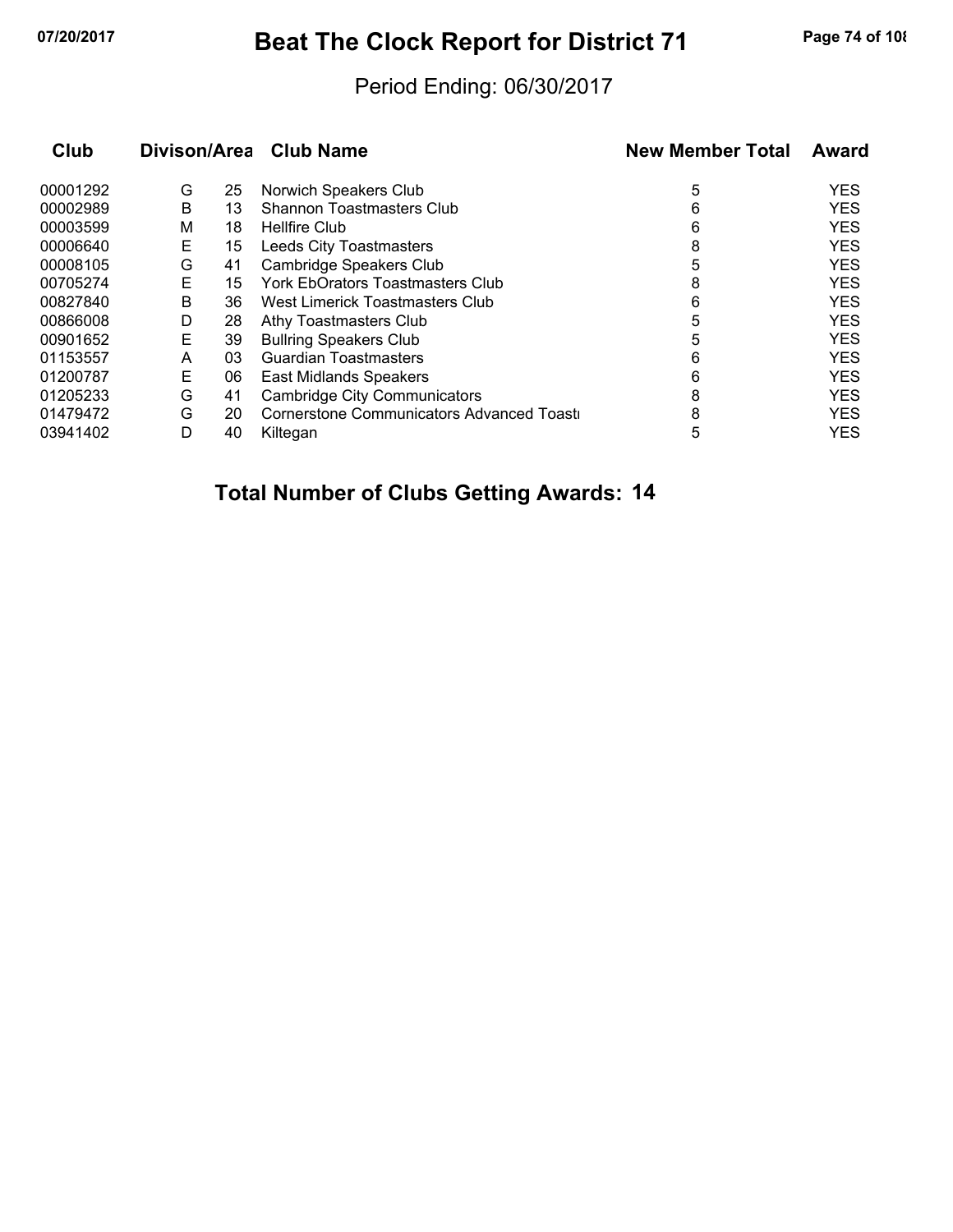# **07/20/2017 Beat The Clock Report for District 72 Page 75 of 108**

#### Period Ending: 06/30/2017

| Club     | Divison/Area |    | <b>Club Name</b>                      | <b>New Member Total</b> | Award      |
|----------|--------------|----|---------------------------------------|-------------------------|------------|
| 00001542 | D            | 02 | Napier Toastmasters Club              | 5                       | YES        |
| 00001893 | B            | 04 | <b>Hamilton Club</b>                  | 5                       | <b>YES</b> |
| 00002400 | G            | 07 | <b>Boaters Club</b>                   | 6                       | <b>YES</b> |
| 00003706 | J            | 01 | <b>Feilding Toastmasters</b>          | 5                       | <b>YES</b> |
| 00006108 | A            | 04 | Wake Up! Communicate - Toastmasters   | 6                       | <b>YES</b> |
| 00006480 | Н            | 04 | <b>Ellerslie Sunrise Toastmasters</b> | 6                       | <b>YES</b> |
| 00007243 | E            | 04 | Terrace@12 Toastmasters Club          | 5                       | <b>YES</b> |
| 00007820 | A            | 03 | <b>CBD Club</b>                       | 6                       | <b>YES</b> |
| 00009537 | F            | 04 | <b>Birkenhead Toastmaster Club</b>    | 5                       | <b>YES</b> |
| 00009635 | B            | 05 | Wired For Sound Toastmasters Club     | 5                       | <b>YES</b> |
| 00593819 | С            | 02 | Queenstown Club                       | 8                       | <b>YES</b> |
| 00593865 | н            | 03 | Speechcraft Club                      | 10                      | <b>YES</b> |
| 00670123 | н            | 03 | Onehunga Club                         | 5                       | <b>YES</b> |
| 00711054 | н            | 05 | <b>MITe Speakers Club</b>             | 10                      | <b>YES</b> |
| 00859868 | G            | 02 | <b>Christchurch Speechcraft Club</b>  |                         | <b>YES</b> |
| 01224319 | F            | 03 | Academic                              | 5                       | YES        |
| 01458145 | A            | 03 | <b>Biztalk Toastmasters</b>           | 5                       | <b>YES</b> |
| 02072534 | Е            | 07 | Progressive Toastmasters Club         | 6                       | YES        |
| 02677176 | F            | 04 | Weekend Toastmasters Club             |                         | <b>YES</b> |
| 04196347 | J            | 02 | <b>IPU New Zealand Toastmasters</b>   | 8                       | <b>YES</b> |
| 04399368 | F            | 04 | Ingram Micro Toastmasters             | 8                       | <b>YES</b> |
| 04714198 | H            | 06 | <b>MCBC Toastmasters</b>              | 5                       | YES        |
| 05612124 | J            | 04 | <b>Business Communication Club</b>    | 9                       | <b>YES</b> |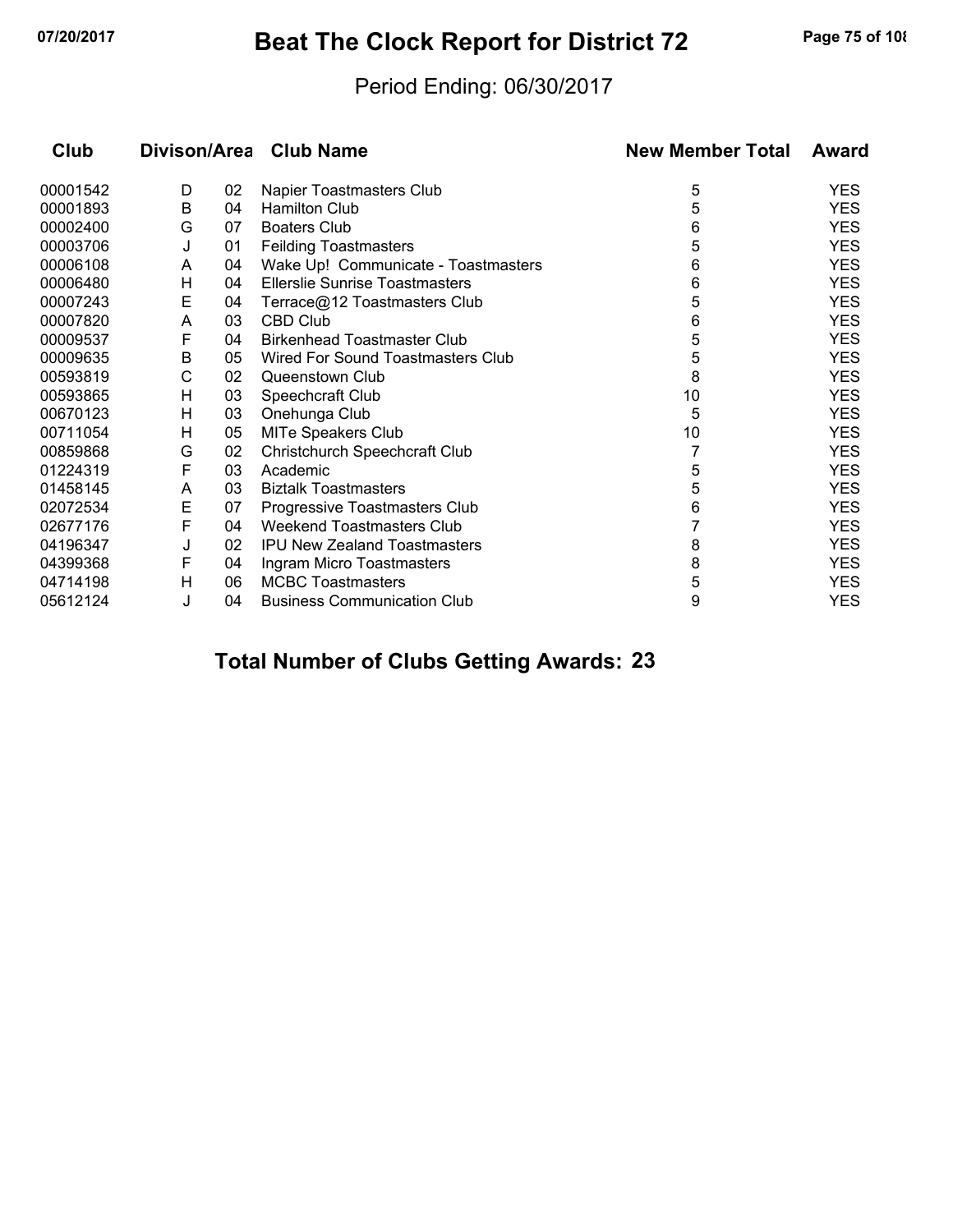# **07/20/2017 Beat The Clock Report for District 73 Page 76 of 108**

#### Period Ending: 06/30/2017

| Club     | Divison/Area Club Name |    |                                       | <b>New Member Total</b> | Award      |  |
|----------|------------------------|----|---------------------------------------|-------------------------|------------|--|
| 00001060 | R                      | 34 | Whitehorse Club                       | 5                       | <b>YES</b> |  |
| 00001568 | N                      | 28 | Essendon Toastmasters Club            | 5                       | <b>YES</b> |  |
| 00004738 | В                      | 01 | Mornington Peninsula Club             | 6                       | <b>YES</b> |  |
| 00005792 | S                      | 42 | South Yarra Toastmasters              |                         | <b>YES</b> |  |
| 00006672 |                        | 48 | Jacobs Toastmasters Club              | 6                       | <b>YES</b> |  |
| 00006700 | N                      | 31 | Werribee Toastmasters Inc.            | 5                       | <b>YES</b> |  |
| 00006760 | B                      | 04 | Moorabbin Saints Toastmasters Club    | 5                       | <b>YES</b> |  |
| 00008162 |                        | 46 | 505 Speakers Corner Toastmasters Club | 5                       | <b>YES</b> |  |
| 00673125 | C                      | 07 | Speakers Corner Toastmasters Club     | 5                       | <b>YES</b> |  |
| 00977529 | N                      | 29 | Wangaratta Toastmasters               | 6                       | <b>YES</b> |  |
| 05158193 | M                      | 22 | <b>Fitzroy Toastmasters Club</b>      | 5                       | <b>YES</b> |  |
| 05546343 | R                      | 37 | Pentana Solutions Toastmasters Club   | 5                       | <b>YES</b> |  |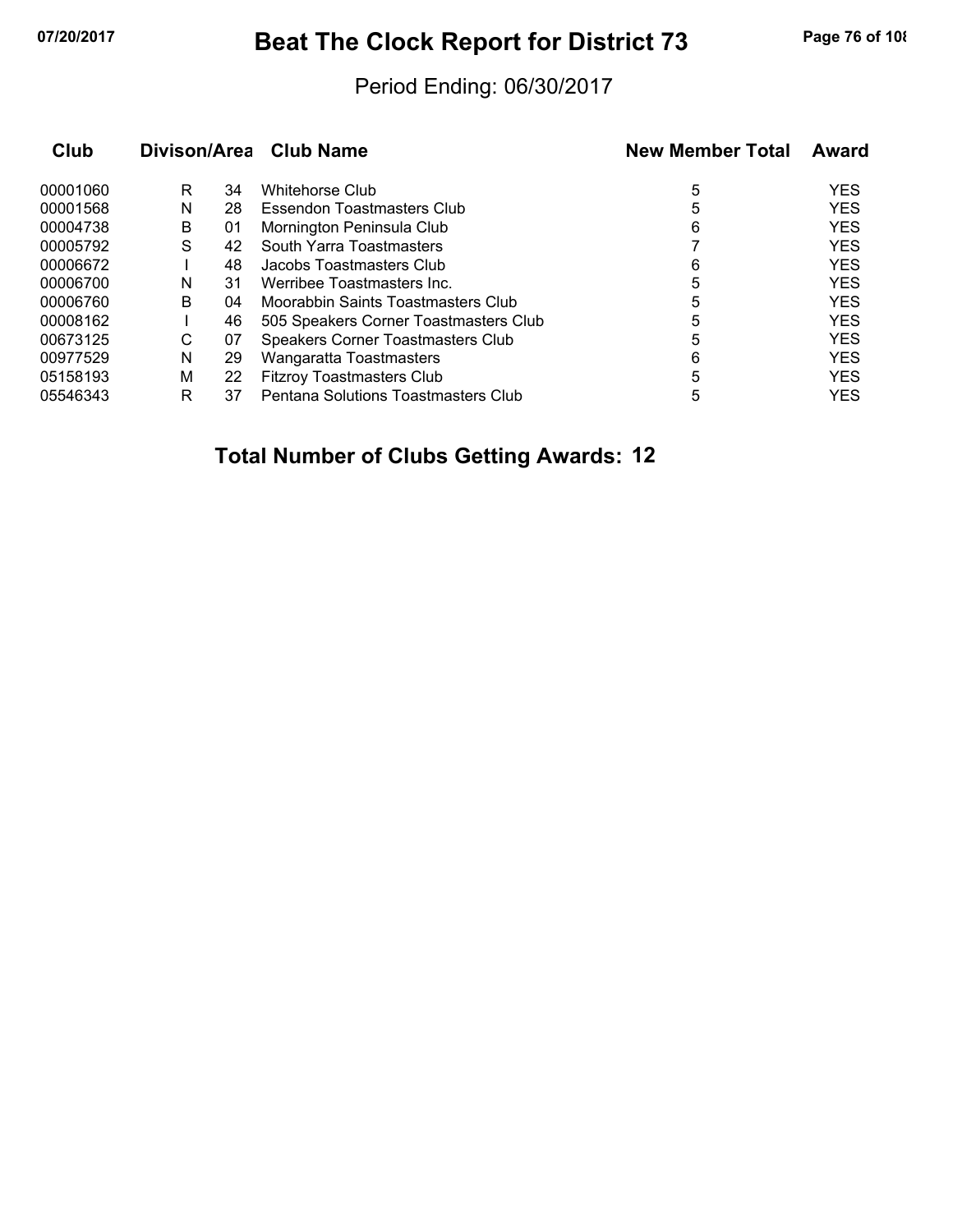# **07/20/2017 Beat The Clock Report for District 74 Page 77 of 108**

#### Period Ending: 06/30/2017

| Club     |              |    | Divison/Area Club Name                     | <b>New Member Total</b> | Award      |
|----------|--------------|----|--------------------------------------------|-------------------------|------------|
| 00000920 | S            | 02 | Florida Club                               | 5                       | <b>YES</b> |
| 00001315 |              | 03 | Benoni Club                                | 6                       | <b>YES</b> |
| 00001798 |              | 04 | Egoli Golden City Club                     | 7                       | <b>YES</b> |
| 00003966 | R            | 04 | City Bowl, Cape Town Toastmasters Club     | 6                       | <b>YES</b> |
| 00006413 | S            | 02 | West Rand Toastmasters Club                | 5                       | <b>YES</b> |
| 00008699 | L            | 01 | Gaborone Club                              | 6                       | <b>YES</b> |
| 00009369 | S            | 03 | Honeydew Club                              | 6                       | <b>YES</b> |
| 00840322 | L            | 02 | Rosebank Toastmasters Club                 | 5                       | <b>YES</b> |
| 00907573 | Α            | 05 | Maputo Toastmasters Club                   | 8                       | <b>YES</b> |
| 00933048 | S            | 04 | <b>Changed People</b>                      | 5                       | <b>YES</b> |
| 00934378 |              | 01 | <b>Eloquent Speakers Club</b>              | 7                       | <b>YES</b> |
| 00934382 | S            | 02 | Positive Speakers Club                     | 6                       | <b>YES</b> |
| 00976140 |              | 03 | <b>Refined Raconteurs</b>                  | 8                       | <b>YES</b> |
| 01052145 | R            | 01 | <b>Table View Toastmasters Club</b>        | 7                       | <b>YES</b> |
| 01352883 | D            | 04 | Swakopmund Toastmasters Club               | 9                       | <b>YES</b> |
| 01444260 | R            | 01 | Vodacom Cape Town Toastmasters             | 6                       | <b>YES</b> |
| 01523926 | A            | 01 | <b>Central Centurion Toastmasters Club</b> | 6                       | <b>YES</b> |
| 01591679 | L            | 02 | Greenside Toastmasters Club                | 5                       | <b>YES</b> |
| 02025544 | S            | 02 | Bacon & Egg                                | 5                       | <b>YES</b> |
| 02355273 | Z            | 01 | <b>Engineers Toastmasters Club</b>         | 5                       | <b>YES</b> |
| 02357896 | L            | 05 | <b>CIMA Toastmasters Gauteng</b>           | 8                       | <b>YES</b> |
| 03414400 |              | 02 | Modderfontein Breakfast Club               | 5                       | <b>YES</b> |
| 03589401 | Ζ            | 02 | Diplomatic Corps Toastmasters Club         | 5                       | <b>YES</b> |
| 03748205 | $\mathsf{R}$ | 02 | Sanlam Toastmasters                        | 5                       | <b>YES</b> |
| 03902078 | A            | 01 | Lakeside Centurion                         | 10                      | <b>YES</b> |
| 03922427 | Ζ            | 04 | Supreme Toastmasters Club                  | 10                      | <b>YES</b> |
| 05488649 | $\mathsf{H}$ | 02 | Dainfern Diamonds Toastmasters Club        | 6                       | <b>YES</b> |
| 05579654 | S            | 02 | <b>Moving Forward Toastmasters</b>         | 7                       | <b>YES</b> |
| 05756624 | A            | 01 | <b>General Electric Toastmasters Club</b>  | 13                      | <b>YES</b> |
| 05857160 | L            | 03 | South 32                                   | 10                      | <b>YES</b> |
| 05922388 | Z            | 04 | Econet Toastmasters Club                   | 5                       | <b>YES</b> |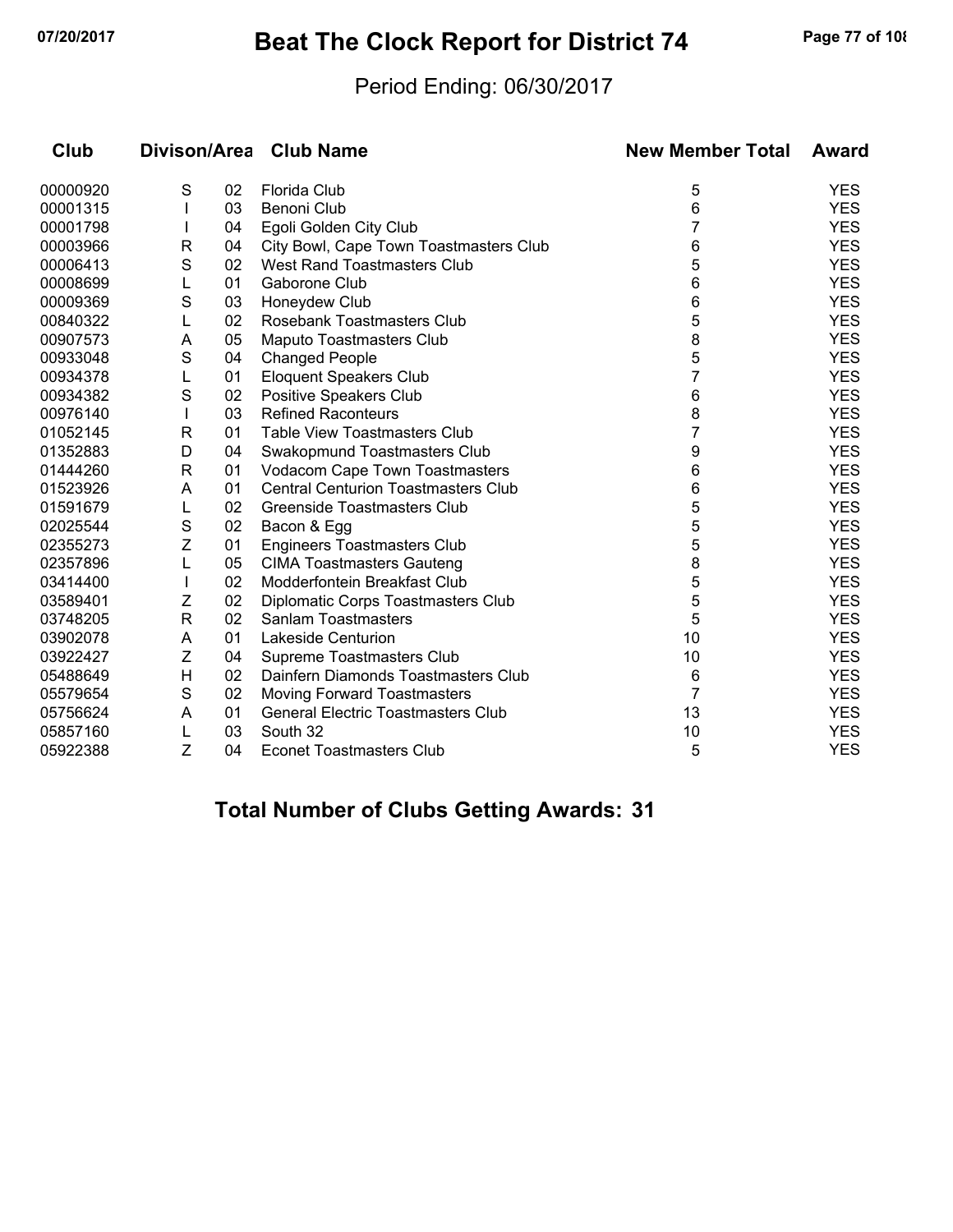# **07/20/2017 Beat The Clock Report for District 75 Page 78 of 108**

#### Period Ending: 06/30/2017

| Club     |   |    | Divison/Area Club Name             | <b>New Member Total</b> | Award      |
|----------|---|----|------------------------------------|-------------------------|------------|
| 00001010 | L | 91 | <b>Philamlife Club</b>             | 10                      | <b>YES</b> |
| 00001088 | L | 92 | Manila Bay Club                    | 6                       | <b>YES</b> |
| 00001119 | A | 02 | Metro Manila Toastmasters Club     | 5                       | <b>YES</b> |
| 00002395 | С | 22 | Sinulog Toastmasters Club          | 5                       | <b>YES</b> |
| 00003434 | D | 32 | <b>Bacolod Square and Compass</b>  | 9                       | <b>YES</b> |
| 00003789 | F | 53 | <b>Butuan Club</b>                 | 9                       | <b>YES</b> |
| 00003854 | E | 44 | TM Club Of Davao Club              | 8                       | <b>YES</b> |
| 00004624 | С | 24 | Midtown Toastmasters Club          | 9                       | <b>YES</b> |
| 00004933 | E | 43 | Durian Toastmasters Club           | 6                       | <b>YES</b> |
| 00004982 |   | 82 | <b>TMX Toastmasters Club</b>       | 5                       | <b>YES</b> |
| 00006698 | B | 12 | Diamond Toastmasters Club          | 8                       | <b>YES</b> |
| 00007770 | С | 21 | PICPA-Cebu Toastmasters Club       | 7                       | <b>YES</b> |
| 00009442 |   | 84 | <b>Mactan Toastmasters Club</b>    | 6                       | <b>YES</b> |
| 00929602 | B | 16 | <b>TOPS Toastmasters Club</b>      | 7                       | <b>YES</b> |
| 01065841 | H | 72 | BF Community Toastmasters Club     | 7                       | <b>YES</b> |
| 01204168 | A | 05 | Pilipinas Toastmasters Club        | 5                       | <b>YES</b> |
| 01244280 | G | 62 | <b>Synergy Toastmasters Club</b>   | 5                       | <b>YES</b> |
| 01780629 | B | 11 | Fountainseeds Toastmasters Club    | 7                       | <b>YES</b> |
| 01901958 |   | 82 | MEZ 1 Toastmasters Club            | 5                       | <b>YES</b> |
| 02519412 | С | 24 | <b>Abacus Toastmasters Club</b>    | 7                       | <b>YES</b> |
| 03146763 | B | 14 | Intellicare Toastmasters Club      | 11                      | <b>YES</b> |
| 03265919 | B | 13 | <b>Pioneer Trailblazers</b>        | 12                      | <b>YES</b> |
| 03322003 | D | 33 | Pythagorean Toastmasters Club      | 5                       | <b>YES</b> |
| 03357121 | Κ | 77 | Dasmarinas City Toastmasters Club  | 7                       | <b>YES</b> |
| 04077900 | Κ | 79 | <b>BAVI STAG Toastmasters Club</b> | 16                      | <b>YES</b> |
| 04251901 | A | 03 | <b>Mystique Coolture</b>           | 6                       | <b>YES</b> |
| 04713027 | A | 06 | Aboitiz Taguig Toastmasters Club   | 8                       | <b>YES</b> |
| 04731565 | A | 06 | <b>BPI Toastmasters Club</b>       | 6                       | <b>YES</b> |
| 05001401 | B | 15 | Mayon Toastmasters Club            | 7                       | <b>YES</b> |
| 05359072 | A | 05 | City of Angeles Toastmasters Club  | 5                       | <b>YES</b> |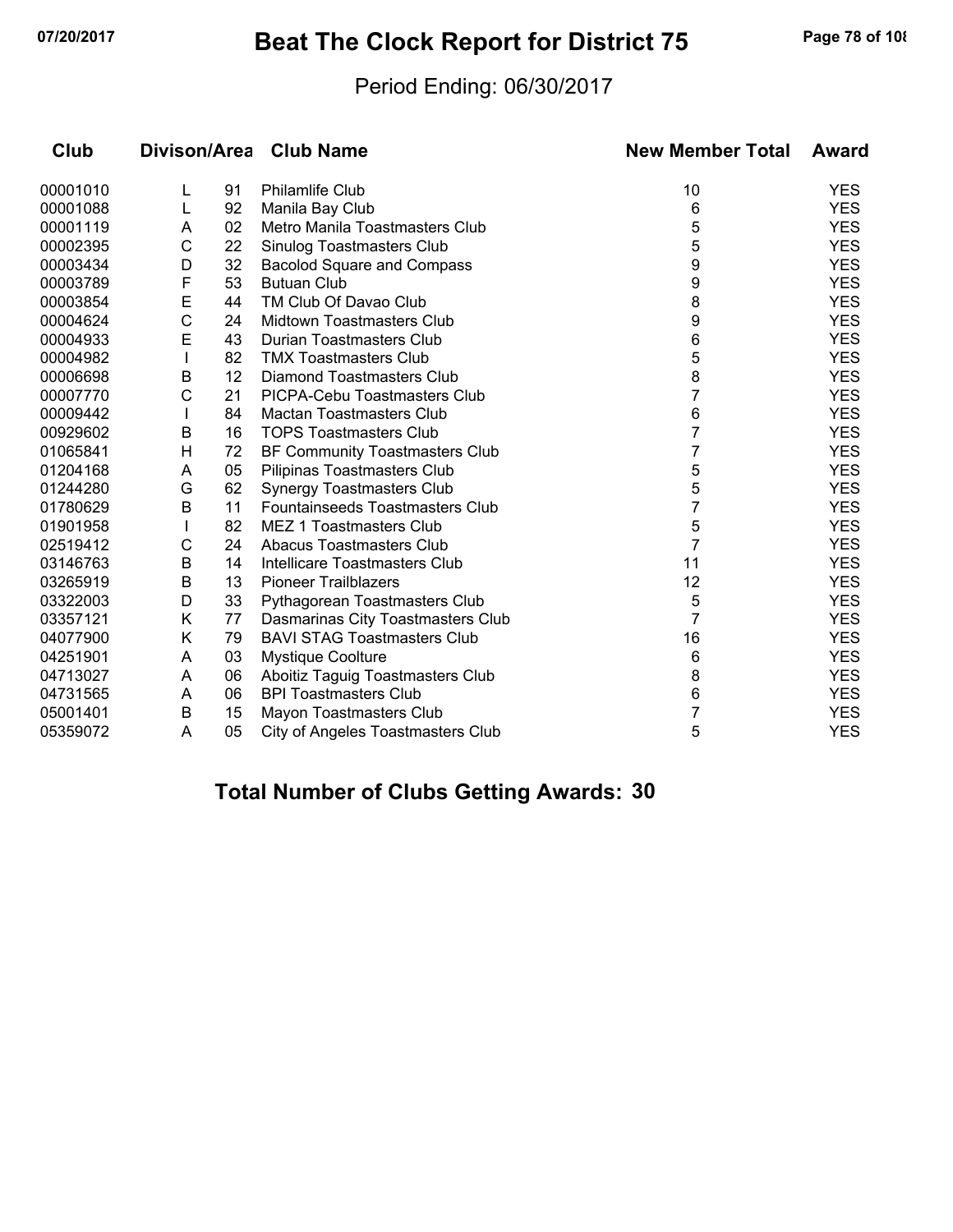# **07/20/2017 Beat The Clock Report for District 76 Page 79 of 108**

#### Period Ending: 06/30/2017

| Club     |   |    | Divison/Area Club Name                 | <b>New Member Total</b> | Award      |
|----------|---|----|----------------------------------------|-------------------------|------------|
| 00004408 | F | 64 | Osaka Toastmasters Club                | 6                       | <b>YES</b> |
| 01076364 | С | 31 | Pioneer Toastmasters Club              | 5                       | <b>YES</b> |
| 01189198 | В |    | lidabashi Toastmasters Club            | 5                       | <b>YES</b> |
| 01460128 | D | 46 | Akihabara Toastmasters Club            | 5                       | <b>YES</b> |
| 01482767 | B | 22 | Kichijoji Toastmasters Club            |                         | <b>YES</b> |
| 02951705 | н | 81 | Shimonoseki Toastmasters Club          |                         | <b>YES</b> |
| 03297476 | А | 14 | Alpine Leaders                         | 8                       | <b>YES</b> |
| 04929023 | В | 22 | <b>BNI Musashino Toastmasters Club</b> |                         | <b>YES</b> |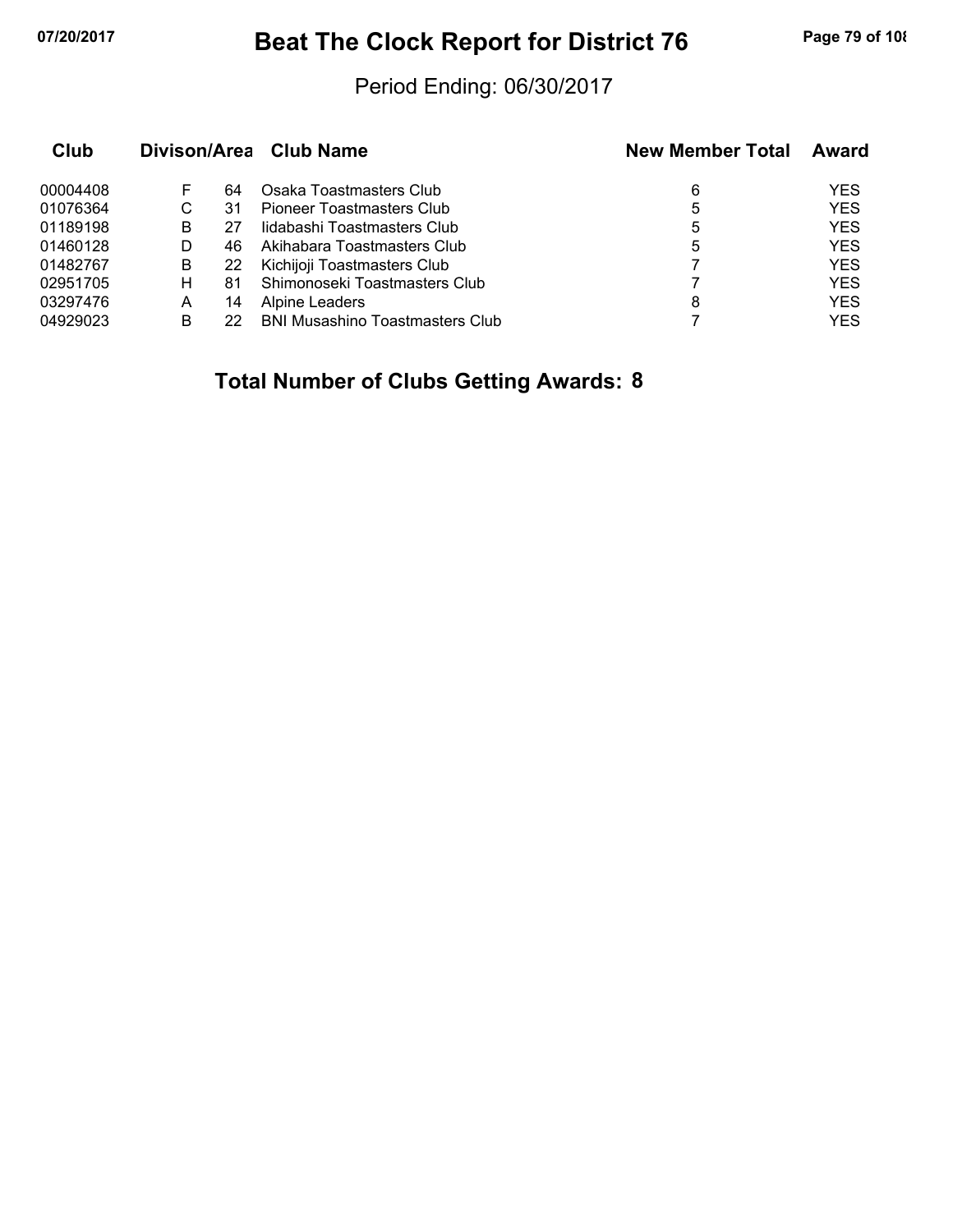# **07/20/2017 Beat The Clock Report for District 77 Page 80 of 108**

#### Period Ending: 06/30/2017

| Club     |   |    | Divison/Area Club Name                  | <b>New Member Total</b> | Award      |
|----------|---|----|-----------------------------------------|-------------------------|------------|
| 00000642 | D | 41 | Diamondhead Toastmasters                |                         | <b>YES</b> |
| 00002095 | D | 41 | <b>Gulf Coast Toastmasters Club</b>     | 8                       | <b>YES</b> |
| 00003693 | Е | 52 | Advanced Toastmasters Club of Pensacola | 5                       | <b>YES</b> |
| 00004119 | Е | 52 | Western Gate Toastmasters               | 6                       | <b>YES</b> |
| 00004838 | A | 12 | Research Park Toastmasters              | 5                       | <b>YES</b> |
| 00004945 | С | 33 | Coffee County Toastmasters Club         | 5                       | <b>YES</b> |
| 00005539 | Е | 52 | <b>Speak Saufley Toastmasters Club</b>  | 5                       | <b>YES</b> |
| 00651363 | В | 22 | VA Voices Toastmasters Club             | 6                       | <b>YES</b> |
| 01502181 | Е | 51 | Navy Sounders                           | 11                      | <b>YES</b> |
| 02145100 | В | 24 | Guiding Light Toastmasters Club         | 5                       | YES        |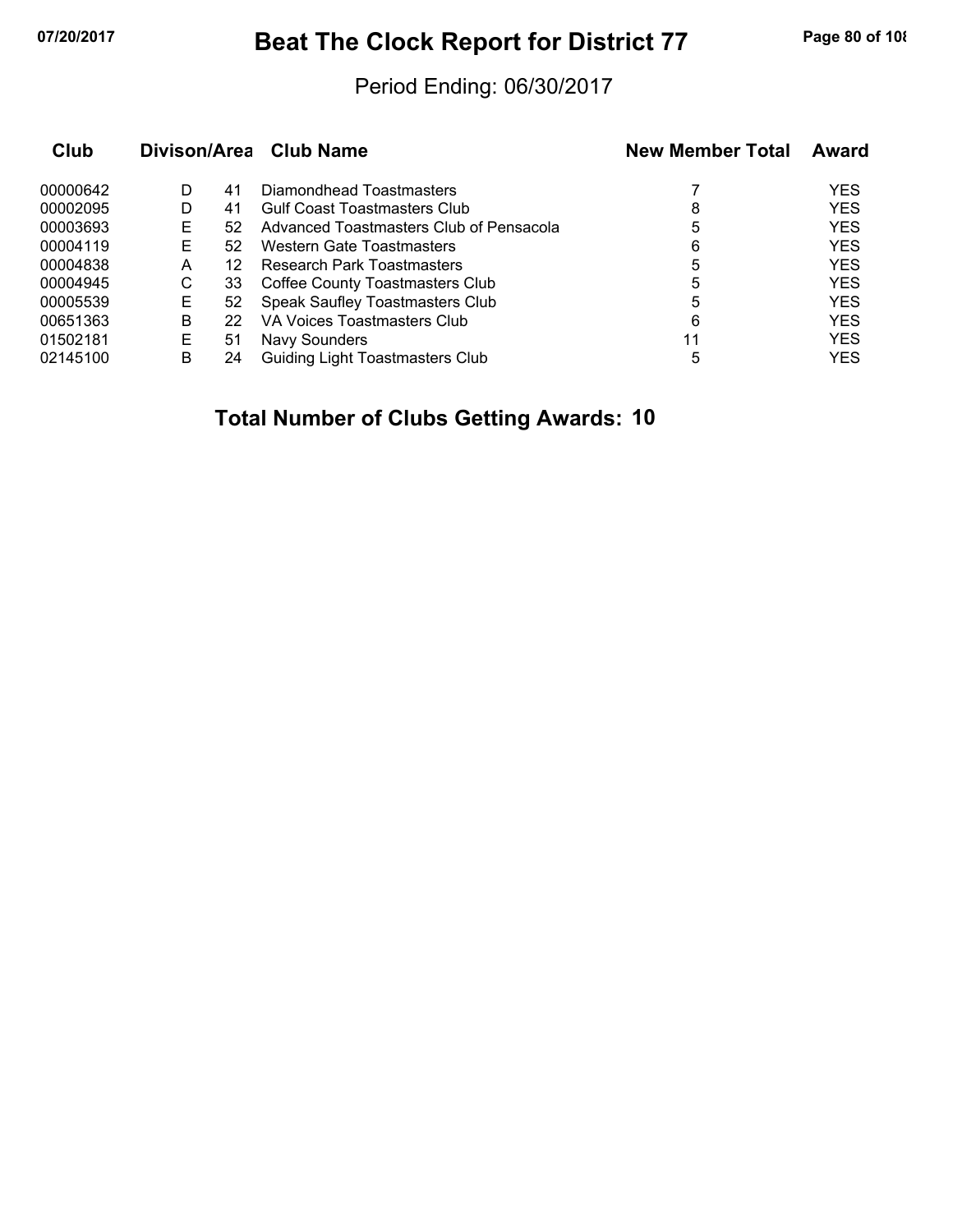# **07/20/2017 Beat The Clock Report for District 78 Page 81 of 108**

#### Period Ending: 06/30/2017

| Club     |    |    | Divison/Area Club Name                 | <b>New Member Total</b> | Award      |
|----------|----|----|----------------------------------------|-------------------------|------------|
| 00003258 | E. |    | 51 Skyline Club                        |                         | YES        |
| 05021591 | B. | 23 | Top Shelf Toastmasters                 | h                       | YES        |
| 05042808 |    | 41 | <b>Brooks Avenue Toastmasters Club</b> | 16                      | <b>YES</b> |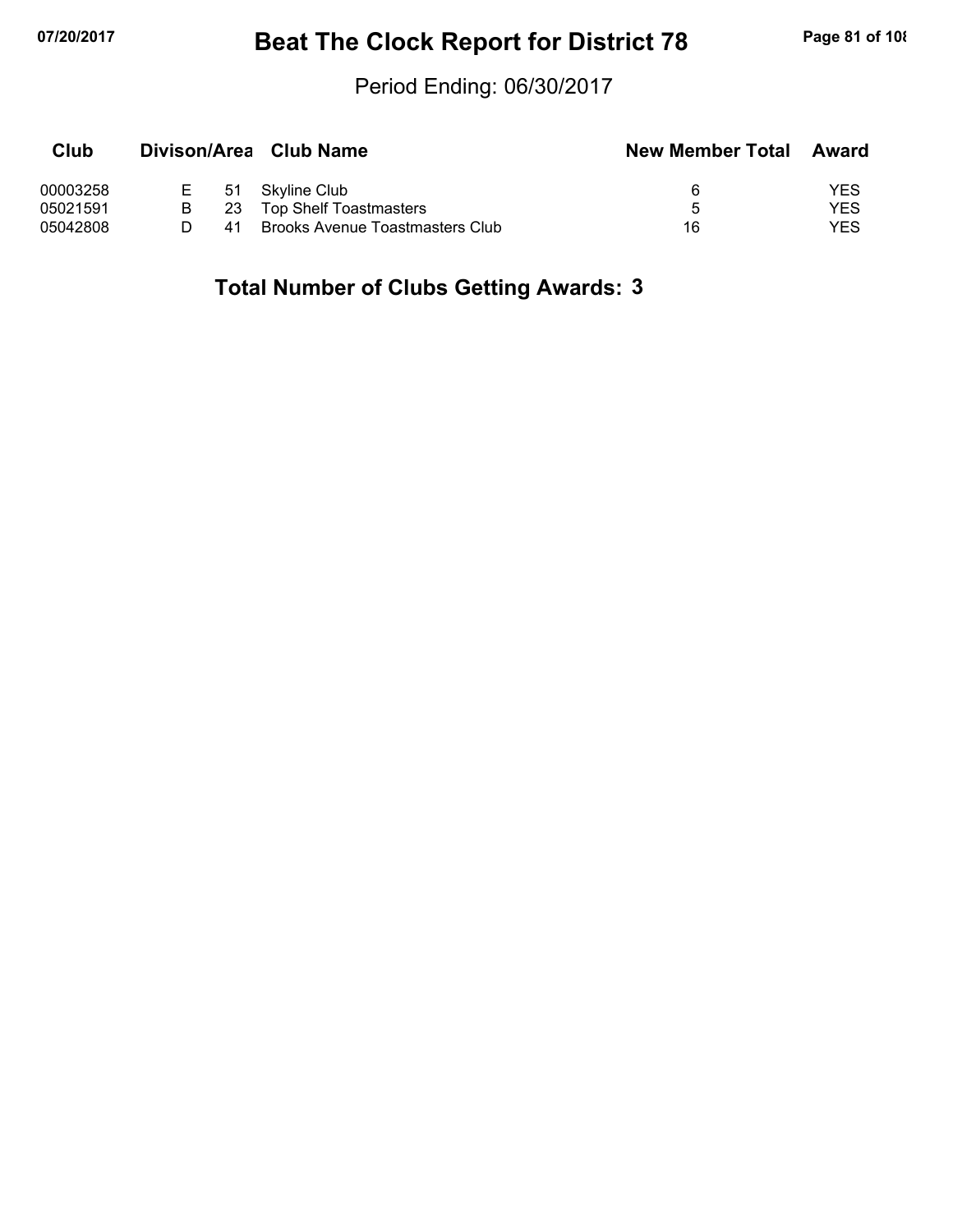# **07/20/2017 Beat The Clock Report for District 79 Page 82 of 108**

### Period Ending: 06/30/2017

| Club     |              |    | Divison/Area Club Name                    | <b>New Member Total</b> | Award      |
|----------|--------------|----|-------------------------------------------|-------------------------|------------|
| 00001059 | М            | 20 | <b>Dhahran Toastmasters</b>               | 10                      | <b>YES</b> |
| 00002496 | В            | 06 | Serendib Toastmasters Club                | 5                       | <b>YES</b> |
| 00006897 | A            | 01 | Riyadh Toastmasters Club                  | 6                       | <b>YES</b> |
| 00008258 | J            | 32 | <b>Oasis Toastmasters Club</b>            | 6                       | <b>YES</b> |
| 00009209 | N            | 66 | Kohinoor Toastmasters Club                | 5                       | <b>YES</b> |
| 00889524 | С            | 08 | Nesma Holding Toastmasters Club           | 5                       | <b>YES</b> |
| 00918581 | F            | 60 | <b>COSMOS</b>                             | 5                       | <b>YES</b> |
| 01015490 | M            | 55 | North Training Toastmasters Club          | 5                       | <b>YES</b> |
| 01267758 | Q            | 71 | Asharqia Chamber Toastmasters             | 8                       | <b>YES</b> |
| 01275127 | M            | 41 | Northpark Toastmasters                    | 5                       | <b>YES</b> |
| 01426276 | $\mathsf{C}$ | 27 | <b>Effat University Toastmasters Club</b> | 5                       | <b>YES</b> |
| 01536532 | R            | 36 | The Gold Toastmasters Club                | 6                       | <b>YES</b> |
| 01871524 | F            | 60 | PHOENIX MASA TOASTMASTERS CLUB            | 6                       | <b>YES</b> |
| 01904303 | H            | 37 | Wisdom Toastmasters Club                  | 5                       | <b>YES</b> |
| 02345107 | G            | 07 | <b>OPM Toastmasters Club</b>              | 7                       | <b>YES</b> |
| 02414493 | Е            | 62 | <b>GAS Toastmasters Club</b>              | 5                       | <b>YES</b> |
| 02556701 | M            | 20 | Eagles Toastmasters Club                  | 8                       | <b>YES</b> |
| 02979009 | P            | 39 | Abha Ladies Toastmasters Club             | 8                       | <b>YES</b> |
| 03335821 | Τ            | 48 | Almohterifoon Advanced                    | 7                       | <b>YES</b> |
| 03598788 | Κ            | 16 | King Abdulaziz University                 | 5                       | <b>YES</b> |
| 03960717 | F            | 25 | <b>Vision Toastmasters Club</b>           | 6                       | <b>YES</b> |
| 04015060 | M            | 42 | Radhwa Toastmasters                       | 5                       | <b>YES</b> |
| 04027533 | M            | 55 | New Discovery Toastmasters                | 9                       | <b>YES</b> |
| 04156955 | J            | 43 | <b>JZ Toastmasters</b>                    | 8                       | <b>YES</b> |
| 04206338 | Н            | 18 | Pace Advanced Toastmasters Club           | 9                       | <b>YES</b> |
| 04251144 | F            | 60 | Jacobz Toastmasters Club                  | 12                      | <b>YES</b> |
| 04273931 | N            | 04 | Elite 30 Advanced Toastmasters Club       | 6                       | <b>YES</b> |
| 04343115 | F            | 61 | Algosaibi Toastmasters Club               | 10                      | <b>YES</b> |
| 04363443 | Τ            | 30 | <b>Quba Toastmasters Club</b>             | 5                       | <b>YES</b> |
| 04671851 | P            | 69 | Abha Advanced Toastmasters                | 8                       | <b>YES</b> |
| 04822300 | A            | 67 | RIYADH GEMS ADVANCED TOASTMASTER          | 10                      | <b>YES</b> |
| 04913165 | L            | 63 | Royal Leaders' Toastmasters Club          | 6                       | <b>YES</b> |
| 05056040 | E            | 64 | The Visionary TMC                         | 9                       | <b>YES</b> |
| 05148457 | F            | 25 | Dynamic Toastmasters Club                 | 15                      | <b>YES</b> |
| 05159103 | L            | 29 | Ma'aden Rak-1 Toastmasters Club           | 5                       | <b>YES</b> |
| 05268877 | $\mathbf{I}$ | 49 | Afaq Al-Maerifa Toastmasters Club         | 6                       | YES        |
| 05400864 | S            | 57 | <b>KFUPM Pioneers Toastmaster Club</b>    | 57                      | <b>YES</b> |
| 05401008 | S            | 57 | Genesis KFUPM Toastmasters Club           | 33                      | <b>YES</b> |
| 05401105 | S            | 57 | Elite KFUPM Toastmasters Club             | 14                      | <b>YES</b> |
| 05401154 | S            | 57 | Aloha! KFUPM Toastmasters                 | 30                      | <b>YES</b> |
| 05413205 | R            | 36 | <b>STC Riyadh</b>                         | 8                       | <b>YES</b> |
| 05424973 | A            | 67 | Family Malayalam                          | 11                      | <b>YES</b> |
| 05512739 | т            | 74 | Arees TM Club                             | 6                       | <b>YES</b> |
| 05607273 | M            | 55 | Ibda'a Women's Toastmasters Club          | 5                       | <b>YES</b> |
| 05680734 | S            | 57 | KFUPM Sehr Albayan Toastmasters Club      | 19                      | <b>YES</b> |
| 05994720 | Е            | 21 | <b>SATORP's Toastmasters Club</b>         | 5                       | <b>YES</b> |
| 06058822 | E            | 62 | <b>JIC-Beta Toastmasters</b>              | 62                      | <b>YES</b> |
| 06058836 |              | 17 | JIC-Gamma Toastmasters Club               | 63                      | <b>YES</b> |
| 06058838 |              | 63 | <b>JIC Sigma Toastmasters</b>             | 59                      | <b>YES</b> |
| 06058877 | L            | 29 | JIC-Omega Toastmasters Club               | 58                      | <b>YES</b> |
| 06069694 | P            | 69 | <b>Billasmar Toastmasters Club</b>        | 8                       | <b>YES</b> |
| 06509774 | P            | 40 | Al Yarmouk Toastmasters Club              | 29                      | <b>YES</b> |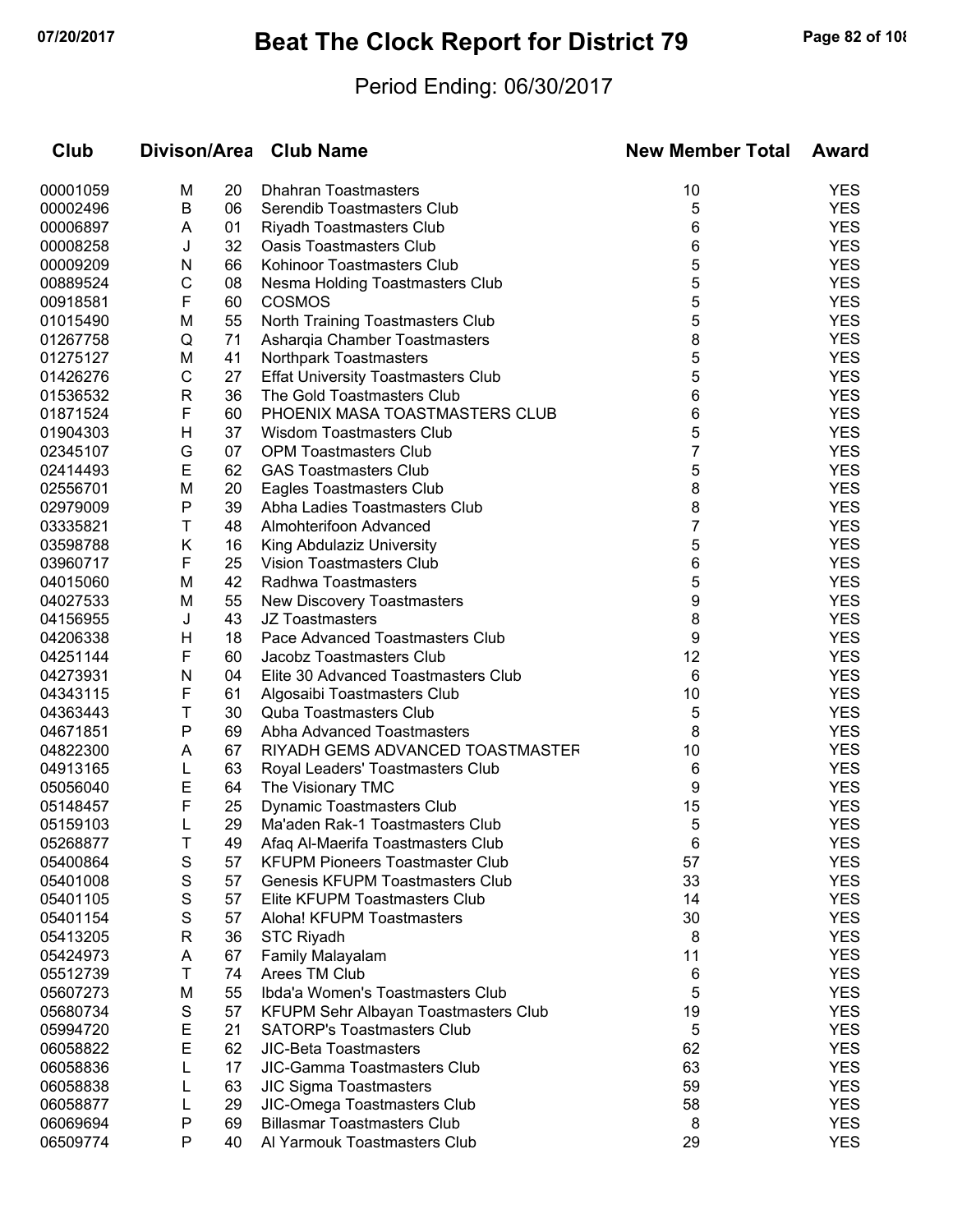# **07/20/2017 Beat The Clock Report for District 79 Page 83 of 108**

#### Period Ending: 06/30/2017

| Club     |   |    | Divison/Area Club Name          | <b>New Member Total</b> | Award      |
|----------|---|----|---------------------------------|-------------------------|------------|
| 06509824 | P | 26 | Al A'alyah Toastmasters Club    | 33                      | YES        |
| 06509848 | Р | 26 | Al Hazem Toastmasters Club      | 20                      | <b>YES</b> |
| 06509862 | Р | 69 | Alsomo Toastmasters Club        | 19                      | <b>YES</b> |
| 06509906 | Р | 40 | Sabya Toastmasters Club         | 20                      | <b>YES</b> |
| 06518424 | P | 26 | Nama'a Ladies Toastmasters Club | 52                      | <b>YES</b> |
| 06566586 | J | 70 | <b>IECEP KSA-ERC</b>            | 5                       | <b>YES</b> |
| 06591925 | P | 26 | Jazan Toastmasters Club         | 20                      | YES        |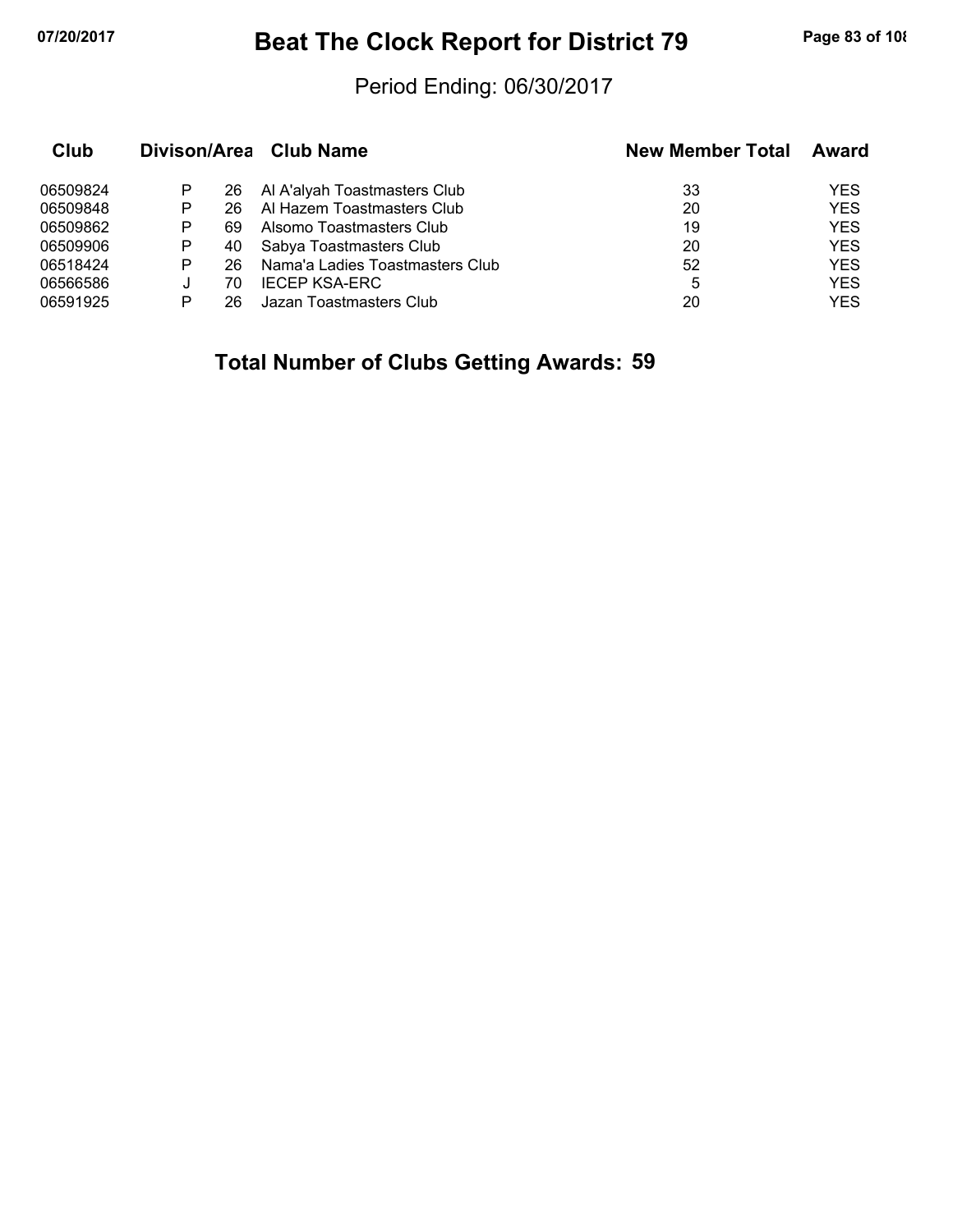# **07/20/2017 Beat The Clock Report for District 80 Page 84 of 108**

#### Period Ending: 06/30/2017

| Club     |             |    | Divison/Area Club Name                           | <b>New Member Total</b> | Award      |
|----------|-------------|----|--------------------------------------------------|-------------------------|------------|
| 00000357 | U           | 04 | <b>Toastmasters Club Of Singapore</b>            | 7                       | <b>YES</b> |
| 00000483 | Α           | 01 | <b>YMCA Toastmasters Club</b>                    | 6                       | <b>YES</b> |
| 00004011 | S           | 03 | Changi Simei Toastmasters Club                   | 5                       | <b>YES</b> |
| 00004255 | G           | 05 | Punggol Park Toastmasters Club                   | 7                       | <b>YES</b> |
| 00004436 | D           | 04 | Astro Toastmasters Club @ Radin Mas              | 8                       | <b>YES</b> |
| 00005202 | $\mathbb S$ | 04 | Ulu Pandan Club                                  | 5                       | <b>YES</b> |
| 00008833 | Z           | 01 | <b>NUS Toastmasters Club</b>                     | 5                       | <b>YES</b> |
| 00009092 | D           | 02 | Toa Payoh South CC Toastmasters Club             | 6                       | <b>YES</b> |
| 00009479 | Z           | 03 | <b>Bishan Toastmasters Club</b>                  | 5                       | <b>YES</b> |
| 00587782 | L           | 03 | <b>Punggol Park Community Centre Youth Group</b> | 8                       | <b>YES</b> |
| 00655069 | V           | 05 | Leng Kee Mandarin Club                           | 8                       | <b>YES</b> |
| 00708617 | B           | 02 | Clementi CC Toastmasters Club                    | 8                       | <b>YES</b> |
| 00806113 | E           | 01 | Nee Soon South Toastmasters Club                 | 5                       | <b>YES</b> |
| 00925548 | S           | 01 | <b>PL Link Toastmasters Club</b>                 | 5                       | <b>YES</b> |
| 01052381 | L           | 03 | Toni International                               | 8                       | <b>YES</b> |
| 01196035 | A           | 05 | Marine Parade                                    | 6                       | <b>YES</b> |
| 01246660 | V           | 04 | <b>AME Toastmasters Club</b>                     | 5                       | <b>YES</b> |
| 01334904 | B           | 04 | <b>ASEC Toastmasters Club</b>                    | 9                       | <b>YES</b> |
| 01481742 | Α           | 01 | Anchorvale CC                                    | 6                       | <b>YES</b> |
| 01490973 | Α           | 04 | <b>EASB Eagles Toastmasters Club</b>             | 8                       | <b>YES</b> |
| 01498867 | Τ           | 04 | <b>Bukit Panjang Tamil</b>                       | 6                       | <b>YES</b> |
| 02065422 | G           | 05 | Pasir Ris Elias Toastmaster Club                 | 5                       | <b>YES</b> |
| 02129250 | T           | 02 | <b>Bharathiyar Toastmasters Club</b>             | 8                       | <b>YES</b> |
| 02771795 | B           | 05 | LCS TOASTMASTERS CLUB                            | 5                       | <b>YES</b> |
| 03332139 | Τ           | 04 | <b>SKML Tamil Toastmasters Club</b>              | 29                      | <b>YES</b> |
| 03760917 | G           | 04 | <b>SCTA Toastmasters Club</b>                    | 9                       | <b>YES</b> |
| 04084190 | B           | 02 | Henderson Toastmasters Club                      | 7                       | <b>YES</b> |
| 04198686 | G           | 03 | <b>ACE Toastmasters Club</b>                     | 6                       | <b>YES</b> |
| 04455150 | L           | 06 | Mountbatten Mandarin Toastmasters Club           | 10                      | <b>YES</b> |
| 04582710 | Τ           | 02 | Pek Kio Tamil Toastmasters Club                  | 6                       | <b>YES</b> |
| 04726539 | Τ           | 04 | <b>Frontier Tamil Toastmasters Club</b>          | 6                       | <b>YES</b> |
| 04782030 | Τ           | 01 | Kamban Toastmasters Club                         | 6                       | <b>YES</b> |
| 04818055 | Т           | 02 | Cholan                                           | 5                       | <b>YES</b> |
| 05159657 | G           | 03 | Jurong Green Advanced Toastmasters Club          | 5                       | <b>YES</b> |
| 05488208 | Z           | 05 | Toastmasters @ Duxton                            | 14                      | <b>YES</b> |
| 05602029 |             | 01 | Pandiyan Bilingual Toastmasters Club             | ſ                       | YES        |
| 05607290 | A           | 05 | Kampong Kembangan Toastmasters Club              | 11                      | <b>YES</b> |
| 05726076 | т           | 02 | Bharathidasan Toastmasters Club                  | 6                       | <b>YES</b> |
| 05820484 | U           | 04 | JPMorgan Toastmasters Singapore                  | 11                      | <b>YES</b> |
| 05922405 | т           | 04 | <b>Cheran Toastmasters Club</b>                  | 23                      | <b>YES</b> |
| 06099923 | V           | 03 | Sivaji Tamil Toastmasters Club                   | 10                      | <b>YES</b> |
| 06108840 | D           | 02 | <b>Standard Chartered Bank Toastmasters Club</b> | 8                       | <b>YES</b> |
|          |             |    |                                                  |                         |            |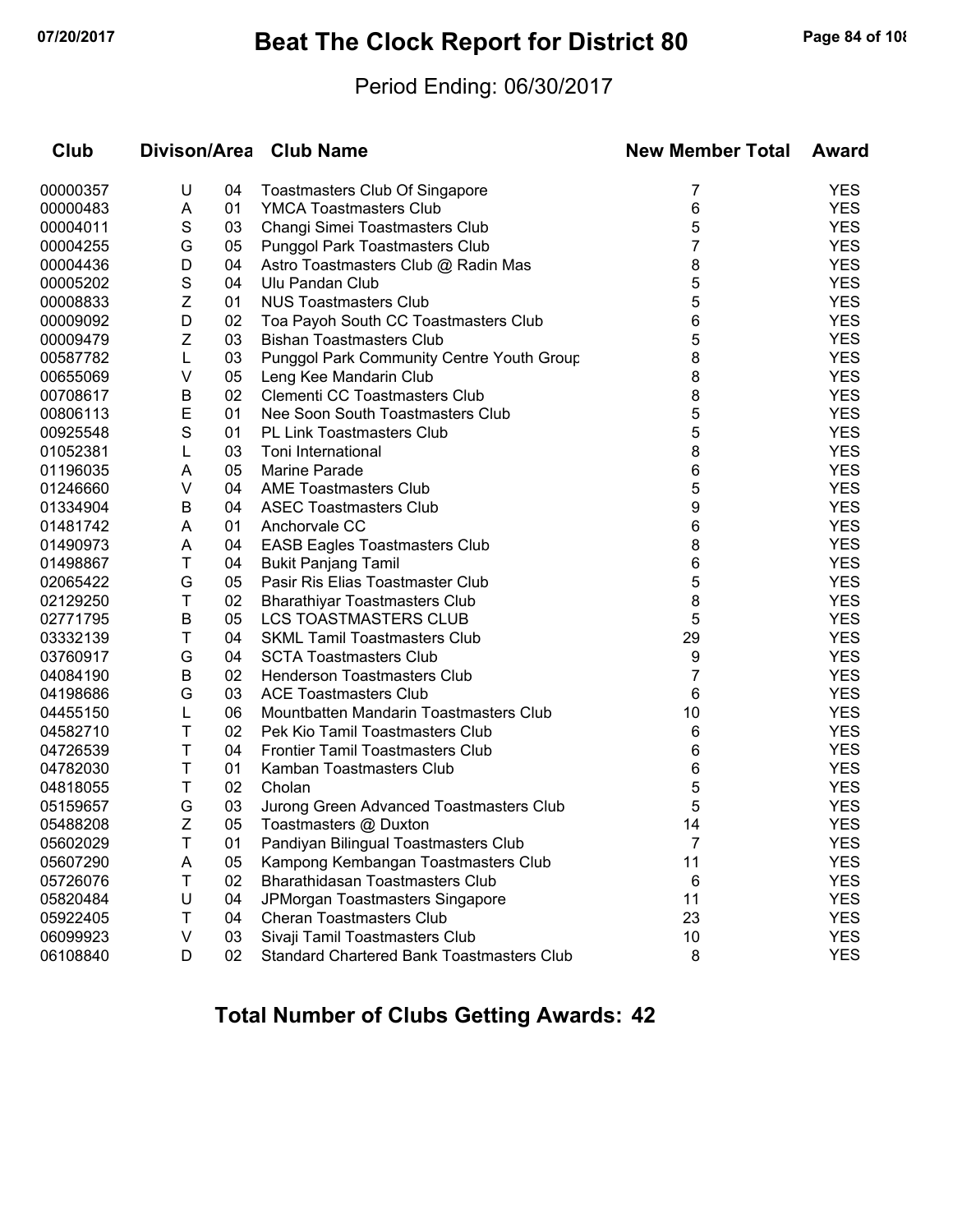# **07/20/2017 Beat The Clock Report for District 81 Page 85 of 108**

#### Period Ending: 06/30/2017

| Club     |   |    | Divison/Area Club Name                   | <b>New Member Total</b> | Award      |
|----------|---|----|------------------------------------------|-------------------------|------------|
| 00001045 | B | 08 | Nova Powerspeakers Club                  | 5                       | <b>YES</b> |
| 00003790 | A | 04 | The Achievers Toastmasters Club          | 5                       | <b>YES</b> |
| 00830360 | D | 21 | Amaryllis Toastmasters Club              | 5                       | <b>YES</b> |
| 01003357 | D | 26 | Club Olympus                             | 5                       | <b>YES</b> |
| 01220636 | B | 11 | Cool Vibes                               | 5                       | <b>YES</b> |
| 01279661 | G | 43 | <b>Puerto Rico Toastmasters Club</b>     | 8                       | <b>YES</b> |
| 02223990 | G | 42 | <b>Elite Advanced Speakers</b>           | 8                       | <b>YES</b> |
| 02410499 | С | 14 | Sage Toastmasters                        | 6                       | <b>YES</b> |
| 02907818 | D | 23 | Sirius Toastmasters Club                 | 5                       | <b>YES</b> |
| 02973822 | С | 15 | Eastern Orators Toastmasters             | 5                       | <b>YES</b> |
| 03875897 | F | 34 | Grenada Public Service Toastmasters Club | 8                       | <b>YFS</b> |
| 04363999 | F | 36 | Inspired Speakers Toastmasters Club      | 5                       | <b>YES</b> |
| 04603017 | G | 40 | Boringuen Toastmasters Club              | 8                       | <b>YES</b> |
| 05241009 | G | 43 | Santo Domingo Toastmasters Club          | 6                       | <b>YES</b> |
| 05955391 | A | 06 | Gilberto F. 'Betico' Croes               | 8                       | <b>YES</b> |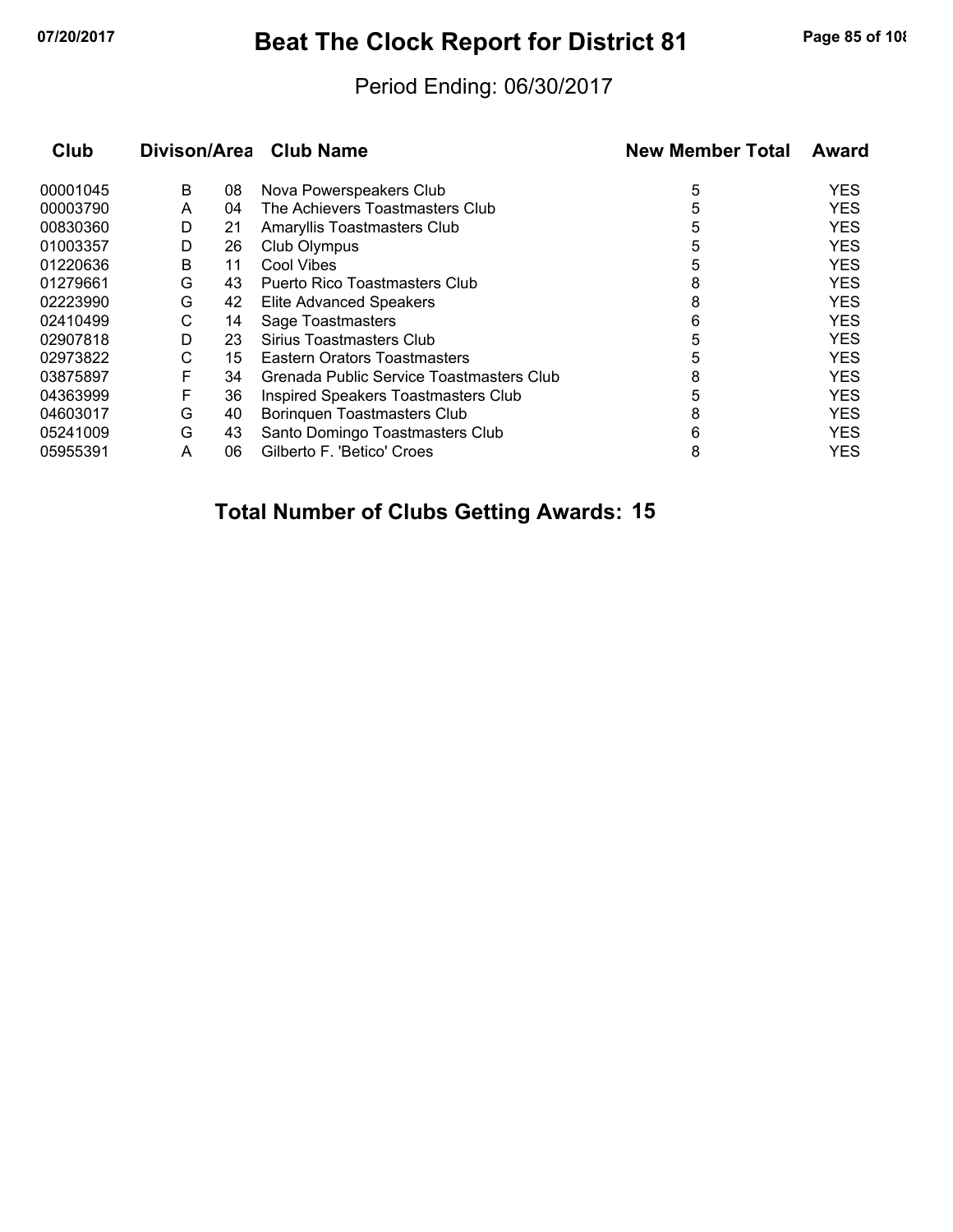# **07/20/2017 Beat The Clock Report for District 82 Page 86 of 108**

### Period Ending: 06/30/2017

| Club     | Divison/Area |    | <b>Club Name</b>                             | <b>New Member Total</b> | <b>Award</b> |
|----------|--------------|----|----------------------------------------------|-------------------------|--------------|
| 00002773 | С            | 02 | Sampath Bank Toastmasters Club               | 5                       | <b>YES</b>   |
| 00598998 | J            | 03 | University of Moratuwa Toastmasters Club     | 9                       | <b>YES</b>   |
| 00636934 | С            | 03 | Lyceum Toastmasters Club Nugegoda            | 5                       | <b>YES</b>   |
| 00649172 | С            | 05 | Serendib Toastmasters Club                   | 5                       | <b>YES</b>   |
| 01050359 | B            | 04 | Chennai Wordsmiths Toastmasters Club         | 12                      | <b>YES</b>   |
| 01128480 | $\mathbf{I}$ | 04 | <b>Medley Toastmasters Club</b>              | 12                      | <b>YES</b>   |
| 01239639 | D            | 01 | <b>Ford Chennai Toastmasters</b>             | 9                       | <b>YES</b>   |
| 01338612 | G            | 04 | PayPal Chennai Toastmasters Club             | 6                       | <b>YES</b>   |
| 01357117 | H            | 01 | HILL CAPITAL TOASTMASTERS                    | 6                       | <b>YES</b>   |
| 01363550 | B            | 01 | <b>Madras Toastmasters Club</b>              | 5                       | <b>YES</b>   |
| 01373947 | G            | 03 | <b>TCS Maitree Chennai Toastmasters Club</b> | 7                       | <b>YES</b>   |
| 01424892 | F            | 04 | <b>Union Assurance Toastmasters</b>          | 5                       | <b>YES</b>   |
| 01507489 | D            | 03 | Amec Foster Wheeler Chennai                  | 8                       | <b>YES</b>   |
| 01514977 | F            | 02 | Wattala Toastmasters Club                    | 5                       | <b>YES</b>   |
| 01515466 | E            | 01 | <b>BEPZ Toastmasters</b>                     | 6                       | <b>YES</b>   |
| 01553096 | F            | 03 | <b>Siyane Toastmasters</b>                   | 5                       | <b>YES</b>   |
| 01565817 | С            | 05 | CodeGen                                      | 6                       | <b>YES</b>   |
| 01600941 | B            | 02 | <b>Terra VIT</b>                             | 7                       | <b>YES</b>   |
| 01866827 | н            | 01 | <b>HNB Central Region Toastmasters Club</b>  | 11                      | <b>YES</b>   |
| 01880525 | C            | 03 | Sabaragamuwa Toastmasters Club               | 10                      | <b>YES</b>   |
| 01888115 | Α            | 04 | Bank of Ceylon Toastmasters Club             | 7                       | <b>YES</b>   |
| 01982862 | E            | 02 | Word Blasters Toastmasters Club              | 5                       | <b>YES</b>   |
| 02009282 | D            | 03 | Chennai Speakers Forum                       | 9                       | <b>YES</b>   |
| 02148163 | L            | 03 | Coimbatore Toastmasters Club                 | 9                       | <b>YES</b>   |
| 02221629 | G            | 03 | <b>TCS Insurance Toastmasters Club</b>       | 16                      | <b>YES</b>   |
| 02435760 | Κ            | 02 | Infosys Toastmasters, Chennai                | 7                       | <b>YES</b>   |
| 02441171 | D            | 04 | <b>Chennai Communicators Club</b>            | 5                       | <b>YES</b>   |
| 02677376 | B            | 03 | <b>Brisa VIT</b>                             | 5                       | <b>YES</b>   |
| 02677403 | B            | 03 | Clima VIT                                    | 6                       | <b>YES</b>   |
| 02798716 | G            | 01 | Infosys Shols Toastmasters Club              | 6                       | <b>YES</b>   |
| 02823690 | J            | 03 | <b>KDU Toastmasters Club</b>                 | 8                       | <b>YES</b>   |
| 02952296 | B            | 04 | Standard Chartered GBS India - Haddows To    | 19                      | <b>YES</b>   |
| 03060904 | G            | 02 | Alpha Betans Syntel Toastmasters Club        | 9                       | <b>YES</b>   |
| 03200777 | H            | 02 | Kuliyapitiya Toastmasters Club               | 6                       | <b>YES</b>   |
| 03270615 | L            | 01 | <b>Trichy Toastmasters Club</b>              | 6                       | <b>YES</b>   |
| 03295314 | В            | 02 | Agua VIT                                     | 6                       | <b>YES</b>   |
| 03295556 | B            | 03 | <b>FOGO VIT</b>                              | 7                       | <b>YES</b>   |
| 03815299 | L            | 02 | Madurai Toastmasters Club                    | 5                       | <b>YES</b>   |
| 04091394 | E            | 02 | Ceylinco Life Toastmasters Club              | 7                       | <b>YES</b>   |
| 04142818 | G            | 02 | Great Lakes Chennai Toastmasters Club        | 36                      | <b>YES</b>   |
| 04198235 | B            | 02 | <b>Phoenix VIT</b>                           | 10                      | <b>YES</b>   |
| 04304054 | н            | 02 | <b>MAS Slimline Toastmasters Club</b>        | 6                       | <b>YES</b>   |
| 04309638 |              | 03 | <b>Rising Pillars Toastmasters Club</b>      | 5                       | <b>YES</b>   |
| 04413366 | L            | 01 | MAMCET TOASTMASTERS CLUB                     | 7                       | <b>YES</b>   |
| 04469699 | L            | 03 | Coimbatore Speakers Forum                    | 6                       | <b>YES</b>   |
| 04580135 | C            | 03 | J'Pura University Toastmasters Club          | 15                      | <b>YES</b>   |
| 04903005 | A            | 02 | CMA SRI LANKA TOASTMASTERS CLUB              | 5                       | <b>YES</b>   |
| 04926628 |              | 02 | Symantec Toastmasters Club                   | 12                      | <b>YES</b>   |
| 04935335 | Κ            | 02 | <b>DICV Toastmasters</b>                     | 7                       | <b>YES</b>   |
| 05125333 | B            | 03 | Sol VIT Toastmasters                         | 6                       | <b>YES</b>   |
| 05270893 | J            | 02 | <b>PLC Toastmasters Club</b>                 | 5                       | <b>YES</b>   |
| 05505274 | E            | 04 | Horana Toastmasters Club                     | 6                       | <b>YES</b>   |
|          |              |    |                                              |                         |              |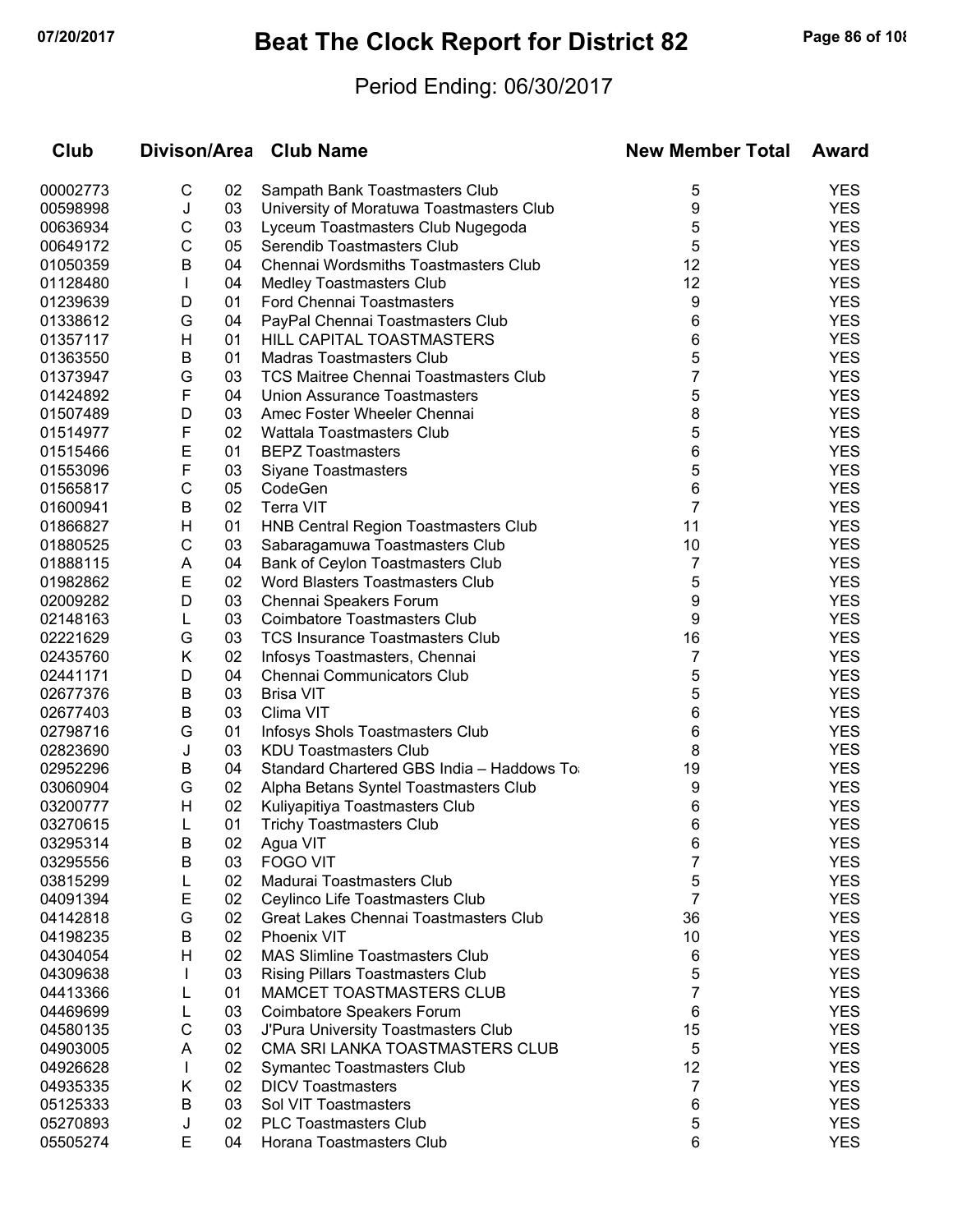# **07/20/2017 Beat The Clock Report for District 82 Page 87 of 108**

#### Period Ending: 06/30/2017

| Club     |   |     | Divison/Area Club Name                | <b>New Member Total</b> | Award |
|----------|---|-----|---------------------------------------|-------------------------|-------|
| 05607479 | G |     | 04 KCG Youthmasters Toastmasters Club | 13                      | YES   |
| 05940325 |   | 01  | Chennai LoudSpeakers                  |                         | YES   |
| 05956710 |   | 02. | Nokia Nexus Toastmasters Club         | Б.                      | YES   |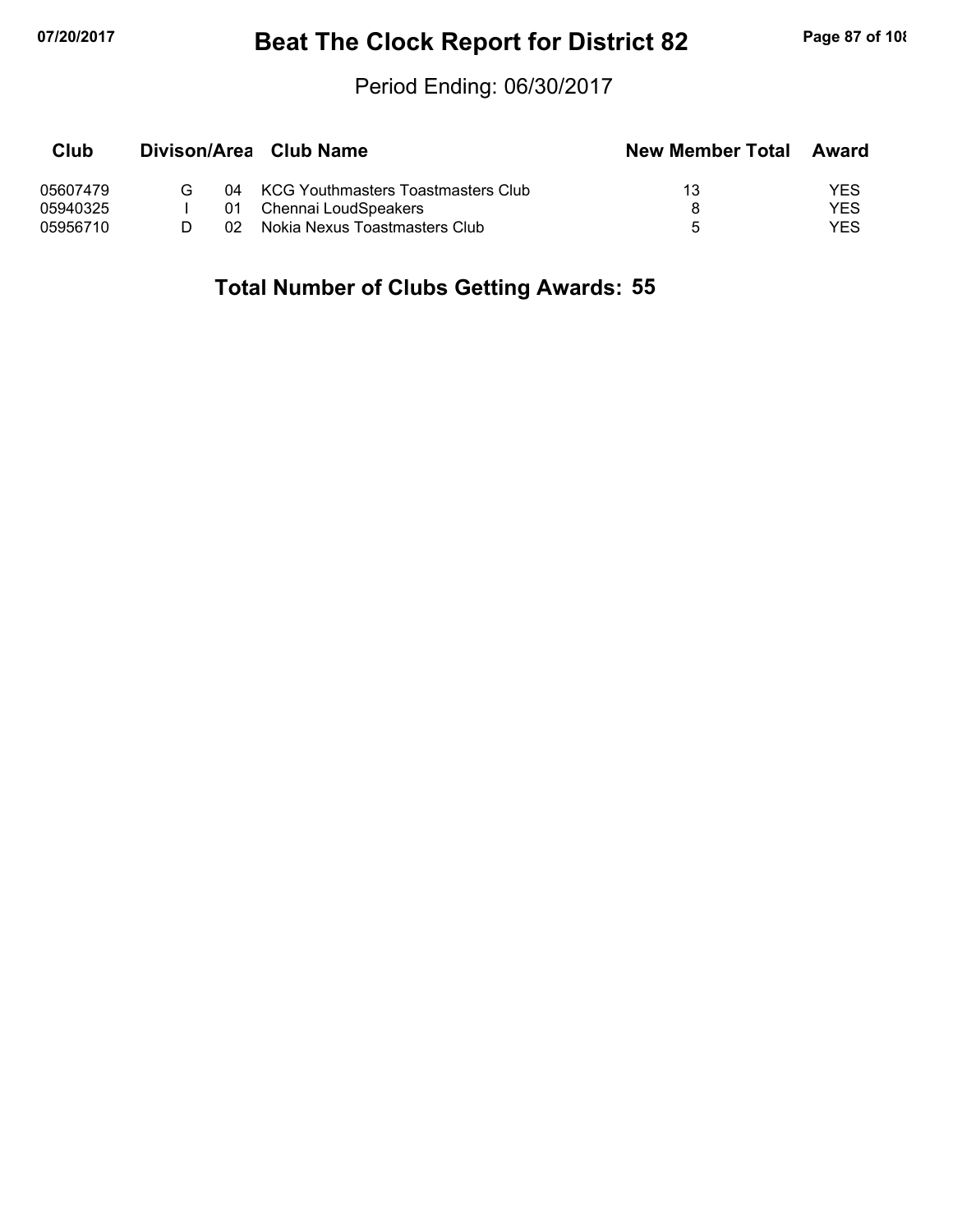# **07/20/2017 Beat The Clock Report for District 83 Page 88 of 108**

#### Period Ending: 06/30/2017

| Club     |   |    | Divison/Area Club Name             | <b>New Member Total</b> | Award      |
|----------|---|----|------------------------------------|-------------------------|------------|
| 00001103 | С | 32 | Somerville Toastmasters            | 6                       | <b>YES</b> |
| 00002664 | н | 83 | <b>Clifton Toastmasters Club</b>   | 5                       | <b>YES</b> |
| 00004646 | D | 42 | <b>Brunswick Toastmasters Club</b> | 6                       | <b>YES</b> |
| 00005272 | н | 81 | Gateway 2 Toastmasters Club        | 9                       | <b>YES</b> |
| 00006101 | G | 74 | Mile Square Toastmasters           | 5                       | <b>YES</b> |
| 00006445 | G | 74 | Union City Club                    |                         | <b>YES</b> |
| 00006847 | F | 63 | Art Of Speaking                    | 6                       | <b>YES</b> |
| 00008143 | E | 54 | <b>Storytelling Club</b>           | 6                       | <b>YES</b> |
| 00008349 | E | 51 | Impact 21 Toastmasters Club        | 6                       | <b>YES</b> |
| 00009582 | F | 61 | <b>Red Bank Toastmasters Club</b>  | 6                       | <b>YES</b> |
| 00692522 | G | 74 | Toastmasters en Español Club       |                         | <b>YES</b> |
| 00787697 | C | 34 | Warren (Citi) Toastmasters         | 5                       | <b>YES</b> |
| 00813995 |   | 93 | K-Toast Club                       | 5                       | <b>YES</b> |
| 00966830 | A | 13 | CARPE DIEM TOASTMASTERS PARSIPPAN  | 6                       | <b>YES</b> |
| 01317256 |   | 91 | Good Neighbours Club               |                         | <b>YES</b> |
| 01380016 | B | 23 | <b>Travelers Toastmasters</b>      | 9                       | <b>YES</b> |
| 03972683 | D | 44 | Dialogue Party Toastmasters Club   | 8                       | <b>YES</b> |
| 04073383 |   | 94 | <b>Orion Deliverymasters</b>       | 5                       | <b>YES</b> |
| 04672164 | B | 21 | Triple S                           | 10                      | <b>YES</b> |
| 05934653 | E | 53 | <b>NJ Medidatians</b>              | 9                       | <b>YES</b> |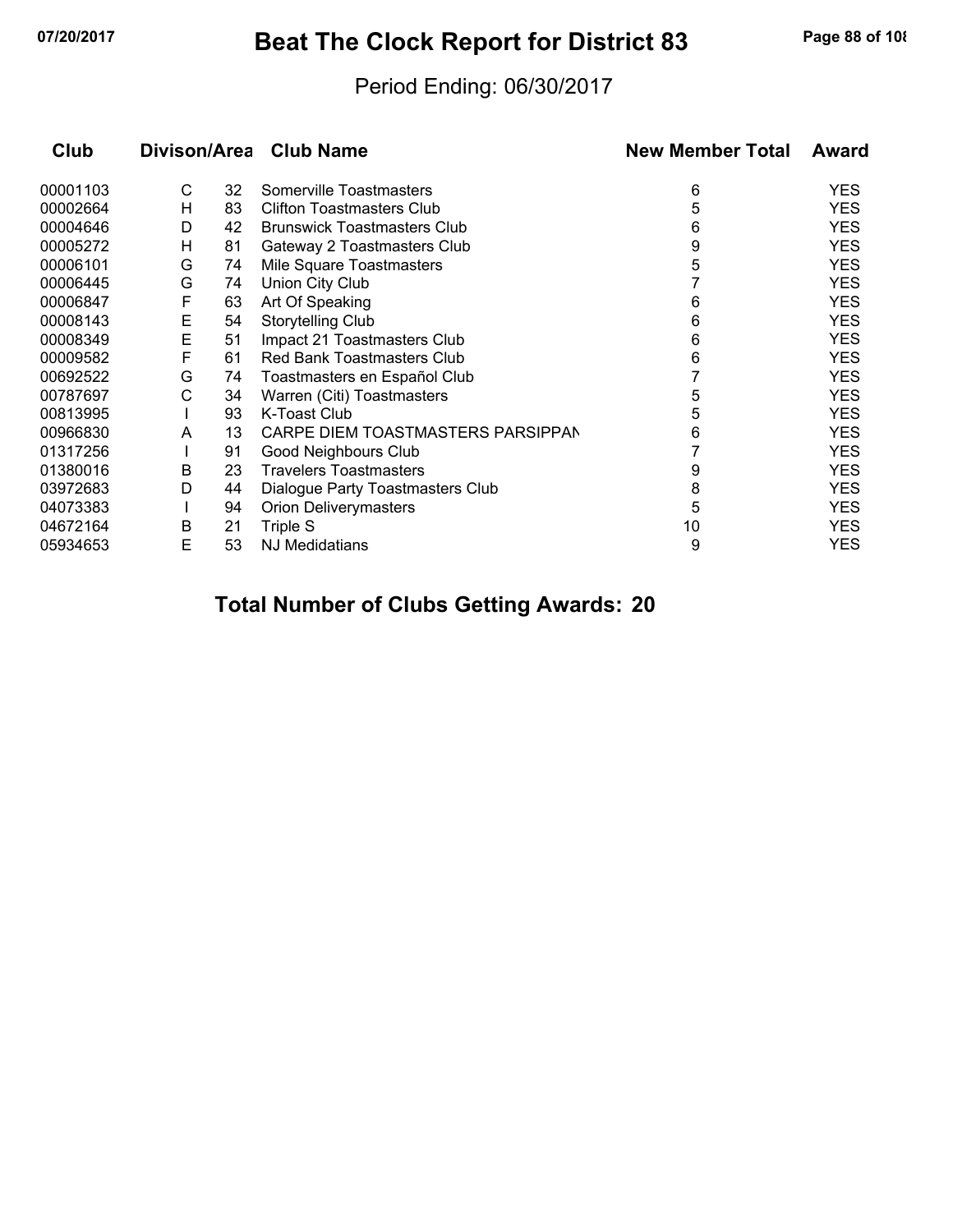# **07/20/2017 Beat The Clock Report for District 84 Page 89 of 108**

#### Period Ending: 06/30/2017

| Club     |   |    | Divison/Area Club Name               | <b>New Member Total</b> | Award      |
|----------|---|----|--------------------------------------|-------------------------|------------|
| 00000840 | D | 42 | Apopka Foliage, Club 840             | 5                       | <b>YES</b> |
| 00000984 | B | 23 | <b>Advanced Communicators Club</b>   |                         | <b>YES</b> |
| 00002104 | Ε | 53 | Winter Haven Toastmasters Club 2104  | 5                       | <b>YES</b> |
| 00002346 | A | 12 | Lillian R. Bradley Toastmasters Club | 5                       | <b>YES</b> |
| 00005112 | н | 83 | <b>Tallahassee Real Talkers</b>      | 6                       | <b>YES</b> |
| 00005821 | Н | 80 | <b>Highway Safety Club</b>           | 5                       | <b>YES</b> |
| 00009269 | B | 22 | <b>Toast-Stars Club</b>              | 5                       | <b>YES</b> |
| 00009443 | G | 71 | Ocala Noon Toastmasters Club         | 7                       | <b>YES</b> |
| 00009958 | D | 42 | <b>Central Florida Facilitators</b>  | 5                       | <b>YES</b> |
| 00692958 | Н | 81 | Leadership Toastmasters              | 5                       | <b>YES</b> |
| 00860173 | F | 64 | Coastmasters of Palm Coast           | 5                       | <b>YES</b> |
| 00990426 | G | 72 | <b>Lake Toasters</b>                 | 5                       | <b>YES</b> |
| 01107634 | G | 73 | <b>Ormond SpeechMasters</b>          |                         | <b>YES</b> |
| 01152249 | G | 72 | The Golden Triangle Toastmasters     | 8                       | <b>YES</b> |
| 01440146 | G | 73 | <b>Toastmasters at Twelve</b>        | 5                       | <b>YES</b> |
| 01580631 | A | 10 | Toast to DB                          | 6                       | <b>YES</b> |
| 01716558 | C | 33 | You Talkin' to Me? Toastmasters      | 10                      | <b>YES</b> |
| 03410728 | G | 74 | Port Orange Toastmasters             | 12                      | <b>YES</b> |
| 04069732 | A | 13 | New Beginnings Toastmasters          | 15                      | <b>YES</b> |
| 04290786 | G | 71 | Downtown Ocala Toastmasters          | 6                       | <b>YES</b> |
| 04297355 | G | 72 | <b>Toasting Ocala</b>                | 6                       | <b>YES</b> |
| 04507428 | F | 61 | <b>CIT Toastmasters</b>              | 7                       | <b>YES</b> |
| 05501933 | A | 13 | <b>Rising Stars Toastmasters</b>     | 9                       | <b>YES</b> |
| 05589640 | A | 10 | Voices of Lawtey Toastmasters        | 10                      | <b>YES</b> |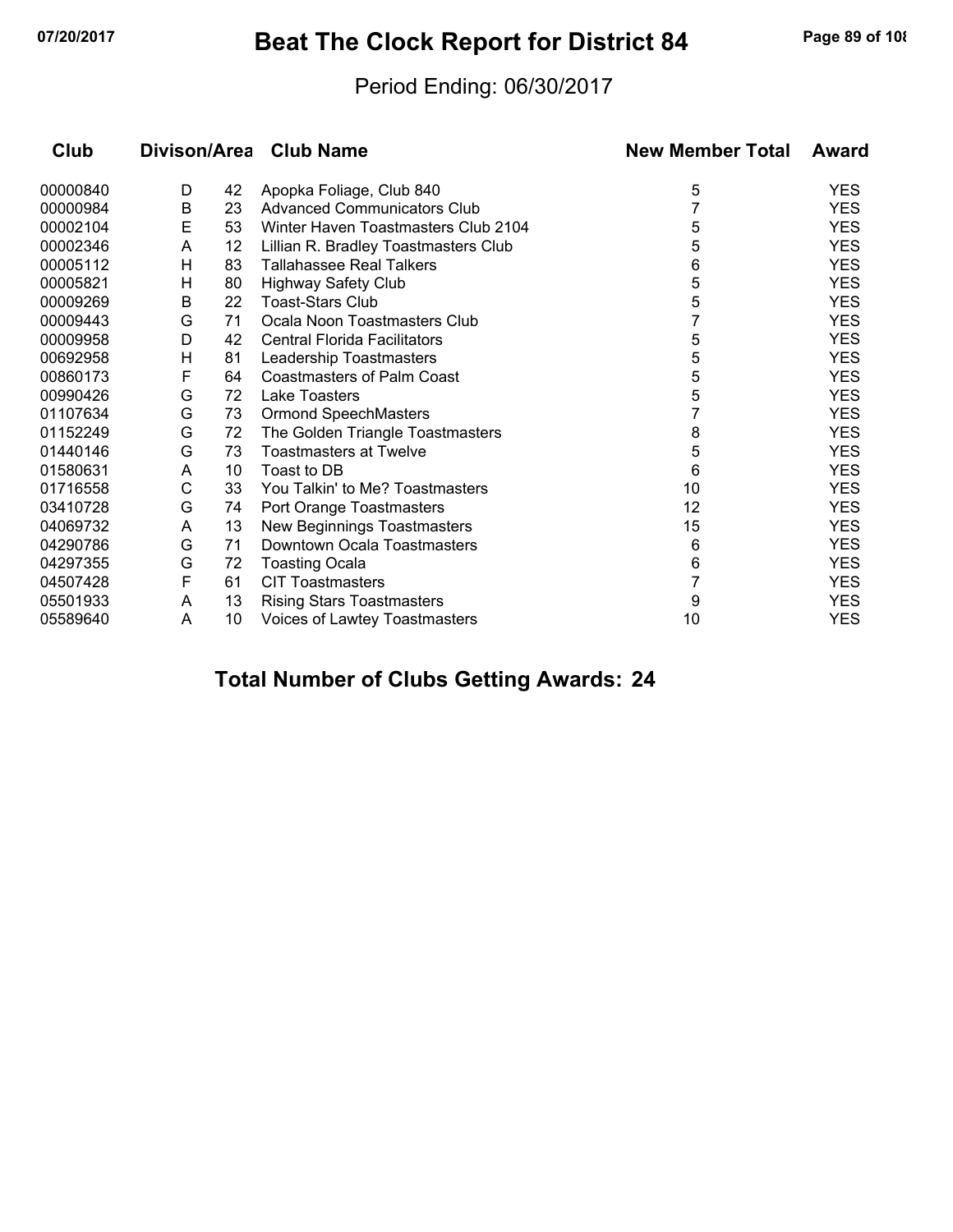# **07/20/2017 Beat The Clock Report for District 85 Page 90 of 108**

#### Period Ending: 06/30/2017

| Club     |   |    | Divison/Area Club Name                     | <b>New Member Total</b> | Award      |
|----------|---|----|--------------------------------------------|-------------------------|------------|
| 01015193 | O | 04 | Lighthouse Shanghai Toastmasters Club      | 6                       | YES.       |
| 01174677 | S | 03 | Wuxi No. 1 Toastmasters Club               | 9                       | <b>YES</b> |
| 01199621 | Ζ | 01 | Hangzhou METALK Toastmasters Club          | 6                       | <b>YES</b> |
| 01363453 |   | 01 | Changsha No. 1 Toastmasters Club           | 6                       | <b>YES</b> |
| 01438661 | R | 03 | iGrow                                      |                         | <b>YES</b> |
| 01670504 | O | 03 | 5A+ Professional Speakers Shanghai Toastma |                         | <b>YES</b> |
| 02190569 | Q | 04 | Ford Shanghai Toastmasters Club            | 9                       | <b>YES</b> |
| 02732401 | S | 03 | First Bilingual Wuxi Toastmasters Club     | 13                      | <b>YES</b> |
| 03287538 | N | 01 | Mayflower Toastmasters Club                |                         | <b>YES</b> |
| 03753682 |   | 02 | Ford Nanjing Toastmasters Club             | 6                       | <b>YES</b> |
| 04975260 | S | 03 | <b>Taicang Sailing Toastmasters Club</b>   | 8                       | <b>YES</b> |
| 05000401 | Ζ | 01 | Hangzhou M.A.D. Toastmasters Club          | 5                       | <b>YES</b> |
| 05315986 | O | 04 | Shanghai Miracle Persuasive Speakers TMC   |                         | <b>YES</b> |
| 05484021 |   | 03 | Springhead Toastmaster Club                | 6                       | <b>YES</b> |
| 05612262 |   | 01 | <b>Pfizer Wuhan Toastmasters Club</b>      | 6                       | <b>YES</b> |
| 05742730 |   | 02 | Star T.T.T. Toastmasters Club              | 9                       | YES        |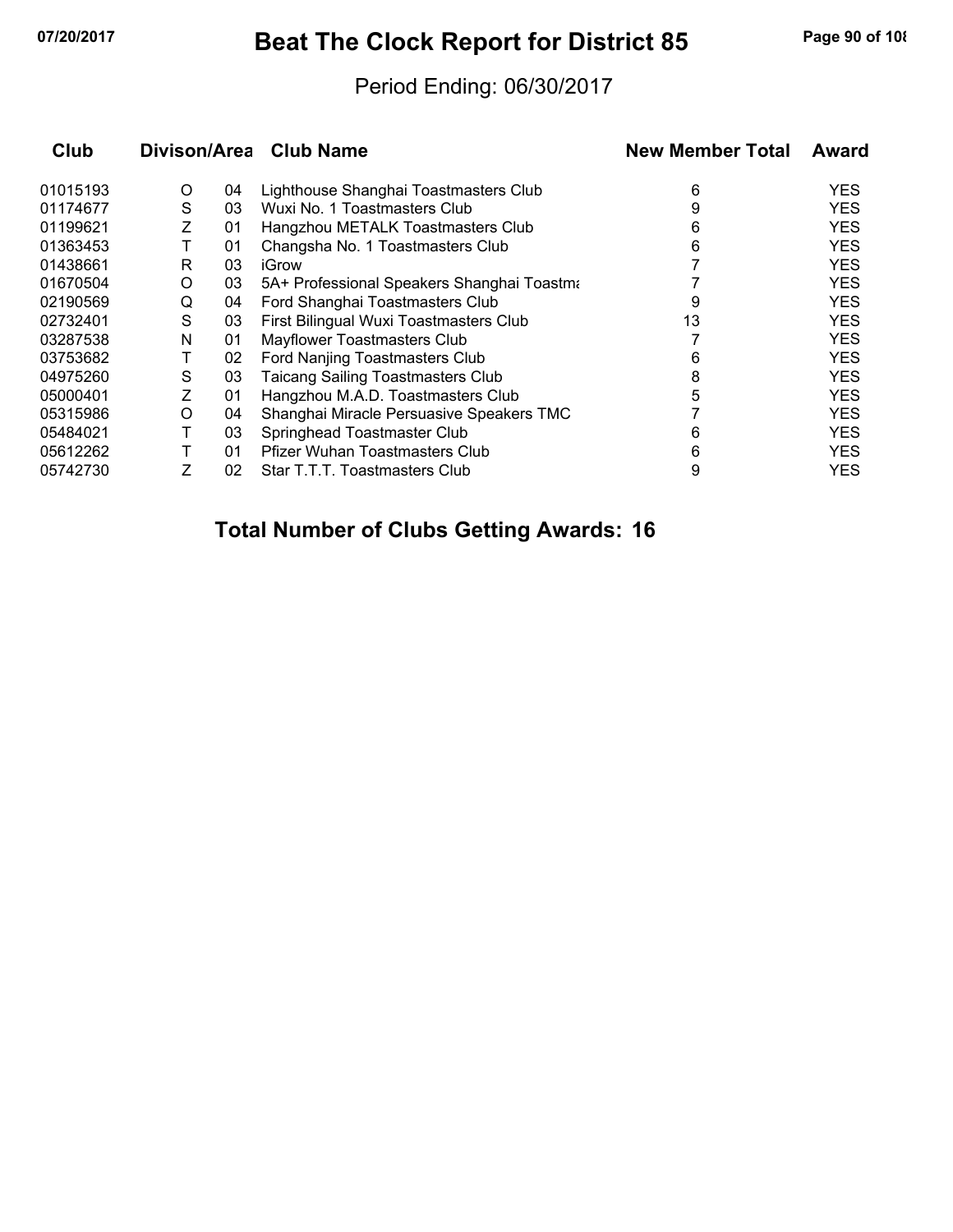# **07/20/2017 Beat The Clock Report for District 86 Page 91 of 108**

#### Period Ending: 06/30/2017

| Club     |   |    | Divison/Area Club Name                        | <b>New Member Total</b> | Award      |
|----------|---|----|-----------------------------------------------|-------------------------|------------|
| 00001663 | W | 64 | Mount Forest Motivators Toastmasters Club     | 6                       | <b>YES</b> |
| 00001963 | A | 26 | <b>Richmond Hill Toastmasters</b>             | 8                       | <b>YES</b> |
| 00002432 | W | 63 | Kitchener-Waterloo Toastmasters               | 5                       | <b>YES</b> |
| 00003206 | Τ | 93 | <b>Guelph Public Speakers</b>                 | 7                       | <b>YES</b> |
| 00004537 | M | 11 | <b>Collingwood Toastmasters Club</b>          | 5                       | <b>YES</b> |
| 00004778 | В | 33 | <b>Milton Club</b>                            | 6                       | <b>YES</b> |
| 00004826 | W | 62 | <b>Energetics Toastmasters Club</b>           | 6                       | <b>YES</b> |
| 00005456 | C | 45 | <b>Confidently Speaking Toastmasters Club</b> | 5                       | <b>YES</b> |
| 00005961 | B | 31 | <b>Hershaw Toastmasters Club</b>              | 9                       | <b>YES</b> |
| 00007023 | M | 15 | Sunshine Speakers Club                        | 5                       | <b>YES</b> |
| 00007772 | C | 43 | <b>Tangri Toastmasters</b>                    | 8                       | <b>YES</b> |
| 00008277 | D | 83 | Mississauga Valley Toastmasters Club          | 8                       | <b>YES</b> |
| 00008992 | S | 74 | Hospitable Club                               | 5                       | <b>YES</b> |
| 00606371 | S | 73 | London TaxMasters Club                        | 8                       | <b>YES</b> |
| 00864603 | D | 83 | Creekside TD Toastmasters                     | 5                       | <b>YES</b> |
| 00932543 | D | 82 | <b>Candu Toastmasters</b>                     | 5                       | <b>YES</b> |
| 01244822 | W | 63 | University of Waterloo Toastmasters           | 9                       | <b>YES</b> |
| 01453413 | В | 32 | <b>Chosen Voices Toastmasters</b>             | 5                       | <b>YES</b> |
| 01460785 | B | 34 | <b>Brampton Speakeasy Toastmasters</b>        | 5                       | <b>YES</b> |
| 02531837 | B | 33 | <b>Brampton Alpha Toastmasters</b>            | 10                      | <b>YES</b> |
| 04353901 | D | 81 | Mississauga Sales & Marketing Toastmasters    | 6                       | <b>YES</b> |
| 04437661 | A | 24 | <b>Feel Good Toastmasters</b>                 |                         | <b>YES</b> |
| 04908033 | С | 41 | <b>Bayer Canada Toastmasters</b>              | 5                       | <b>YES</b> |
| 05151708 | A | 22 | Markham TD Toastmasters                       | 9                       | <b>YES</b> |
| 05307874 | S | 73 | One London Place Toastmasters                 | 5                       | <b>YES</b> |
| 05513608 | W | 63 | <b>McAfee Waterloo Toastmasters</b>           | 8                       | <b>YES</b> |
| 05754632 | Τ | 94 | <b>Speed River Toastmasters</b>               | 6                       | <b>YES</b> |
| 05783996 | C | 42 | <b>Citi Orators</b>                           | 7                       | <b>YES</b> |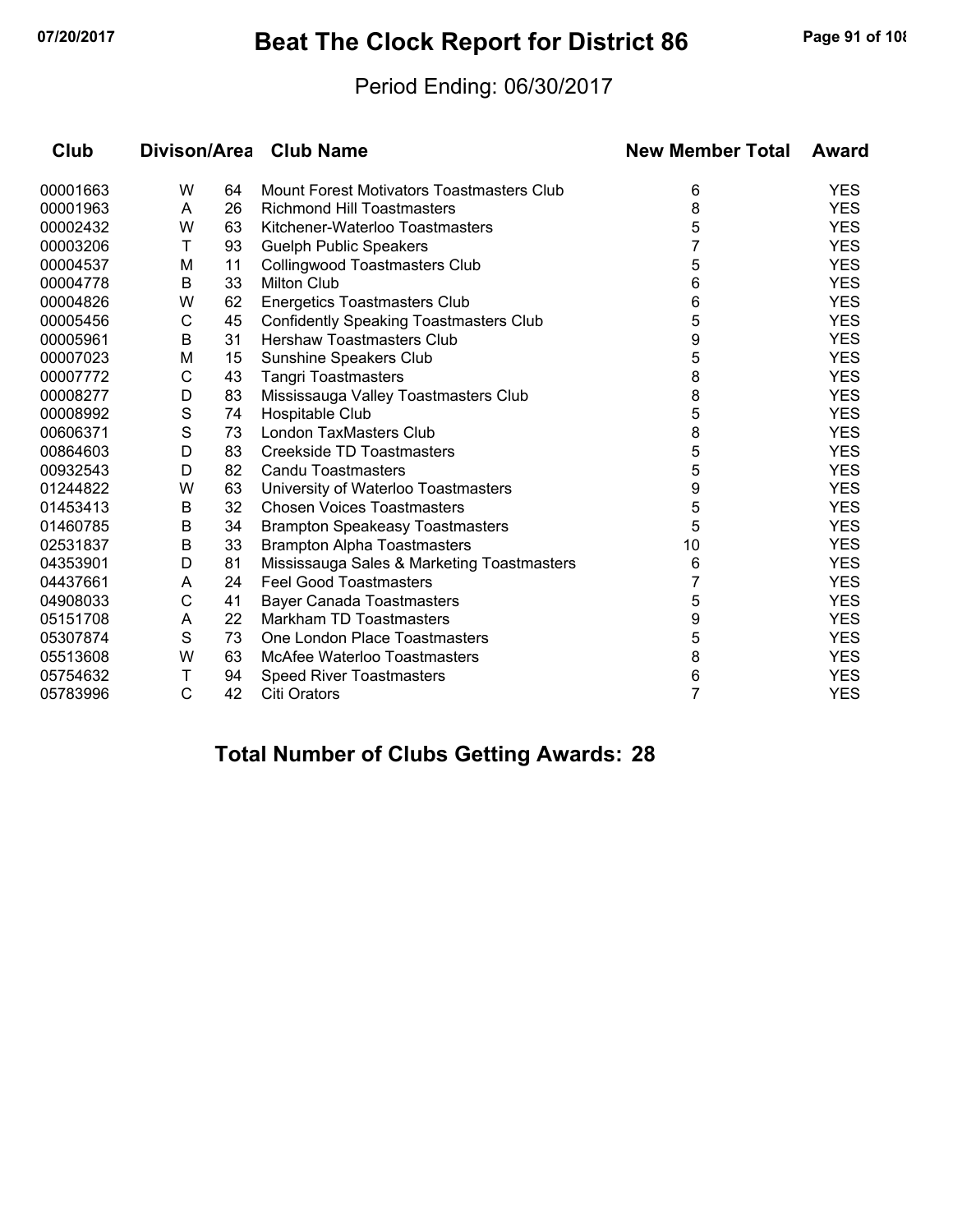# **07/20/2017 Beat The Clock Report for District 87 Page 92 of 108**

### Period Ending: 06/30/2017

| Club     | Divison/Area |    | <b>Club Name</b>                     | <b>New Member Total</b> | Award      |
|----------|--------------|----|--------------------------------------|-------------------------|------------|
| 00006192 | K            | 05 | Tawau Mandarin Club                  | 5                       | <b>YES</b> |
| 00006313 | н            | 01 | Deli Toastmasters Club               | 10                      | <b>YES</b> |
| 00007526 |              | 02 | Excellence Toastmasters Club         | 6                       | <b>YES</b> |
| 00007861 | S            | 02 | Sibu Toastmasters Club               |                         | <b>YES</b> |
| 01060801 |              | 03 | Jakarta Bahasa                       | 5                       | <b>YES</b> |
| 01337773 | G            | 03 | Eagle Toastmasters Club              |                         | <b>YES</b> |
| 01505268 | G            | 04 | Magical-Bali                         | 9                       | <b>YES</b> |
| 01514858 | G            | 02 | Outpost                              | 8                       | <b>YES</b> |
| 01737990 |              | 03 | <b>BKF Toastmasters Club</b>         |                         | <b>YES</b> |
| 01887479 | G            | 01 | <b>SNA Toastmasters Club</b>         | 5                       | <b>YES</b> |
| 03291206 | Κ            | 07 | Heritage                             | 9                       | <b>YES</b> |
| 03314665 | н            | 05 | Forever Young Toastmasters Club      | 8                       | <b>YES</b> |
| 03531810 | J            | 05 | Plaza Toyota Toastmasters Club       |                         | <b>YES</b> |
| 03553106 | D            | 03 | Sarawak Energy Toastmasters Club     | 11                      | <b>YES</b> |
| 03560531 | J            | 04 | Sinar Mas Toastmasters Club          | 6                       | <b>YES</b> |
| 04560799 | н            | 01 | Tobapulp Lestari                     | 15                      | <b>YES</b> |
| 05900600 | В            | 02 | <b>BMICG Squad Toastmasters Club</b> | 8                       | YES        |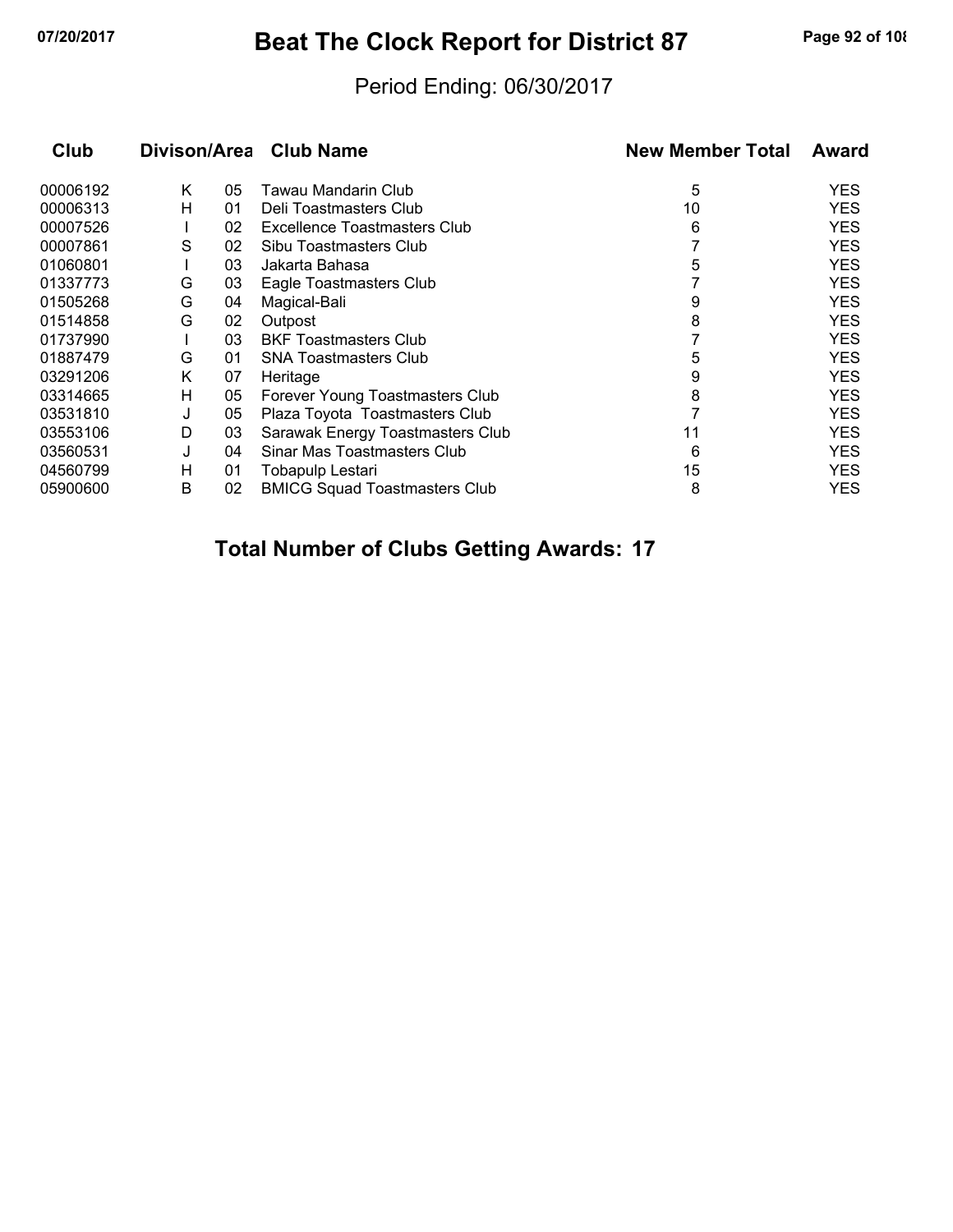# **07/20/2017 Beat The Clock Report for District 88 Page 93 of 108**

#### Period Ending: 06/30/2017

| Club     |   |    | Divison/Area Club Name                     | <b>New Member Total</b> | Award      |
|----------|---|----|--------------------------------------------|-------------------------|------------|
| 00620500 | A | 01 | <b>Global Communicators Club</b>           | 5                       | <b>YES</b> |
| 01336415 | D | 03 | Diamond Ring                               | 20                      | <b>YES</b> |
| 01596973 | A | 03 | <b>Campus Toastmasters Club</b>            | 5                       | <b>YES</b> |
| 01600441 | G | 01 | Alcatel-Lucent Qingdao Toastmasters Club   | 5                       | <b>YES</b> |
| 02798285 | A | 03 | <b>Golden Time Toastmasters</b>            | 5                       | <b>YES</b> |
| 03029655 | A | 01 | ShareWithU                                 | 5                       | <b>YES</b> |
| 03071732 | G | 01 | Qingdao No. 1 Mandarin Toastmasters        | 10                      | <b>YES</b> |
| 03698486 | D | 01 | AMD Amazing People United Toastmasters CI  | 5                       | <b>YES</b> |
| 04049539 | G | 02 | Lianyungang Toastmasters Club              | 8                       | <b>YES</b> |
| 04144284 | D | 03 | Thomson Reuters Toastmasters @ Beijing     | 8                       | <b>YES</b> |
| 04212757 | F | 02 | <b>Tianjin New Financiers TMC</b>          |                         | <b>YES</b> |
| 04345761 | D | 02 | Symbio Beijing Toastmasters Club           | 6                       | <b>YES</b> |
| 04580537 | D | 04 | A.A.C.T.P BJ Toastmasters                  |                         | <b>YES</b> |
| 04757386 | Е | 01 | <b>DLSP Toastmasters Club</b>              | 5                       | <b>YES</b> |
| 04762251 | C | 04 | AEC Toastmasters Club                      | 6                       | <b>YES</b> |
| 04912628 | G | 01 | Qingdao Leaders Mandarin Toastmasters Clul | 12                      | <b>YES</b> |
| 05302465 | G | 03 | Yantai Toastmasters Club                   | 5                       | <b>YES</b> |
| 05642985 | G | 03 | Jinan XDF Toastmasters Club                | 6                       | <b>YES</b> |
| 06046137 | н | 01 | A.A.C.T.P Xi'an Toastmasters Club          | 8                       | YES        |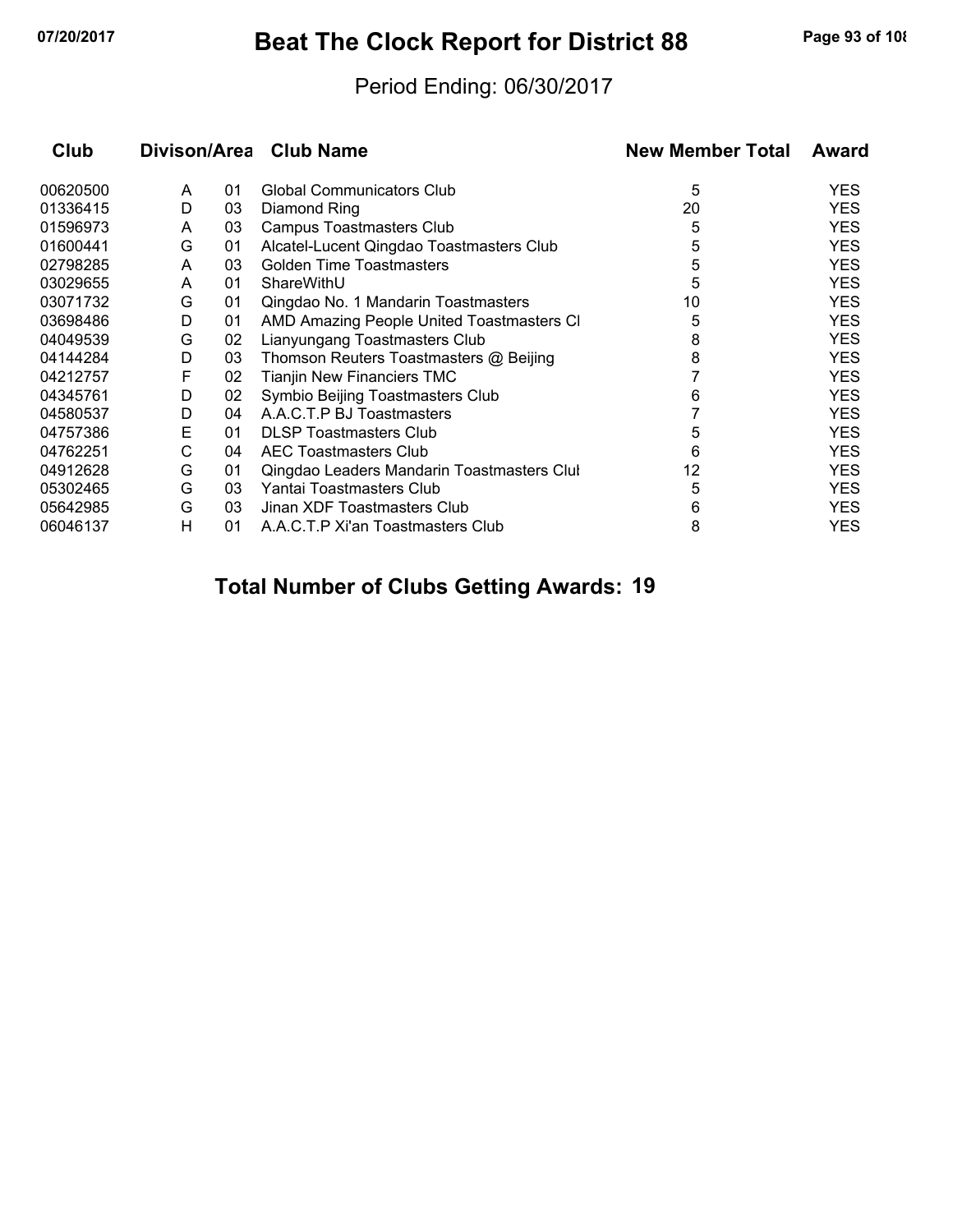# **07/20/2017 Beat The Clock Report for District 89 Page 94 of 108**

#### Period Ending: 06/30/2017

| Club     |              |    | Divison/Area Club Name                         | <b>New Member Total</b> | Award      |
|----------|--------------|----|------------------------------------------------|-------------------------|------------|
| 00002787 | G            | 02 | Victoria Toastmasters Club                     | 6                       | <b>YES</b> |
| 00007716 | $\circ$      | 03 | <b>HKIE Toastmasters Club</b>                  | 9                       | <b>YES</b> |
| 00982065 | S            | 01 | <b>SHIP Toastmasters Club</b>                  | 5                       | <b>YES</b> |
| 00997786 | M            | 01 | <b>CCB Xiamen Toastmasters Club</b>            | 5                       | <b>YES</b> |
| 01014719 | G            | 04 | Macau Mandarin Toastmasters Club               | 5                       | <b>YES</b> |
| 01274471 | A            | 01 | Shenzhen Sunshine Toastmasters Club            | 7                       | <b>YES</b> |
| 01299032 | M            | 01 | CCB Xiamen Mandarin Toastmasters Club          | 5                       | <b>YES</b> |
| 01333420 | Y            | 03 | <b>Chongqing Toastmasters Club</b>             | 5                       | <b>YES</b> |
| 01373522 | T            | 04 | Chang Yan Mandarin Toastmasters Club           | 8                       | <b>YES</b> |
| 01406987 | H            | 02 | Hong Kong MBA Toastmasters Club                | 6                       | <b>YES</b> |
| 01407059 | M            | 02 | <b>Xiamen Toastmasters</b>                     | 5                       | <b>YES</b> |
| 01518216 | H            | 04 | i-Marketing (HK) Toastmasters Club             | 6                       | <b>YES</b> |
| 01540850 | E            | 04 | Guangzhou Bilingual Toastmasters Club          | 5                       | <b>YES</b> |
| 01551691 | E            | 03 | Sun Yat-sen University Guangzhou               | 7                       | <b>YES</b> |
| 01645167 | P            | 04 | Chengdu WExpress Toastmasters Club             | 5                       | <b>YES</b> |
| 02332597 | L            | 01 | Eloquence Of the Elites Toastmasters Club      | 7                       | <b>YES</b> |
| 02505780 | S            | 01 | Symbio-Freeborders Toastmasters Club           | 5                       | <b>YES</b> |
| 03121160 | E            | 04 | <b>JNU Skyland Toastmasters Club</b>           | 7                       | <b>YES</b> |
| 03230209 | Κ            | 01 | Ocean Toastmasters Club                        | 6                       | <b>YES</b> |
| 03648504 | A            | 01 | Happy Family 1                                 | 8                       | <b>YES</b> |
| 03745998 | P            | 02 | ANZ Chengdu Hub Toastmasters Club              | 9                       | <b>YES</b> |
| 03825443 | S            | 04 | <b>Better TM</b>                               | 8                       | <b>YES</b> |
| 03867162 | M            | 01 | Xiamen Jimei Toastmasters Club                 | 7                       | <b>YES</b> |
| 04206559 | Κ            | 01 | <b>GIA Toastmasters Club</b>                   | 6                       | <b>YES</b> |
| 04228431 | $\mathbf{I}$ | 01 | <b>MANGO Toastmasters Club</b>                 | 5                       | <b>YES</b> |
| 04323093 | N            | 01 | Zhongshan Toastmasters Club                    | 7                       | <b>YES</b> |
| 04325851 | Y            | 01 | <b>Champion Toastmasters Club</b>              | 6                       | <b>YES</b> |
| 04549820 | P            | 05 | Hallo Toastmasters Club                        | 8                       | <b>YES</b> |
| 04552435 | T            | 03 | Longgang Toastmasters Club                     | 5                       | <b>YES</b> |
| 04641367 | E            | 04 | Maoming Chinese Toastmasters Club              | 5                       | <b>YES</b> |
| 04708101 | O            | 05 | Fung Academy Toastmasters Club Hong Kong       | 8                       | <b>YES</b> |
| 04809603 | Y            | 02 | Xuedu Metropolis Toastmasters Club             | 9                       | <b>YES</b> |
| 04852797 | Y            | 03 | Unique Toastmasters Club                       | 7                       | <b>YES</b> |
| 04916142 | P            | 02 | Chengdu Jinying Trainers' Toastmasters Club    | 5                       | <b>YES</b> |
| 05028659 | L            | 03 | Learn and Grow Toastmasters Club               | 5                       | <b>YES</b> |
| 05371943 | A            | 02 | <b>B&amp;B International Toastmasters Club</b> | 10                      | <b>YES</b> |
| 05504467 | A            | 01 | <b>ZTE Talker</b>                              | 7                       | <b>YES</b> |
| 05572485 | $\mathbf{I}$ | 03 | United Pacers Toastmasters Club                | 6                       | <b>YES</b> |
| 05616626 | Y            | 02 | Luminaries Toastmasters Club                   | 6                       | <b>YES</b> |
| 05859352 | M            | 01 | Xiamen Mandarin Toastmasters                   | 5                       | <b>YES</b> |
| 05948413 | S            | 02 | A.A.C.T.P. Shenzhen Toastmasters Club          | 6                       | <b>YES</b> |
| 05954048 | Е            | 04 | Earth Chinese Toastmasters Club                | 5                       | <b>YES</b> |
| 06117065 | S            | 01 | MediaTek Toastmasters Club                     | 5                       | <b>YES</b> |
| 06583848 |              | 03 | <b>CBD Toastmasters Club</b>                   | 6                       | <b>YES</b> |
|          |              |    |                                                |                         |            |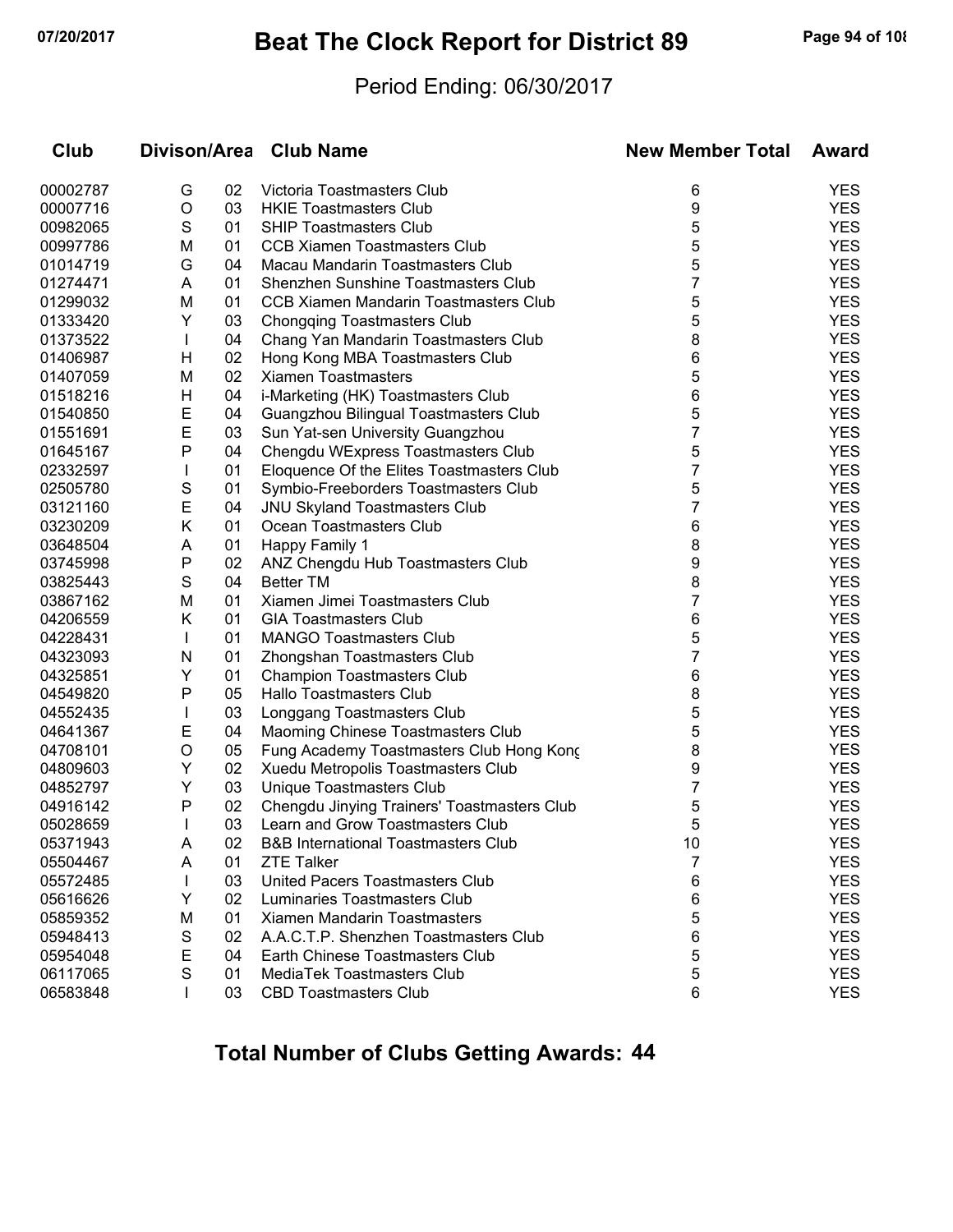# **07/20/2017 Beat The Clock Report for District 90 Page 95 of 108**

#### Period Ending: 06/30/2017

| Club     |   |    | Divison/Area Club Name                | <b>New Member Total</b> | Award      |
|----------|---|----|---------------------------------------|-------------------------|------------|
| 00001121 | Е | 15 | Newcastle Toastmasters Club           | 10                      | <b>YES</b> |
| 00002893 | O | 05 | Taree Toastmasters Club               | 6                       | <b>YES</b> |
| 00004009 | м | 02 | Cumberland Forest Toastmasters Club   |                         | <b>YES</b> |
| 00004140 | м | 16 | <b>Hornsby District Toastmasters</b>  | 5                       | <b>YES</b> |
| 00005069 | м | 02 | Western Lectern                       | 6                       | <b>YES</b> |
| 00009696 | M | 07 | Castle Hill Toastmasters              |                         | <b>YES</b> |
| 00820955 | н | 06 | Lane Cove Toastmasters Club           | 5                       | <b>YES</b> |
| 00859883 | м | 03 | <b>FX North Ryde Toastmasters</b>     | 6                       | <b>YES</b> |
| 02474474 | W | 13 | Parramatta Pioneers Toastmasters Club | 8                       | <b>YES</b> |
| 04342363 | W | 26 | <b>Sydney Water</b>                   | 6                       | <b>YES</b> |
| 04437434 | М | 03 | <b>MGSM Speaking &amp; Debating</b>   |                         | <b>YES</b> |
| 05892120 | М | 25 | Oracle Sydney Toastmasters            | 5                       | <b>YES</b> |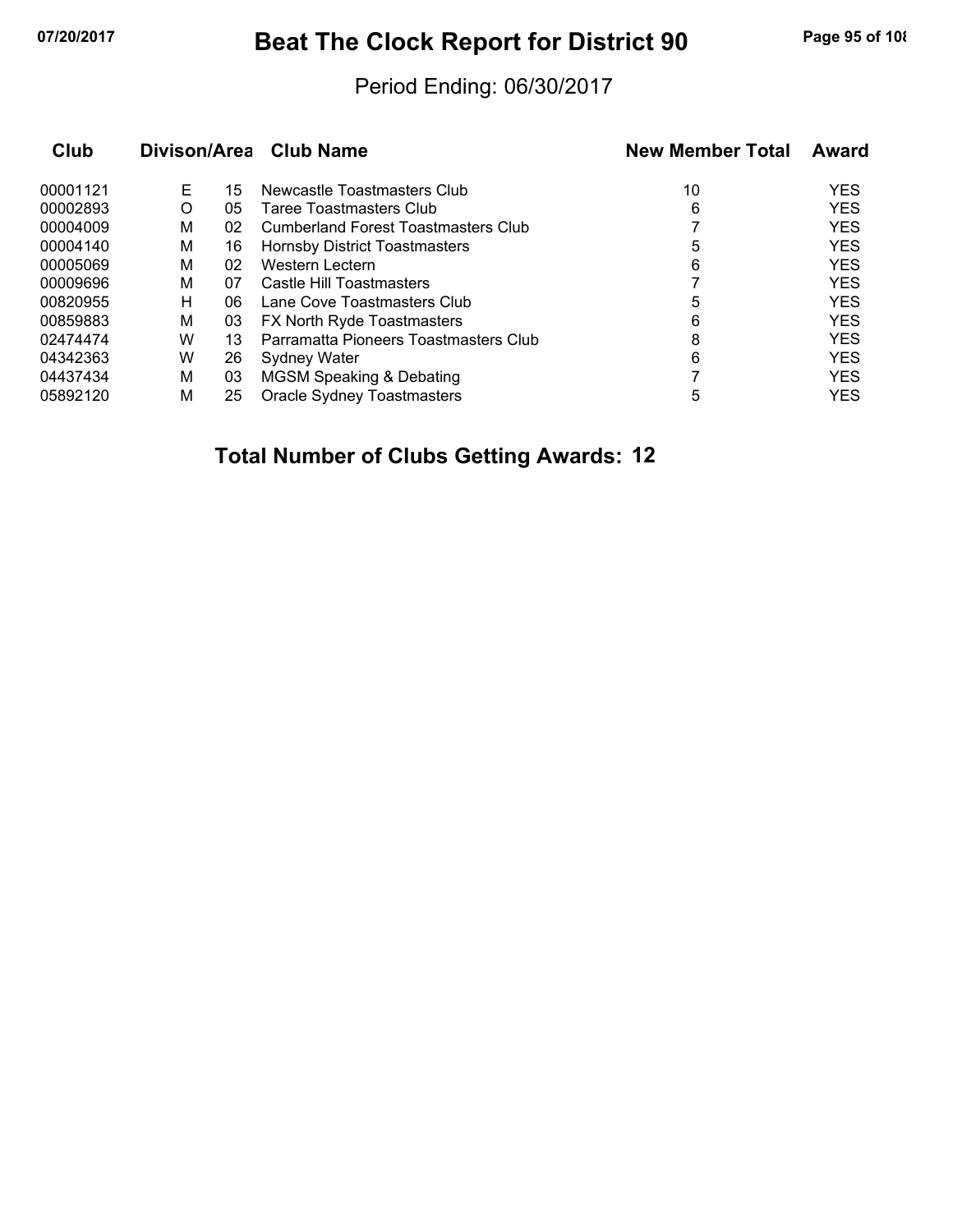# **07/20/2017 Beat The Clock Report for District 91 Page 96 of 108**

#### Period Ending: 06/30/2017

| Club     | Divison/Area |    | <b>Club Name</b>                           | <b>New Member Total</b> | Award      |
|----------|--------------|----|--------------------------------------------|-------------------------|------------|
| 00002390 |              | 09 | Berkeley Square Speakers Toastmasters Club | 5                       | <b>YES</b> |
| 00005439 | н            | 55 | Brighton & Hove Speakers Club              | 5                       | <b>YES</b> |
| 00007365 | B            | 06 | London Athenian Speakers Toastmasters Clul | 6                       | <b>YES</b> |
| 00008471 | A            | 46 | <b>Reading Speakers Club</b>               | 5                       | <b>YES</b> |
| 01811645 | Κ            | 03 | London Public Speakers                     | 16                      | <b>YES</b> |
| 02277701 | B            | 52 | <b>Kings Speakers</b>                      |                         | <b>YES</b> |
| 04138266 | В            | 08 | London Victorians                          | 5                       | <b>YES</b> |
| 04321433 |              | 56 | Data Science Speakers Club                 | 6                       | <b>YES</b> |
| 04495118 |              | 09 | <b>Paddington Toastmasters</b>             | 6                       | <b>YES</b> |
| 04713088 | С            | 34 | <b>GS London Toastmasters Club</b>         | 5                       | <b>YES</b> |
| 05042742 |              | 56 | Deutsche Bank Toastmasters London          | 10                      | <b>YES</b> |
| 05987771 | κ            | 03 | Central London Toastmasters                | 15                      | <b>YES</b> |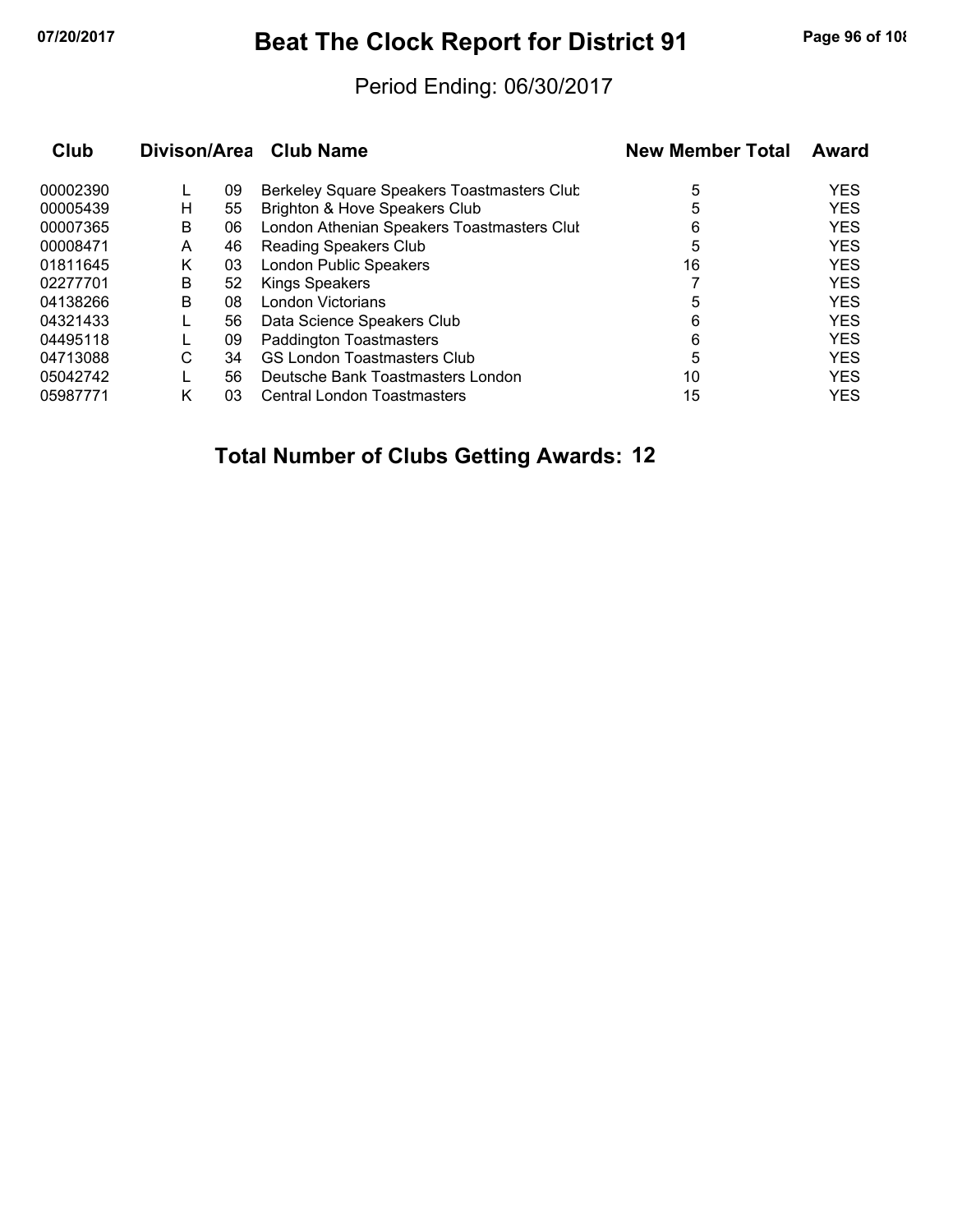# **07/20/2017 Beat The Clock Report for District 92 Page 97 of 108**

### Period Ending: 06/30/2017

| Club                 |              |          | Divison/Area Club Name                                               | <b>New Member Total</b> | <b>Award</b>             |
|----------------------|--------------|----------|----------------------------------------------------------------------|-------------------------|--------------------------|
| 00000547             | С            | 03       | Deejays Club                                                         | 8                       | <b>YES</b>               |
| 00001766             | B            | 02       | Daffodils Toastmasters Club                                          | 6                       | <b>YES</b>               |
| 00009639             | Е            | 03       | <b>Mecon Communication Club</b>                                      | 8                       | <b>YES</b>               |
| 00009688             | $\mathbf{I}$ | 01       | Infosys Toastmasters, Bangalore                                      | 10                      | <b>YES</b>               |
| 00585650             | F            | 01       | Mangalore Club                                                       | 5                       | <b>YES</b>               |
| 00631732             | E            | 01       | Mahaveer Speakers Forum Toastmaster Club                             | 9                       | <b>YES</b>               |
| 00632019             | B            | 05       | Jain Speakers Forum Toastmasters Club                                | 8                       | <b>YES</b>               |
| 00632425             | B            | 05       | CMS Speakers Forum Toastmasters Club                                 | 8                       | <b>YES</b>               |
| 00691074             | Н            | 02       | Kochi Club                                                           | 7                       | <b>YES</b>               |
| 00725960             | E            | 01       | Jain Toastmasters Club                                               | 9                       | <b>YES</b>               |
| 00726395             | B            | 05       | <b>SBMJC Toastmasters Club</b>                                       | 10                      | <b>YES</b>               |
| 00726698             | Е            | 01       | <b>Mahaveer Toastmasters Club</b>                                    | 11                      | <b>YES</b>               |
| 00843177             | Е            | 01       | <b>Talk Master CMS Toastmasters Club</b>                             | 8                       | <b>YES</b>               |
| 00843182             | B            | 05       | Speech Master CMS Toastmasters Club                                  | 9                       | <b>YES</b>               |
| 00848580             | D            | 02       | <b>Smedley Speakers Society</b>                                      | 5                       | <b>YES</b>               |
| 01077961             | Е            | 02       | <b>ORA*TORS CLUB</b>                                                 | 7                       | <b>YES</b>               |
| 01364680             | D            | 05       | Caterpillar Bangalore Toastmasters Club                              | 7                       | <b>YES</b>               |
| 01401641             | F            | 03       | Infosys Toastmasters, Mangalore SEZ                                  | 5                       | <b>YES</b>               |
| 01434790             | D            | 05       | TCS Maitree - Bangalore Toastmasters Club                            | 6                       | <b>YES</b>               |
| 01449300             | F            | 04       | <b>Mysore Toastmasters</b>                                           | 5                       | <b>YES</b>               |
| 01500977             | $\mathbf{I}$ | 02       | <b>HGS Toastmasters Club</b>                                         | 16                      | <b>YES</b>               |
| 01522721             | G            | 03       | Kerala Toastmasters                                                  | 9                       | <b>YES</b>               |
| 01548643             | D            | 03       | Express2Lead Toastmasters Club                                       | 6                       | <b>YES</b>               |
| 01600545             | F            | 01       | <b>INSPIRON Toastmasters Club</b>                                    | 9                       | <b>YES</b>               |
| 01669119             | G            | 02       | Refinian Toastmasters Club                                           | 5                       | <b>YES</b>               |
| 02177847             | A            | 05       | Thomson Reuters Toastmasters Club Bangalc                            | 5                       | <b>YES</b>               |
| 02389985             | G            | 01       | <b>Trivandrum Toastmasters</b>                                       | 6                       | <b>YES</b>               |
| 02518988             | B            | 01       | Wordly-Wise Toastmasters                                             | 6                       | <b>YES</b>               |
| 02535185             | G            | 01       | Infosys Toastmasters, Trivandrum                                     | 9                       | <b>YES</b>               |
| 02669933             | A            | 04       | <b>Ascent Toastmasters Club</b>                                      | 9                       | <b>YES</b>               |
| 02721508             | $\mathbf{I}$ | 03       | Speakers' Den                                                        | 8                       | <b>YES</b>               |
| 02870184<br>03078424 | B<br>A       | 01<br>01 | <b>Talkmagic Toastmasters Club</b><br>Toastmasters Indiranagar Pride | 14<br>12                | <b>YES</b><br><b>YES</b> |
| 03590181             | в            | 02       | <b>ITC Infotech Pathfinders</b>                                      | 5                       | <b>YES</b>               |
| 03674956             | L            | 03       | <b>CGI Elite Speakers Forum</b>                                      | 8                       | <b>YES</b>               |
| 03859695             | E            | 02       | <b>IBC Titans Toastmasters Club</b>                                  | 6                       | <b>YES</b>               |
| 03903550             | H            | 03       | <b>Smartcity Toastmasters</b>                                        | 5                       | <b>YES</b>               |
| 03958529             | D            | 05       | SAP SpeakToLead Toastmasters Club                                    | 6                       | <b>YES</b>               |
| 03977461             | D            | 04       | Novozymes Toastmasters Club                                          | 7                       | <b>YES</b>               |
| 03993875             | Е            | 04       | <b>Allstate Connect</b>                                              | 5                       | <b>YES</b>               |
| 04184180             | B            | 04       | Deshpande Educational Trust Toastmasters C                           | 5                       | <b>YES</b>               |
| 04304110             |              | 03       | Siemens Bangalore Toastmasters Club                                  | 7                       | <b>YES</b>               |
| 04410336             | E            | 05       | <b>Dhwani Toastmasters</b>                                           | 8                       | <b>YES</b>               |
| 04701278             |              | 05       | <b>TCS Thinkcampus Toastmasters Club</b>                             | 6                       | <b>YES</b>               |
| 04716011             |              | 05       | TechMahindra Bangalore Toastmasters Club                             | 6                       | <b>YES</b>               |
| 04754691             | Е            | 04       | Morgan Stanley Bengaluru Orators                                     | 5                       | <b>YES</b>               |
| 04756608             | C            | 02       | Elite Orators Toastmasters Club                                      | 6                       | <b>YES</b>               |
| 04833954             | A            | 04       | <b>Tavant Bangalore Toastmasters Club</b>                            | 6                       | <b>YES</b>               |
| 04870166             | С            | 01       | <b>HPE Smart Orators Club</b>                                        | 9                       | <b>YES</b>               |
| 04885652             | D            | 03       | Qonverse                                                             | 7                       | <b>YES</b>               |
| 04936848             | H            | 03       | <b>Special Zone Toastmasters</b>                                     | 6                       | <b>YES</b>               |
| 04958536             | $\mathbf{I}$ | 04       | DB Bangalore Toastmasters Club                                       | 5                       | <b>YES</b>               |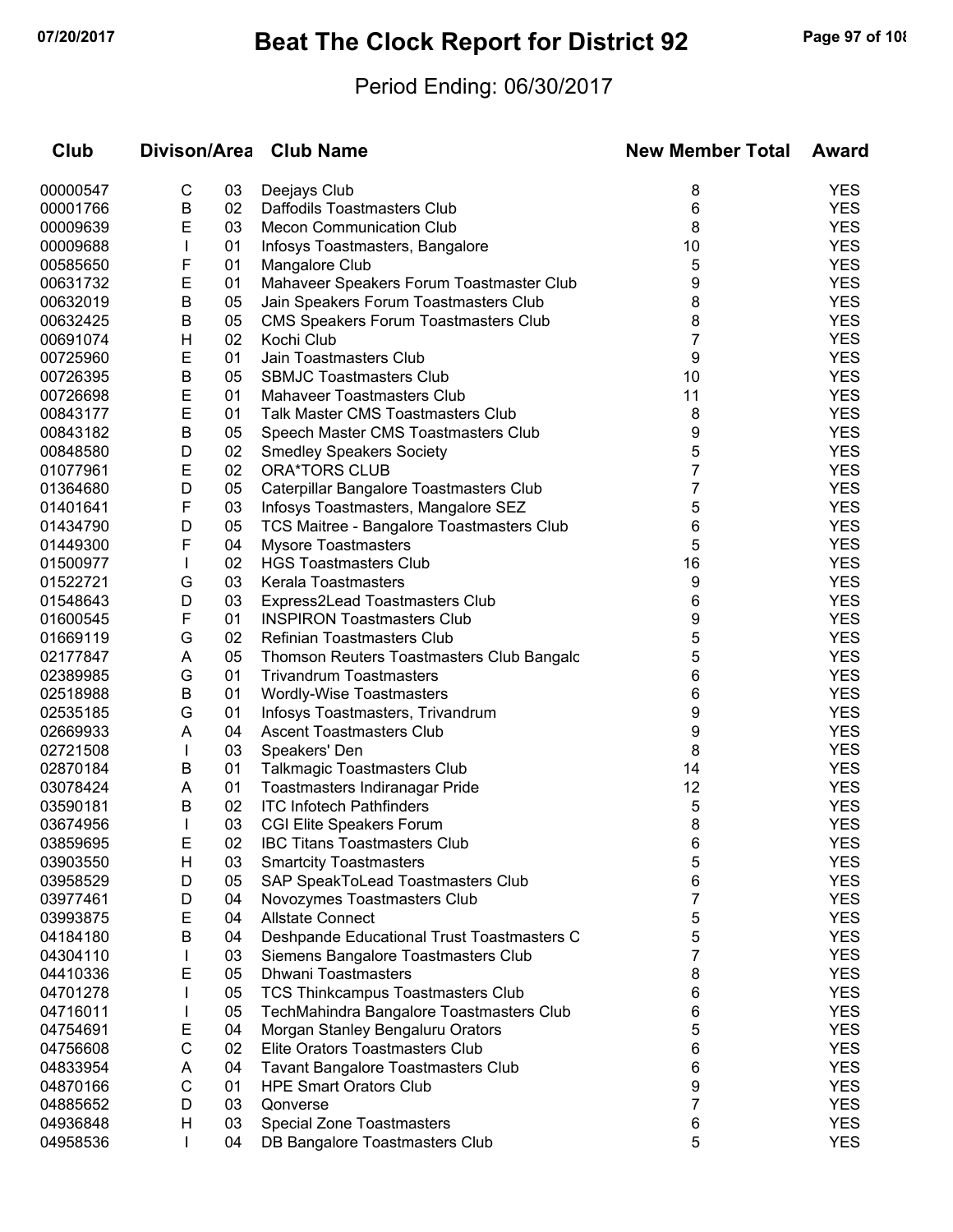# **07/20/2017 Beat The Clock Report for District 92 Page 98 of 108**

#### Period Ending: 06/30/2017

| Club     | Divison/Area Club Name |    |                                             | <b>New Member Total</b> | Award      |  |
|----------|------------------------|----|---------------------------------------------|-------------------------|------------|--|
| 05055819 | С                      | 04 | <b>Trailblazers</b>                         | 5                       | <b>YES</b> |  |
| 05089624 | С                      | 02 | Stagecoach Bangalore Toastmasters           | 5                       | <b>YES</b> |  |
| 05100525 | С                      | 01 | Speak                                       | 10                      | YES        |  |
| 05359247 | С                      | 05 | Mu Sigma Toastmasters                       | 6                       | <b>YES</b> |  |
| 05404217 | D                      | 02 | <b>Sabre Orators</b>                        | 17                      | <b>YES</b> |  |
| 05729476 | Е                      | 04 | Shell We Talk                               | 5                       | <b>YES</b> |  |
| 05893220 | G                      | 02 | UST Global Kochi Toastmasters               | 5                       | <b>YES</b> |  |
| 05913238 | E                      | 02 | NMIMS Bangalore Toastmasters Club           | 6                       | <b>YES</b> |  |
| 05947684 | D                      | 03 | <b>Chevy Orators</b>                        | 5                       | <b>YES</b> |  |
| 06090299 | A                      | 02 | <b>Toastmasters of Allscripts Bangalore</b> | 10                      | <b>YES</b> |  |
| 06097063 | С                      | 04 | <b>Anchor Orators</b>                       | 8                       | <b>YES</b> |  |
| 06475436 | D                      | 01 | <b>Greyt Orators Toastmasters Club</b>      | 8                       | <b>YES</b> |  |
| 06482362 |                        | 03 | <b>Epicor Toastmasters Club</b>             | 12                      | <b>YES</b> |  |
| 06513267 | D                      | 05 | Samsung Bangalore Toastmasters Club         | 9                       | <b>YES</b> |  |
| 06542114 | E                      | 03 | <b>GV Trailblazers</b>                      | 8                       | <b>YES</b> |  |
| 06557425 |                        | 04 | <b>Nutanix Rhetors</b>                      | 5                       | YES        |  |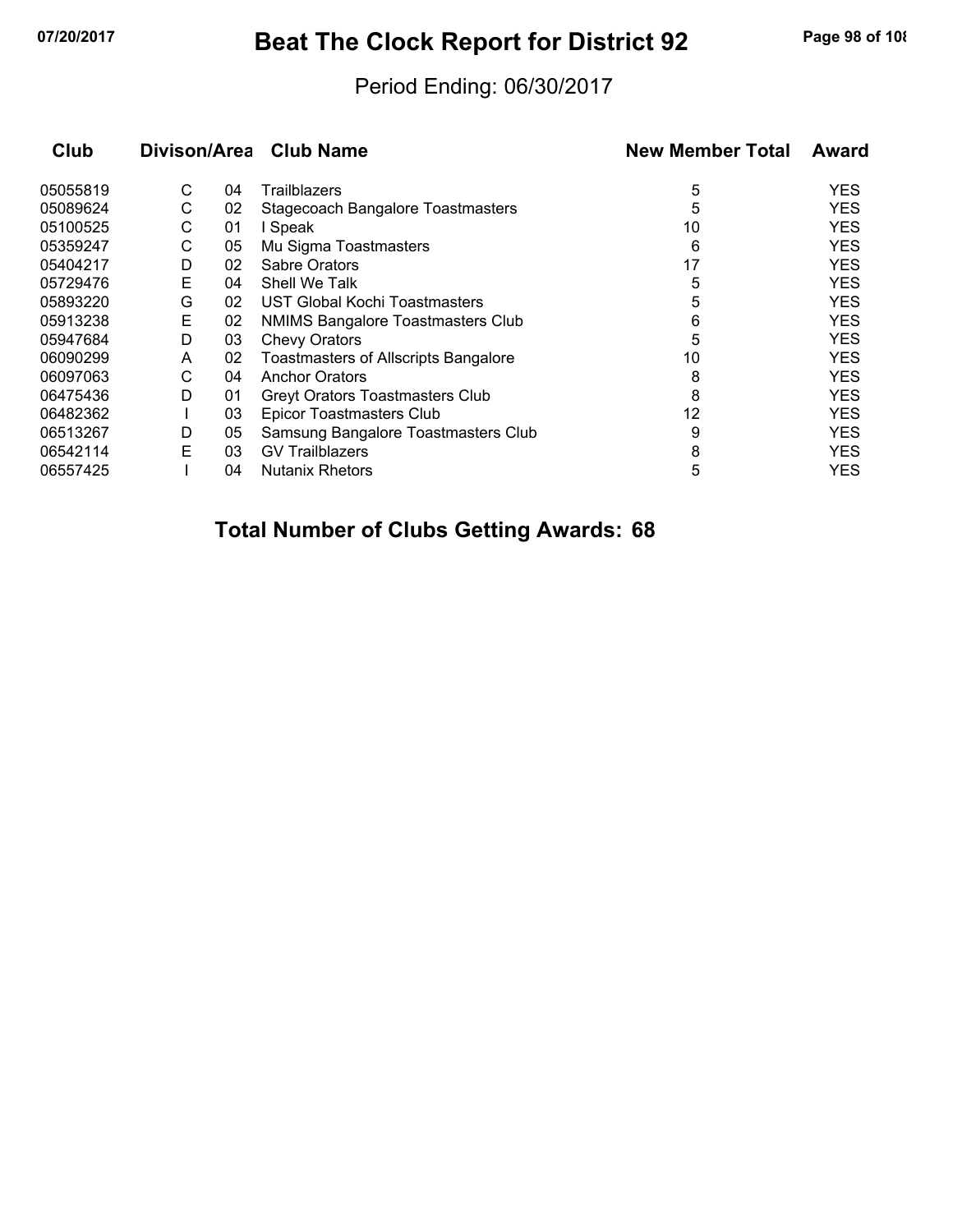# **07/20/2017 Beat The Clock Report for District 93 Page 99 of 108**

#### Period Ending: 06/30/2017

|   |    |                                               | <b>New Member Total</b> | Award      |
|---|----|-----------------------------------------------|-------------------------|------------|
| A | 20 | Yeouido Toastmasters Club                     | 5                       | <b>YES</b> |
| В | 30 | Friday Night Toastmasters (FNTM)              | 6                       | <b>YES</b> |
| B | 30 | Seocho Leaders                                | 5                       | <b>YES</b> |
| В | 34 | Gyodae Toastmasters                           |                         | <b>YES</b> |
| D | 40 | <b>Bundang Toastmasters</b>                   | 5                       | <b>YES</b> |
| D | 41 | <b>Mustang Mumblers</b>                       |                         | <b>YES</b> |
| A | 12 | <b>Chinese English Bilingual Toastmasters</b> | 5                       | <b>YES</b> |
| D | 33 | Jamsil Korean Toastmasters                    | 5                       | <b>YES</b> |
| A | 20 | Cheong-Gye Toastmasters Club                  | 8                       | <b>YES</b> |
| С | 51 | Daegu Toastmasters                            | 5                       | <b>YES</b> |
| C | 61 | Green Wave                                    | 5                       | <b>YES</b> |
| B | 31 | <b>Buddy Toastmasters</b>                     | 6                       | <b>YES</b> |
|   |    |                                               | Divison/Area Club Name  |            |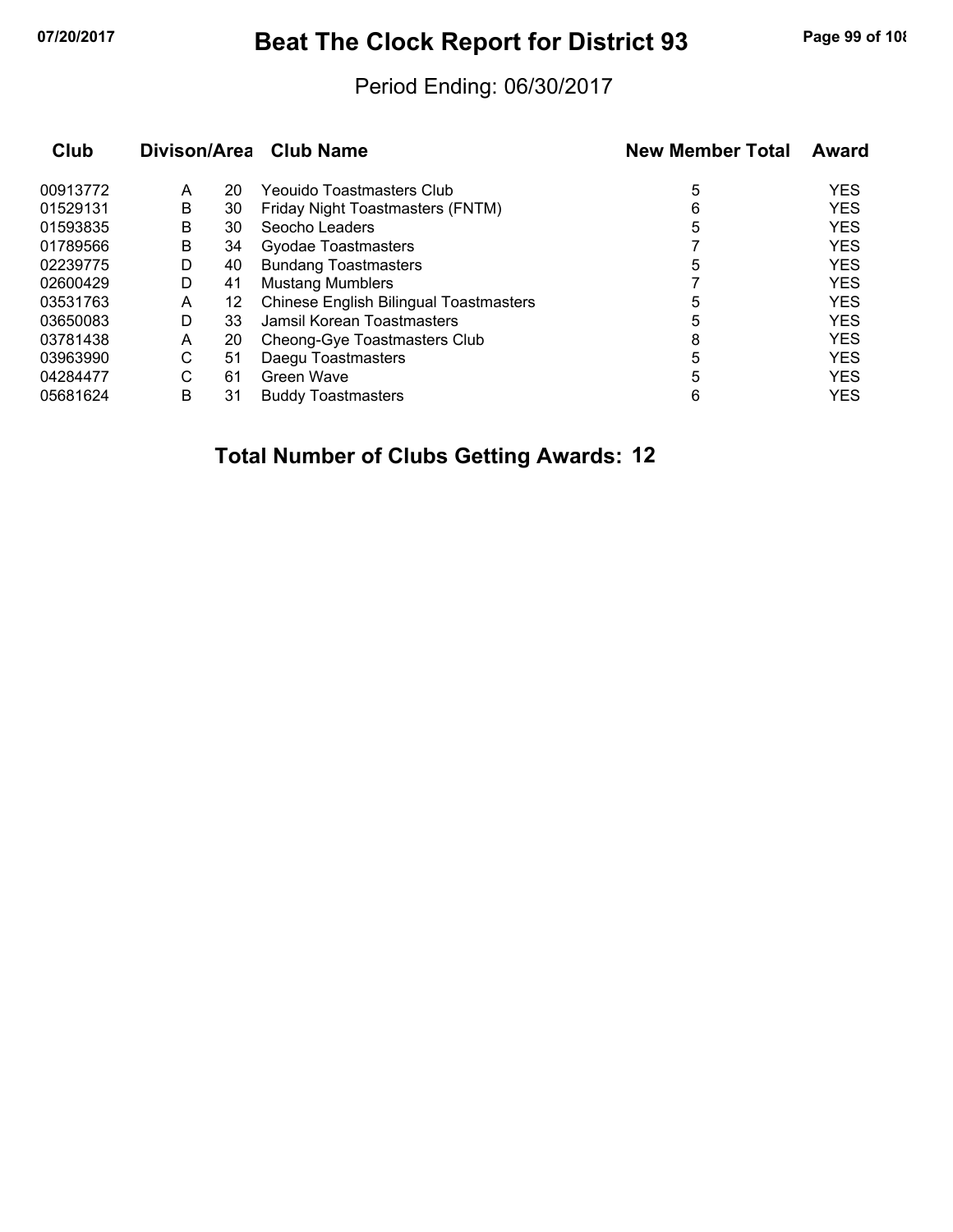# **07/20/2017 Beat The Clock Report for District 94 Page 100 of 10**

#### Period Ending: 06/30/2017

| Club     |   |    | Divison/Area Club Name                | <b>New Member Total</b> | Award      |  |
|----------|---|----|---------------------------------------|-------------------------|------------|--|
| 00806093 | B | 05 | Eloquentia Toastmasters Club          | 5                       | <b>YES</b> |  |
| 01102010 | С | 09 | Aura Toastmasters Club                | 5                       | <b>YES</b> |  |
| 01161374 | F | 19 | Surulere Toastmasters Club            |                         | <b>YES</b> |  |
| 01266972 | D | 12 | Dakar Xewel Toastmasters Club         | 5                       | <b>YES</b> |  |
| 01276575 | Е | 13 | Unity Toastmasters Club               | 6                       | <b>YES</b> |  |
| 01523659 | F | 19 | <b>Merit Toastmasters</b>             | 9                       | <b>YES</b> |  |
| 01594186 | E | 13 | Aso Rock Stars                        | 10                      | <b>YES</b> |  |
| 03562509 | С | 08 | Maestria TM Club Avance               | 5                       | <b>YES</b> |  |
| 03612127 | A | 02 | Club Ivoire Toastmasters              | 6                       | <b>YES</b> |  |
| 03687091 | С | 08 | Cristal                               | 5                       | <b>YES</b> |  |
| 04323560 | н | 22 | Performance Toastmasters Club De Lome | 5                       | <b>YES</b> |  |
| 04454813 | F | 18 | <b>GE AAF Toastmasters Club</b>       | 8                       | <b>YES</b> |  |
| 04757806 | А | 01 | REVEIL TOASTMASTERS CLUB              | 6                       | <b>YES</b> |  |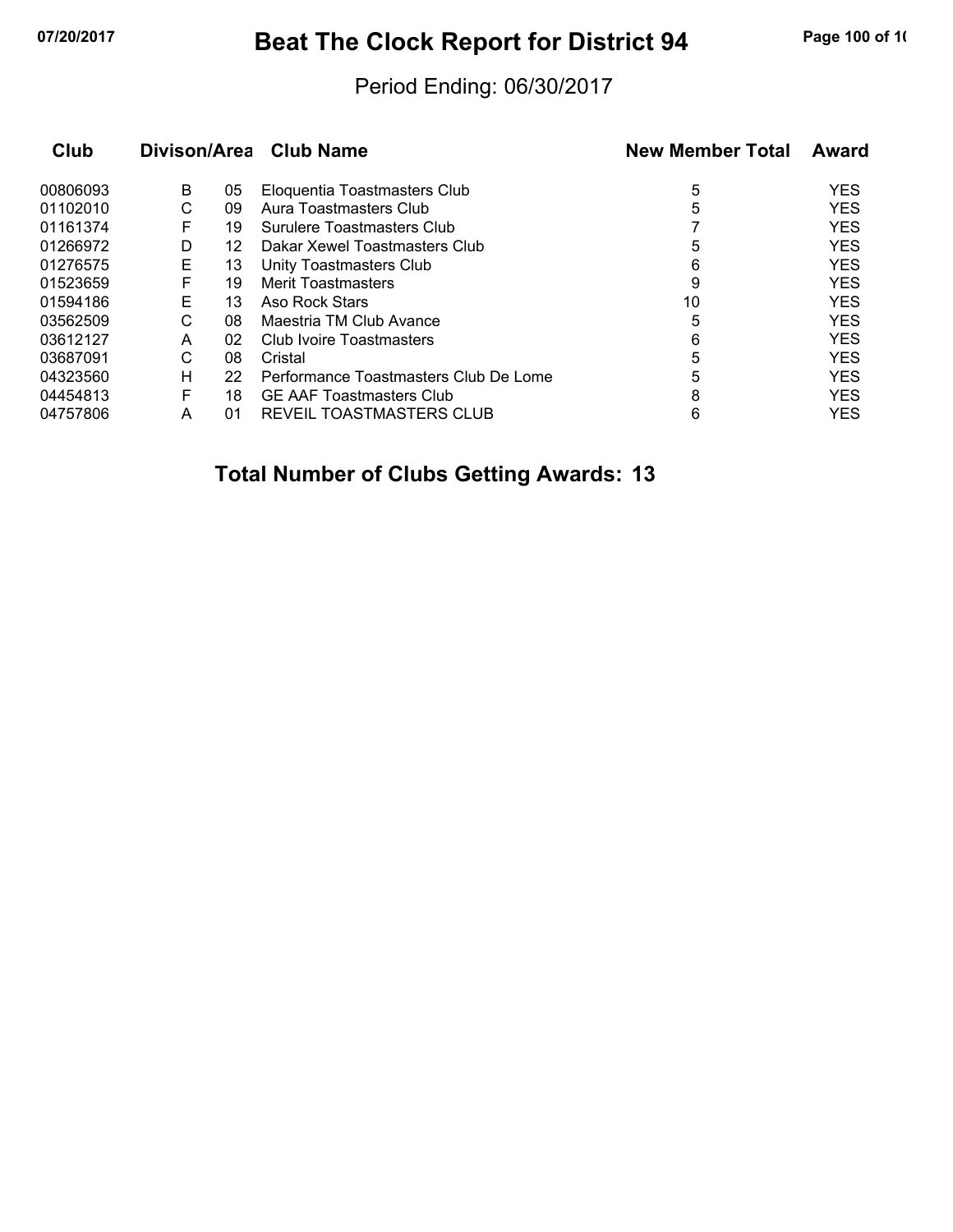# **07/20/2017 Beat The Clock Report for District 95 Page 101 of 10**

#### Period Ending: 06/30/2017

| Club     | Divison/Area |    | <b>Club Name</b>                     | <b>New Member Total</b> | <b>Award</b> |  |
|----------|--------------|----|--------------------------------------|-------------------------|--------------|--|
| 00002041 |              | 01 | <b>Munich Toastmasters Club</b>      | 7                       | <b>YES</b>   |  |
| 00004766 |              | 03 | Danube Sparrows Club                 | 6                       | <b>YES</b>   |  |
| 00005571 | A            | 03 | Hannover Speakers Club               | 6                       | <b>YES</b>   |  |
| 00005715 | В            | 04 | <b>KOMA</b>                          | 5                       | <b>YES</b>   |  |
| 00007226 | В            | 04 | <b>Chamber Toastmasters Club</b>     | 5                       | <b>YES</b>   |  |
| 00007928 | G            | 03 | Oslo Toastmasters Club               | 8                       | <b>YES</b>   |  |
| 00009754 | A            | 04 | <b>Cologne Toastmasters</b>          | 8                       | <b>YES</b>   |  |
| 00817792 | C            | 01 | Berliner Redekünstler                | 12                      | <b>YES</b>   |  |
| 00891042 | В            | 05 | Arttalkers                           | 5                       | <b>YES</b>   |  |
| 01112264 | В            | 01 | Silesia Toastmasters                 | 8                       | <b>YES</b>   |  |
| 01174718 | D            | 01 | Vienna Speakers Club                 | 5                       | <b>YES</b>   |  |
| 01174825 | J            | 05 | <b>Speaking Elephants</b>            | 5                       | <b>YES</b>   |  |
| 01320303 | A            | 04 | Bochum Toastmasters e.V.             | 5                       | <b>YES</b>   |  |
| 01370933 | A            | 06 | Hamburg Power Speakers               | 7                       | <b>YES</b>   |  |
| 01705911 | L            | 05 | <b>Brno Business Toastmasters</b>    | 6                       | <b>YES</b>   |  |
| 01799404 | L            | 07 | Slovenskí Toastmasters               | 5                       | <b>YES</b>   |  |
| 02456486 | L            | 03 | <b>Prague Business Toastmasters</b>  | 6                       | <b>YES</b>   |  |
| 02490276 | J            | 01 | <b>Lodz Toastmasters</b>             | 6                       | <b>YES</b>   |  |
| 02565843 | Κ            | 03 | <b>Toastmasters Klaipeda</b>         | 11                      | <b>YES</b>   |  |
| 02721392 | A            | 05 | Toastmasters Aachen E.V.             | 5                       | <b>YES</b>   |  |
| 02909537 | Е            | 04 | <b>WrocLove Speakers</b>             | 5                       | <b>YES</b>   |  |
| 03024984 | A            | 04 | Selbstredend! Munster Toastmasters   | 5                       | <b>YES</b>   |  |
| 03084412 | B            | 05 | Svoya Rubashka                       | $\overline{7}$          | <b>YES</b>   |  |
| 03461223 | D            | 04 | PestBeszéd Toastmasters Klub         | 5                       | <b>YES</b>   |  |
| 03738001 | В            | 01 | Toastmasters Na Szczycie             | 6                       | <b>YES</b>   |  |
| 03836029 | $\mathbf{I}$ | 05 | Power Speakers Lechfeld              | 5                       | <b>YES</b>   |  |
| 03849853 | J            | 03 | <b>Toastmasters Centrum</b>          | 6                       | <b>YES</b>   |  |
| 04294793 | L            | 07 | <b>Toastmasters Nitra</b>            | 5                       | <b>YES</b>   |  |
| 04507412 | H            | 05 | <b>SIRIUS TOASTMASTERS</b>           | 5                       | <b>YES</b>   |  |
| 04577315 | J            | 05 | <b>Royal Best Speakers</b>           | 8                       | <b>YES</b>   |  |
| 04634798 | L            | 06 | <b>Toastmasters Kosice</b>           | 5                       | <b>YES</b>   |  |
| 04694957 | C            | 03 | <b>Center Berlin Toastmasters</b>    | 5                       | <b>YES</b>   |  |
| 05187204 | Κ            | 03 | <b>ThermoMasters Vilnius</b>         | 5                       | <b>YES</b>   |  |
| 05418924 | H            | 04 | Radauti Toastmasters                 | 5                       | <b>YES</b>   |  |
| 05428134 | J            | 05 | <b>Toastmasters Business Leaders</b> | 6                       | <b>YES</b>   |  |
| 05693858 | L            | 07 | <b>Toastmasters Zilina</b>           | 5                       | <b>YES</b>   |  |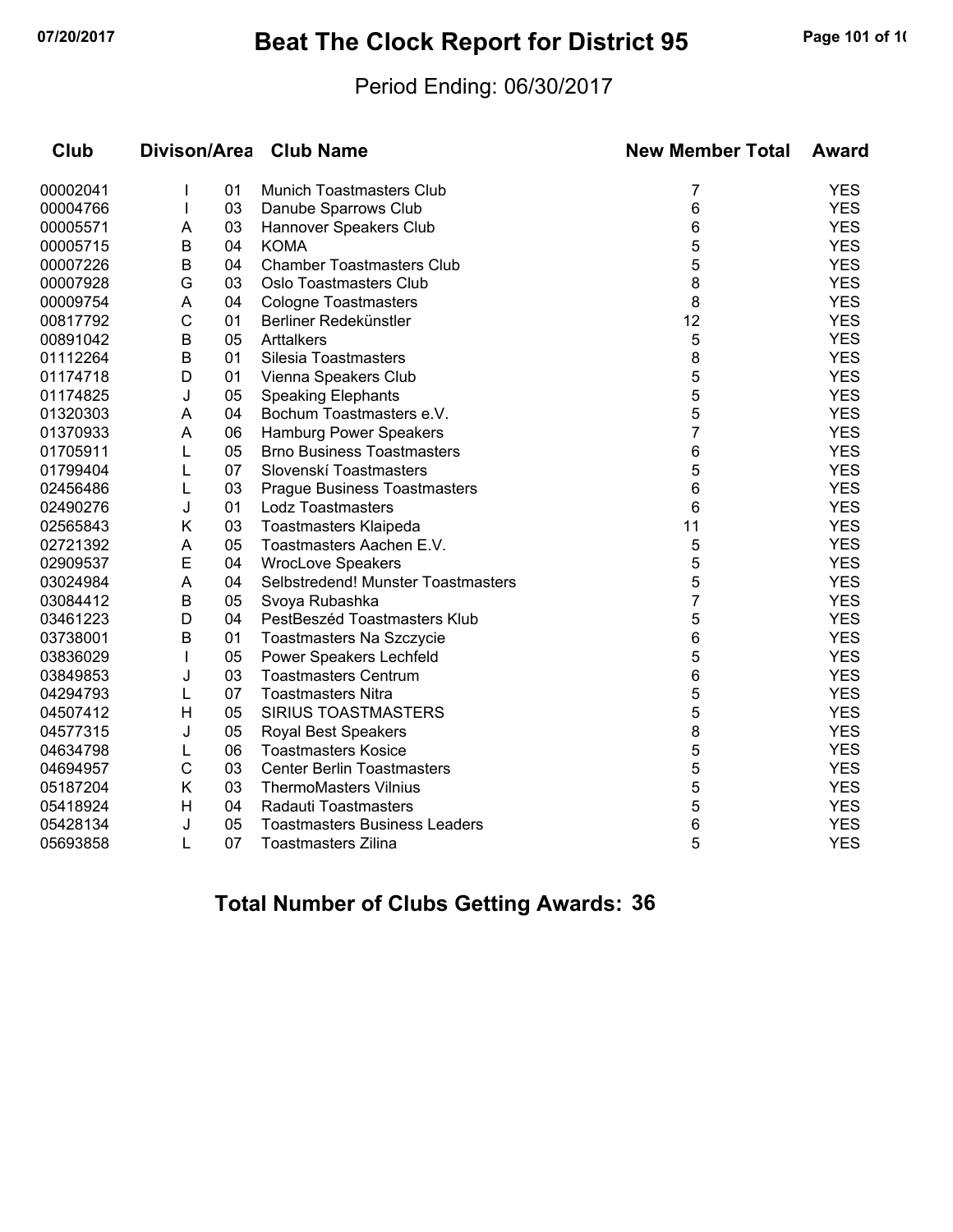# **07/20/2017 Beat The Clock Report for District 96 Page 102 of 10**

### Period Ending: 06/30/2017

| Club     | Divison/Area |    | <b>Club Name</b>                               | <b>New Member Total</b> | Award      |  |
|----------|--------------|----|------------------------------------------------|-------------------------|------------|--|
| 00000059 | В            | 23 | Vancouver Toastmasters Club                    | 8                       | <b>YES</b> |  |
| 00001892 | S            | 27 | <b>Burrard Toastmasters Club</b>               | 5                       | <b>YES</b> |  |
| 00002460 | B            | 20 | Kerrisdale Toastmasters Club                   |                         | <b>YES</b> |  |
| 00002938 | N            | 74 | Pacific Spirit Toastmasters Club               | 5                       | <b>YES</b> |  |
| 00003922 |              | 79 | Positive Thinkers Toastmasters Club            | 5                       | <b>YES</b> |  |
| 00004589 | В            | 21 | <b>Advanced Speakers Club</b>                  | 6                       | <b>YES</b> |  |
| 00005818 | J            | 86 | Speakeasy Club                                 | 5                       | <b>YES</b> |  |
| 00007743 | М            | 90 | Rocky Point Club                               |                         | <b>YES</b> |  |
| 00008988 | N            | 71 | Royal-T                                        | 6                       | <b>YES</b> |  |
| 01017095 | М            | 90 | City of the Arts Club                          | 5                       | <b>YES</b> |  |
| 01086799 | J            | 87 | Spoken Word Toastmasters                       | 5                       | <b>YES</b> |  |
| 01503295 | M            | 94 | <b>Blue Heron Toastmasters</b>                 | 8                       | <b>YES</b> |  |
| 02451503 | J            | 85 | <b>AC/DC Toastmasters</b>                      | 8                       | <b>YES</b> |  |
| 03337150 | M            | 92 | Downtown Coquitlam TM Club                     | 8                       | <b>YES</b> |  |
| 05265003 | J            | 86 | <b>Burnaby Entrepreneurs Toastmasters Club</b> |                         | <b>YES</b> |  |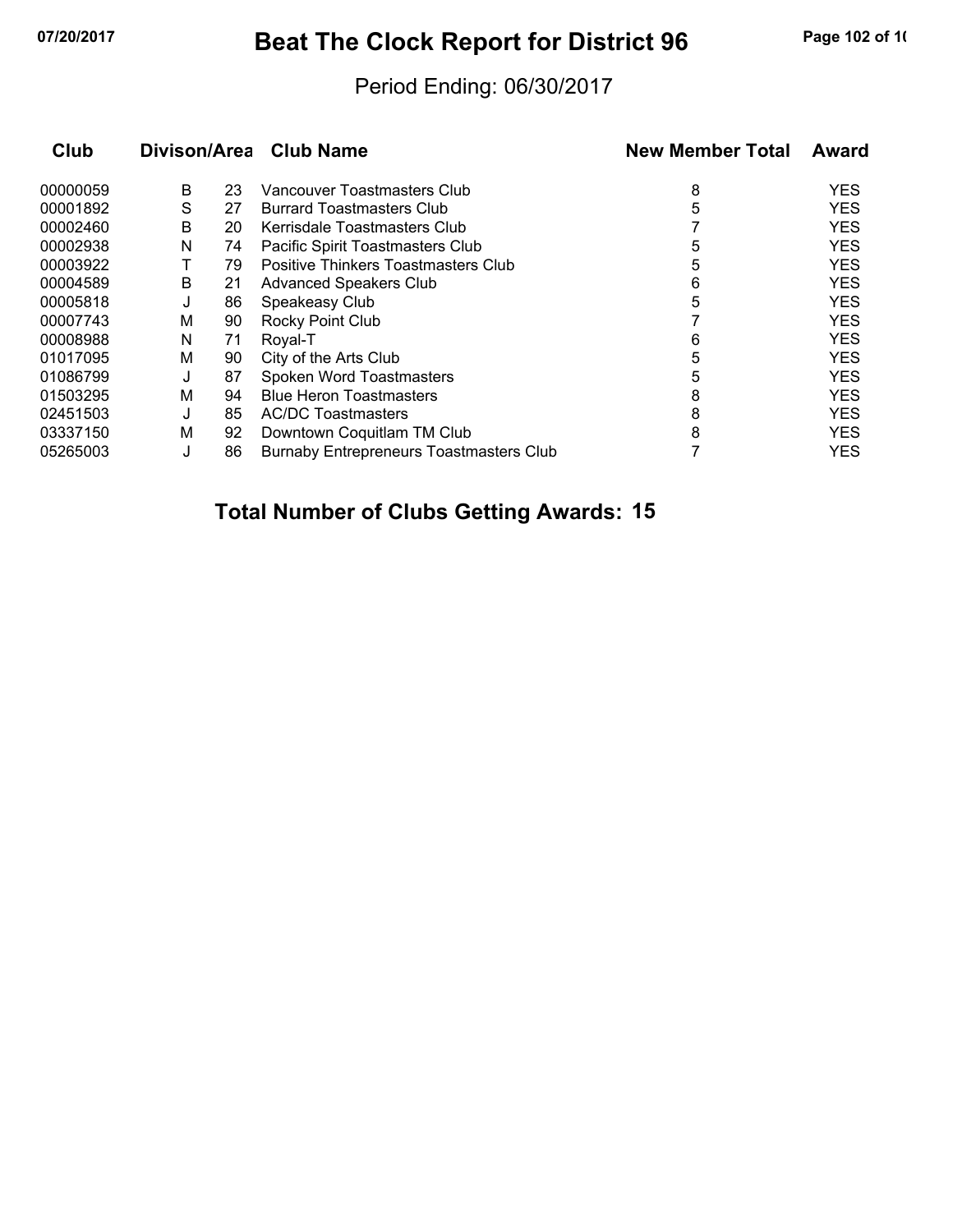# **07/20/2017 Beat The Clock Report for District 97 Page 103 of 10**

#### Period Ending: 06/30/2017

| Club     |   |     | Divison/Area Club Name       | <b>New Member Total</b> | Award      |
|----------|---|-----|------------------------------|-------------------------|------------|
| 00002092 |   | 01  | Capitol Toastmasters Club    | 5                       | YES        |
| 03546902 |   | 03  | UTCC Toastmasters Club       | 10                      | <b>YES</b> |
| 03816310 |   | 03. | PIM Toastmasters Club        | 5                       | <b>YES</b> |
| 04409462 |   | 01  | <b>HCM Toastmasters Club</b> | 5                       | <b>YES</b> |
| 04943786 | А | 02  | <b>Empower Toastmasters</b>  | 5                       | <b>YES</b> |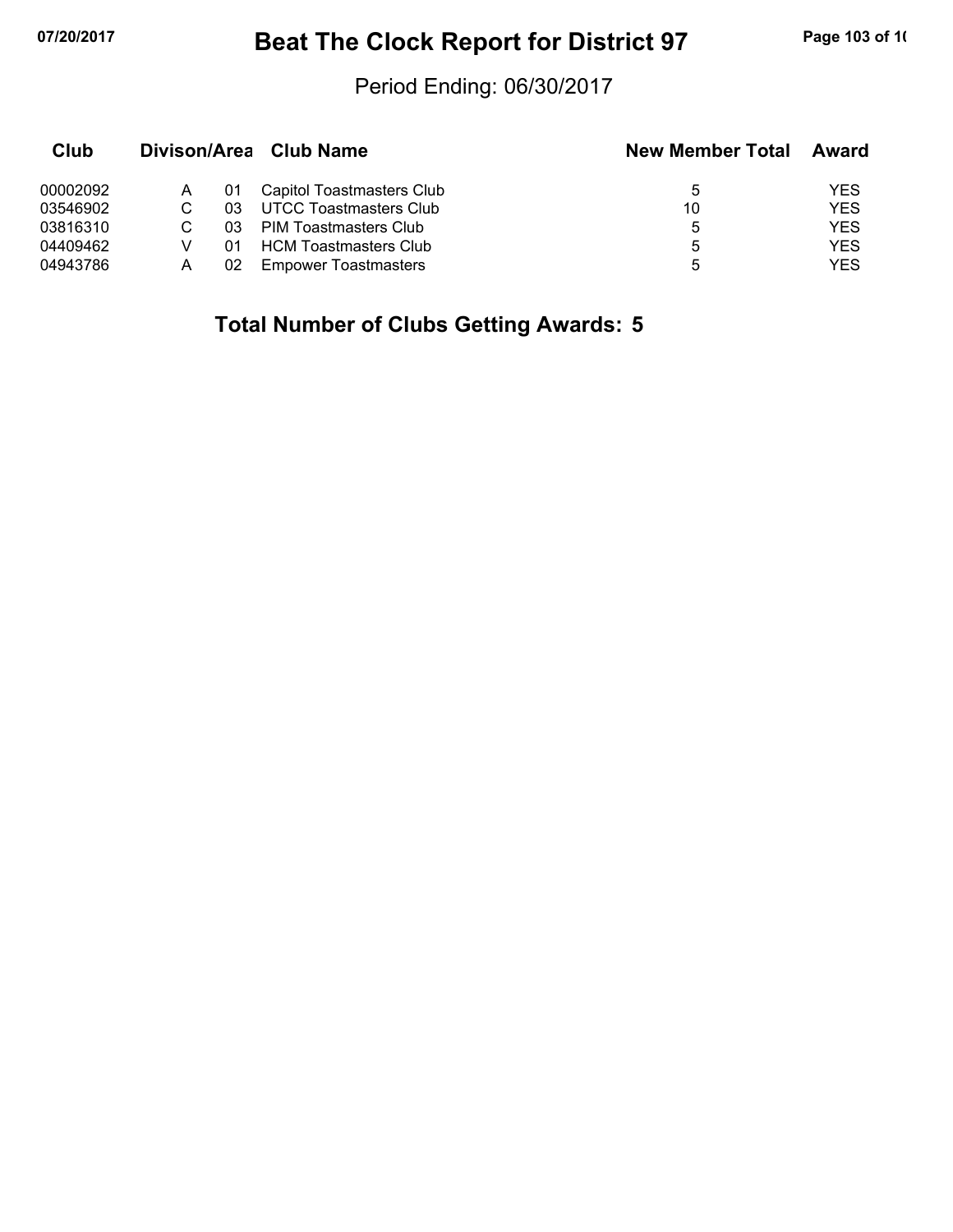# **07/20/2017 Beat The Clock Report for District 98 Page 104 of 10**

#### Period Ending: 06/30/2017

| Club     | Divison/Area Club Name |    |                                             | <b>New Member Total</b> | Award      |  |
|----------|------------------------|----|---------------------------------------------|-------------------------|------------|--|
| 00916446 | C                      | 01 | Infosys Pune Toastmasters Club              | 8                       | <b>YES</b> |  |
| 00993448 | $\sf B$                | 03 | Mumbai Toastmasters                         | 34                      | <b>YES</b> |  |
| 01095031 | E                      | 04 | Indian School of Business Toastmasters      | 57                      | <b>YES</b> |  |
| 01135184 | A                      | 03 | <b>Bombay Toastmasters</b>                  | 5                       | <b>YES</b> |  |
| 01141787 | P                      | 01 | <b>Toastmasters Club of Pune</b>            | 9                       | <b>YES</b> |  |
| 01214543 | G                      | 02 | <b>GOA YMCA Toastmasters Club</b>           | 5                       | <b>YES</b> |  |
| 01246728 | M                      | 01 | <b>Mulund Toastmasters Club</b>             | 7                       | <b>YES</b> |  |
| 01340464 | H                      | 03 | <b>TCS-Maitree Hyderabad</b>                | 5                       | <b>YES</b> |  |
| 01534609 | P                      | 02 | <b>Toastmasters Club of Pune-West</b>       | 6                       | <b>YES</b> |  |
| 01534632 | F                      | 04 | TCS Maitree Synergy Park Toastmasters Club  | 8                       | <b>YES</b> |  |
| 01543586 | D                      | 03 | <b>Toastmasters Club of Pune South East</b> | 7                       | <b>YES</b> |  |
| 02017422 | M                      | 02 | <b>Thane Toastmasters Club</b>              | 11                      | <b>YES</b> |  |
| 02150212 | Ρ                      | 03 | <b>TSYS Pune Toastmasters Club</b>          | 7                       | <b>YES</b> |  |
| 02180628 | B                      | 01 | Beyond Key Indore Toastmasters Club         | 7                       | <b>YES</b> |  |
| 02380536 | M                      | 03 | <b>Agnel Toastmasters Club</b>              | 9                       | <b>YES</b> |  |
| 02472534 | A                      | 01 | Amdavad Toastmasters Club                   | 9                       | <b>YES</b> |  |
| 02541278 | D                      | 02 | <b>Toastmasters Club Of Pune-Central</b>    | 7                       | <b>YES</b> |  |
| 02571105 | D                      | 04 | Opulent Toastmasters Club Of Pune Camp      | 9                       | <b>YES</b> |  |
| 02973814 | D                      | 01 | Toastmasters Club of Pune - North East      | 5                       | <b>YES</b> |  |
| 03220784 | A                      | 01 | TCS BE@T Gandhinagar                        | 8                       | <b>YES</b> |  |
| 03873240 | P                      | 03 | <b>Tech Mahindra Pune Toastmasters</b>      | 7                       | <b>YES</b> |  |
| 04055138 | F                      | 01 | Gaian Solutions Hyderabad Toastmasters      | 15                      | <b>YES</b> |  |
| 04167410 | C                      | 03 | <b>TCS Maitree Toastmasters Club Pune</b>   | 12                      | <b>YES</b> |  |
| 04297290 | M                      | 02 | SBM NMIMS Toastmasters Club (SNTC)          | 55                      | <b>YES</b> |  |
| 04421153 | С                      | 02 | <b>Toastmasters Club of Pune North West</b> | 12                      | <b>YES</b> |  |
| 04789556 | D                      | 03 | <b>Hitachi Consulting Pune Toastmasters</b> | 8                       | <b>YES</b> |  |
| 05163301 | P                      | 03 | Deccan Toastmasters Club                    | 5                       | <b>YES</b> |  |
| 05306488 | A                      | 01 | Vadodara Toastmasters Club                  | 5                       | <b>YES</b> |  |
| 05506714 | C                      | 03 | <b>Baner Toastmasters Club</b>              | 8                       | <b>YES</b> |  |
| 05537213 | A                      | 02 | <b>iSPEAK</b>                               | 8                       | <b>YES</b> |  |
| 05965350 | $\mathsf{C}$           | 02 | Pimpri Toastmasters Club                    | 8                       | <b>YES</b> |  |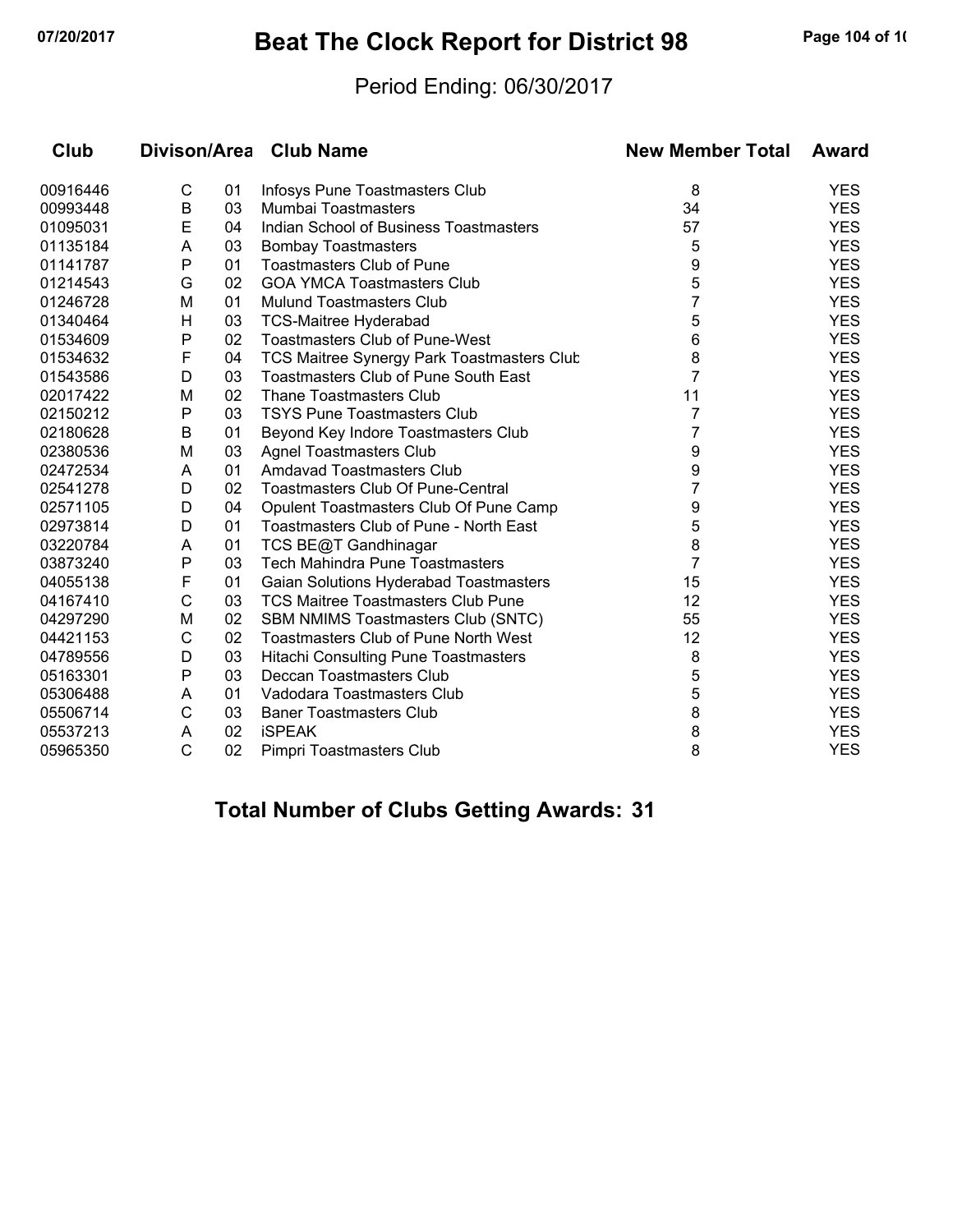# **07/20/2017 Beat The Clock Report for District 99 Page 105 of 10**

### Period Ending: 06/30/2017

| <b>Club</b> | Divison/Area Club Name |    |                                      | <b>New Member Total</b> | Award      |  |
|-------------|------------------------|----|--------------------------------------|-------------------------|------------|--|
| 00000722    | С                      | 13 | <b>Chatterpillars Club</b>           | 5                       | <b>YES</b> |  |
| 00001318    | E                      | 21 | Prince Albert Toastmasters Club      | 6                       | <b>YES</b> |  |
| 00001432    | B                      | 06 | Camrose Toastmasters                 | 5                       | <b>YES</b> |  |
| 00001742    | С                      | 01 | Edmonton Advanced Toastmasters Club  | 6                       | <b>YES</b> |  |
| 00002478    | F                      | 14 | The Y Club                           | 6                       | <b>YES</b> |  |
| 00004713    | Е                      | 02 | <b>Carlton Trail Club</b>            | 5                       | <b>YES</b> |  |
| 00005024    | F                      | 17 | University Toastmasters Club         | 9                       | <b>YES</b> |  |
| 00005291    | Е                      | 40 | Living Skies Advanced Club           | 5                       | <b>YES</b> |  |
| 00006395    | D                      | 29 | Upward Bound Toastmaster Club        | 5                       | <b>YES</b> |  |
| 00006436    | D                      | 07 | <b>Fabulous Facilitators Club</b>    | 6                       | <b>YES</b> |  |
| 00008756    | С                      | 01 | MacEwan Club                         | 11                      | <b>YES</b> |  |
| 00009842    | E                      | 21 | Northern Welcome Toastmasters        | 5                       | <b>YES</b> |  |
| 00688196    | Е                      | 37 | <b>Bridgers Toastmasters Club</b>    | 6                       | <b>YES</b> |  |
| 01371326    | B                      | 09 | <b>Friendly Achievers</b>            | 5                       | <b>YES</b> |  |
| 01399120    | F                      | 58 | <b>Spiritual Living Toastmasters</b> | 5                       | <b>YES</b> |  |
| 02995361    | В                      | 51 | <b>Lingo Advanced Communicators</b>  | 5                       | <b>YES</b> |  |
| 04406169    | D                      | 61 | <b>Evolution Toastmasters</b>        | 5                       | YES        |  |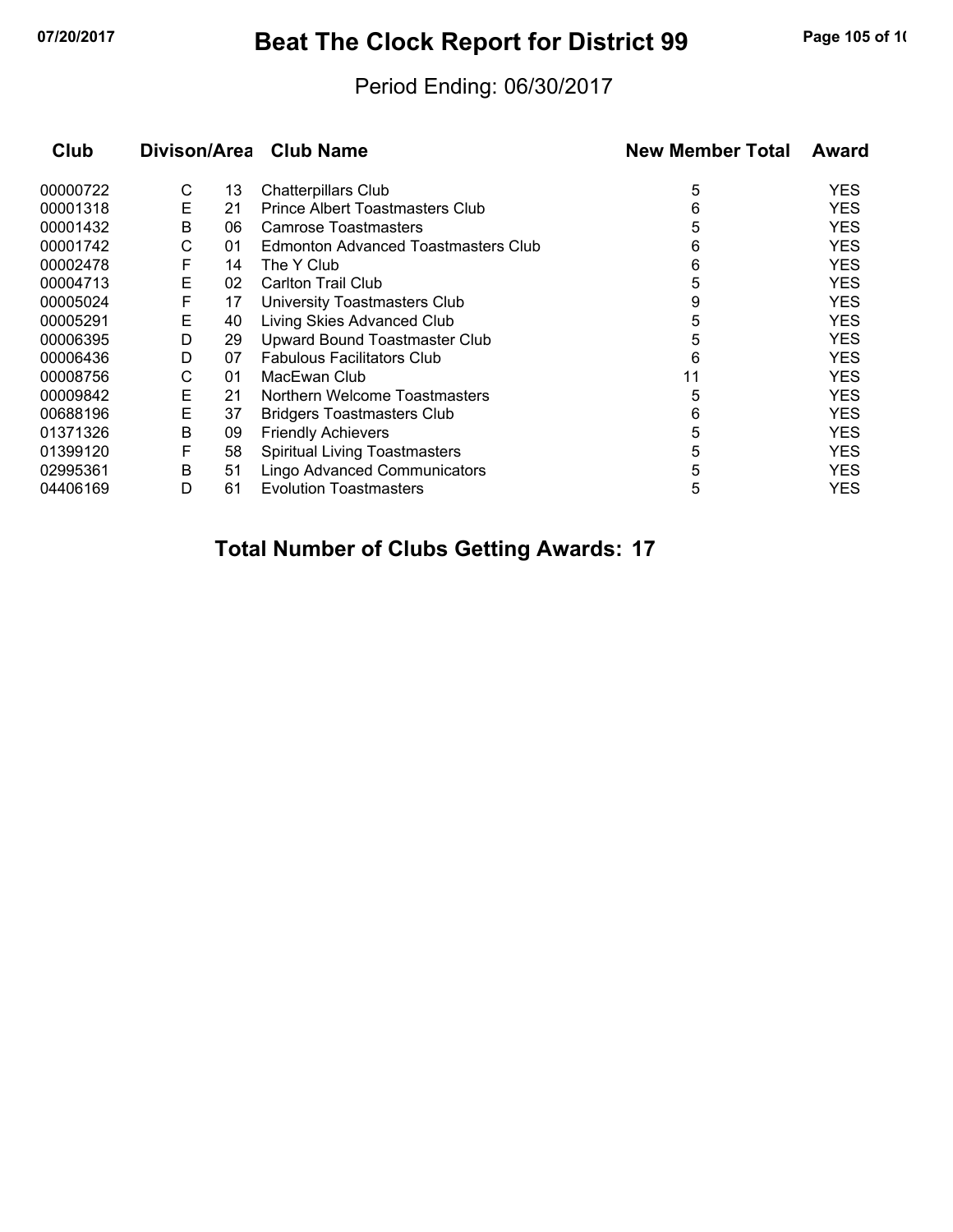# **07/20/2017 Beat The Clock Report for District F Page 106 of 10**

### Period Ending: 06/30/2017

| Club<br>Divison/Area Club Name |   |    |                                            | <b>New Member Total</b> | Award      |  |
|--------------------------------|---|----|--------------------------------------------|-------------------------|------------|--|
| 00000001                       | A | 01 | Smedley Chapter One Club                   | 5                       | <b>YES</b> |  |
| 00000002                       | D | 05 | Anaheim Club                               | 5                       | <b>YES</b> |  |
| 00000006                       | B | 05 | Pasadena Club 6                            | 9                       | <b>YES</b> |  |
| 00000009                       | D | 05 | Professional Speakers Toastmasters Club 9  | 6                       | <b>YES</b> |  |
| 00000020                       | Е | 03 | Emcee 20                                   | 8                       | <b>YES</b> |  |
| 00000587                       | E | 05 | Dynamic Forcemasters Club 587              | 5                       | <b>YES</b> |  |
| 00000615                       |   | 04 | Zingers Toastmasters Club                  | 6                       | <b>YES</b> |  |
| 00002116                       | J | 01 | <b>TIC Talkers</b>                         | 5                       | <b>YES</b> |  |
| 00002151                       | B | 06 | Parsons Toastmasters Club                  | 5                       | <b>YES</b> |  |
| 00005224                       | F | 03 | Capital Group Communicators Toastmasters ( | 5                       | <b>YES</b> |  |
| 00005270                       | D | 02 | Diverse Voices Club                        | 7                       | <b>YES</b> |  |
| 00006366                       | E | 06 | Indian Professional Toastmasters           |                         | <b>YES</b> |  |
| 00007097                       | F | 05 | <b>Irvine Toastmasters Club</b>            | 9                       | <b>YES</b> |  |
| 00008462                       | Е | 01 | <b>Monterey Park Club</b>                  | 5                       | <b>YES</b> |  |
| 00009332                       | A | 05 | Crystal Clear Toastmasters Club            | 5                       | <b>YES</b> |  |
| 00009661                       | G | 03 | UniMasters                                 | 5                       | <b>YES</b> |  |
| 00867399                       | G | 05 | Panasonic Flying Toasters                  | 5                       | <b>YES</b> |  |
| 00909560                       | F | 03 | The Contrarians Toastmasters Club - Irvine | 5                       | <b>YES</b> |  |
| 00979692                       | H | 03 | Polysh'd Speakers                          | 6                       | <b>YES</b> |  |
| 01565170                       | A | 02 | English as a Second Language Toastmasters  | 5                       | <b>YES</b> |  |
| 03026363                       | E | 05 | Century 21 Allstars                        | 5                       | <b>YES</b> |  |
| 03676735                       |   | 02 | Snyder Langston                            | 25                      | <b>YES</b> |  |
| 03944816                       | G | 02 | South Orange County Toastmasters           | 5                       | <b>YES</b> |  |
| 04181664                       | G | 03 | Toastmasters of Laguna Beach               | 5                       | <b>YES</b> |  |
| 04711736                       |   | 03 | Kingston Toastmasters                      |                         | <b>YES</b> |  |
| 05359460                       | G | 02 | Wine On Wednesday (Wow)                    | 5                       | <b>YES</b> |  |